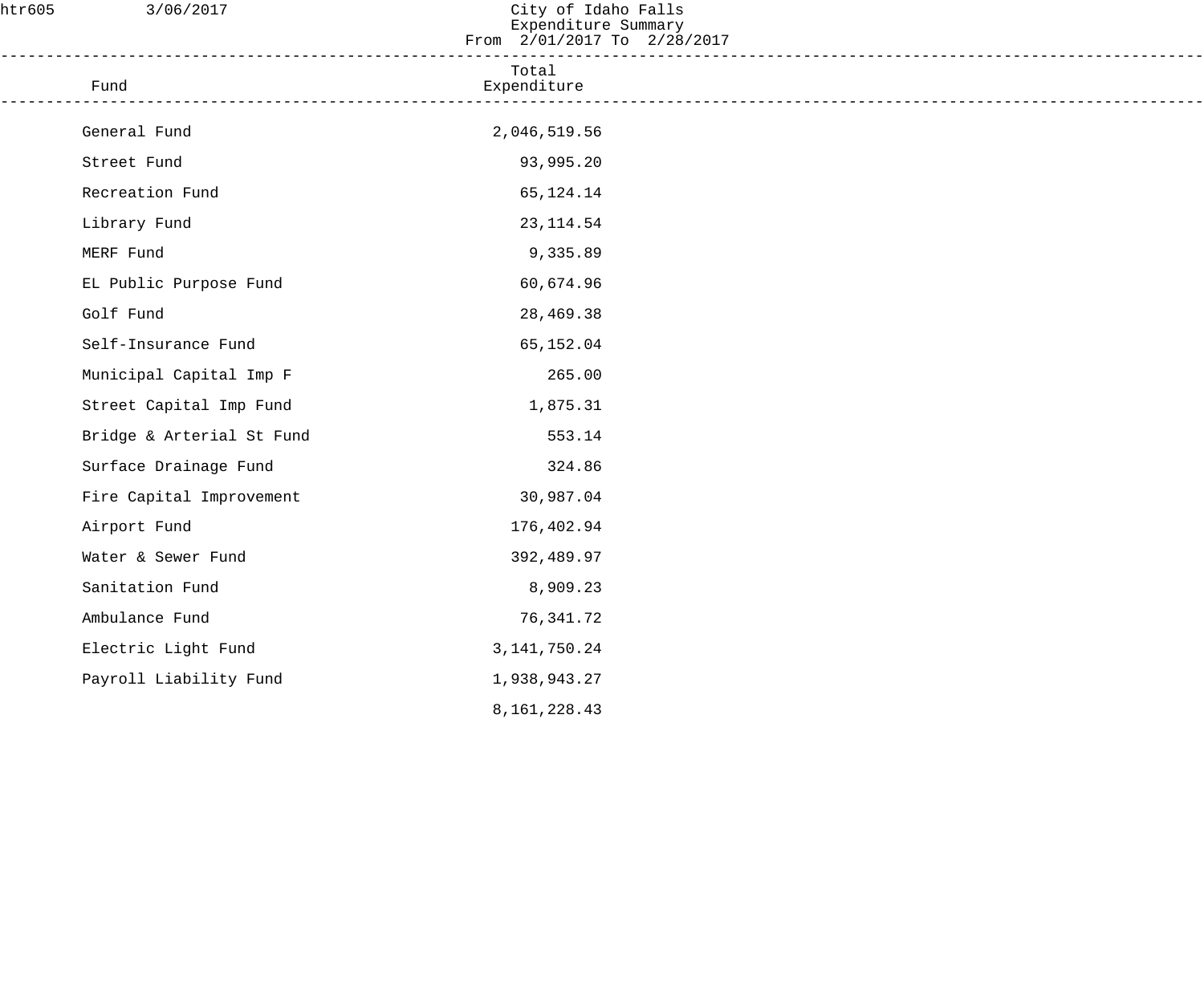### Htr603 3/06/17 City Of Idaho Falls Page 1 OPERATING EXPENSES PAID From 2/01/2017 To 2/28/2017

| Check<br>Number | Vendor<br>Name                           |            | Amount Description               | Fund |
|-----------------|------------------------------------------|------------|----------------------------------|------|
|                 |                                          |            |                                  |      |
| 0000285         | UNITED WAY OF IDAHO FALLS AND BONN 97.00 |            | EMPLOYEE CONTR. 2-10-17 080      |      |
| 0000286         | AMERICAN FUNDS SERVICE COMPANY           | 325.00     | 457 CONTR. 2-10-17               | 080  |
| 0000287         | NATIONWIDE TRUST CO                      | 1,023.07   | EMPLOYEE 457 DFRD 2-10-17        | 080  |
| 0000288         | AMERICAN INSURANCE SERVICE               | 2,485.09   | FSA CONTRI PYDAY 2-10-17         | 080  |
| 0000288         | AMERICAN INSURANCE SERVICE               | 180.00     | FSA MO. FEE 2-10-17              | 080  |
| 0000289         | DATAPATH FINANCIAL SERVICES, INC         | 5,147.61   | HSA CONTR FOR 2-10-17            | 080  |
| 0000290         | LINE CONSTRUCTION BENEFIT FUND           | 6,080.00   | IBEW EMPLOYEE HRA 2-10-17        | 080  |
| 0000291         | VARIABLE ANNUITY LIFE INSURANCE COM      | 8,806.15   | 457 CONTR. 2-10-17               | 080  |
| 0000291         | VARIABLE ANNUITY LIFE INSURANCE COM      | 1,190.00   | 457 ROTH CONTR. 2-10-17          | 080  |
| 0000292         | IDAHO FALLS CITY-PAYROLL                 | 44,336.67  | WORKRS COMP PYDY 2-10-17         | 080  |
| 0000293         | LINE CONSTRUCTION BENEFIT FUND           | 45,490.56  | ELTRC HEALTH FOR 2-10-17         | 080  |
| 0000294         | SCENIC FALLS FEDERAL CREDIT              | 50,808.54  | DEDUCTIONS FOR 2-10-17           | 080  |
| 0000294         | SCENIC FALLS FEDERAL CREDIT              | 280.00     | MEA DUES FOR 2-10-17             | 080  |
| 0000295         | TELADOC INC                              | 1,701.30   | PEPM FOR FEB'2017                | 080  |
| 0000296         | UNITED WAY OF IDAHO FALLS AND BONN 97.00 |            | EMPLOYEE CONTR 2-24-17           | 080  |
| 0000297         | AMERICAN FUNDS SERVICE COMPANY           | 325.00     | 457 CONTR. FOR 2-24-17           | 080  |
| 0000298         | NATIONWIDE TRUST CO                      |            | 1,023.07  457 DFRRD. FOR 2-24-17 | 080  |
| 0000299         | AMERICAN INSURANCE SERVICE               | 2,528.57   | FSA CONTR. FOR 2-24-17           | 080  |
| 0000300         | VARIABLE ANNUITY LIFE INSURANCE COM      | 8,806.15   | 457 CONTR. FOR 2-24-17           | 080  |
| 0000300         | VARIABLE ANNUITY LIFE INSURANCE COM      | 1,190.00   | 457 ROTH FOR 2-24-17             | 080  |
| 0000301         | IDAHO FALLS CITY-PAYROLL                 | 44,719.10  | WRKRS COMP FOR 2-24-17           | 080  |
| 0000302         | SCENIC FALLS FEDERAL CREDIT              | 51,048.54  | CR UNION DED. 2-24-17            | 080  |
| 0000303         | DATAPATH FINANCIAL SERVICES, INC         | 5,147.61   | EMPLOYEE CONTR 2-24-17           | 080  |
| 0000303         | DATAPATH FINANCIAL SERVICES, INC         | 121,000.00 | EMPLOYER CONTR 2-24-17           | 080  |
| 0010090         | IDAHO FALLS CITY-PAYROLL                 | 2,845.39   | BENEFIT FOR<br>2-10-17           | 080  |
| 0010091         | IDAHO FALLS CITY-PAYROLL                 | 127,929.74 | $2 - 10 - 17$<br>FED W/H FOR     | 080  |
|                 |                                          |            |                                  |      |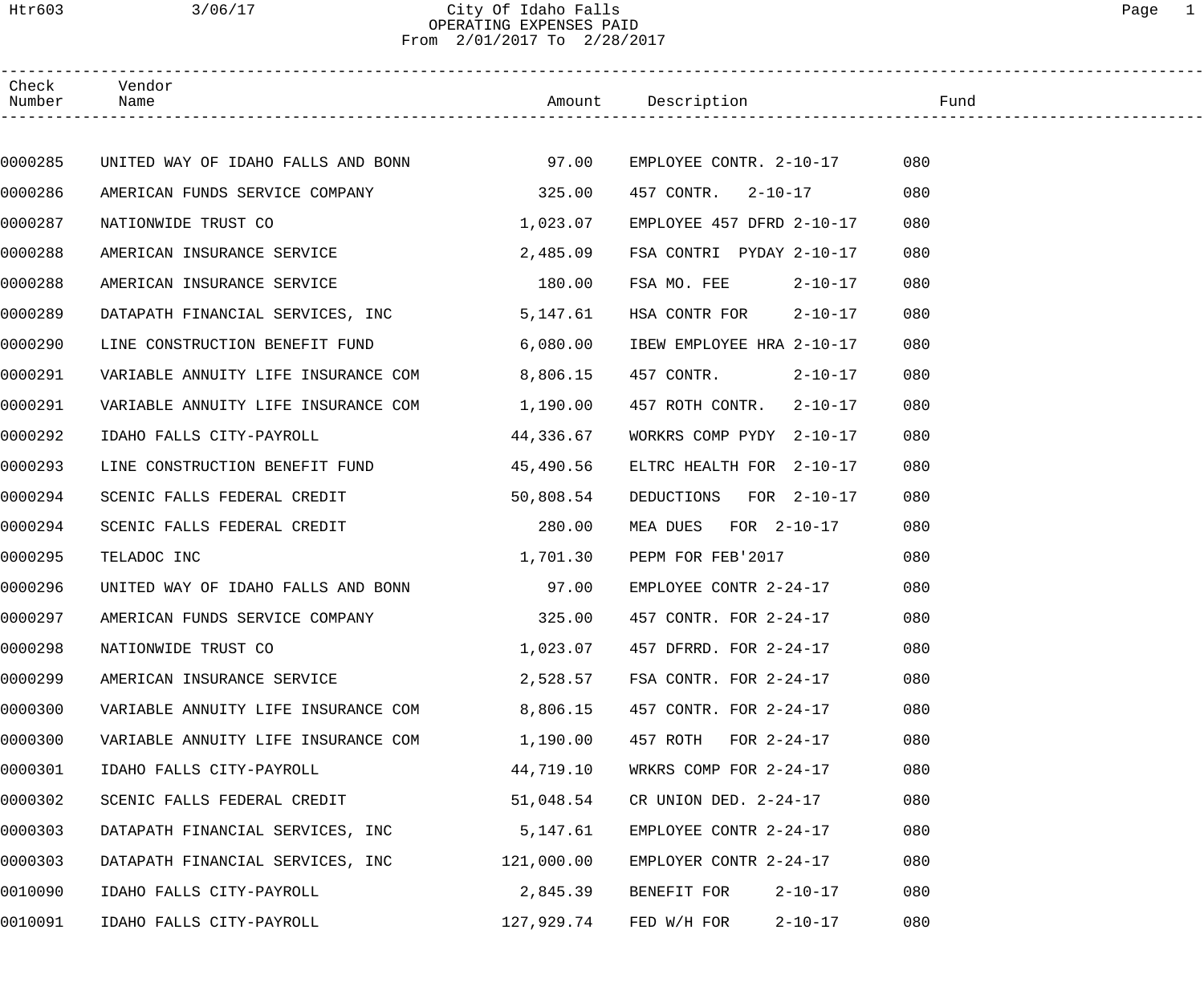# Htr603 3/06/17 City Of Idaho Falls Page 2 OPERATING EXPENSES PAID From 2/01/2017 To 2/28/2017

| Check<br>Number | Vendor<br>Name             |            | Amount Description                  | Fund          |
|-----------------|----------------------------|------------|-------------------------------------|---------------|
|                 |                            |            |                                     |               |
| 0010091         | IDAHO FALLS CITY-PAYROLL   | 74,805.49  | FICA W/H FOR<br>$2 - 10 - 17$       | 080           |
| 0010091         | IDAHO FALLS CITY-PAYROLL   | 74,805.49  | $2 - 10 - 17$<br>FICA-CITY FOR      | 080           |
| 0010091         | IDAHO FALLS CITY-PAYROLL   | 22,020.12  | MED W/H FOR<br>$2 - 10 - 17$        | 080           |
| 0010091         | IDAHO FALLS CITY-PAYROLL   | 22,020.12  | MED-CITY FOR<br>$2 - 10 - 17$       | 080           |
| 0010092         | IDAHO STATE TAX COMMISSION | 58,711.00  | STATE TAX $W/H$ 2-10-17             | 080           |
| 0010093         | IDAHO FALLS CITY-PAYROLL   | 115,358.64 | EMPLOYEE SHR FOR 2-10-17            | 080           |
| 0010093         | IDAHO FALLS CITY-PAYROLL   | 196,657.26 | CITY SHR<br>FOR 2-10-17             | 080           |
| 0010093         | IDAHO FALLS CITY-PAYROLL   | 64,316.54  | $401K/FIRE$ DFRD $2-10-17$          | 080           |
| 0010093         | IDAHO FALLS CITY-PAYROLL   | 4,361.06   | PERSI LOAN FOR 2-10-17              | 080           |
| 0010094         | IDAHO STATE TAX COMMISSION | 60, 295.00 | STATE TX FOR PYDY 2-24-17           | 080           |
| 0010095         | IDAHO FALLS CITY-PAYROLL   | 132,527.47 | FED $W/H$ FOR PYDY 2-24-17          | 080           |
| 0010095         | IDAHO FALLS CITY-PAYROLL   | 75,860.37  | FICA W/H FOR PYDY $2-24-17$         | 080           |
| 0010095         | IDAHO FALLS CITY-PAYROLL   | 75,860.37  | FICA CITY PYDY 2-24-17              | 080           |
| 0010095         | IDAHO FALLS CITY-PAYROLL   | 22,384.41  | MED W/H FOR PYDY $2-24-17$          | 080           |
| 0010095         | IDAHO FALLS CITY-PAYROLL   | 22,384.41  | MED CITY PYDY 2-24-17               | 080           |
| 0010096         | IDAHO FALLS CITY-PAYROLL   |            | 115,606.06 EMPLOYEE SHR FOR 2-24-17 | 080           |
| 0010096         | IDAHO FALLS CITY-PAYROLL   | 196,593.57 | CITY SHR FOR 2-24-17                | 080           |
| 0010096         | IDAHO FALLS CITY-PAYROLL   | 65,403.67  | 401K/FIRE DFRD 2-24-17              | 080           |
| 0010096         | IDAHO FALLS CITY-PAYROLL   | 4,361.06   | PERSI LOAN FOR 2-24-17              | 080           |
| 0040727         | STATE OF IDAHO             | 50.00      | Correct ck#40727                    | 001 Police    |
| 0040727         | STATE OF IDAHO             | $50.00 -$  | Correct ck#40727                    | 001 Police    |
| 0040727         | STATE OF IDAHO             | $50.00 -$  | Correct ck#40727                    | Police<br>001 |
| 0040735         | JAMES SKILLINGS            | 9.97       | TA#PW-173 TRVL RMBRSMNT             | 001           |
| 0040736         | TRAVIS PRAIRIE             | 1,881.98   | TA#IFP-855,863,864 RMBRMT           | 001           |
| 0040737         | TOM HALLY                  | 186.24     | TA#CC-102 TRVL RMBRSMNT             | 001           |
| 0040738         | PAMELA ALEXANDER           | 36.00      | TA#MS-187 TRVL RMBRSMNT             | 001           |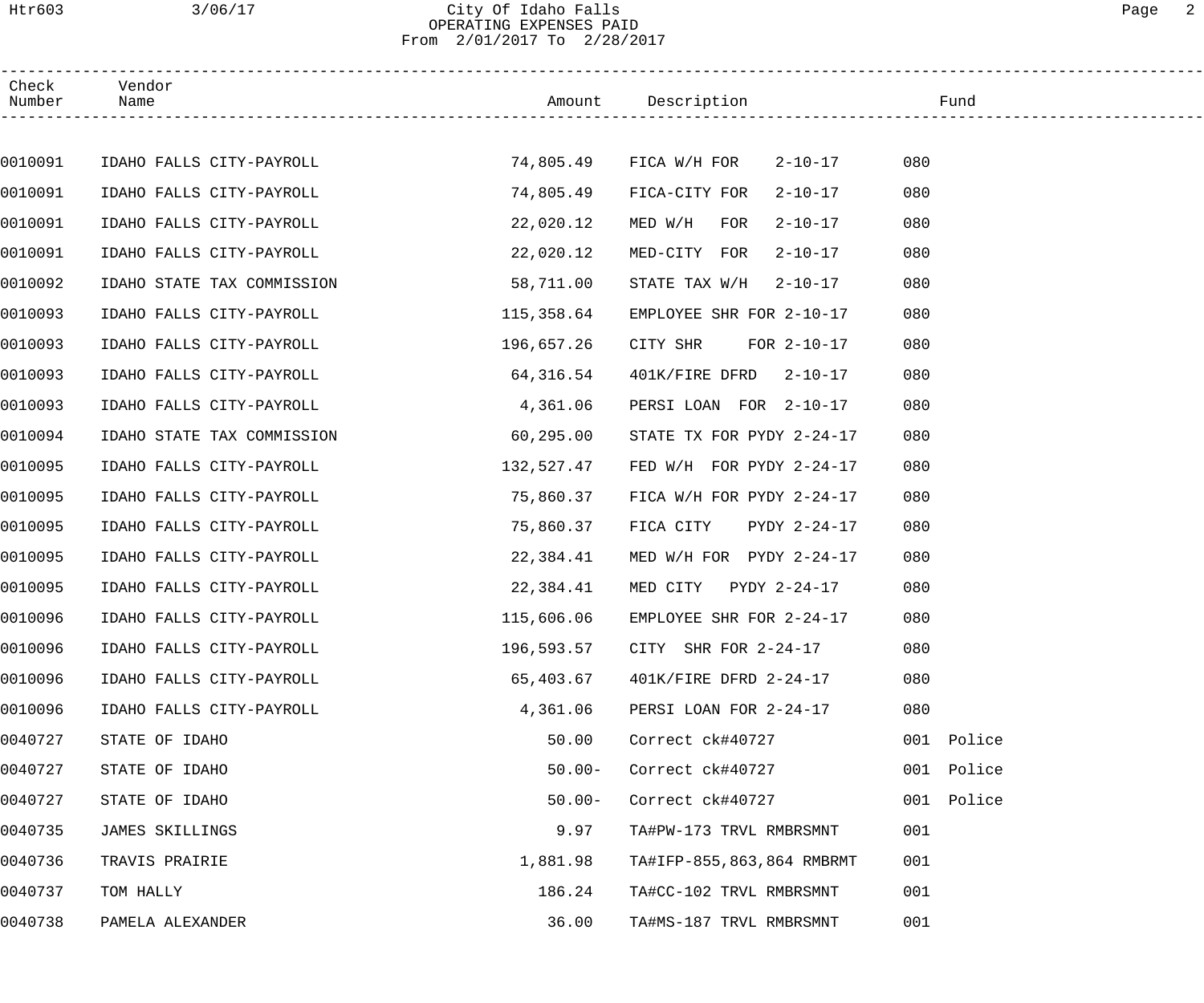# Htr603 3/06/17 City Of Idaho Falls Page 3 OPERATING EXPENSES PAID From 2/01/2017 To 2/28/2017

| Check<br>Number | Vendor<br>Name                      |            | Amount Description          | Fund                 |  |
|-----------------|-------------------------------------|------------|-----------------------------|----------------------|--|
|                 |                                     |            |                             |                      |  |
| 0040739         | DAVE HANNEMAN                       | 76.09      | TA#FD-285 TRVL RMBRSMNT     | 001                  |  |
| 0040740         | CORY DENNERT                        | 95.83      | TA#FD-278 TRVL RMBRSMNT     | 001                  |  |
| 0040741         | JEFF PARSONS                        | 384.55     | TA#FD-281 TRVL RMBRSMNT     | 001                  |  |
| 0040742         | MARK MCBRIDE                        | 197.41     | TA#PD-570 TRVL RMBRSMNT     | 001                  |  |
| 0040743         | DANA BRIGGS                         | 18.90      | TA#MO-159 TRVL RMBRSMNT     | 001                  |  |
| 0040744         | ED MAROHN                           | 198.24     | TA#CC-106 TRVL RMBRSMNT     | 001                  |  |
| 0040745         | BOISE HOTEL MANAGEMENT, INC.        | 414.00     | TA#FD-283 LODGONG           | 001                  |  |
| 0040746         | BLOCK 22 LLC                        | 673.00     | TA#CC-102-106, PW171, MS187 | 001                  |  |
| 0040747         | IDAHO STATE TAX COMMISSION          | 8,708.68   | ID SALES & USE TX JAN'17    | 001                  |  |
| 0040748         | MATHIEU NEUMANN                     | 26.50      | REFUND ON RECEIPT#324295    | 011                  |  |
| 0040749         | TANJA NEUMANN                       | 26.50      | REFUND ON RECEIPT#324296    | 011                  |  |
| 0040750         | CARLOS VILLAGOMEZ                   | 40.58      | REFUND ON RECEIPT#324650    | 011                  |  |
| 0040751         | SHARON JOHSON                       | 72.50      | REFUND ON RECEIPT#324419    | 001                  |  |
| 0040752         | IDAHO FALLS CITY/PETTY CASH         | 1,399.23   | REIMBURSE PETTY CASH        | 001                  |  |
| 0040753         | BLOCK 22 LLC                        | 91.00      | TA#LE-30 M KIRKHAM LODGNG   | 001                  |  |
| 0040754         | JACKIE FLOWERS                      | 112.60     | TA#IFP-876 TRVL RMBRSMENT   | 001                  |  |
| 0040755         | DUANE NELSON +1                     | 196.12     | TA#FD-277 TRVL RMBRSMENT    | 001                  |  |
| 0040756         | COLBY SCHOLES                       | 322.55     | TA#IFP-874 TRVL RMBRSMENT   | 001                  |  |
| 0040757         | RANDY WESTERGARD +1                 | 380.00     | TA#IFP-883 TRVL ADVANCE     | 001                  |  |
| 0040759         | UTAH ASSOCIATION MUNICIPAL POWER SY | 439,275.42 | UAMPS PWR BILL DEC'2016     | 064                  |  |
| 0040760         | IDAHO FALLS (UTILITY), CITY OF      | 1,226.40   | BOOK97 JANUARY'17 INV#16    | 001 General Services |  |
| 0040760         | IDAHO FALLS (UTILITY), CITY OF      | 3,224.00   | BOOK97 JANUARY'17 INV#16    | 001 General Services |  |
| 0040760         | IDAHO FALLS (UTILITY), CITY OF      | 5,085.36   | BOOK97 JANUARY'17 INV#16    | 001 General Services |  |
| 0040760         | IDAHO FALLS (UTILITY), CITY OF      | 8,934.35   | BOOK97 JANUARY'17 INV#16    | 001 Police           |  |
| 0040760         | IDAHO FALLS (UTILITY), CITY OF      | 6,397.62   | BOOK97 JANUARY'17 INV#16    | 001 Fire             |  |
| 0040760         | IDAHO FALLS (UTILITY), CITY OF      | 10,692.92  | BOOK97 JANUARY'17 INV#16    | 001 Parks            |  |
|                 |                                     |            |                             |                      |  |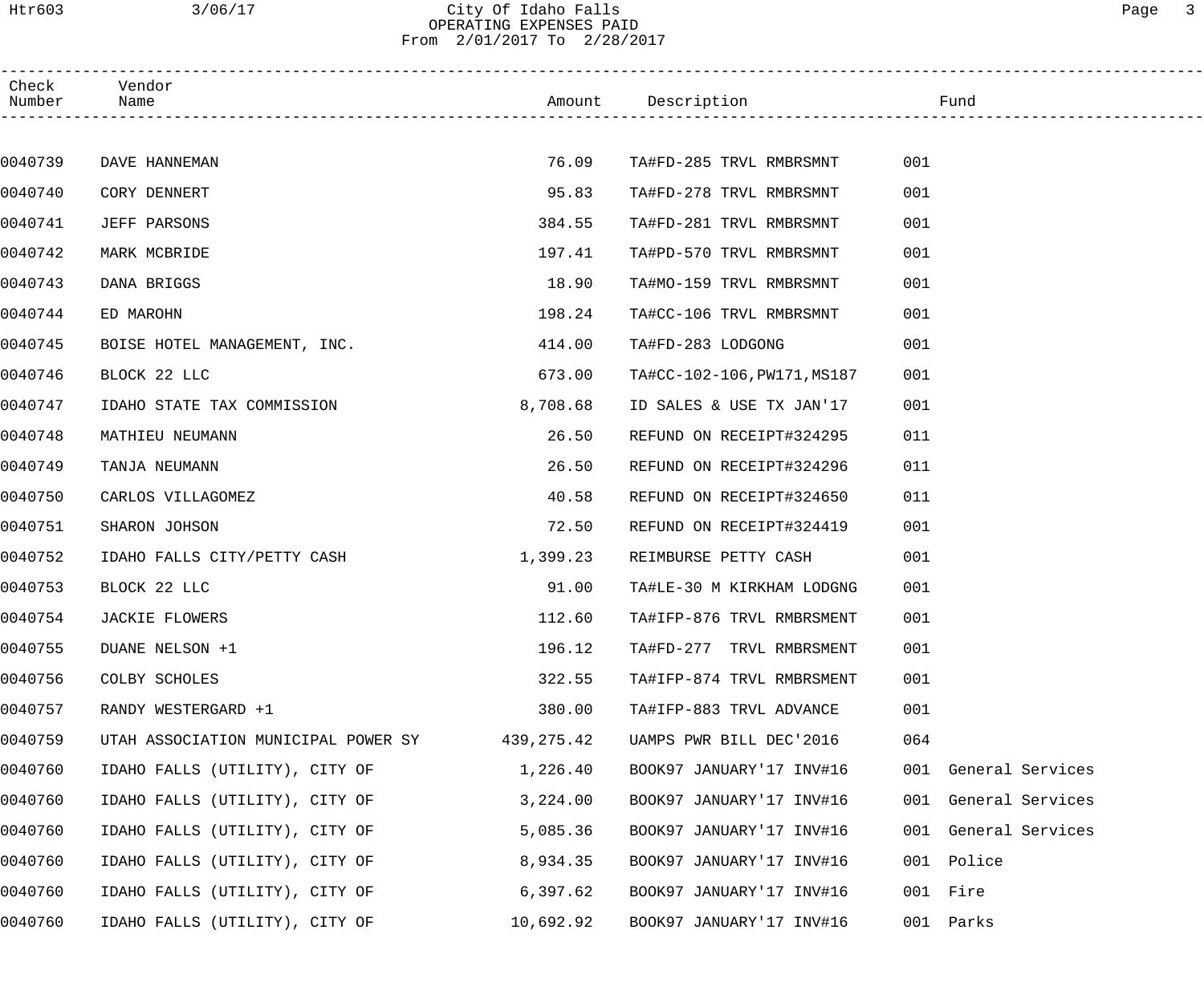### Htr603 3/06/17 City Of Idaho Falls Page 4 OPERATING EXPENSES PAID From 2/01/2017 To 2/28/2017

| Check<br>Number | Vendor<br>Name                 |  | Amount     | Description              |     | Fund                    |  |
|-----------------|--------------------------------|--|------------|--------------------------|-----|-------------------------|--|
|                 |                                |  |            |                          |     |                         |  |
| 0040760         | IDAHO FALLS (UTILITY), CITY OF |  | 7,194.44   | BOOK97 JANUARY'17 INV#16 |     | 001 Parks               |  |
| 0040760         | IDAHO FALLS (UTILITY), CITY OF |  | 135.48     | BOOK97 JANUARY'17 INV#16 |     | 001 Parks               |  |
| 0040760         | IDAHO FALLS (UTILITY), CITY OF |  | 1,383.24   | BOOK97 JANUARY'17 INV#16 |     | 001 Cemeteries          |  |
| 0040760         | IDAHO FALLS (UTILITY), CITY OF |  | 466.91     | BOOK97 JANUARY'17 INV#16 |     | 001 Public Works        |  |
| 0040760         | IDAHO FALLS (UTILITY), CITY OF |  | 5,338.86   | BOOK97 JANUARY'17 INV#16 |     | 001 General Services    |  |
| 0040760         | IDAHO FALLS (UTILITY), CITY OF |  | 1,118.03   | BOOK97 JANUARY'17 INV#16 |     | 001 Data Processing     |  |
| 0040760         | IDAHO FALLS (UTILITY), CITY OF |  | 1,972.67   | BOOK97 JANUARY'17 INV#16 |     | 001 Fire                |  |
| 0040760         | IDAHO FALLS (UTILITY), CITY OF |  | 437.39     | BOOK97 JANUARY'17 INV#16 |     | 001 Treasurer           |  |
| 0040760         | IDAHO FALLS (UTILITY), CITY OF |  | 122.06     | BOOK97 JANUARY'17 INV#16 |     | 001 Municipal Services  |  |
| 0040760         | IDAHO FALLS (UTILITY), CITY OF |  | 312.09     | BOOK97 JANUARY'17 INV#16 |     | 001 Finance             |  |
| 0040760         | IDAHO FALLS (UTILITY), CITY OF |  | 95.32      | BOOK97 JANUARY'17 INV#16 |     | 001 Mayor               |  |
| 0040760         | IDAHO FALLS (UTILITY), CITY OF |  | 96.88      | BOOK97 JANUARY'17 INV#16 |     | 001 City Clerk          |  |
| 0040760         | IDAHO FALLS (UTILITY), CITY OF |  | 132.56     | BOOK97 JANUARY'17 INV#16 |     | 001 General Services    |  |
| 0040760         | IDAHO FALLS (UTILITY), CITY OF |  | 626.81     | BOOK97 JANUARY'17 INV#16 |     | 001 Planning & Building |  |
| 0040760         | IDAHO FALLS (UTILITY), CITY OF |  | 243.34     | BOOK97 JANUARY'17 INV#16 |     | 001 City Attorney       |  |
| 0040760         | IDAHO FALLS (UTILITY), CITY OF |  | 128.86     | BOOK97 JANUARY'17 INV#16 |     | 001 Human Resources     |  |
| 0040760         | IDAHO FALLS (UTILITY), CITY OF |  | 31,912.40  | BOOK97 JANUARY'17 INV#16 |     | 010 Streets             |  |
| 0040760         | IDAHO FALLS (UTILITY), CITY OF |  | 3,841.73   | BOOK97 JANUARY'17 INV#16 | 010 | Streets                 |  |
| 0040760         | IDAHO FALLS (UTILITY), CITY OF |  | 309.55     | BOOK97 JANUARY'17 INV#16 | 010 | Streets                 |  |
| 0040760         | IDAHO FALLS (UTILITY), CITY OF |  | 26.00      | BOOK97 JANUARY'17 INV#16 | 010 | Streets                 |  |
| 0040760         | IDAHO FALLS (UTILITY), CITY OF |  | 9,075.36   | BOOK97 JANUARY'17 INV#16 |     | 060 Airport             |  |
| 0040760         | IDAHO FALLS (UTILITY), CITY OF |  | 2,966.35   | BOOK97 JANUARY'17 INV#16 |     | 061 Water               |  |
| 0040760         | IDAHO FALLS (UTILITY), CITY OF |  | 35, 277.34 | BOOK97 JANUARY'17 INV#16 |     | 061 Water               |  |
| 0040760         | IDAHO FALLS (UTILITY), CITY OF |  | 430.35     | BOOK97 JANUARY'17 INV#16 | 061 | Sewer                   |  |
| 0040760         | IDAHO FALLS (UTILITY), CITY OF |  | 19,044.83  | BOOK97 JANUARY'17 INV#16 | 061 | Sewer                   |  |
| 0040760         | IDAHO FALLS (UTILITY), CITY OF |  | 2,070.90   | BOOK97 JANUARY'17 INV#16 |     | 061 Sewer               |  |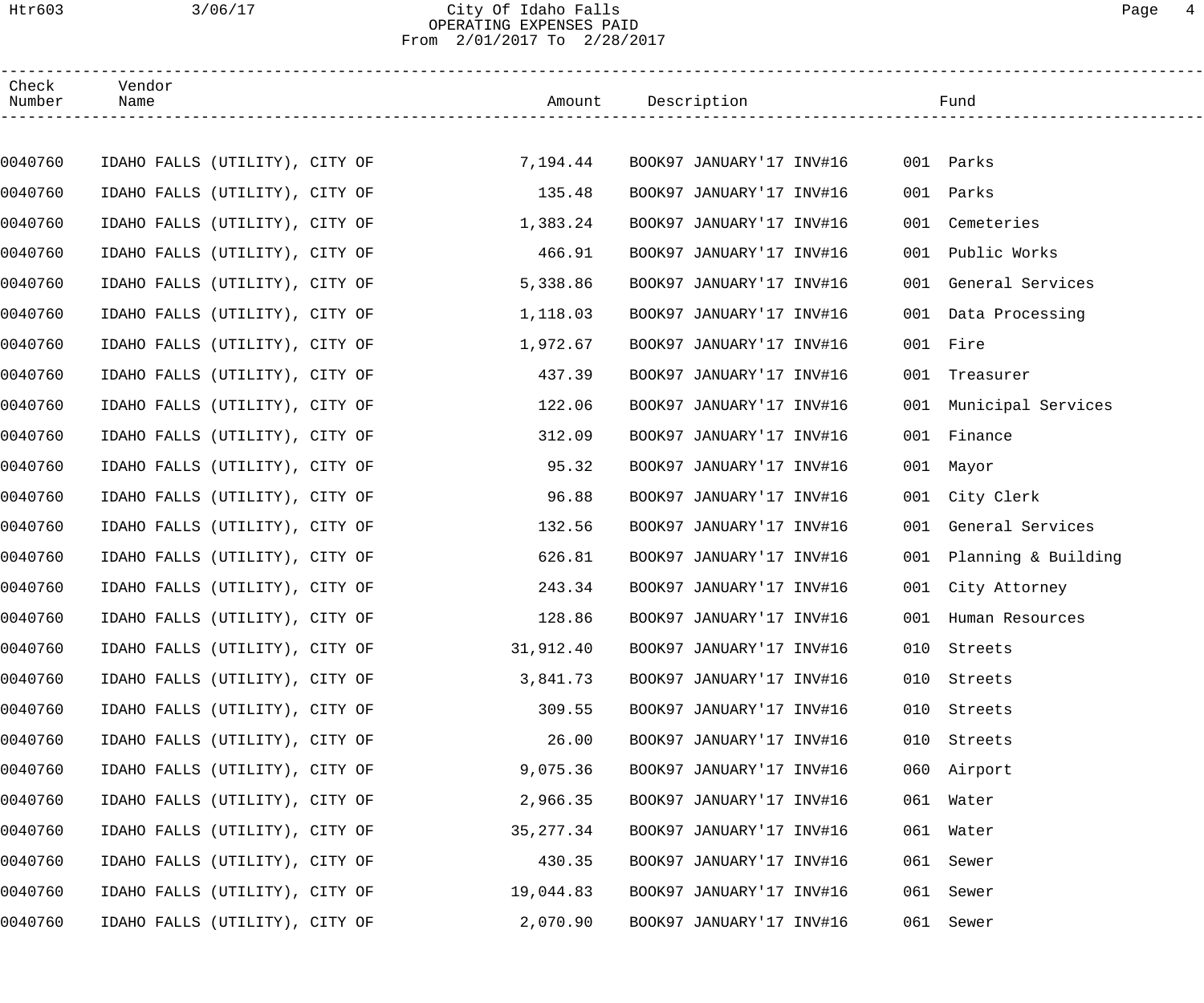### Htr603 3/06/17 City Of Idaho Falls Page 5 OPERATING EXPENSES PAID From 2/01/2017 To 2/28/2017

| Check<br>Number | Vendor<br>Name                 |          | Amount Description        |     | Fund           |  |
|-----------------|--------------------------------|----------|---------------------------|-----|----------------|--|
|                 |                                |          |                           |     |                |  |
| 0040760         | IDAHO FALLS (UTILITY), CITY OF |          |                           |     | 061 Sewer      |  |
| 0040760         | IDAHO FALLS (UTILITY), CITY OF | 4,289.68 | BOOK97 JANUARY'17 INV#16  |     | 064 Electric   |  |
| 0040760         | IDAHO FALLS (UTILITY), CITY OF | 7,800.82 | BOOK97 JANUARY'17 INV#16  | 064 | Electric       |  |
| 0040760         | IDAHO FALLS (UTILITY), CITY OF | 2,229.76 | BOOK97 JANUARY'17 INV#16  | 062 | Sanitation     |  |
| 0040760         | IDAHO FALLS (UTILITY), CITY OF | 2,386.95 | BOOK97 JANUARY'17 INV#16  |     | 011 Recreation |  |
| 0040760         | IDAHO FALLS (UTILITY), CITY OF | 9,292.65 | BOOK97 JANUARY'17 INV#16  |     | 011 Recreation |  |
| 0040760         | IDAHO FALLS (UTILITY), CITY OF | 5,350.15 | BOOK97 JANUARY'17 INV#16  |     | 011 Recreation |  |
| 0040760         | IDAHO FALLS (UTILITY), CITY OF | 7,594.65 | BOOK97 JANUARY'17 INV#16  |     | 012 Library    |  |
| 0040760         | IDAHO FALLS (UTILITY), CITY OF | 447.75   | BOOK97 JANUARY'17 INV#16  | 018 | Golf Courses   |  |
| 0040760         | IDAHO FALLS (UTILITY), CITY OF | 2,929.98 | BOOK97 JANUARY'17 INV#16  | 018 | Golf Courses   |  |
| 0040760         | IDAHO FALLS (UTILITY), CITY OF | 1,122.29 | BOOK97 JANUARY'17 INV#16  | 018 | Golf Courses   |  |
| 0040760         | IDAHO FALLS (UTILITY), CITY OF | 483.90   | BOOK97 JANUARY'17 INV#16  | 018 | Golf Courses   |  |
| 0040760         | IDAHO FALLS (UTILITY), CITY OF | 1,657.07 | BOOK97 JANUARY'17 INV#16  | 018 | Golf Courses   |  |
| 0040761         | IDAHO FALLS (UTILITY), CITY OF | 48.45    | BOOK97 JANUARY'17 INV#16  |     | 001 Police     |  |
| 0040761         | IDAHO FALLS (UTILITY), CITY OF | 48.45    | BOOK97 JANUARY'17 INV#16  |     | 012 Library    |  |
| 0040762         | ENTERPRISE RENT-A-CAR          | 323.12   | TA#PW-171&AP-41 RNTL CAR  | 001 |                |  |
| 0040763         | IDAHO SOCIETY OF PROFESSIONAL  | 395.00   | TA#PW-174 REGISTRATION    | 001 |                |  |
| 0040764         | BARB EHARDT                    | 502.26   | TA#CC-103 TRVL RMBRSMENT  | 001 |                |  |
| 0040765         | DELBERT LLOYD +1               | 935.00   | TA#PRD-189 TRVL ADVANCE   | 001 |                |  |
| 0040766         | ANNETTE JONES                  | 24.00    | RFND RCPT#325711          | 011 |                |  |
| 0040767         | LISA ENGLISH-STATE DEPT OF ED  | 193.00   | RFND RCPT#324829          | 011 |                |  |
| 0040768         | IDAHO TRANSPORTATION DEPARTMNT | 3,952.00 | CONSTRUCTION JOB/CONTRACT |     | 001 Parks      |  |
| 0040769         | IDAHO FALLS CITY/PETTY CASH    | 1,254.05 | REIMBURSE PETTY CASH      | 001 |                |  |
| 0040770         | SIDNEY L HOOPES                | 1,529.40 | EASMENT RGHT OF WY 17TH S |     | 064 Electric   |  |
| 0040771         | TOM TRESSELL                   | 135.74   | TA#MS-189 TRVL RMBRSMENT  | 001 |                |  |
| 0040772         | DARRELL WEST                   | 151.84   | TA#CDS-20 TRVL RMBRSMENT  | 001 |                |  |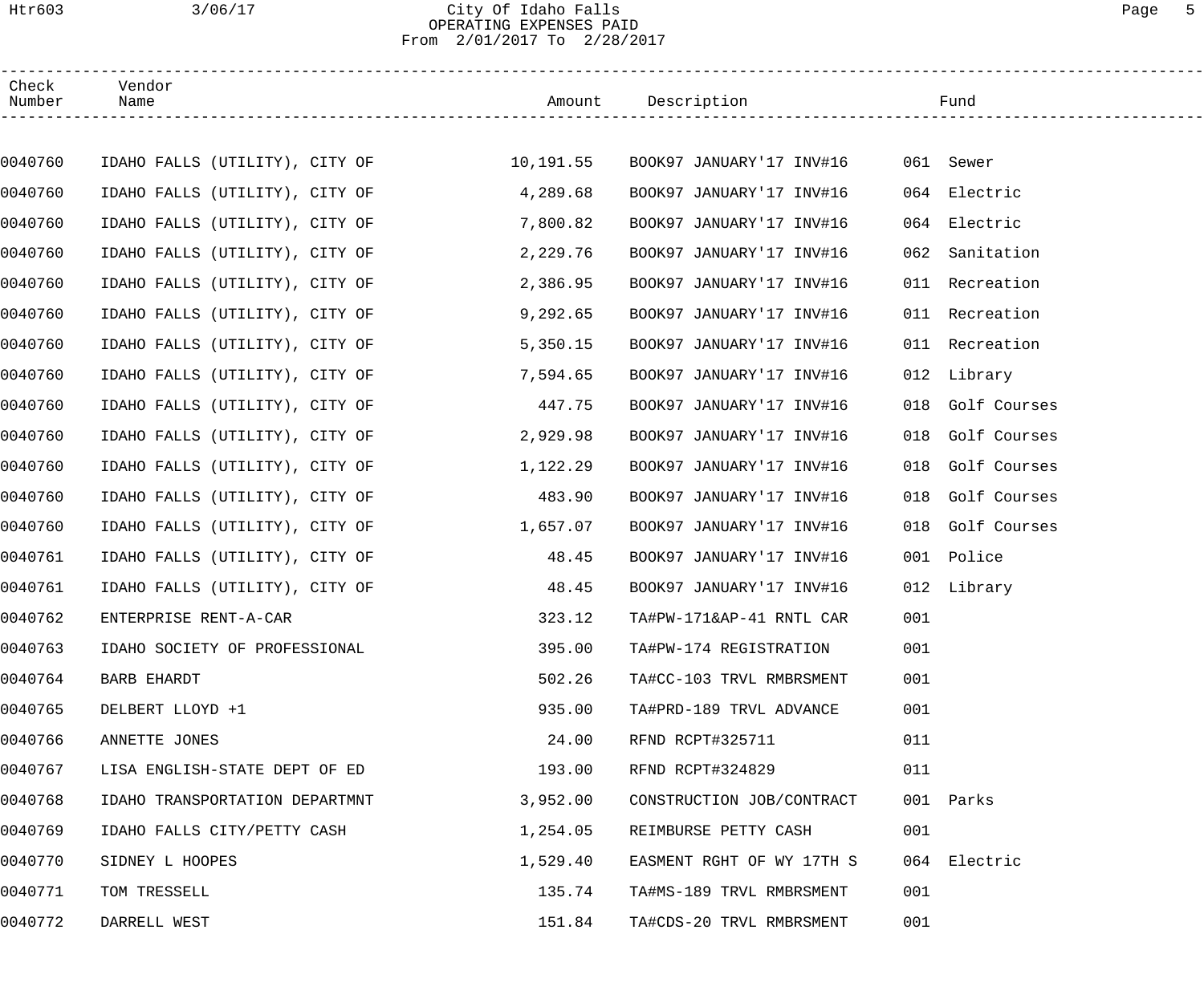# Htr603 3/06/17 City Of Idaho Falls Page 6 OPERATING EXPENSES PAID From 2/01/2017 To 2/28/2017

| Check<br>Number | Vendor<br>Name                   |           | Amount Description         |     | Fund                   |  |
|-----------------|----------------------------------|-----------|----------------------------|-----|------------------------|--|
|                 |                                  |           |                            |     |                        |  |
| 0040773         | GOLF COURSE SUPERINTENDENT'S     | 260.00    | TA#PRD-193 REGISTRATION    | 001 |                        |  |
| 0040774         | ENTERPRISE RENT-A-CAR            | 276.08    | TA#CDS-20 RENTAL CARS      | 001 |                        |  |
| 0040775         | DAVID PENNOCK                    | 803.30    | TA#PRD-190 TRVL RMBRSMENT  | 001 |                        |  |
| 0040776         | <b>BEN JENKINS</b>               | 1,064.11  | TA#IFP-847 TRVL RMBRSMENT  | 001 |                        |  |
| 0040777         | RANDY FIFE                       | 162.24    | TA#LE-29<br>TRVL RMBRSMENT | 001 |                        |  |
| 0040778         | JENNIFFER HENTZEN                | 626.95    | TA#PL-61<br>TRVL RMBRSMENT | 001 |                        |  |
| 0040779         | <b>JAMES LANDON</b>              | 660.00    | TA#PRD-193 TRVL ADVANCE    | 001 |                        |  |
| 0040780         | STACY SCOTT                      | 683.20    | TA#IFP-852 TRVL RMBRSMNT   | 001 |                        |  |
| 0040781         | JENNA TAKACS                     | 1,604.00  | TA#PRD-192 TRVL ADVANCE    | 001 |                        |  |
| 0040782         | <b>JACKIE FLOWERS</b>            | 2,754.00  | TA#IFP-851 TRVL ADVANCE    | 001 |                        |  |
| 0040783         | IDAHO FALLS CITY/PETTY CASH      | 1,789.26  | REIMBURSE PETTY CASH       | 001 |                        |  |
| 0040784         | BONNEVILLE COUNTY DISTRICT COURT | 429.00    | FEES FILING APPEAL HK CON  |     | 061 Sewer              |  |
| 0040785         | CINDY CAMPBELL                   | 50.73     | TA#LE-31 TRVL RMBRSMNT     | 001 |                        |  |
| 0040786         | GOLF COURSE SUPERINTENDENT'S     | 320.00    | TA#PRD-200 REGISTRATION    | 001 |                        |  |
| 0040787         | DON FROGNER                      | 366.00    | TA#PRD-201 TRVL ADVANCE    | 001 |                        |  |
| 0040788         | MARK SPRAKTES                    | 669.00    | TA#PRD-200 TRVL ADVANCE    | 001 |                        |  |
| 0040789         | IDAHO DEPT OF LABOR              | 61.15     | UNPLYMNT INS TAX 4QTR'16   |     | 001 Municipal Services |  |
| 0040789         | IDAHO DEPT OF LABOR              | 3,916.89  | UNPLYMNT INS TAX 4QTR'16   | 001 | Parks                  |  |
| 0040789         | IDAHO DEPT OF LABOR              | 285.88    | UNPLYMNT INS TAX 4QTR'16   | 010 | Streets                |  |
| 0040789         | IDAHO DEPT OF LABOR              | 1,699.09  | UNPLYMNT INS TAX 4QTR'16   | 062 | Sanitation             |  |
| 0040789         | IDAHO DEPT OF LABOR              | 358.56    | UNPLYMNT INS TAX 4QTR'16   |     | 018 Golf Courses       |  |
| 0040789         | IDAHO DEPT OF LABOR              | 5.25      | UNPLYMNT INS TAX 4QTR'16   | 018 | Golf Courses           |  |
| 0040789         | IDAHO DEPT OF LABOR              | 1,224.00  | UNPLYMNT INS TAX 4QTR'16   | 018 | Golf Courses           |  |
| 0040789         | IDAHO DEPT OF LABOR              | 924.00    | UNPLYMNT INS TAX 4QTR'16   | 018 | Golf Courses           |  |
| 0040790         | ERIC DAY                         | 416.06    | TA#FD-286 TRVL RMBRSMENT   | 001 |                        |  |
| 0040791         | STATE OF IDAHO                   | 11,741.53 | WRKS COMP TAX END 123117   | 019 | Self-Insurance         |  |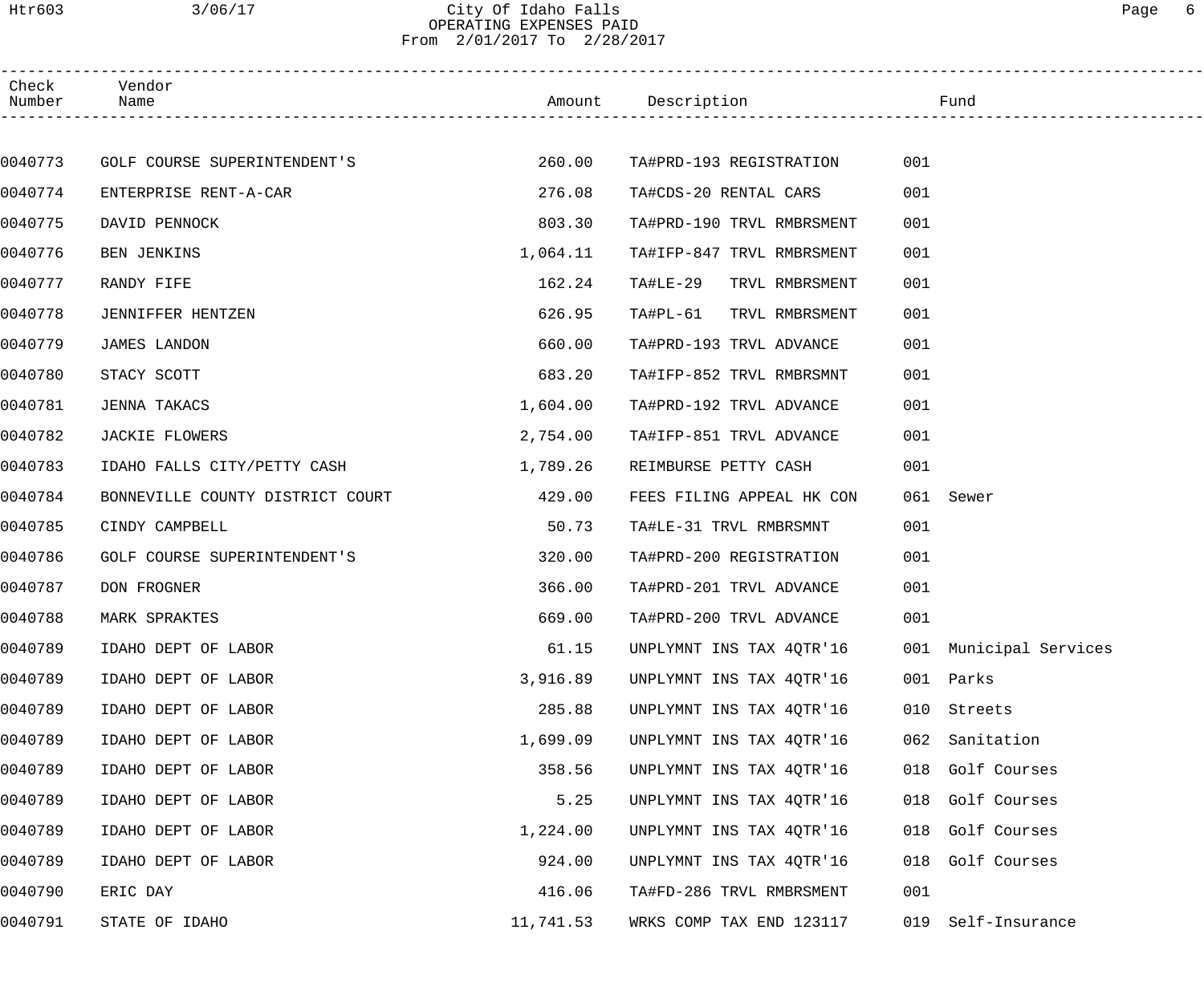# Htr603 3/06/17 City Of Idaho Falls Page 7 OPERATING EXPENSES PAID From 2/01/2017 To 2/28/2017

| Check<br>Number | Vendor<br>Name              |              | Amount Description                   |     | Fund                    |  |
|-----------------|-----------------------------|--------------|--------------------------------------|-----|-------------------------|--|
|                 |                             |              |                                      |     |                         |  |
| 0040792         | BONNEVILLE POWER ADMIN.-IF  |              | 269,454.00 BILL ID:JAN17-TRN01-10204 | 064 |                         |  |
| 0040793         | BONNEVILLE POWER ADMIN.-IF  | 1,994,923.00 | BILL ID: JAN17-PWR01-10204           | 064 |                         |  |
| 0040794         | KENNETH ROBERTS             | 149.00       | TA#PW-174 TRVL ADVANCE               | 001 |                         |  |
| 0040795         | TJ ROWE                     | 692.00       | TA#IFP-878 TRVL ADVANCE              | 001 |                         |  |
| 0040796         | ALAN MUIR                   | 712.00       | TA#MS-191 TRVL ADVANCE               | 001 |                         |  |
| 0040797         | SUNNY KATSEANES             | 844.00       | TA#PRD-191 TRVL ADVANCE              | 001 |                         |  |
| 0040798         | MARK REED                   | 1,160.00     | TA#IFP-875 TRVL ADVANCE              | 001 |                         |  |
| 0040799         | <b>JASON COOPER</b>         | 2,037.00     | TA#IFP-881 TRVL ADVANCE              | 001 |                         |  |
| 0040800         | CENTURYLINK                 | 265.35       | DID CHRGS FEB'2017                   | 001 |                         |  |
| 0040801         | CENTURYLINK                 | 48.42        | RADIO & ALARM FEB'2017               |     | 001 General Services    |  |
| 0040801         | CENTURYLINK                 | 91.62        | RADIO & ALARM FEB'2017               |     | 011 Recreation          |  |
| 0040801         | CENTURYLINK                 | 96.84        | RADIO & ALARM FEB'2017               |     | 011 Recreation          |  |
| 0040801         | CENTURYLINK                 | 70.00        | RADIO & ALARM FEB'2017               |     | 060 Airport             |  |
| 0040801         | CENTURYLINK                 | 128.40       | RADIO & ALARM FEB'2017               |     | 061 Water               |  |
| 0040801         | CENTURYLINK                 | 39.00        | RADIO & ALARM FEB'2017               |     | 061 Sewer               |  |
| 0040801         | CENTURYLINK                 | 394.80       | RADIO & ALARM FEB'2017               |     | 064 Electric            |  |
| 0040801         | CENTURYLINK                 | 379.04       | RADIO & ALARM FEB'2017               |     | 064 Electric            |  |
| 0040802         | CENTURYLINK                 | 1,732.80     | T1 CHARGES FOR FEB'2017              | 001 |                         |  |
| 0040803         | U.S. POSTAL SERVICE         | 50,000.00    | POSTAGE MTR ACCT PMNT                |     | 001 Treasurer           |  |
| 0040804         | DARRELL WEST                | 180.09       | TA#CDS-22 TRVL RMBRSMENT             | 001 |                         |  |
| 0040805         | IDAHO FALLS CITY/PETTY CASH | 1,216.79     | REIMBURSE PETTY CASH                 | 001 |                         |  |
| 0040806         | WELLS FARGO BANK            | 8,868.02     | PYMNT CR CRD JAN'2017                | 001 |                         |  |
| 0040806         | WELLS FARGO BANK            | 78.25        | PYMNT CR CRD JAN'2017                |     | 001 Mayor               |  |
| 0040806         | WELLS FARGO BANK            | $293.58-$    | PYMNT CR CRD JAN'2017                |     | 001 Finance             |  |
| 0040806         | WELLS FARGO BANK            | 1,050.00     | PYMNT CR CRD JAN'2017                |     | 001 Planning & Building |  |
| 0040806         | WELLS FARGO BANK            | 419.88       | PYMNT CR CRD JAN'2017                | 001 | Parks                   |  |
|                 |                             |              |                                      |     |                         |  |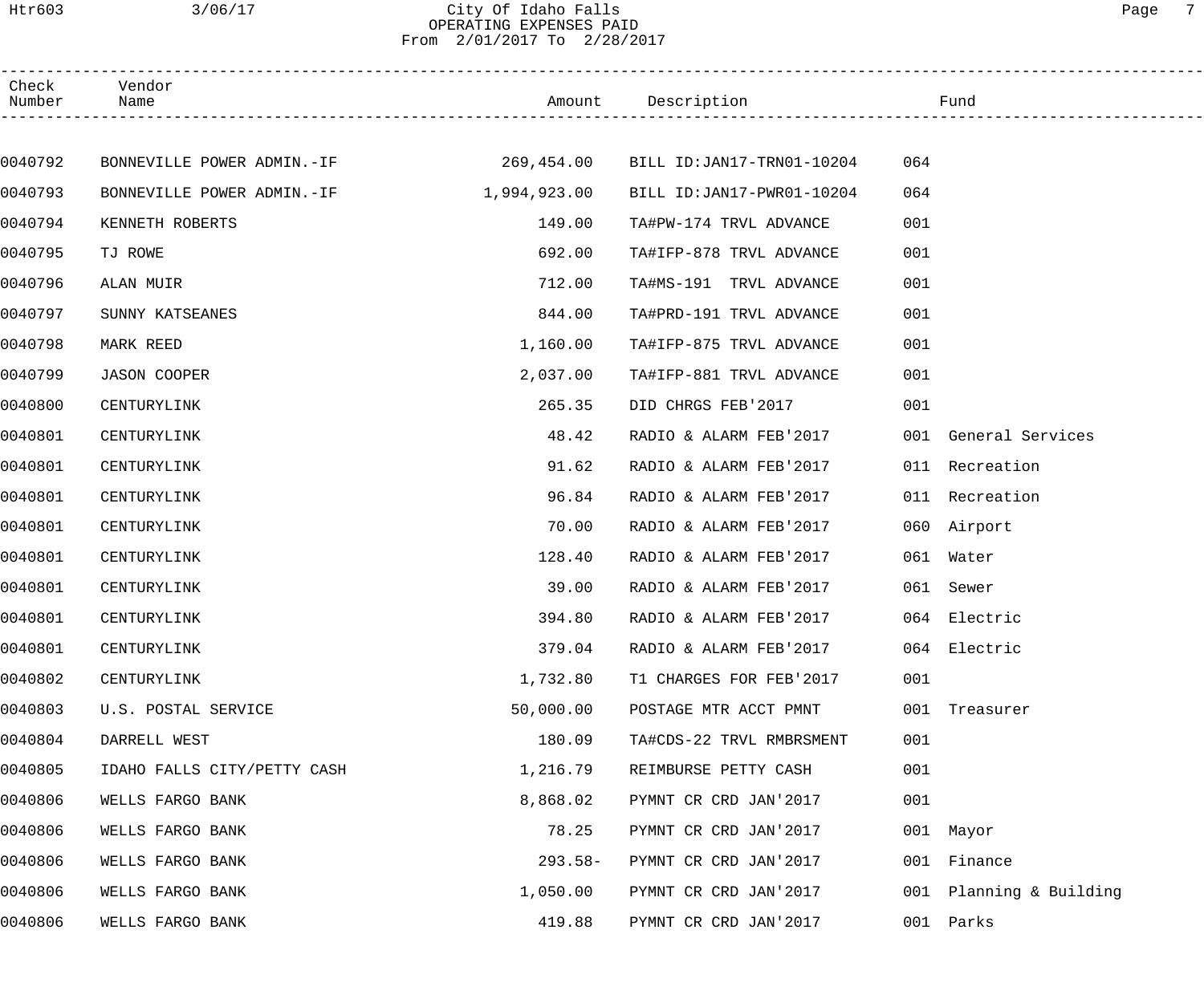### Htr603 3/06/17 City Of Idaho Falls Page 8 OPERATING EXPENSES PAID From 2/01/2017 To 2/28/2017

| Check<br>Number | Vendor<br>Name                 |          | Amount Description        |     | Fund                   |  |
|-----------------|--------------------------------|----------|---------------------------|-----|------------------------|--|
|                 |                                |          |                           |     |                        |  |
| 0040806         | WELLS FARGO BANK               | 839.76   | PYMNT CR CRD JAN'2017     |     | 001 Parks              |  |
| 0040806         | WELLS FARGO BANK               | 642.03   | PYMNT CR CRD JAN'2017     | 061 | Water                  |  |
| 0040806         | WELLS FARGO BANK               | 17.50    | PYMNT CR CRD JAN'2017     | 064 | Electric               |  |
| 0040806         | WELLS FARGO BANK               | 227.00   | PYMNT CR CRD JAN'2017     |     | 064 Electric           |  |
| 0040806         | WELLS FARGO BANK               | 227.27   | PYMNT CR CRD JAN'2017     |     | 012 Library            |  |
| 0040806         | WELLS FARGO BANK               | 243.62   | PYMNT CR CRD JAN'2017     |     | 012 Library            |  |
| 0040806         | WELLS FARGO BANK               | 878.49   | PYMNT CR CRD JAN'2017     |     | 012 Library            |  |
| 0040806         | WELLS FARGO BANK               | 98.62    | PYMNT CR CRD JAN'2017     |     | 012 Library            |  |
| 0040806         | WELLS FARGO BANK               | 295.55   | PYMNT CR CRD JAN'2017     |     | 012 Library            |  |
| 0040806         | WELLS FARGO BANK               | 939.17   | PYMNT CR CRD JAN'2017     |     | 012 Library            |  |
| 0040806         | WELLS FARGO BANK               | 49.99    | PYMNT CR CRD JAN'2017     |     | 012 Library            |  |
| 0040806         | WELLS FARGO BANK               | 321.88   | PYMNT CR CRD JAN'2017     |     | 012 Library            |  |
| 0040807         | TRAVIS PRAIRIE                 | 1,500.29 | TA#IFP-872 & 897 TRVL RMB | 001 |                        |  |
| 0040808         | IDAHO FALLS (UTILITY), CITY OF | 67.31    | BOOK97 FEB'17 INV#17      |     | 001 Mayor              |  |
| 0040808         | IDAHO FALLS (UTILITY), CITY OF | 171.82   | BOOK97 FEB'17 INV#17      |     | 001 City Attorney      |  |
| 0040808         | IDAHO FALLS (UTILITY), CITY OF | 86.18    | BOOK97 FEB'17 INV#17      |     | 001 Municipal Services |  |
| 0040808         | IDAHO FALLS (UTILITY), CITY OF | 68.40    | BOOK97 FEB'17 INV#17      |     | 001 City Clerk         |  |
| 0040808         | IDAHO FALLS (UTILITY), CITY OF | 1,137.53 | BOOK97 FEB'17 INV#17      |     | 001 Data Processing    |  |
| 0040808         | IDAHO FALLS (UTILITY), CITY OF | 308.87   | BOOK97 FEB'17 INV#17      | 001 | Treasurer              |  |
| 0040808         | IDAHO FALLS (UTILITY), CITY OF | 220.34   | BOOK97 FEB'17 INV#17      |     | 001 Finance            |  |
| 0040808         | IDAHO FALLS (UTILITY), CITY OF | 93.60    | BOOK97 FEB'17 INV#17      |     | 001 General Services   |  |
| 0040808         | IDAHO FALLS (UTILITY), CITY OF | 1,016.75 | BOOK97 FEB'17 INV#17      | 001 | General Services       |  |
| 0040808         | IDAHO FALLS (UTILITY), CITY OF | 2,260.51 | BOOK97 FEB'17 INV#17      | 001 | General Services       |  |
| 0040808         | IDAHO FALLS (UTILITY), CITY OF | 4,188.43 | BOOK97 FEB'17 INV#17      | 001 | General Services       |  |
| 0040808         | IDAHO FALLS (UTILITY), CITY OF | 4,058.30 | BOOK97 FEB'17 INV#17      | 001 | General Services       |  |
| 0040808         | IDAHO FALLS (UTILITY), CITY OF | 442.59   | BOOK97 FEB'17 INV#17      | 001 | Planning & Building    |  |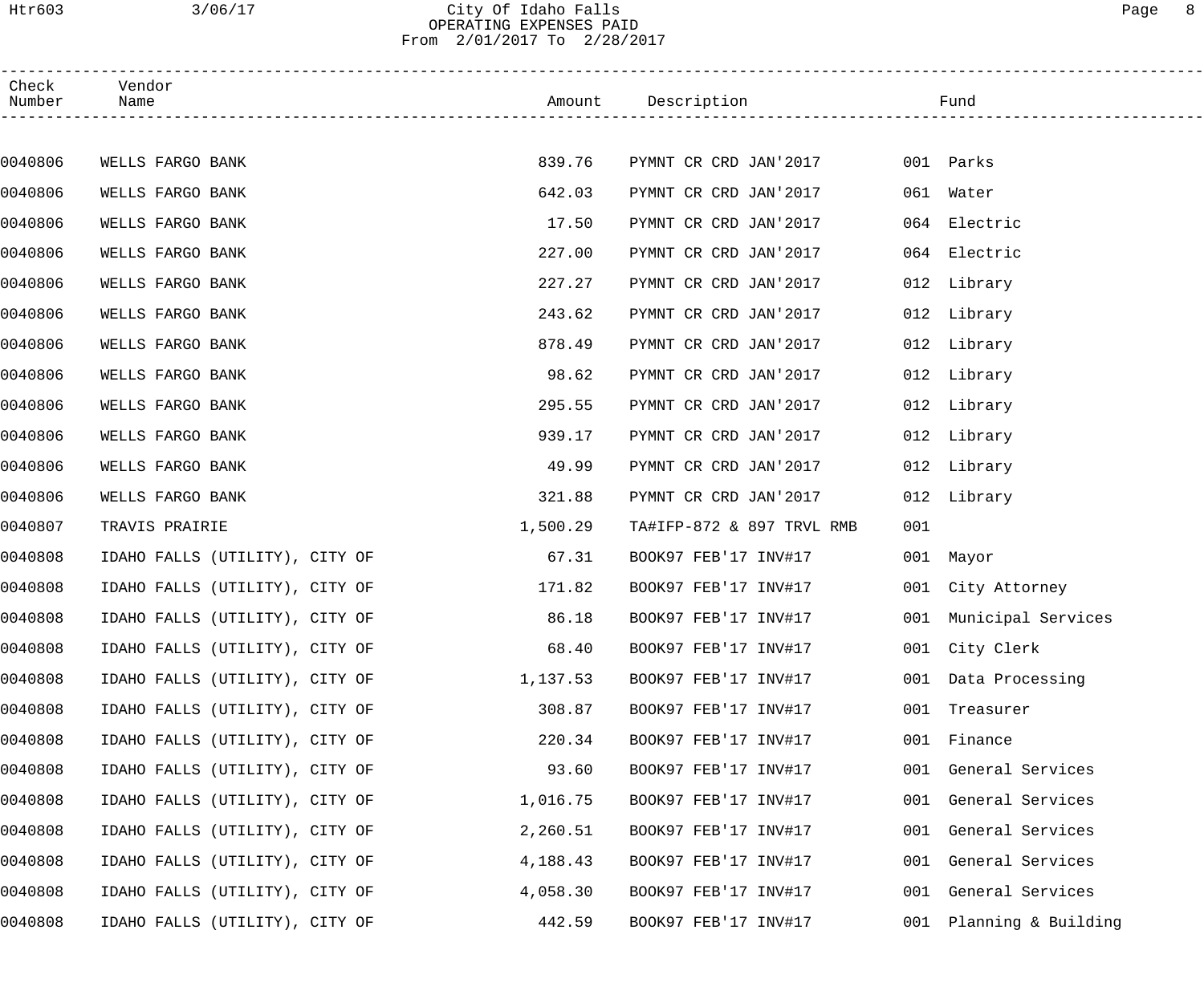# Htr603 3/06/17 City Of Idaho Falls Page 9 OPERATING EXPENSES PAID From 2/01/2017 To 2/28/2017

| Check<br>Number | Vendor<br>Name                 |  |           | Amount Description   |                      | Fund                |
|-----------------|--------------------------------|--|-----------|----------------------|----------------------|---------------------|
|                 |                                |  |           |                      |                      |                     |
| 0040808         | IDAHO FALLS (UTILITY), CITY OF |  | 90.98     |                      | BOOK97 FEB'17 INV#17 | 001 Human Resources |
| 0040808         | IDAHO FALLS (UTILITY), CITY OF |  | 6,693.88  | BOOK97 FEB'17 INV#17 |                      | 001 Police          |
| 0040808         | IDAHO FALLS (UTILITY), CITY OF |  | 5,975.37  | BOOK97 FEB'17 INV#17 |                      | 001 Fire            |
| 0040808         | IDAHO FALLS (UTILITY), CITY OF |  | 6,425.06  | BOOK97 FEB'17 INV#17 | 001                  | Parks               |
| 0040808         | IDAHO FALLS (UTILITY), CITY OF |  | 5,372.95  | BOOK97 FEB'17 INV#17 | 001                  | Parks               |
| 0040808         | IDAHO FALLS (UTILITY), CITY OF |  | 1,082.41  | BOOK97 FEB'17 INV#17 | 001                  | Cemeteries          |
| 0040808         | IDAHO FALLS (UTILITY), CITY OF |  | 329.68    | BOOK97 FEB'17 INV#17 | 001                  | Public Works        |
| 0040808         | IDAHO FALLS (UTILITY), CITY OF |  | 3,855.89  | BOOK97 FEB'17 INV#17 | 010                  | Streets             |
| 0040808         | IDAHO FALLS (UTILITY), CITY OF |  | 32,368.12 | BOOK97 FEB'17 INV#17 | 010                  | Streets             |
| 0040808         | IDAHO FALLS (UTILITY), CITY OF |  | 7,409.41  | BOOK97 FEB'17 INV#17 |                      | 060 Airport         |
| 0040808         | IDAHO FALLS (UTILITY), CITY OF |  | 2,208.36  | BOOK97 FEB'17 INV#17 |                      | 061 Water           |
| 0040808         | IDAHO FALLS (UTILITY), CITY OF |  | 26,755.20 | BOOK97 FEB'17 INV#17 | 061                  | Water               |
| 0040808         | IDAHO FALLS (UTILITY), CITY OF |  | 394.48    | BOOK97 FEB'17 INV#17 | 061                  | Sewer               |
| 0040808         | IDAHO FALLS (UTILITY), CITY OF |  | 15,643.68 | BOOK97 FEB'17 INV#17 | 061                  | Sewer               |
| 0040808         | IDAHO FALLS (UTILITY), CITY OF |  | 3,577.60  | BOOK97 FEB'17 INV#17 | 061                  | Sewer               |
| 0040808         | IDAHO FALLS (UTILITY), CITY OF |  | 8,599.27  | BOOK97 FEB'17 INV#17 |                      | 061 Sewer           |
| 0040808         | IDAHO FALLS (UTILITY), CITY OF |  | 3,346.99  | BOOK97 FEB'17 INV#17 |                      | 064 Electric        |
| 0040808         | IDAHO FALLS (UTILITY), CITY OF |  | 7,377.49  | BOOK97 FEB'17 INV#17 |                      | 064 Electric        |
| 0040808         | IDAHO FALLS (UTILITY), CITY OF |  | 978.70    | BOOK97 FEB'17 INV#17 | 062                  | Sanitation          |
| 0040808         | IDAHO FALLS (UTILITY), CITY OF |  | 1,678.35  | BOOK97 FEB'17 INV#17 |                      | 011 Recreation      |
| 0040808         | IDAHO FALLS (UTILITY), CITY OF |  | 1,483.04  | BOOK97 FEB'17 INV#17 |                      | 011 Recreation      |
| 0040808         | IDAHO FALLS (UTILITY), CITY OF |  | 8,026.16  | BOOK97 FEB'17 INV#17 |                      | 011 Recreation      |
| 0040808         | IDAHO FALLS (UTILITY), CITY OF |  | 5,229.35  | BOOK97 FEB'17 INV#17 |                      | 011 Recreation      |
| 0040808         | IDAHO FALLS (UTILITY), CITY OF |  | 5,694.05  | BOOK97 FEB'17 INV#17 |                      | 012 Library         |
| 0040808         | IDAHO FALLS (UTILITY), CITY OF |  | 304.09    | BOOK97 FEB'17 INV#17 |                      | 018 Golf Courses    |
| 0040808         | IDAHO FALLS (UTILITY), CITY OF |  | 1,830.37  | BOOK97 FEB'17 INV#17 |                      | 018 Golf Courses    |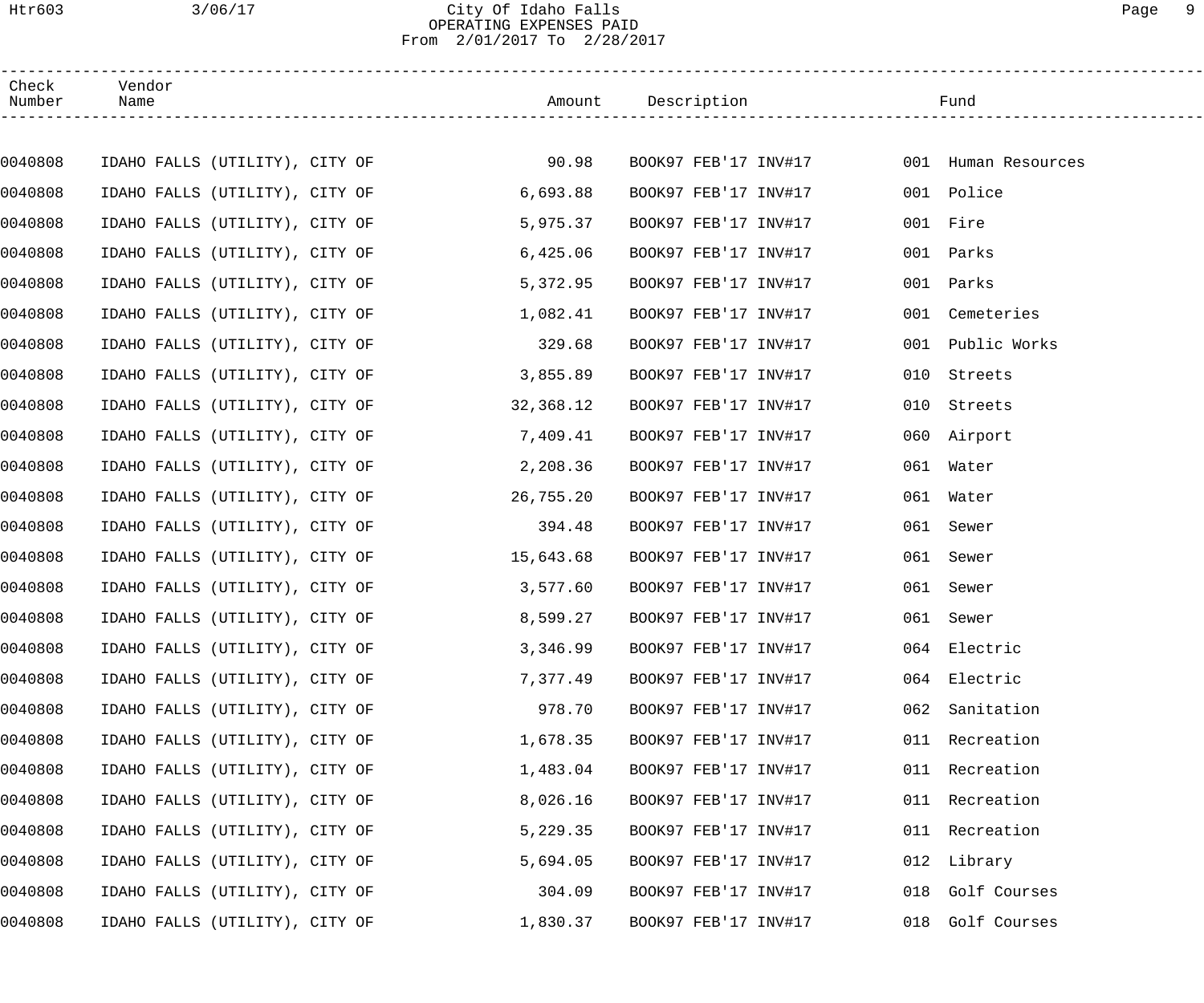Htr603 3/06/17 City Of Idaho Falls Page 10 OPERATING EXPENSES PAID

From 2/01/2017 To 2/28/2017

| Check<br>Number | Vendor<br>Name                 | Amount   | Description               | Fund                      |
|-----------------|--------------------------------|----------|---------------------------|---------------------------|
|                 |                                |          |                           |                           |
| 0040808         | IDAHO FALLS (UTILITY), CITY OF | 876.68   | BOOK97 FEB'17 INV#17      | 018 Golf Courses          |
| 0040808         | IDAHO FALLS (UTILITY), CITY OF | 395.95   | BOOK97 FEB'17 INV#17      | 018 Golf Courses          |
| 0040808         | IDAHO FALLS (UTILITY), CITY OF | 1,214.70 | BOOK97 FEB'17 INV#17      | 018 Golf Courses          |
| 0040809         | TITLE ONE CORPORATION          | 265.00   | RIGHT OF WAY 17TH & 25TH  | 041 Municipal Capital Imp |
| 0040810         | STATE OF IDAHO                 | 1,022.10 | WRKRS COMP TAX END 123116 | 019 Self-Insurance        |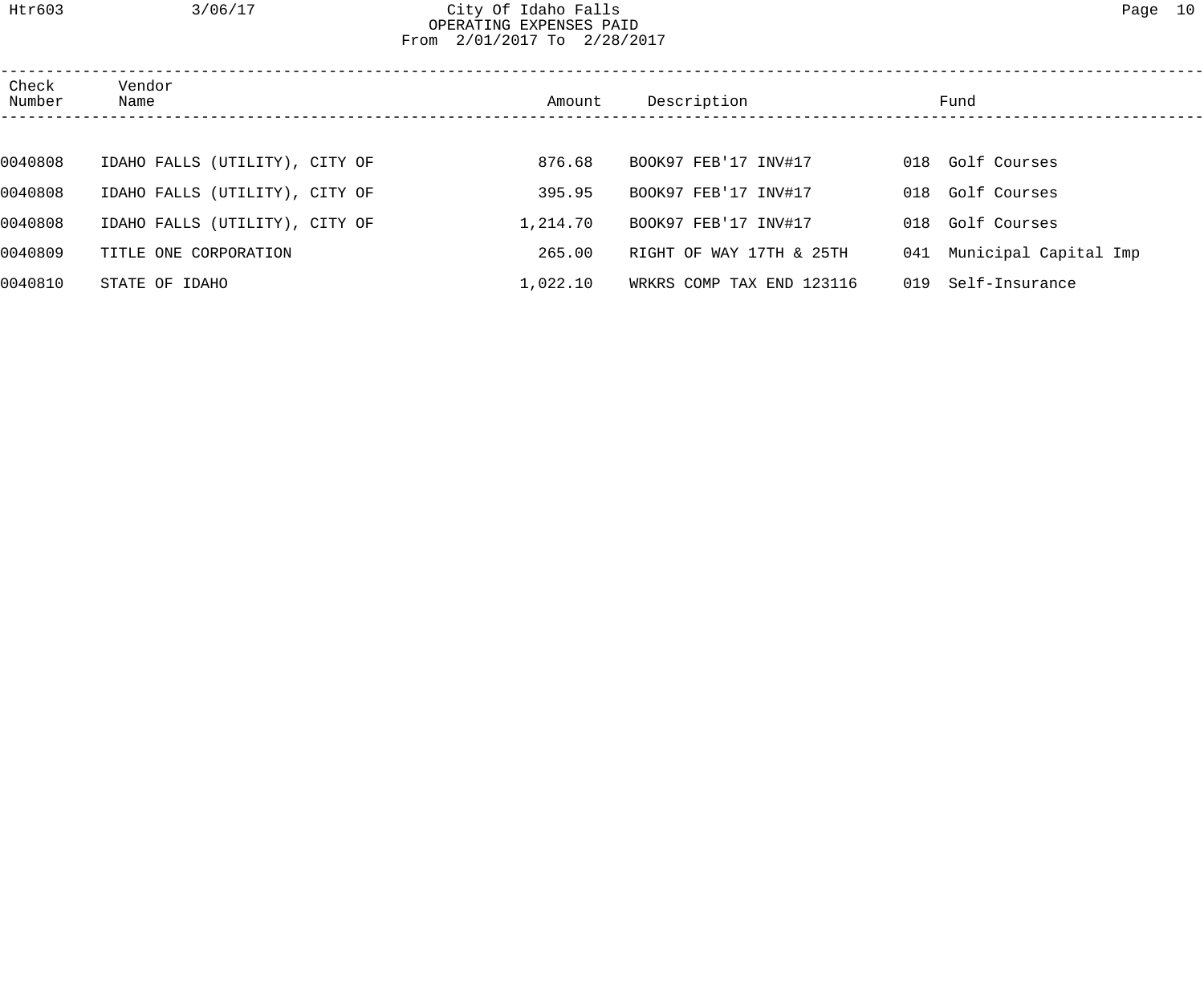# City Of Idaho Falls Summary of Operating Expenses By Fund From 2/01/2017 To 2/28/2017

------------------------------------------------------------------------------------------------------------------------------------

| $\mathbf 1$ | General Fund            | 206,541.94      |
|-------------|-------------------------|-----------------|
| 10          | Street Fund             | 72,599.57       |
| 11          | Recreation Fund         | 33,945.69       |
| 12          | Library Fund            | 16,391.74       |
| 18          | Golf Fund               | 13,774.59       |
| 19          | Self-Insurance Fund     | 12,763.63       |
| 41          | Municipal Capital Imp F | 265.00          |
| 60          | Airport Fund            | 16,554.77       |
| 61          | Water & Sewer Fund      | 128,398.34      |
| 62          | Sanitation Fund         | 4,907.55        |
| 64          | Electric Light Fund     | 2,729,015.14    |
| 80          | Payroll Liability Fund  | 1,938,943.27    |
|             |                         | 5, 174, 101. 23 |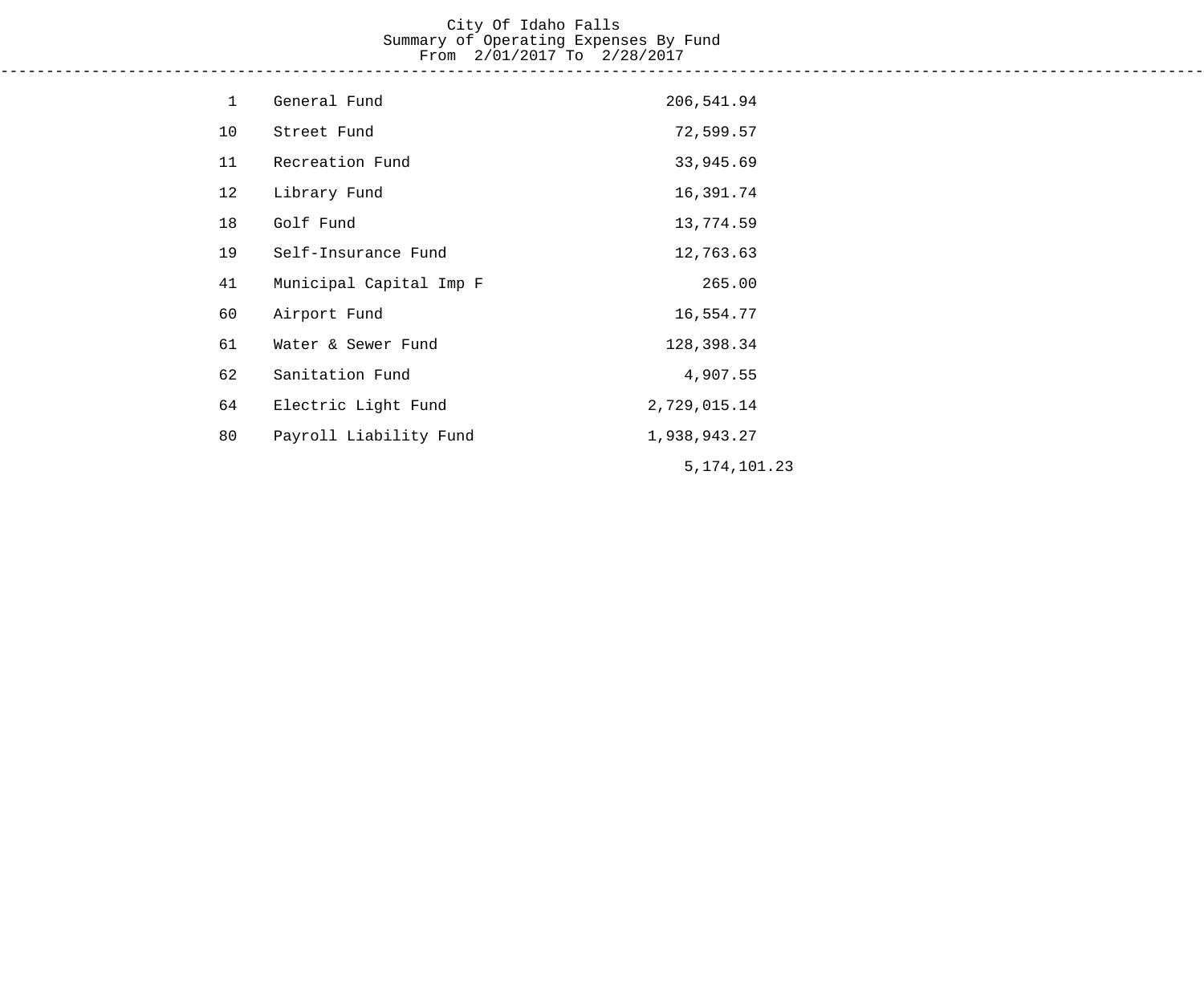# Htr606 3/06/17 City Of Idaho Falls Page 1 ELECTRONIC FUND TRANSFERS From 2/01/2017 To 2/28/2017

| Check<br>Number | Vendor<br>Name                 |           | Amount Description       |     | Fund                 |
|-----------------|--------------------------------|-----------|--------------------------|-----|----------------------|
|                 |                                |           |                          |     |                      |
| 0015333         | ACTION COLLECTION SERVICE, INC | 8.79      | SERVICES/MISCELLANEOUS   |     | 001 Treasurer        |
| 0015333         | ACTION COLLECTION SERVICE, INC | 2,967.64  | SERVICES/MISCELLANEOUS   |     | 001 Treasurer        |
| 0015334         | ADVANCED INDUSTRIAL SUPPLY     | 294.24    | HARDWARE MISCELLANEOUS   | 064 | Electric             |
| 0015335         | ALIAH DVM, RHONDA              | 396.20    | VET CONSULTING/TREATMENT |     | 001 Parks            |
| 0015335         | ALIAH DVM, RHONDA              | 3,150.00  | VET CONSULTING/TREATMENT | 001 | Parks                |
| 0015335         | ALIAH DVM, RHONDA              | 650.00    | VET CONSULTING/TREATMENT |     | 001 Parks            |
| 0015337         | BATTERIES PLUS                 | 62.40     | GARAGE SHOP SUPPLIES     |     | 001 General Services |
| 0015337         | BATTERIES PLUS                 | 1,211.58  | EO REPAIR AND MAINT      | 001 |                      |
| 0015337         | BATTERIES PLUS                 | 143.99    | BATTERY REBUILT          |     | 063 Ambulance        |
| 0015337         | BATTERIES PLUS                 | 310.76    | BATTERIES AA, AAA, C, 9V |     | 001 Fire             |
| 0015337         | BATTERIES PLUS                 | 323.68    | EQ REPAIR AND MAINT      |     | 001 General Services |
| 0015337         | BATTERIES PLUS                 | 491.90    | 12V SCRUB BATTERIES 2 EA |     | 001 Parks            |
| 0015338         | BEARING & INDUSTRIAL SALES INC | 73.20     | (14) UNI 10 FT           |     | 060 Airport          |
| 0015338         | BEARING & INDUSTRIAL SALES INC | 4.83      | (3) CONN LINK            |     | 060 Airport          |
| 0015338         | BEARING & INDUSTRIAL SALES INC | 3.73      | OFF LINK                 |     | 060 Airport          |
| 0015338         | BEARING & INDUSTRIAL SALES INC | 11.60     | PRS.FIT RPR .20Z         |     | 060 Airport          |
| 0015338         | BEARING & INDUSTRIAL SALES INC | 10.65     | SPKT                     |     | 060 Airport          |
| 0015338         | BEARING & INDUSTRIAL SALES INC | 68.71     | FAN BELTS                |     | 001 General Services |
| 0015338         | BEARING & INDUSTRIAL SALES INC | 38.21     | EQ REPAIR AND MAINT      |     | 001 General Services |
| 0015338         | BEARING & INDUSTRIAL SALES INC | 200.26    | EQ REPAIR AND MAINT      |     | 001 General Services |
| 0015338         | BEARING & INDUSTRIAL SALES INC | 12.35     | EO REPAIR AND MAINT      |     | 001 General Services |
| 0015339         | BEN'S QUALITY CYCLE, LLC       | 1,565.02  | EQ REPAIR AND MAINT      | 001 | Parks                |
| 0015339         | BEN'S QUALITY CYCLE, LLC       | 363.91    | EQ REPAIR AND MAINT      | 001 | Parks                |
| 0015340         | BRIJOHN TRUCKING, INC.         | 1,222.00  | RENTAL                   | 001 | Public Works-Streets |
| 0015341         | BYBEE EXCAVATION, LLC          | 10,106.00 | RENTAL                   | 001 | Public Works-Streets |
| 0015341         | BYBEE EXCAVATION, LLC          | 7,643.50  | RENTAL                   | 001 | Public Works-Streets |
|                 |                                |           |                          |     |                      |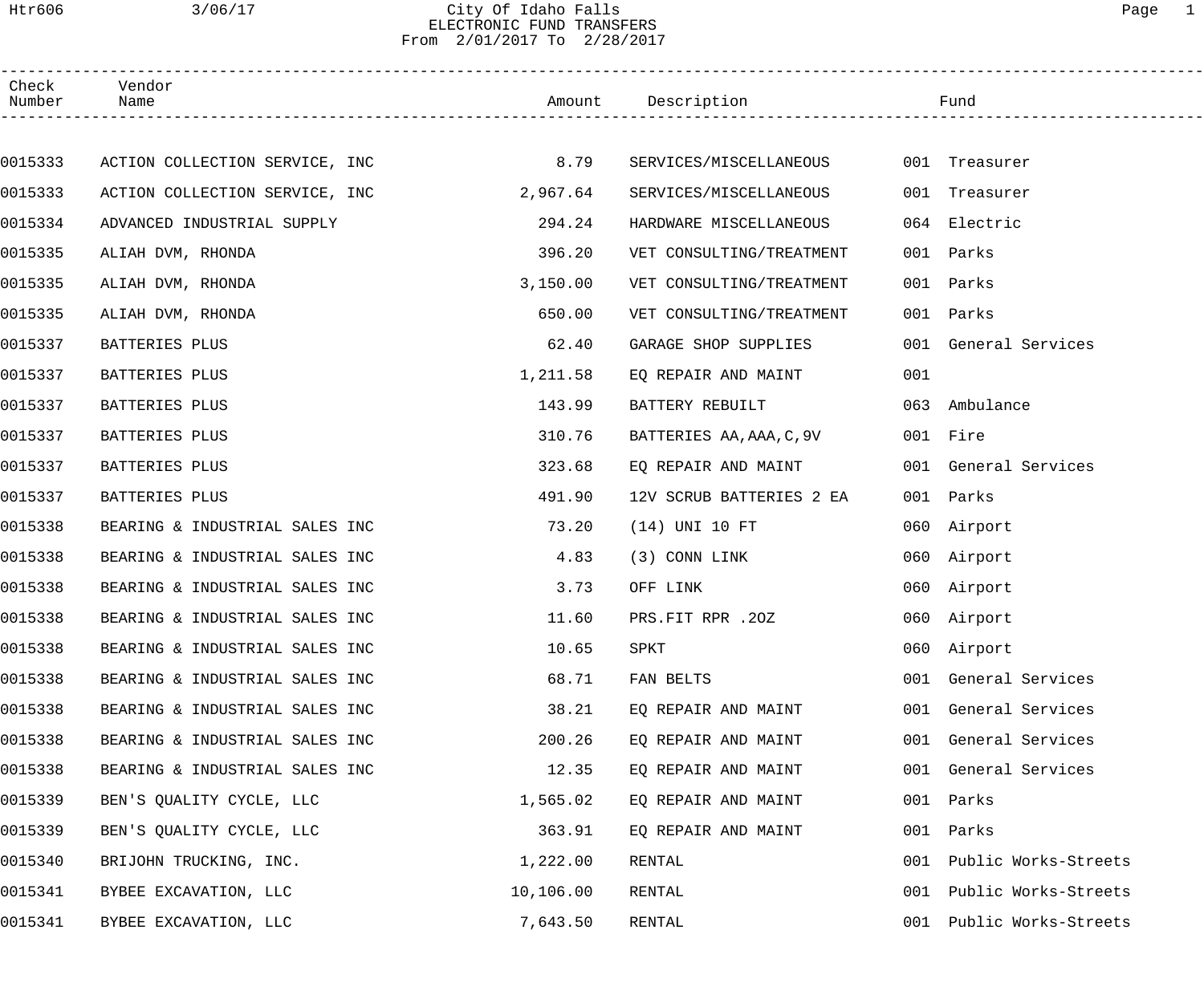### Htr606 3/06/17 City Of Idaho Falls Page 2 ELECTRONIC FUND TRANSFERS From 2/01/2017 To 2/28/2017

| Check<br>Number | Vendor<br>Name                 |             | Amount Description         |     | Fund                 |  |
|-----------------|--------------------------------|-------------|----------------------------|-----|----------------------|--|
|                 |                                |             |                            |     |                      |  |
| 0015342         | CAL RANCH STORES               | 19.87       | PARKS & RECREATION MISC.   |     | 001 Parks            |  |
| 0015342         | CAL RANCH STORES               | 52.98       | PARKS & RECREATION MISC.   |     | 001 Parks            |  |
| 0015342         | CAL RANCH STORES               | 4.03        | PARKS & RECREATION MISC.   | 001 | Parks                |  |
| 0015342         | CAL RANCH STORES               | 374.85      | 15 EACH 50"X6' PANELS @ \$ |     | 001 Parks            |  |
| 0015342         | CAL RANCH STORES               | 251.98      | HIP WADERS FOR K JENSEN &  |     | 061 Water            |  |
| 0015342         | CAL RANCH STORES               | 89.99       | BOG BOOTS FOR K JENSEN     |     | 061 Water            |  |
| 0015342         | CAL RANCH STORES               | 125.99      | HIP WADERS FOR S PINTAR    |     | 061 Water            |  |
| 0015343         | CATE-IDAHO EQUPMENT/RENTAL LLC | 28.85       | EQ REPAIR AND MAINT        |     | 001 General Services |  |
| 0015343         | CATE-IDAHO EQUPMENT/RENTAL LLC | 20.00       | FREIGHT                    |     | 001 General Services |  |
| 0015343         | CATE-IDAHO EQUPMENT/RENTAL LLC | 811.27      | EQ REPAIR AND MAINT        |     | 001 General Services |  |
| 0015344         | CERTIFIED LABORATORIES         | 802.00      | AIRPORT MAINTENANCE        |     | 060 Airport          |  |
| 0015345         | CONRAD & BISCHOFF, INC.        | 18,486.89   | FUEL AND ADDITIVES         | 001 |                      |  |
| 0015345         | CONRAD & BISCHOFF, INC.        | 11,962.20   | FUEL AND ADDITIVES         | 001 |                      |  |
| 0015345         | CONRAD & BISCHOFF, INC.        | 364.80      | FUEL OIL GREASE & LUB      |     | 061 Sewer            |  |
| 0015345         | CONRAD & BISCHOFF, INC.        | 2,647.75    | FUEL AND ADDITIVES         | 001 |                      |  |
| 0015346         | D & S ELECTRICAL SUPPLY CO     | 21.85       | ELECTRICAL EQUIP/SUPPLIES  |     | 001 General Services |  |
| 0015346         | D & S ELECTRICAL SUPPLY CO     | 144.00      | ELECTRICAL EQUIP/SUPPLIES  |     | 001 General Services |  |
| 0015346         | D & S ELECTRICAL SUPPLY CO     | 30.50       | ELECTRICAL EQUIP/SUPPLIES  |     | 001 General Services |  |
| 0015346         | D & S ELECTRICAL SUPPLY CO     | 1,285.00    | HARDWARE                   | 064 |                      |  |
| 0015347         | DAVIES AQUA-CHEM SUPPLY CO.    | 357.98      | GASES / TREATMENTS         |     | 011 Recreation       |  |
| 0015348         | DLT SOLUTIONS, INC.            | 3,429.24    | SUBSCRIPTIONS              |     | 064 Electric         |  |
| 0015348         | DLT SOLUTIONS, INC.            | $3,429.24-$ | SUBSCRIPTIONS              |     | 064 Electric         |  |
| 0015349         | ELECTRICAL WHOLESALE SUPPLY CO | 216.75      | ELECTRICAL EQUIP/SUPPLIES  |     | 001 General Services |  |
| 0015349         | ELECTRICAL WHOLESALE SUPPLY CO | 88.06       | ELECTRICAL EQUIP/SUPPLIES  |     | 001 General Services |  |
| 0015349         | ELECTRICAL WHOLESALE SUPPLY CO | 361.00      | ELECTRICAL EQUIP/SUPPLIES  |     | 001 General Services |  |
| 0015349         | ELECTRICAL WHOLESALE SUPPLY CO | 298.10      | ELECTRICAL EQUIP/SUPPLIES  |     | 001 General Services |  |
|                 |                                |             |                            |     |                      |  |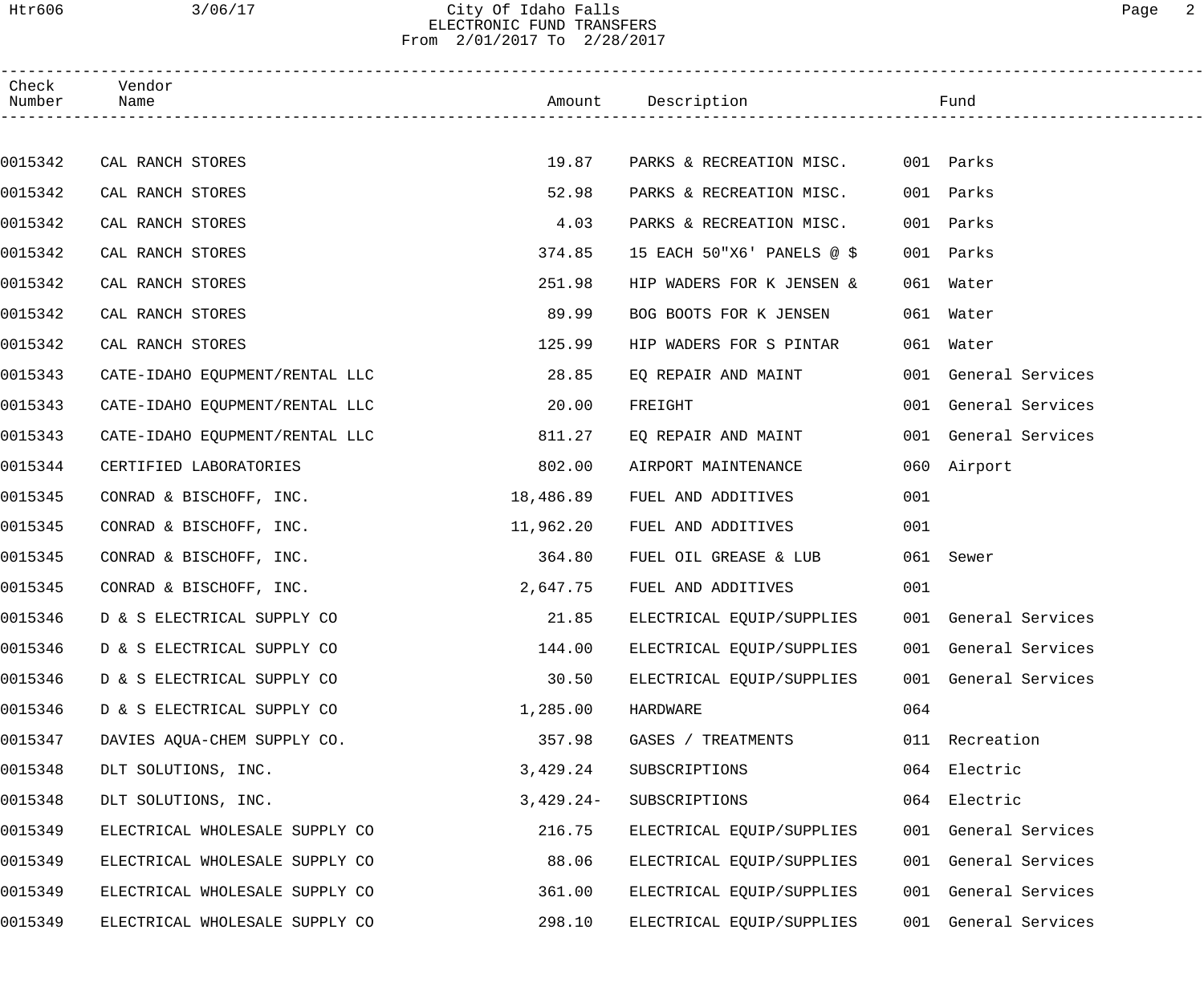# Htr606 3/06/17 City Of Idaho Falls Page 3 ELECTRONIC FUND TRANSFERS From 2/01/2017 To 2/28/2017

| Check<br>Number | Vendor<br>Name                 |           | Amount Description        |     | Fund                 |  |
|-----------------|--------------------------------|-----------|---------------------------|-----|----------------------|--|
|                 |                                |           |                           |     |                      |  |
| 0015349         | ELECTRICAL WHOLESALE SUPPLY CO | 287.56    | ELECTRICAL EQUIP/SUPPLIES |     | 001 General Services |  |
| 0015349         | ELECTRICAL WHOLESALE SUPPLY CO | 29.05     | ELECTRICAL EQUIP/SUPPLIES |     | 001 General Services |  |
| 0015349         | ELECTRICAL WHOLESALE SUPPLY CO | 93.56     | ELECTRICAL EQUIP/SUPPLIES |     | 001 General Services |  |
| 0015349         | ELECTRICAL WHOLESALE SUPPLY CO | 79.79     | ELECTRICAL EQUIP/SUPPLIES |     | 001 General Services |  |
| 0015349         | ELECTRICAL WHOLESALE SUPPLY CO | 25.28     | ELECTRICAL EQUIP/SUPPLIES |     | 001 General Services |  |
| 0015349         | ELECTRICAL WHOLESALE SUPPLY CO | 14.46     | ELECTRICAL EQUIP/SUPPLIES |     | 001 General Services |  |
| 0015350         | FALLS PRINTING COMPANY, LLC    | 1,452.00  | PRINTING                  | 063 | Ambulance            |  |
| 0015351         | FERGUSON ENTERPRISES, INC.     | 31.35     | PLUMBING EQUIP/SUPPLIES   |     | 001 General Services |  |
| 0015351         | FERGUSON ENTERPRISES, INC.     | 60.70     | PLUMBING EQUIP/SUPPLIES   |     | 001 General Services |  |
| 0015351         | FERGUSON ENTERPRISES, INC.     | 9.41      | PLUMBING EQUIP/SUPPLIES   |     | 001 General Services |  |
| 0015351         | FERGUSON ENTERPRISES, INC.     | 29.98     | PLUMBING EQUIP/SUPPLIES   |     | 001 General Services |  |
| 0015351         | FERGUSON ENTERPRISES, INC.     | 106.97    | PLUMBING EQUIP/SUPPLIES   |     | 001 General Services |  |
| 0015351         | FERGUSON ENTERPRISES, INC.     | $106.97-$ | PLUMBING EQUIP/SUPPLIES   |     | 001 General Services |  |
| 0015351         | FERGUSON ENTERPRISES, INC.     | 18.14     | PLUMBING EQUIP/SUPPLIES   |     | 001 General Services |  |
| 0015351         | FERGUSON ENTERPRISES, INC.     | 110.25    | REPLACEMENT DRILL FOR THE |     | 001 General Services |  |
| 0015352         | FREIGHTLINER OF IDAHO          | 72.39     | EO REPAIR AND MAINT       |     | 001 General Services |  |
| 0015352         | FREIGHTLINER OF IDAHO          | 968.01    | EQ REPAIR AND MAINT       |     | 001 General Services |  |
| 0015353         | IDAHO FALLS SCHOOL DISTRICT 91 | 69.00     | FOOD                      | 001 | Planning & Building  |  |
| 0015354         | INTERMOUNTAIN CLAIMS, INC.     | 24,887.47 | RFND 1/9-1/22/17          | 019 | Self-Insurance       |  |
| 0015355         | JACK'S TIRE & OIL, INC.        | 10.00     | VEHICLE AND EQUIP. MAINT. |     | 001 General Services |  |
| 0015355         | JACK'S TIRE & OIL, INC.        | 10.00     | VEHICLE AND EQUIP. MAINT. |     | 001 General Services |  |
| 0015355         | JACK'S TIRE & OIL, INC.        | 10.00     | VEHICLE AND EQUIP. MAINT. |     | 001 General Services |  |
| 0015355         | JACK'S TIRE & OIL, INC.        | 40.00     | VEHICLE AND EQUIP. MAINT. |     | 001 General Services |  |
| 0015355         | JACK'S TIRE & OIL, INC.        | 45.00     | VEHICLE AND EQUIP. MAINT. |     | 001 General Services |  |
| 0015356         | JET TERMINAL SERVICES, INC.    | 10,765.60 | AIRPORT MAINTENANCE       |     | 060 Airport          |  |
| 0015357         | JOHNSTONE SUPPLY, IDAHO FALLS  | 6.21      | AIR CONDITIONING/HEATING  |     | 001 General Services |  |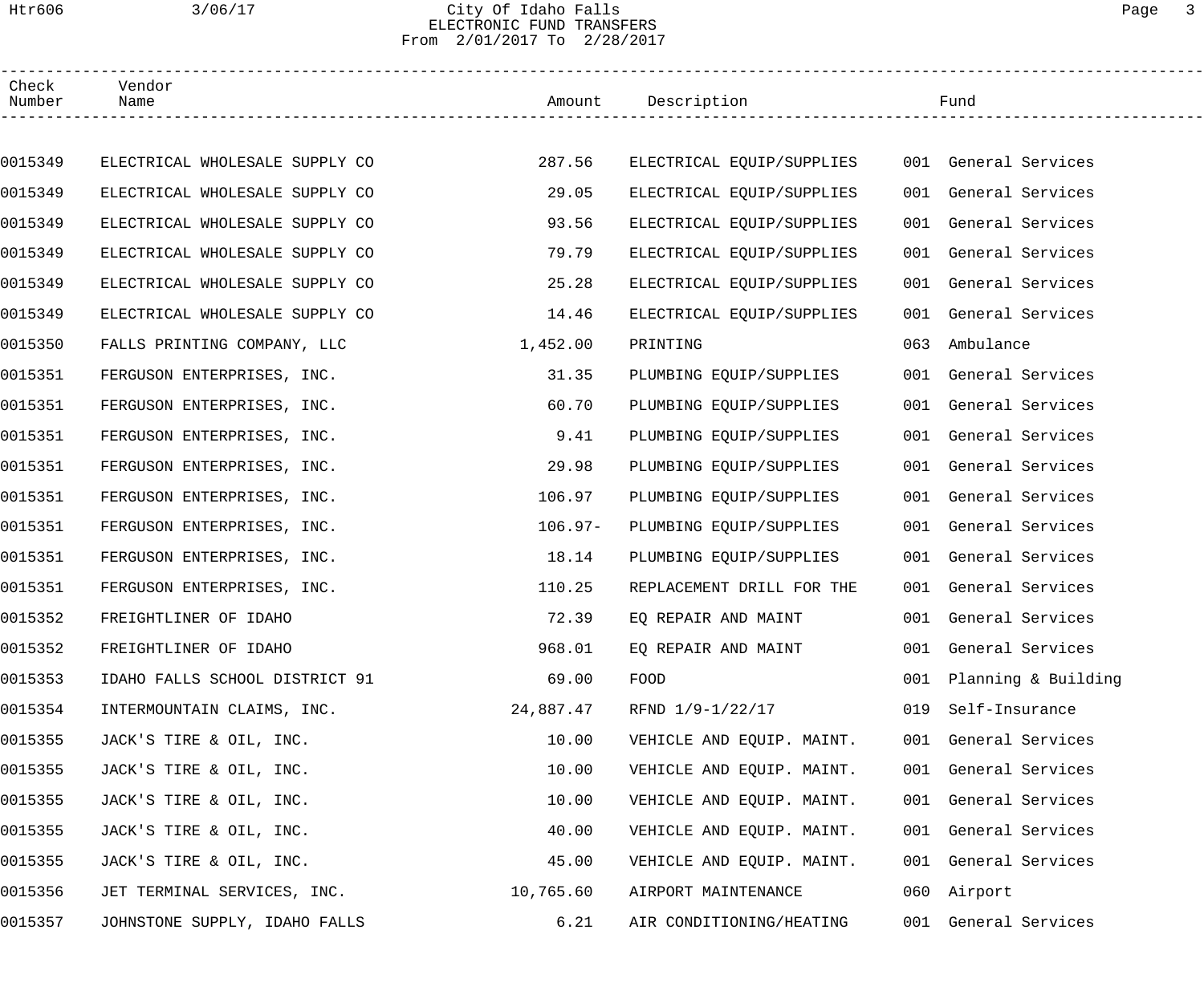# Htr606 3/06/17 City Of Idaho Falls Page 4 ELECTRONIC FUND TRANSFERS From 2/01/2017 To 2/28/2017

| Check<br>Number | Vendor<br>Name                  |           | Amount Description           |     | Fund                         |  |
|-----------------|---------------------------------|-----------|------------------------------|-----|------------------------------|--|
|                 |                                 |           |                              |     |                              |  |
| 0015357         | JOHNSTONE SUPPLY, IDAHO FALLS   | 10.71     | AIR CONDITIONING/HEATING     |     | 001 General Services         |  |
| 0015357         | JOHNSTONE SUPPLY, IDAHO FALLS   | 5.52      | AIR CONDITIONING/HEATING     |     | 001 General Services         |  |
| 0015357         | JOHNSTONE SUPPLY, IDAHO FALLS   | 103.50    | AMP METER                    |     | 001 General Services         |  |
| 0015358         | LASER XPRESS                    | 260.00    | TONER CARTRIDGES, SAMSUNG    |     | 001 Fire                     |  |
| 0015359         | MATERIALS TESTING & INSPECTION  | 100.00    | SERVICES/MISCELLANEOUS       |     | 011 Recreation               |  |
| 0015360         | MCLAUGHLIN YOUNG EMPLOYEE SRVCS | 1,156.34  | PROFESSIONAL/PERSONAL SRV    | 001 | Human Resources              |  |
| 0015361         | N. HARRIS COMPUTER CORPORATION  | 1,800.00  | COMPUTERS, DP/WORD PROC.     |     | 014 Merf                     |  |
| 0015362         | PARAMOUNT SUPPLY COMPANY, INC.  | 11.69     | GASKETS FOR THE AQUATIC C    |     | 001 General Services         |  |
| 0015363         | PORTER'S OFFICE PRODUCTS        | 737.90    | OFFICE SUPPLIES, GENERAL     |     | 001 Planning & Building      |  |
| 0015363         | PORTER'S OFFICE PRODUCTS        | 35.57     | OFFICE SUPPLIES, GENERAL     |     | 001 Planning & Building      |  |
| 0015363         | PORTER'S OFFICE PRODUCTS        | 18.32     | OFFICE SUPPLIES, GENERAL     |     | 001 Planning & Building      |  |
| 0015363         | PORTER'S OFFICE PRODUCTS        | $267.43-$ | OFFICE SUPPLIES, GENERAL     | 001 | Planning & Building          |  |
| 0015363         | PORTER'S OFFICE PRODUCTS        | 254.34    | OFFICE SUPPLIES, GENERAL     |     | 001 Public Works Engineering |  |
| 0015363         | PORTER'S OFFICE PRODUCTS        | 2,864.26  | FURNITURE                    |     | 064 Electric                 |  |
| 0015363         | PORTER'S OFFICE PRODUCTS        | 381.90    | OFFICE SUPPLIES, GENERAL     |     | 018 Golf Courses             |  |
| 0015363         | PORTER'S OFFICE PRODUCTS        | 78.25     | OFFICE SUPPLIES, GENERAL     |     | 018 Golf Courses             |  |
| 0015363         | PORTER'S OFFICE PRODUCTS        | 68.94     | OFFICE SUPPLIES, GENERAL     |     | 018 Golf Courses             |  |
| 0015363         | PORTER'S OFFICE PRODUCTS        | 75.08     | OFFICE SUPPLIES, GENERAL     |     | 018 Golf Courses             |  |
| 0015363         | PORTER'S OFFICE PRODUCTS        | 150.16    | OFFICE SUPPLIES, GENERAL     |     | 018 Golf Courses             |  |
| 0015363         | PORTER'S OFFICE PRODUCTS        | 150.16    | OFFICE SUPPLIES, GENERAL     |     | 018 Golf Courses             |  |
| 0015363         | PORTER'S OFFICE PRODUCTS        | 146.48    | OFFICE SUPPLIES, GENERAL     |     | 001 General Services         |  |
| 0015363         | PORTER'S OFFICE PRODUCTS        | 7.92      | OFFICE SUPPLIES, GENERAL     |     | 001 General Services         |  |
| 0015363         | PORTER'S OFFICE PRODUCTS        | 98.27     | FILES, POST-IT, CLIPS, PADS, |     | 001 Fire                     |  |
| 0015363         | PORTER'S OFFICE PRODUCTS        | 11.49     | WALL CALENDAR ITEM# PM112    |     | 001 Finance                  |  |
| 0015363         | PORTER'S OFFICE PRODUCTS        | 1.40      | PENCIL SHARPERNERS ITEM#8    |     | 001 Finance                  |  |
| 0015364         | PROTECTIVE EQUIPMENT TESTING    | 257.66    | SAFETY EQUIPMENT             |     | 064 Electric                 |  |
|                 |                                 |           |                              |     |                              |  |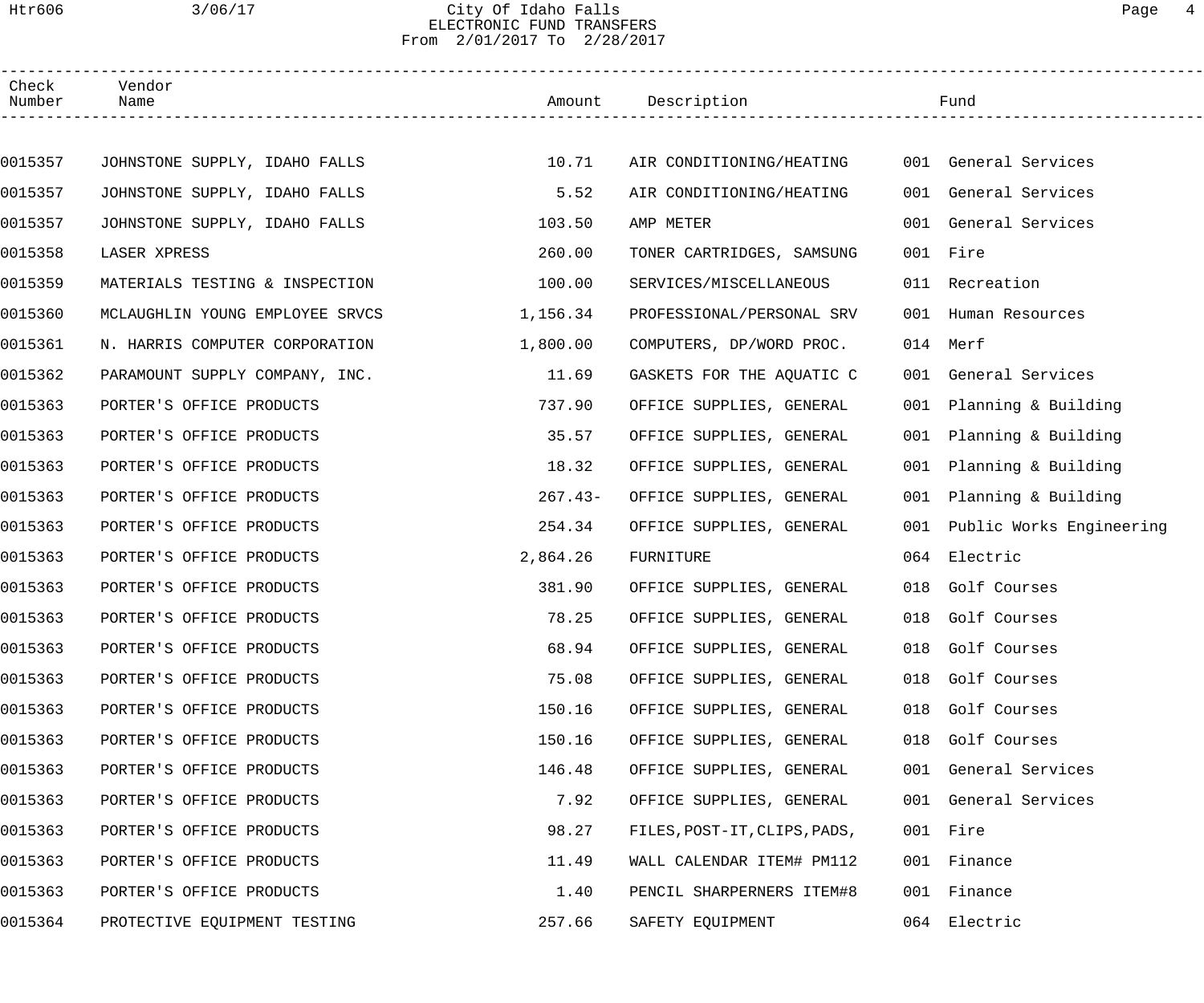### Htr606 3/06/17 City Of Idaho Falls Page 5 ELECTRONIC FUND TRANSFERS From 2/01/2017 To 2/28/2017

| Check<br>Number | Vendor<br>Name                     |           | Amount Description                    |     | Fund                     |
|-----------------|------------------------------------|-----------|---------------------------------------|-----|--------------------------|
|                 |                                    |           |                                       |     |                          |
| 0015365         | RECREONICS, INC.                   | 3,212.30  | AQUATIC/WATER PRODUCTS 011 Recreation |     |                          |
| 0015366         | RESPOND FIRST AID SYSTEMS OF IDAHO | 223.09    | SAFETY EQUIPMENT                      |     | 064 Electric             |
| 0015367         | ROBERTSON SUPPLY, INC.             | 5.16      | PLUMBING EQUIP/SUPPLIES               |     | 001 General Services     |
| 0015367         | ROBERTSON SUPPLY, INC.             | 13.20     | SAFETY EQUIPMENT                      |     | 001 General Services     |
| 0015368         | ROCKY MOUNTAIN TURF & IND.         | 230.90    | EQ REPAIR AND MAINT                   |     | 001 General Services     |
| 0015368         | ROCKY MOUNTAIN TURF & IND.         | 12.77     | FREIGHT                               |     | 001 General Services     |
| 0015369         | STAN'S PAINT CLINIC, INC.          | 15.41     | PAINTING-EQUIP & PRODUCTS             |     | 001 General Services     |
| 0015370         | TACOMA SCREW PRODUCTS, INC.        | 26.33     | EO REPAIR AND MAINT                   |     | 001 General Services     |
| 0015371         | TARGET-SOLUTIONS LEARNING          | 16,366.00 | COMPUTERS, DP/WORD PROC.              |     | 001 Fire                 |
| 0015372         | TMC CONTRACTORS                    | 18,129.00 | RENTAL                                |     | 001 Public Works-Streets |
| 0015372         | TMC CONTRACTORS                    | 936.00    | RENTAL                                | 001 | Public Works-Streets     |
| 0015372         | TMC CONTRACTORS                    | 5,796.00  | RENTAL                                |     | 001 Public Works-Streets |
| 0015373         | TYNDALE COMPANY, INC.              | 182.60    | CLOTHING & APPAREL                    |     | 064 Electric             |
| 0015373         | TYNDALE COMPANY, INC.              | 81.60     | CLOTHING & APPAREL                    |     | 064 Electric             |
| 0015373         | TYNDALE COMPANY, INC.              | 129.40    | CLOTHING & APPAREL                    |     | 064 Electric             |
| 0015373         | TYNDALE COMPANY, INC.              | 83.40     | CLOTHING & APPAREL                    |     | 064 Electric             |
| 0015373         | TYNDALE COMPANY, INC.              | 170.00    | CLOTHING & APPAREL                    |     | 064 Electric             |
| 0015373         | TYNDALE COMPANY, INC.              | 81.60     | CLOTHING & APPAREL                    |     | 064 Electric             |
| 0015373         | TYNDALE COMPANY, INC.              | $71.60 -$ | CLOTHING & APPAREL                    |     | 064 Electric             |
| 0015373         | TYNDALE COMPANY, INC.              | 436.20    | CLOTHING & APPAREL                    |     | 064 Electric             |
| 0015373         | TYNDALE COMPANY, INC.              | $24.80-$  | CLOTHING & APPAREL                    |     | 064 Electric             |
| 0015374         | WALKER AND ASSOCIATES, INC.        | 7,877.00  | NETWORK EQUIPMENT                     |     | 001 Data Processing      |
| 0015375         | WESTERN STATES AUTOMATION          | 472.62    | WASTE WATER TREATMENT                 | 061 | Sewer                    |
| 0015376         | WINTER EQUIPMENT COMPANY, INC.     | 2,578.33  | EQ REPAIR AND MAINT                   |     | 001 General Services     |
| 0015376         | WINTER EQUIPMENT COMPANY, INC.     | 2,578.33  | EQ REPAIR AND MAINT                   |     | 001 General Services     |
| 0015377         | WORK WEARHOUSE                     | 2,852.06  | SAFETY EQUIPMENT                      | 062 | Sanitation               |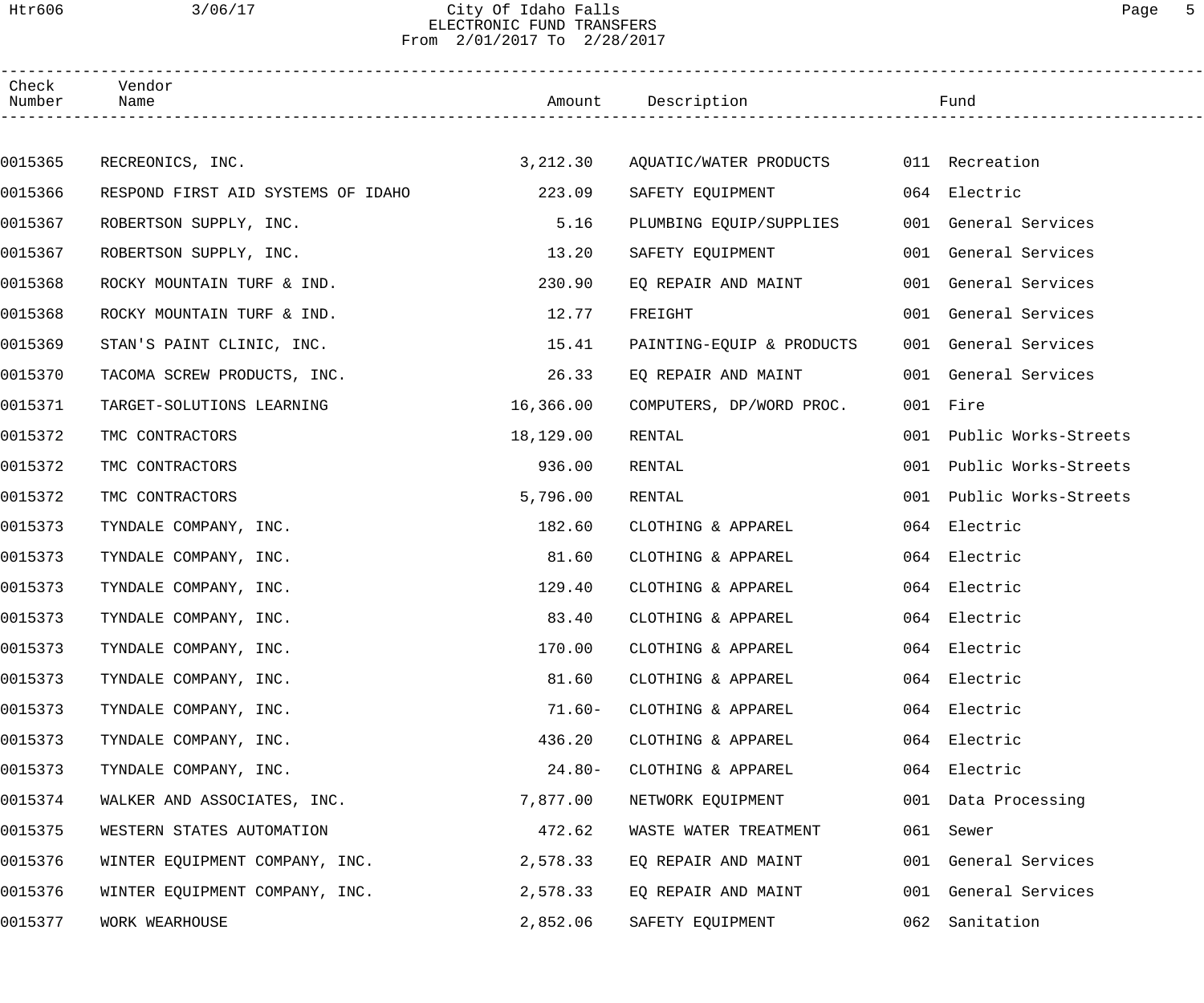### Htr606 3/06/17 City Of Idaho Falls Page 6 ELECTRONIC FUND TRANSFERS From 2/01/2017 To 2/28/2017

| Check<br>Number | Vendor<br>Name                 | Amount Description |                           |     | Fund                     |  |
|-----------------|--------------------------------|--------------------|---------------------------|-----|--------------------------|--|
|                 |                                |                    |                           |     |                          |  |
| 0015378         | AMERICAN DIVERSITY BUSINESS    | 2,912.00           | <b>PAPER</b>              |     | 001 Data Processing      |  |
| 0015379         | ANDERSON TRUCKING              | 1,616.50           | RENTAL                    |     | 001 Public Works-Streets |  |
| 0015380         | BATTERIES PLUS                 | 93.95              | EQ REPAIR AND MAINT       |     | 001 General Services     |  |
| 0015381         | BEARING & INDUSTRIAL SALES INC | 44.08              | EQ REPAIR AND MAINT       | 001 |                          |  |
| 0015381         | BEARING & INDUSTRIAL SALES INC | 13.46              | EQ REPAIR AND MAINT       |     | 001 General Services     |  |
| 0015381         | BEARING & INDUSTRIAL SALES INC | 10.15              | EQ REPAIR AND MAINT       |     | 001 General Services     |  |
| 0015381         | BEARING & INDUSTRIAL SALES INC | 28.74              | HOSE FITTINGS             |     | 064 Electric             |  |
| 0015382         | BEN'S QUALITY CYCLE, LLC       | 98.99              | CHARGE BATTERY AND NEW ON |     | 001 Parks                |  |
| 0015383         | BRIJOHN TRUCKING, INC.         | 1,128.00           | RENTAL                    | 001 | Public Works-Streets     |  |
| 0015383         | BRIJOHN TRUCKING, INC.         | 3,078.50           | RENTAL                    | 001 | Public Works-Streets     |  |
| 0015384         | CAL RANCH STORES               | 119.99             | TOW STRAPS                | 062 | Sanitation               |  |
| 0015384         | CAL RANCH STORES               | 14.12              | <b>BLOTS</b>              | 062 | Sanitation               |  |
| 0015384         | CAL RANCH STORES               | 499.99             | FIRE PROOF SAFE 40MIN.    | 001 | Cemeteries               |  |
| 0015385         | CAP, LLC                       | 6,720.00           | RENTAL                    |     | 001 Public Works-Streets |  |
| 0015386         | CLEARS, INC.                   | 10.00              | POLICE EQUIP & SUPPLIES   |     | 001 Police               |  |
| 0015387         | CONRAD & BISCHOFF, INC.        | 23,086.00          | FUEL AND ADDITIVES        | 001 |                          |  |
| 0015387         | CONRAD & BISCHOFF, INC.        | 10,882.08          | FUEL AND ADDITIVES        | 001 |                          |  |
| 0015387         | CONRAD & BISCHOFF, INC.        | 181.58             | FUEL AND ADDITIVES        |     | 001 General Services     |  |
| 0015388         | DAVIES AQUA-CHEM SUPPLY CO.    | 4,050.00           | AQUATIC/WATER PRODUCTS    |     | 011 Recreation           |  |
| 0015388         | DAVIES AQUA-CHEM SUPPLY CO.    | 235.00             | SERVICES/MISCELLANEOUS    |     | 011 Recreation           |  |
| 0015389         | DIG LINE, INC.                 | 79.51              | SERVICES/MISCELLANEOUS    |     | 061 Water                |  |
| 0015389         | DIG LINE, INC.                 | 79.52              | SERVICES/MISCELLANEOUS    | 061 | Sewer                    |  |
| 0015389         | DIG LINE, INC.                 | 159.03             | SERVICES/MISCELLANEOUS    |     | 064 Electric             |  |
| 0015390         | ELECTRICAL WHOLESALE SUPPLY CO | 152.84             | ELECTRICAL EQUIP/SUPPLIES |     | 001 General Services     |  |
| 0015390         | ELECTRICAL WHOLESALE SUPPLY CO | 109.79             | ELECTRICAL EQUIP/SUPPLIES |     | 001 General Services     |  |
| 0015390         | ELECTRICAL WHOLESALE SUPPLY CO | 620.88             | LIGHTING EQUIPMENT        |     | 001 Parks                |  |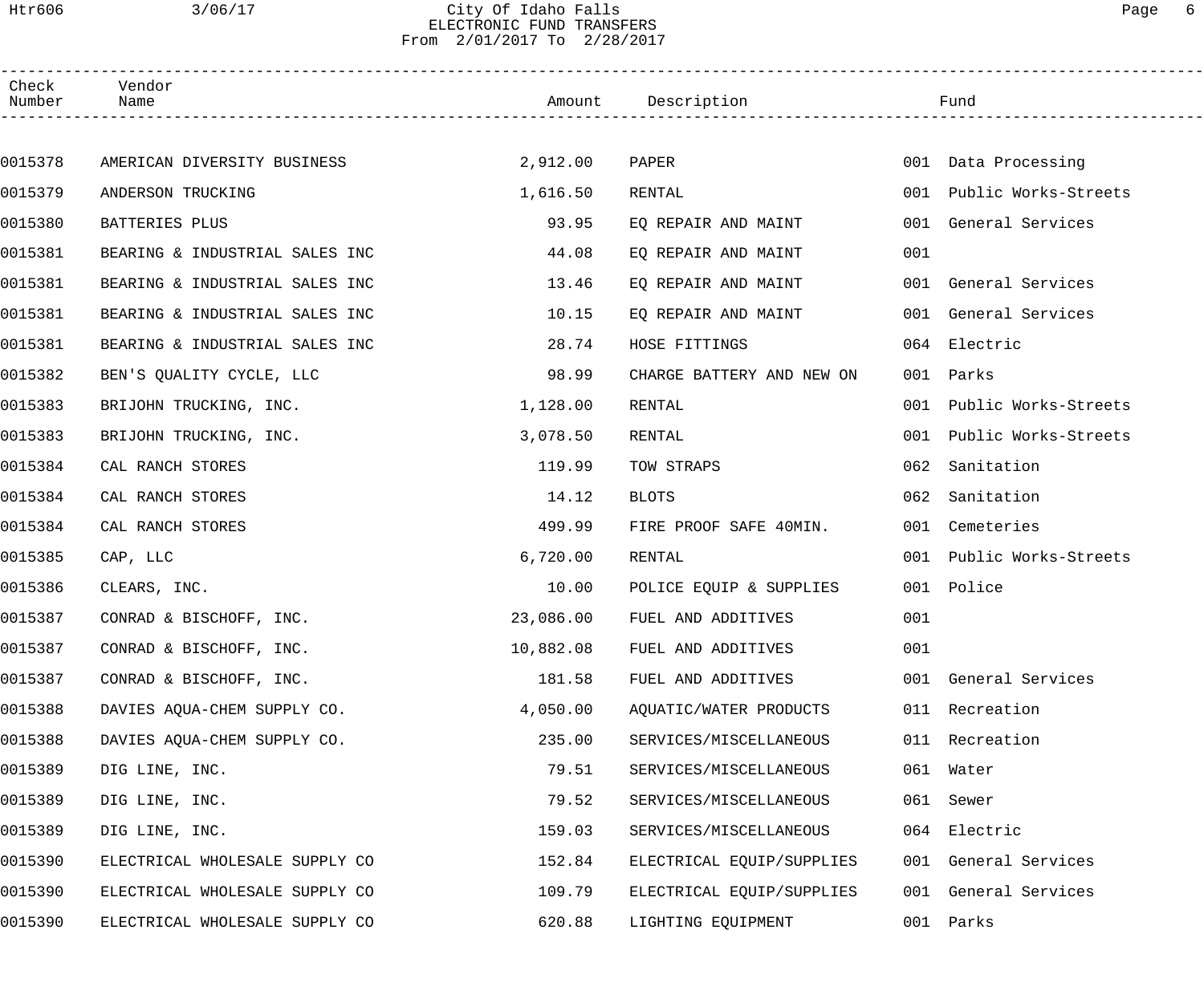### Htr606 3/06/17 City Of Idaho Falls Page 7 ELECTRONIC FUND TRANSFERS From 2/01/2017 To 2/28/2017

| Check<br>Number | Vendor<br>Name                      |             | Amount Description        | Fund                 |  |
|-----------------|-------------------------------------|-------------|---------------------------|----------------------|--|
|                 |                                     |             |                           |                      |  |
| 0015390         | ELECTRICAL WHOLESALE SUPPLY CO      | 2,014.29    | LIGHTING EQUIPMENT        | 001 Parks            |  |
| 0015390         | ELECTRICAL WHOLESALE SUPPLY CO      | 72.65       | LIGHTING EQUIPMENT        | 001 Parks            |  |
| 0015390         | ELECTRICAL WHOLESALE SUPPLY CO      | 4,156.75    | LIGHTING EQUIPMENT        | 001 Parks            |  |
| 0015390         | ELECTRICAL WHOLESALE SUPPLY CO      | 6,477.00    | LIGHTING EQUIPMENT        | 001 Parks            |  |
| 0015390         | ELECTRICAL WHOLESALE SUPPLY CO      | 119.18      | ELECTRICAL EQUIP/SUPPLIES | 001 General Services |  |
| 0015390         | ELECTRICAL WHOLESALE SUPPLY CO      | 89.28       | ELECTRICAL EQUIP/SUPPLIES | 001 General Services |  |
| 0015390         | ELECTRICAL WHOLESALE SUPPLY CO      | 6.48        | ELECTRICAL EQUIP/SUPPLIES | 001 General Services |  |
| 0015391         | ENVIRONMENTAL RESOURCE ASSOC.       | 22.51       | FREIGHT                   | 061 Sewer            |  |
| 0015391         | ENVIRONMENTAL RESOURCE ASSOC.       | 254.00      | LABORATORY EQUIP/MATERIAL | 061 Sewer            |  |
| 0015392         | FERGUSON ENTERPRISES, INC.          | 5.02        | PLUMBING EQUIP/SUPPLIES   | 001 General Services |  |
| 0015392         | FERGUSON ENTERPRISES, INC.          | 175.30      | EQ REPAIR AND MAINT       | 001 General Services |  |
| 0015392         | FERGUSON ENTERPRISES, INC.          | 15.29       | FREIGHT                   | 001 General Services |  |
| 0015393         | FREIGHTLINER OF IDAHO               | 2,506.33    | EQ REPAIR AND MAINT       | 001 General Services |  |
| 0015394         | HANG TEN CUSTOM EMBROIDERY & DESIGN | 81.00       | CLOTHING & APPAREL        | 064 Electric         |  |
| 0015394         | HANG TEN CUSTOM EMBROIDERY & DESIGN | 275.00      | CLOTHING & APPAREL        | 064 Electric         |  |
| 0015394         | HANG TEN CUSTOM EMBROIDERY & DESIGN | 106.00      | CLOTHING & APPAREL        | 064 Electric         |  |
| 0015394         | HANG TEN CUSTOM EMBROIDERY & DESIGN | 657.00      | CLOTHING & APPAREL        | 064 Electric         |  |
| 0015395         | HD FOWLER COMPANY                   | 220.00      | DOUBLE SHOT WRENCH SET    | 001 Parks            |  |
| 0015396         | IRONEX SUPPLY LTD                   | 1,405.80    | EQ REPAIR AND MAINT       | 001 General Services |  |
| 0015396         | IRONEX SUPPLY LTD                   | 425.00      | FREIGHT                   | 001 General Services |  |
| 0015396         | IRONEX SUPPLY LTD                   | $212.50-$   | FREIGHT                   | 001 General Services |  |
| 0015396         | IRONEX SUPPLY LTD                   | $1,405.80-$ | EQ REPAIR AND MAINT       | 001 General Services |  |
| 0015396         | IRONEX SUPPLY LTD                   | $425.00 -$  | FREIGHT                   | 001 General Services |  |
| 0015396         | IRONEX SUPPLY LTD                   | 212.50      | FREIGHT                   | 001 General Services |  |
| 0015397         | JACK'S TIRE & OIL, INC.             | 269.95      | VEHICLE AND EQUIP. MAINT. | 001 General Services |  |
| 0015397         | JACK'S TIRE & OIL, INC.             | 1,268.68    | EQ REPAIR AND MAINT       | 001 General Services |  |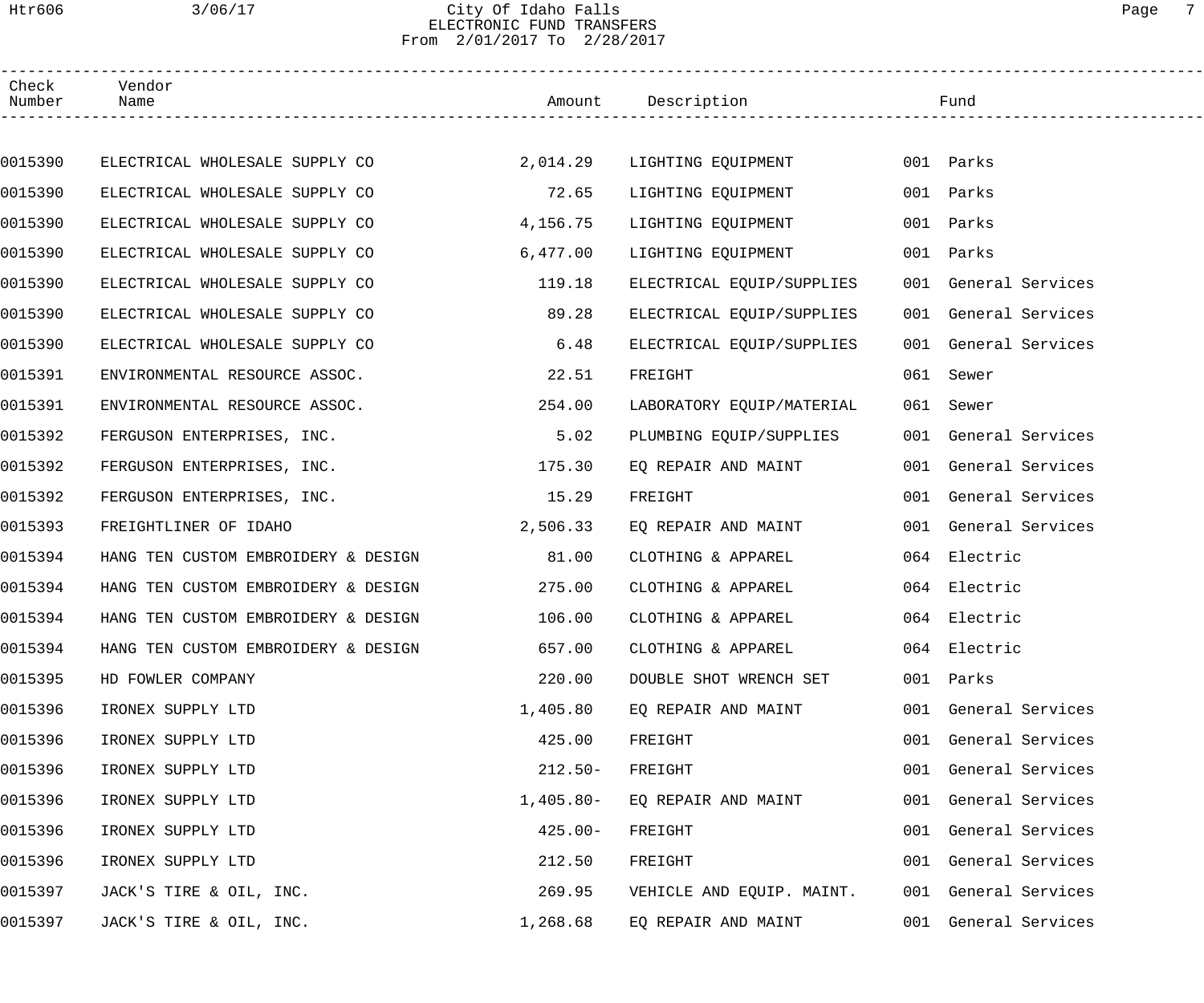# Htr606 3/06/17 City Of Idaho Falls Page 8 ELECTRONIC FUND TRANSFERS From 2/01/2017 To 2/28/2017

| Check<br>Number | Vendor<br>Name                 |            | Amount Description        |     | Fund                   |  |
|-----------------|--------------------------------|------------|---------------------------|-----|------------------------|--|
|                 |                                |            |                           |     |                        |  |
| 0015397         | JACK'S TIRE & OIL, INC.        | 10.00      | VEHICLE AND EQUIP. MAINT. |     | 001 General Services   |  |
| 0015397         | JACK'S TIRE & OIL, INC.        | 85.00      | VEHICLE AND EQUIP. MAINT. |     | 001 General Services   |  |
| 0015397         | JACK'S TIRE & OIL, INC.        | 55.00      | VEHICLE AND EQUIP. MAINT. |     | 001 General Services   |  |
| 0015397         | JACK'S TIRE & OIL, INC.        | 59.95      | VEHICLE AND EQUIP. MAINT. |     | 001 General Services   |  |
| 0015397         | JACK'S TIRE & OIL, INC.        | 105.00     | VEHICLE AND EQUIP. MAINT. |     | 001 General Services   |  |
| 0015397         | JACK'S TIRE & OIL, INC.        | 190.00     | VEHICLE AND EQUIP. MAINT. |     | 001 General Services   |  |
| 0015397         | JACK'S TIRE & OIL, INC.        | 140.00     | GARAGE SHOP SUPPLIES      |     | 001 General Services   |  |
| 0015398         | JOHNSTONE SUPPLY, IDAHO FALLS  | 19.09      | AIR CONDITIONING/HEATING  |     | 001 General Services   |  |
| 0015398         | JOHNSTONE SUPPLY, IDAHO FALLS  | 196.00     | AIR CONDITIONING/HEATING  |     | 001 General Services   |  |
| 0015398         | JOHNSTONE SUPPLY, IDAHO FALLS  | 28.42      | FREIGHT                   |     | 001 General Services   |  |
| 0015398         | JOHNSTONE SUPPLY, IDAHO FALLS  | 5.06       | AIR CONDITIONING/HEATING  |     | 001 General Services   |  |
| 0015398         | JOHNSTONE SUPPLY, IDAHO FALLS  | 65.60      | AIR CONDITIONING/HEATING  |     | 001 General Services   |  |
| 0015399         | LASER XPRESS                   | 105.00     | OFFICE SUPPLIES, GENERAL  |     | 001 Municipal Services |  |
| 0015400         | METROQUIP, INC.                | 646.42     | EQ REPAIR AND MAINT       |     | 001 General Services   |  |
| 0015400         | METROQUIP, INC.                | 55.48      | FREIGHT                   |     | 001 General Services   |  |
| 0015401         | MORGAN CONSTRUCTION, INC.      | 636,317.70 | CONSTRUCTION JOB/CONTRACT |     | 001 Fire               |  |
| 0015402         | N. HARRIS COMPUTER CORPORATION | 7,535.89   | TRAVEL/LODGING            |     | 014 Merf               |  |
| 0015403         | OLSON BACKHOE SERVICE          | 720.00     | RENTAL                    | 001 | Public Works-Streets   |  |
| 0015403         | OLSON BACKHOE SERVICE          | 1,372.50   | RENTAL                    | 001 | Public Works-Streets   |  |
| 0015403         | OLSON BACKHOE SERVICE          | 3,456.00   | RENTAL                    | 001 | Public Works-Streets   |  |
| 0015403         | OLSON BACKHOE SERVICE          | 2,880.00   | RENTAL                    | 001 | Public Works-Streets   |  |
| 0015404         | PHYSIO-CONTROL, INC.           | 58.90      | AMBULANCE SUPPLIES        | 063 | Ambulance              |  |
| 0015404         | PHYSIO-CONTROL, INC.           | 10,457.88  | MAINTENANCE CONTRACT-EQ   | 063 | Ambulance              |  |
| 0015405         | PORTER'S OFFICE PRODUCTS       | 60.24      | OFFICE MACHINES & ACCESS. | 011 | Recreation             |  |
| 0015405         | PORTER'S OFFICE PRODUCTS       | 665.97     | OFFICE SUPPLIES, GENERAL  |     | 011 Recreation         |  |
| 0015405         | PORTER'S OFFICE PRODUCTS       | 40.68      | OFFICE SUPPLIES, GENERAL  |     | 011 Recreation         |  |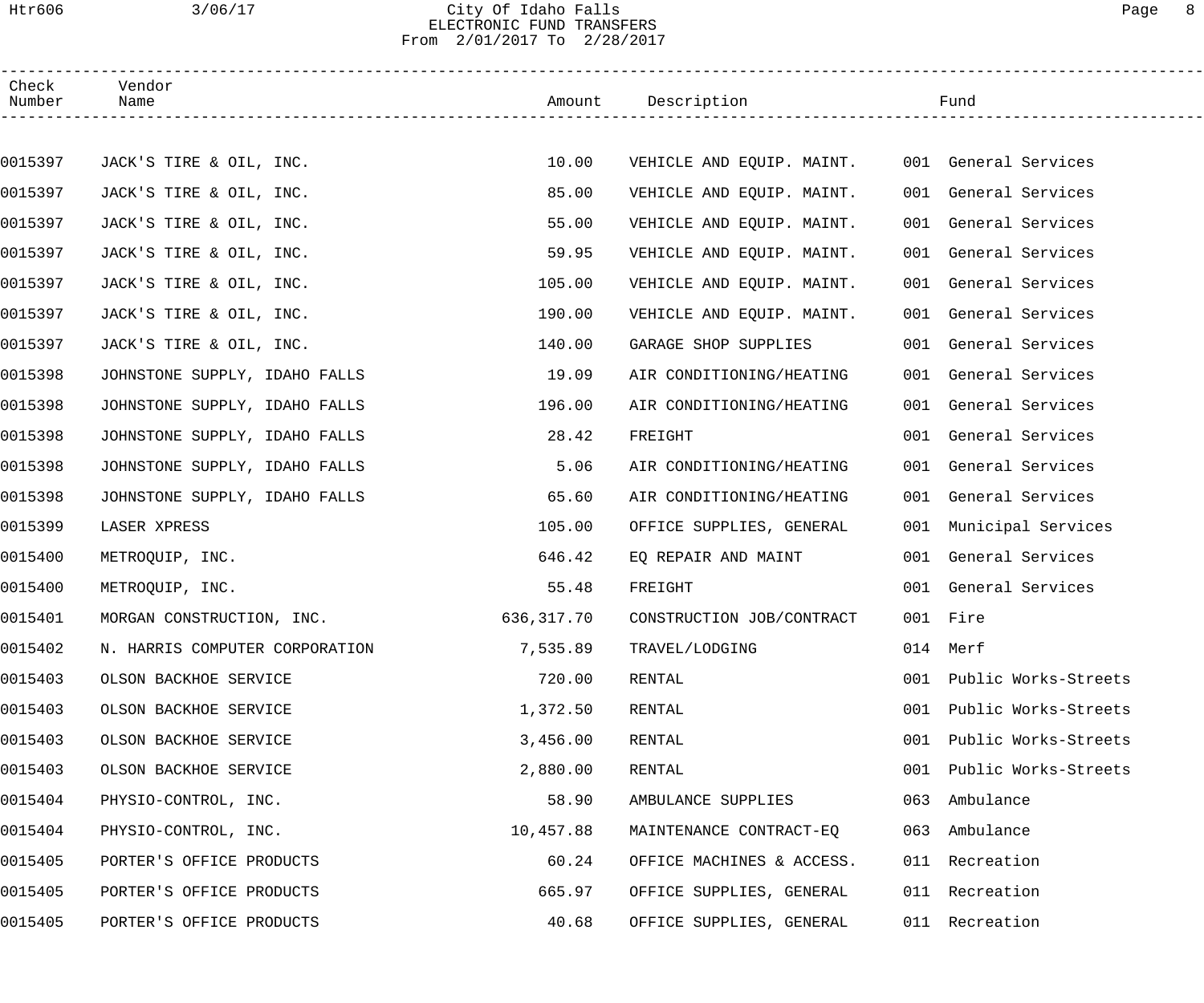# Htr606 3/06/17 City Of Idaho Falls Page 9 ELECTRONIC FUND TRANSFERS From 2/01/2017 To 2/28/2017

| Check<br>Number | Vendor<br>Name                     |        | Amount Description                      |     | Fund                         |
|-----------------|------------------------------------|--------|-----------------------------------------|-----|------------------------------|
|                 |                                    |        |                                         |     |                              |
| 0015405         | PORTER'S OFFICE PRODUCTS           | 20.90  | OFFICE SUPPLIES, GENERAL 011 Recreation |     |                              |
| 0015405         | PORTER'S OFFICE PRODUCTS           | 41.98  | OFFICE SUPPLIES, GENERAL                |     | 001 Mayor                    |
| 0015405         | PORTER'S OFFICE PRODUCTS           | 149.98 | FURNITURE                               |     | 001 Mayor                    |
| 0015405         | PORTER'S OFFICE PRODUCTS           | 54.15  | OFFICE SUPPLIES, GENERAL                |     | 064 Electric                 |
| 0015405         | PORTER'S OFFICE PRODUCTS           | 51.96  | THERMAL PAPER ROLLS                     | 018 | Golf Courses                 |
| 0015405         | PORTER'S OFFICE PRODUCTS           | 51.96  | THERMAL PAPER ROLLS                     | 018 | Golf Courses                 |
| 0015405         | PORTER'S OFFICE PRODUCTS           | 51.96  | THERMAL PAPER ROLLS                     | 018 | Golf Courses                 |
| 0015405         | PORTER'S OFFICE PRODUCTS           | 224.00 | INK                                     |     | 011 Recreation               |
| 0015405         | PORTER'S OFFICE PRODUCTS           | 24.76  | BUSINESS SOURCE STANDARD                |     | 001 General Services         |
| 0015405         | PORTER'S OFFICE PRODUCTS           | 25.98  | BACK ORDERED AMT RELATED                | 018 | Golf Courses                 |
| 0015405         | PORTER'S OFFICE PRODUCTS           | 25.98  | BACK ORDERED AMT RELATED                | 018 | Golf Courses                 |
| 0015405         | PORTER'S OFFICE PRODUCTS           | 25.98  | BACK ORDERED AMT RELATED                | 018 | Golf Courses                 |
| 0015405         | PORTER'S OFFICE PRODUCTS           | 278.40 | PLASTIC FILES                           |     | 001 Parks                    |
| 0015405         | PORTER'S OFFICE PRODUCTS           | 26.98  | LABELS                                  |     | 011 Recreation               |
| 0015405         | PORTER'S OFFICE PRODUCTS           | 50.47  | OFFICE SUPPLIES, GENERAL                |     | 001 Public Works Engineering |
| 0015405         | PORTER'S OFFICE PRODUCTS           | 56.04  | NOTE BOOKS                              |     | 001 Parks                    |
| 0015405         | PORTER'S OFFICE PRODUCTS           | 93.80  | OFFICE SUPPLIES                         |     | 001 Parks                    |
| 0015405         | PORTER'S OFFICE PRODUCTS           | 93.80  | OFFICE SUPPLIES                         |     | 001 Parks                    |
| 0015405         | PORTER'S OFFICE PRODUCTS           | 93.80  | OFFICE SUPPLIES                         | 001 | Parks                        |
| 0015405         | PORTER'S OFFICE PRODUCTS           | 93.75  | OFFICE SUPPLIES                         |     | 001 Cemeteries               |
| 0015406         | RESPOND FIRST AID SYSTEMS OF IDAHO | 65.60  | SAFETY EQUIPMENT                        |     | 064 Electric                 |
| 0015406         | RESPOND FIRST AID SYSTEMS OF IDAHO | 29.77  | SAFETY EQUIPMENT                        |     | 064 Electric                 |
| 0015406         | RESPOND FIRST AID SYSTEMS OF IDAHO | 58.21  | SAFETY EQUIPMENT                        |     | 064 Electric                 |
| 0015406         | RESPOND FIRST AID SYSTEMS OF IDAHO | 51.42  | SAFETY EQUIPMENT                        |     | 064 Electric                 |
| 0015407         | ROCKY MOUNTAIN TURF & IND.         | 360.57 | EQ REPAIR AND MAINT                     |     | 001 General Services         |
| 0015407         | ROCKY MOUNTAIN TURF & IND.         | 16.82  | FREIGHT                                 |     | 001 General Services         |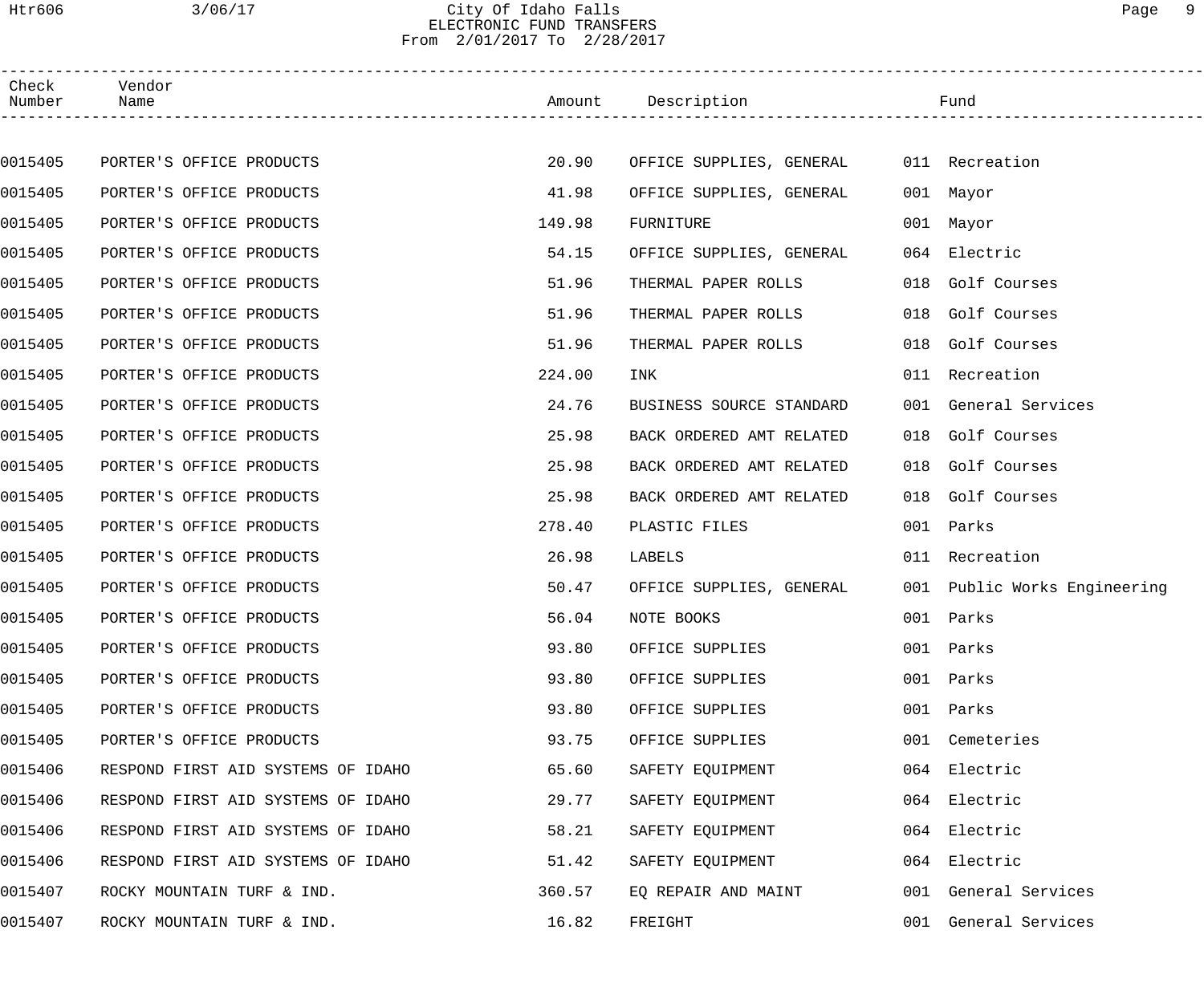### Htr606 3/06/17 City Of Idaho Falls Page 10 ELECTRONIC FUND TRANSFERS From 2/01/2017 To 2/28/2017

| Check<br>Number | Vendor<br>Name                 |          | Amount Description        |     | Fund                 |
|-----------------|--------------------------------|----------|---------------------------|-----|----------------------|
|                 |                                |          |                           |     |                      |
| 0015407         | ROCKY MOUNTAIN TURF & IND.     | 302.25   | EQ REPAIR AND MAINT       |     | 001 General Services |
| 0015407         | ROCKY MOUNTAIN TURF & IND.     | 26.78    | FREIGHT                   |     | 001 General Services |
| 0015407         | ROCKY MOUNTAIN TURF & IND.     | 1,053.45 | EQ REPAIR AND MAINT       |     | 001 General Services |
| 0015407         | ROCKY MOUNTAIN TURF & IND.     | 50.12    | FREIGHT                   |     | 001 General Services |
| 0015408         | SHOPKO, LLC                    | 344.21   | OPTICAL EQUIP & SUPPLIES  |     | 001 Fire             |
| 0015409         | SIXEL CONSULTING GROUP, INC.   | 525.09   | PROFESSIONAL/PERSONAL SRV |     | 060 Airport          |
| 0015410         | SNAKE RIVER AUTO GLASS         | 190.00   | VEHICLE AND EQUIP. MAINT. |     | 001 General Services |
| 0015410         | SNAKE RIVER AUTO GLASS         | 225.00   | VEHICLE AND EQUIP. MAINT. |     | 001 General Services |
| 0015411         | SNAKE RIVER PRINTING COMPANY   | 440.00   | BUSINESS CARDS W/NEW LOGO |     | 001 Fire             |
| 0015412         | SOUTHWESTERN EQUIPMENT COMPANY | 425.00   | EQ REPAIR AND MAINT       |     | 001 General Services |
| 0015412         | SOUTHWESTERN EQUIPMENT COMPANY | 91.48    | FREIGHT                   |     | 001 General Services |
| 0015413         | TACOMA SCREW PRODUCTS, INC.    | 55.05    | EQ REPAIR AND MAINT       |     | 001 General Services |
| 0015413         | TACOMA SCREW PRODUCTS, INC.    | 124.33   | EQ REPAIR AND MAINT       |     | 001 General Services |
| 0015413         | TACOMA SCREW PRODUCTS, INC.    | 12.84    | EO REPAIR AND MAINT       |     | 001 General Services |
| 0015413         | TACOMA SCREW PRODUCTS, INC.    | 72.51    | ENGINE FLUID, PENETRATING |     | 018 Golf Courses     |
| 0015413         | TACOMA SCREW PRODUCTS, INC.    | 9.03     | EQ REPAIR AND MAINT       |     | 001 General Services |
| 0015413         | TACOMA SCREW PRODUCTS, INC.    | .59      | EQ REPAIR AND MAINT       |     | 001 General Services |
| 0015413         | TACOMA SCREW PRODUCTS, INC.    | 5.35     | EQ REPAIR AND MAINT       |     | 001 General Services |
| 0015413         | TACOMA SCREW PRODUCTS, INC.    | 59.01    | EQ REPAIR AND MAINT       |     | 001 General Services |
| 0015414         | TMC CONTRACTORS                | 5,428.57 | CONSTRUCTION JOB/CONTRACT |     | 010 Streets          |
| 0015415         | UTILITY MANAGEMENT SYSTEMS INC | 2,048.77 | SEWER DEPARTMENT          |     | 061 Sewer            |
| 0015416         | VALERIO, JAMES                 | 180.00   | CONTRACTED OFFICIALS      |     | 011 Recreation       |
| 0015417         | WEST COAST PAPER SOLUTIONS     | 3,260.00 | PAPER                     |     | 001 Treasurer        |
| 0015417         | WEST COAST PAPER SOLUTIONS     | 260.80   | PAPER                     |     | 001 General Services |
| 0015417         | WEST COAST PAPER SOLUTIONS     | 65.20    | PAPER                     |     | 001 General Services |
| 0015417         | WEST COAST PAPER SOLUTIONS     | 65.20    | PAPER                     | 001 | General Services     |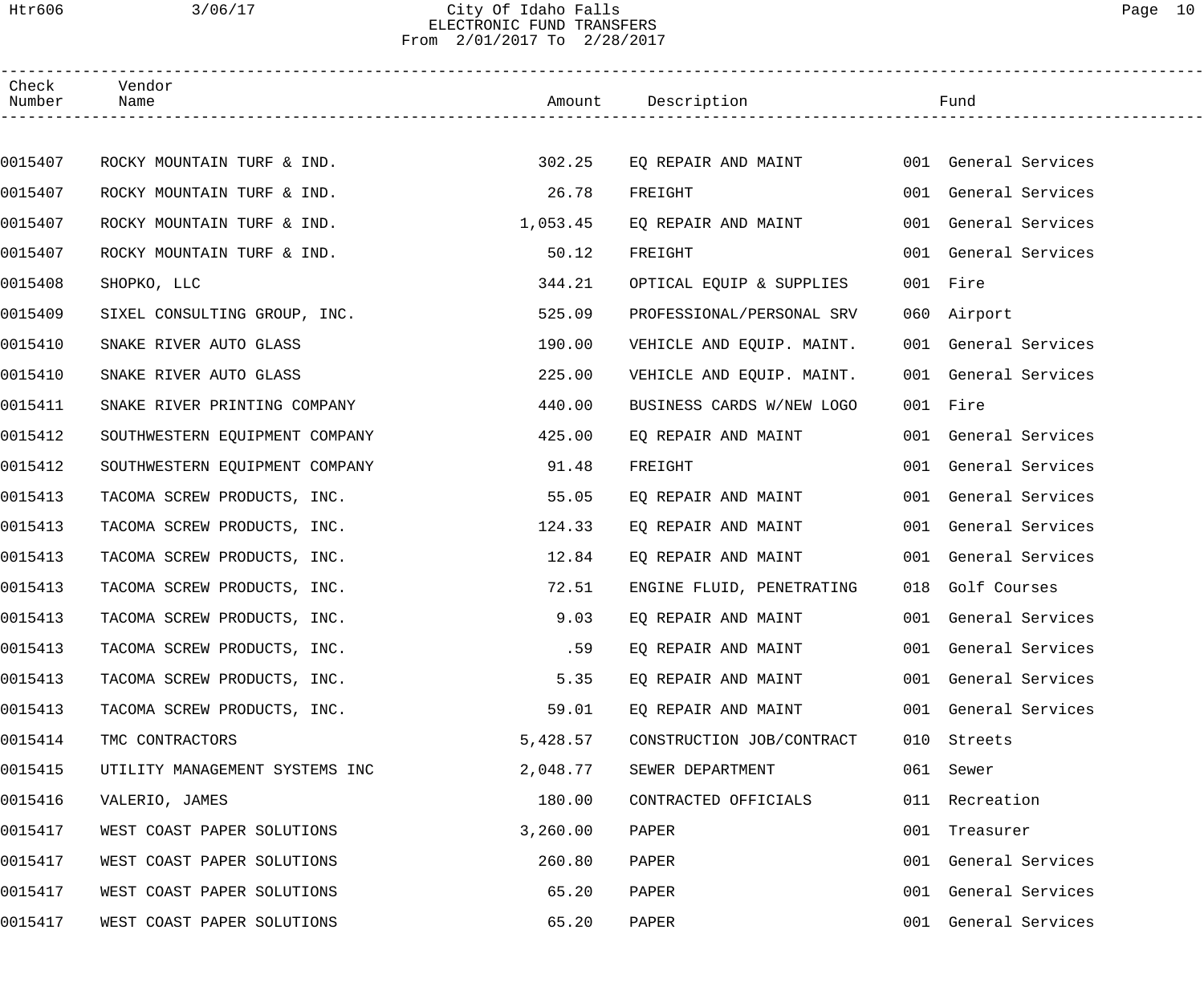### Htr606 3/06/17 City Of Idaho Falls Page 11 ELECTRONIC FUND TRANSFERS From 2/01/2017 To 2/28/2017

| Check<br>Number | Vendor<br>Name                 |          | Amount Description        |     | Fund                          |
|-----------------|--------------------------------|----------|---------------------------|-----|-------------------------------|
|                 |                                |          |                           |     |                               |
| 0015417         | WEST COAST PAPER SOLUTIONS     | 1,126.50 | PAPER                     |     | 001 Planning & Building       |
| 0015417         | WEST COAST PAPER SOLUTIONS     | 391.20   | PAPER                     | 001 | Human Resources               |
| 0015417         | WEST COAST PAPER SOLUTIONS     | 2,934.00 | PAPER                     | 001 | Police                        |
| 0015417         | WEST COAST PAPER SOLUTIONS     | 782.40   | PAPER                     | 001 | Parks                         |
| 0015417         | WEST COAST PAPER SOLUTIONS     | 260.80   | PAPER                     | 001 | Cemeteries                    |
| 0015417         | WEST COAST PAPER SOLUTIONS     | 1,126.50 | PAPER                     | 001 | Public Works Engineering      |
| 0015417         | WEST COAST PAPER SOLUTIONS     | 130.40   | PAPER                     | 010 | Streets                       |
| 0015417         | WEST COAST PAPER SOLUTIONS     | 260.80   | PAPER                     | 011 | Recreation                    |
| 0015417         | WEST COAST PAPER SOLUTIONS     | 65.20    | PAPER                     | 018 | Golf Courses                  |
| 0015417         | WEST COAST PAPER SOLUTIONS     | 65.20    | PAPER                     | 018 | Golf Courses                  |
| 0015417         | WEST COAST PAPER SOLUTIONS     | 65.20    | PAPER                     | 018 | Golf Courses                  |
| 0015417         | WEST COAST PAPER SOLUTIONS     | 163.00   | PAPER                     | 060 | Airport                       |
| 0015417         | WEST COAST PAPER SOLUTIONS     | 260.80   | PAPER                     | 061 | Water                         |
| 0015417         | WEST COAST PAPER SOLUTIONS     | 326.00   | PAPER                     | 061 | Sewer                         |
| 0015417         | WEST COAST PAPER SOLUTIONS     | 130.40   | PAPER                     | 062 | Sanitation                    |
| 0015417         | WEST COAST PAPER SOLUTIONS     | 293.40   | PAPER                     |     | 001 City Prosecuting Attorney |
| 0015417         | WEST COAST PAPER SOLUTIONS     | 293.40   | PAPER                     |     | 001 City Attorney             |
| 0015417         | WEST COAST PAPER SOLUTIONS     | 326.00   | PAPER                     | 001 | General Services              |
| 0015417         | WEST COAST PAPER SOLUTIONS     | 423.80   | PAPER                     | 001 | General Services              |
| 0015417         | WEST COAST PAPER SOLUTIONS     | 65.20    | PAPER                     | 001 | General Services              |
| 0015417         | WEST COAST PAPER SOLUTIONS     | 489.00   | PAPER                     |     | 001 Fire                      |
| 0015417         | WEST COAST PAPER SOLUTIONS     | 489.00   | PAPER                     | 063 | Ambulance                     |
| 0015418         | WESTERN STATES CIRCUIT BREAKER | 475.00   | ELECTRICAL EQUIP/SUPPLIES |     | 064 Electric                  |
| 0015419         | WHEELER ELECTRIC, INC.         | 4,800.00 | SERVICES/MISCELLANEOUS    |     | 064 Electric                  |
| 0015420         | WORK WEARHOUSE                 | 1,487.20 | SAFETY EQUIPMENT          | 061 | Sewer                         |
| 0015420         | WORK WEARHOUSE                 | 3,000.00 | SAFETY EQUIPMENT          | 061 | Sewer                         |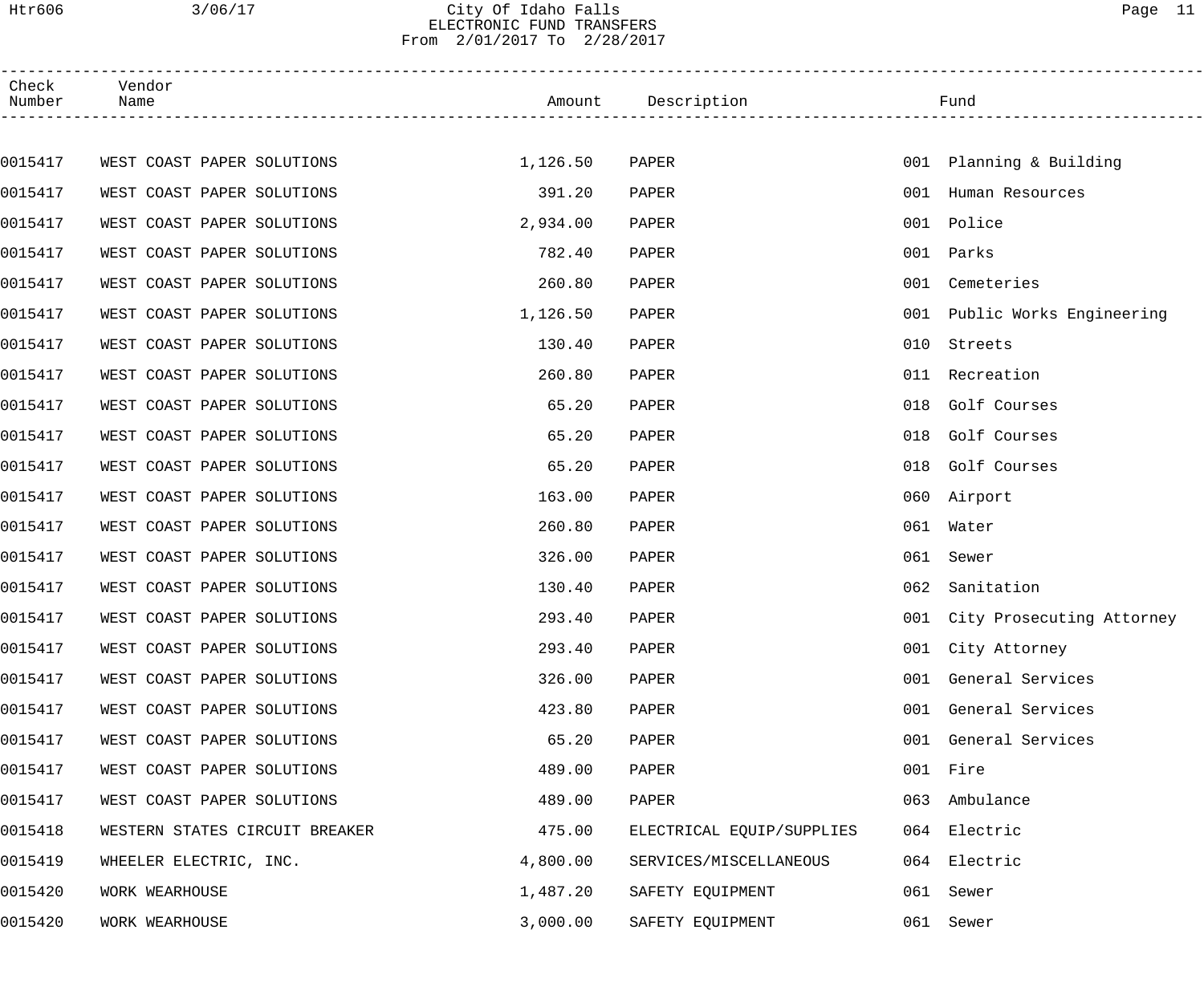### Htr606 3/06/17 City Of Idaho Falls Page 12 ELECTRONIC FUND TRANSFERS From 2/01/2017 To 2/28/2017

| Check<br>Number | Vendor<br>Name                 |           | Amount Description        |     | Fund                     |  |
|-----------------|--------------------------------|-----------|---------------------------|-----|--------------------------|--|
|                 |                                |           |                           |     |                          |  |
| 0015420         | WORK WEARHOUSE                 | 211.41    | BIBS AND COATS            |     | 061 Sewer                |  |
| 0015420         | WORK WEARHOUSE                 | 150.00    | COAT                      |     | 061 Sewer                |  |
| 0015420         | WORK WEARHOUSE                 | 79.11     | PANTS FOR GARN            |     | 001 Parks                |  |
| 0015421         | ACTION COLLECTION SERVICE, INC | 5,042.32  | SERVICES/MISCELLANEOUS    | 001 | Treasurer                |  |
| 0015422         | ALMETEK INDUSTRIES, INC.       | 276.60    | HARDWARE MISCELLANEOUS    | 064 | Electric                 |  |
| 0015423         | ANDERSON TRUCKING              | 2,120.00  | RENTAL                    | 001 | Public Works-Streets     |  |
| 0015423         | ANDERSON TRUCKING              | 3,498.00  | RENTAL                    |     | 001 Public Works-Streets |  |
| 0015424         | BATTERIES PLUS                 | 439.90    | EQ REPAIR AND MAINT       |     | 001 General Services     |  |
| 0015425         | BEARING & INDUSTRIAL SALES INC | 36.48     | EO REPAIR AND MAINT       | 001 |                          |  |
| 0015425         | BEARING & INDUSTRIAL SALES INC | 28.30     | EQ REPAIR AND MAINT       |     | 001 General Services     |  |
| 0015425         | BEARING & INDUSTRIAL SALES INC | 96.35     | FREIGHT                   |     | 001 General Services     |  |
| 0015425         | BEARING & INDUSTRIAL SALES INC | 57.41     | EQ REPAIR AND MAINT       |     | 001 General Services     |  |
| 0015426         | BRIJOHN TRUCKING, INC.         | 752.00    | RENTAL                    | 001 | Public Works-Streets     |  |
| 0015427         | CONRAD & BISCHOFF, INC.        | 2,273.15  | FUEL AND ADDITIVES        | 001 |                          |  |
| 0015427         | CONRAD & BISCHOFF, INC.        | 13,033.80 | FUEL AND ADDITIVES        | 001 |                          |  |
| 0015427         | CONRAD & BISCHOFF, INC.        | 25,378.90 | FUEL AND ADDITIVES        | 001 |                          |  |
| 0015427         | CONRAD & BISCHOFF, INC.        | 295.00    | FUEL AND ADDITIVES        | 001 |                          |  |
| 0015427         | CONRAD & BISCHOFF, INC.        | 659.20    | FUEL AND ADDITIVES        |     | 060 Airport              |  |
| 0015428         | D & S ELECTRICAL SUPPLY CO     | 57.93     | ELECTRICAL EQUIP/SUPPLIES |     | 001 General Services     |  |
| 0015428         | D & S ELECTRICAL SUPPLY CO     | 41.39     | ELECTRICAL EQUIP/SUPPLIES |     | 001 General Services     |  |
| 0015428         | D & S ELECTRICAL SUPPLY CO     | 31,452.50 | CONDUCTOR                 | 064 |                          |  |
| 0015428         | D & S ELECTRICAL SUPPLY CO     | 69,300.00 | CONDUCTOR                 | 064 |                          |  |
| 0015429         | ELECTRICAL WHOLESALE SUPPLY CO | 89.28     | ELECTRICAL EQUIP/SUPPLIES |     | 001 General Services     |  |
| 0015429         | ELECTRICAL WHOLESALE SUPPLY CO | 408.06    | ELECTRICAL EQUIP/SUPPLIES |     | 001 General Services     |  |
| 0015429         | ELECTRICAL WHOLESALE SUPPLY CO | 58.77     | ELECTRICAL EQUIP/SUPPLIES |     | 001 General Services     |  |
| 0015429         | ELECTRICAL WHOLESALE SUPPLY CO | 15.54     | ELECTRICAL EQUIP/SUPPLIES |     | 001 General Services     |  |
|                 |                                |           |                           |     |                          |  |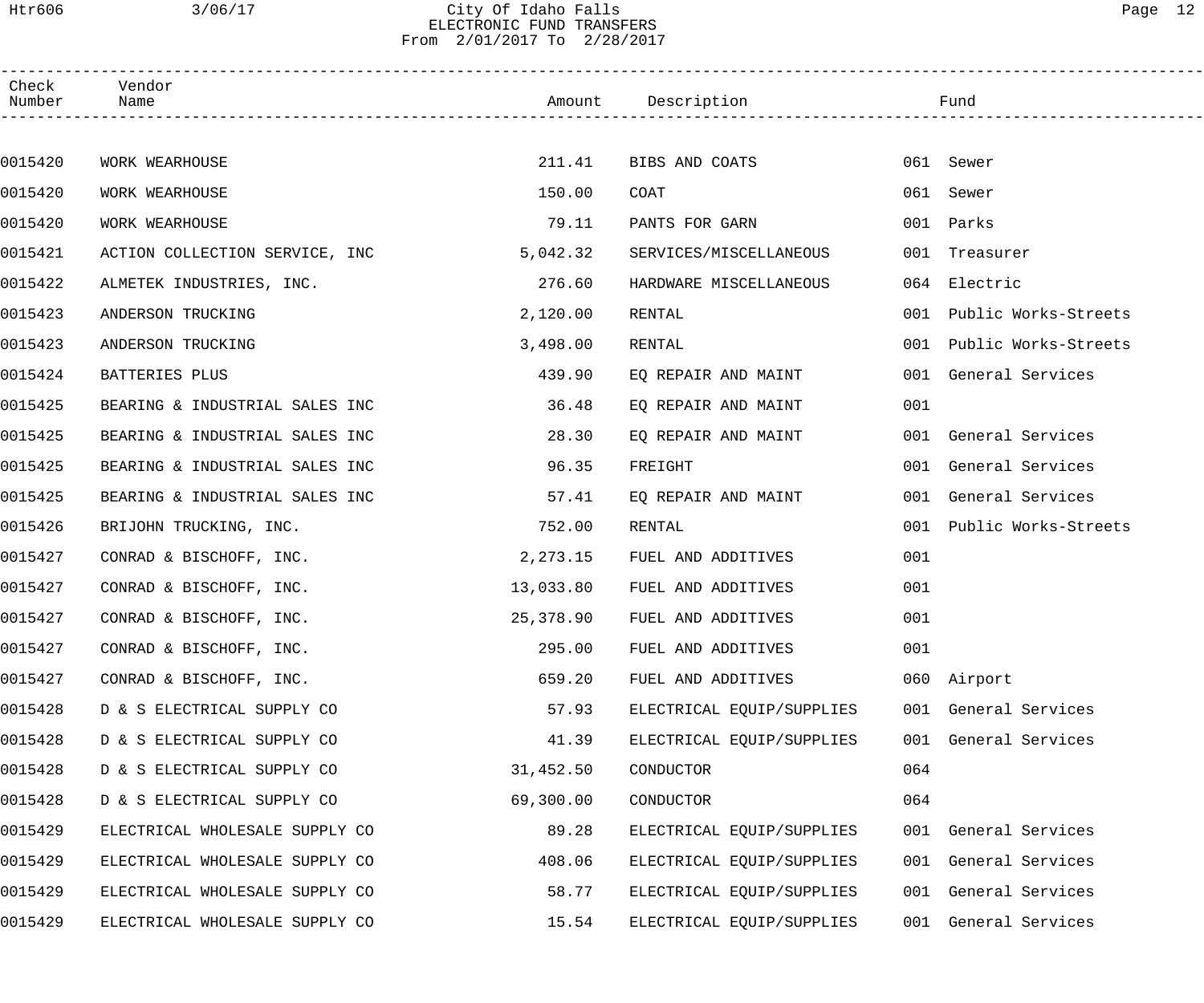# Htr606 3/06/17 City Of Idaho Falls Page 13 ELECTRONIC FUND TRANSFERS From 2/01/2017 To 2/28/2017

| Check<br>Number | Vendor<br>Name                 |           | Amount Description                             |     | Fund                 |
|-----------------|--------------------------------|-----------|------------------------------------------------|-----|----------------------|
|                 |                                |           |                                                |     |                      |
| 0015429         | ELECTRICAL WHOLESALE SUPPLY CO | 305.68    | ELECTRICAL EQUIP/SUPPLIES 001 General Services |     |                      |
| 0015429         | ELECTRICAL WHOLESALE SUPPLY CO | 12.77     | 312001 250 V FUSE                              |     | 061 Water            |
| 0015429         | ELECTRICAL WHOLESALE SUPPLY CO | 15.39     | 312005 250 V FUSE                              |     | 061 Water            |
| 0015429         | ELECTRICAL WHOLESALE SUPPLY CO | 27.69     | 314015 250 V FUSE                              |     | 061 Water            |
| 0015429         | ELECTRICAL WHOLESALE SUPPLY CO | 10.28     | 312002P 250 V FUSE                             |     | 061 Water            |
| 0015429         | ELECTRICAL WHOLESALE SUPPLY CO | 50.72     | 312.100 250 V FUSE                             |     | 061 Water            |
| 0015429         | ELECTRICAL WHOLESALE SUPPLY CO | 10.05     | 312010 250 V FUSE                              |     | 061 Water            |
| 0015429         | ELECTRICAL WHOLESALE SUPPLY CO | 3.35      | 312010 250 V FUSE                              |     | 061 Water            |
| 0015429         | ELECTRICAL WHOLESALE SUPPLY CO | 18,120.00 | HARDWARE                                       | 064 |                      |
| 0015430         | ENFORCEMENT VIDEO, LP          | 155.00    | FREIGHT                                        |     | 001 Police           |
| 0015430         | ENFORCEMENT VIDEO, LP          | 10,405.00 | POLICE EQUIP & SUPPLIES                        |     | 001 Police           |
| 0015431         | FERGUSON ENTERPRISES, INC.     | 80.97     | IRRIGATION EQUIP/SUPPLIES                      |     | 018 Golf Courses     |
| 0015432         | FREIGHTLINER OF IDAHO          | 175.08    | EQ REPAIR AND MAINT                            |     | 001 General Services |
| 0015432         | FREIGHTLINER OF IDAHO          | 13.92     | EO REPAIR AND MAINT                            |     | 001 General Services |
| 0015433         | IDAHO BUSINESS SYSTEMS, INC.   | 2,082.62  | MAINTENANCE CONTRACT-EQ                        |     | 001 Treasurer        |
| 0015433         | IDAHO BUSINESS SYSTEMS, INC.   | 36.00     | MAINTENANCE CONTRACT-EQ                        |     | 001 Police           |
| 0015433         | IDAHO BUSINESS SYSTEMS, INC.   | 270.08    | MAINTENANCE CONTRACT-EO                        |     | 061 Sewer            |
| 0015433         | IDAHO BUSINESS SYSTEMS, INC.   | 304.49    | MAINTENANCE CONTRACT-EO                        |     | 001 Finance          |
| 0015433         | IDAHO BUSINESS SYSTEMS, INC.   | 343.86    | MAINTENANCE CONTRACT-EO                        |     | 001 Fire             |
| 0015433         | IDAHO BUSINESS SYSTEMS, INC.   | 81.00     | MAINTENANCE CONTRACT-EO                        |     | 061 Water            |
| 0015433         | IDAHO BUSINESS SYSTEMS, INC.   | 324.19    | MAINTENANCE CONTRACT-EQ                        |     | 001 Parks            |
| 0015434         | INTERMOUNTAIN CLAIMS, INC.     | 22,645.94 | RFND 1/23-2/5/17                               |     | 019 Self-Insurance   |
| 0015435         | JACK'S TIRE & OIL, INC.        | 763.64    | VEHICLE AND EQUIP. MAINT.                      |     | 001 General Services |
| 0015435         | JACK'S TIRE & OIL, INC.        | 250.00    | VEHICLE AND EQUIP. MAINT.                      |     | 001 General Services |
| 0015435         | JACK'S TIRE & OIL, INC.        | 10.00     | VEHICLE AND EQUIP. MAINT.                      |     | 001 General Services |
| 0015435         | JACK'S TIRE & OIL, INC.        | 2,441.60  | EQ REPAIR AND MAINT                            |     | 001 General Services |
|                 |                                |           |                                                |     |                      |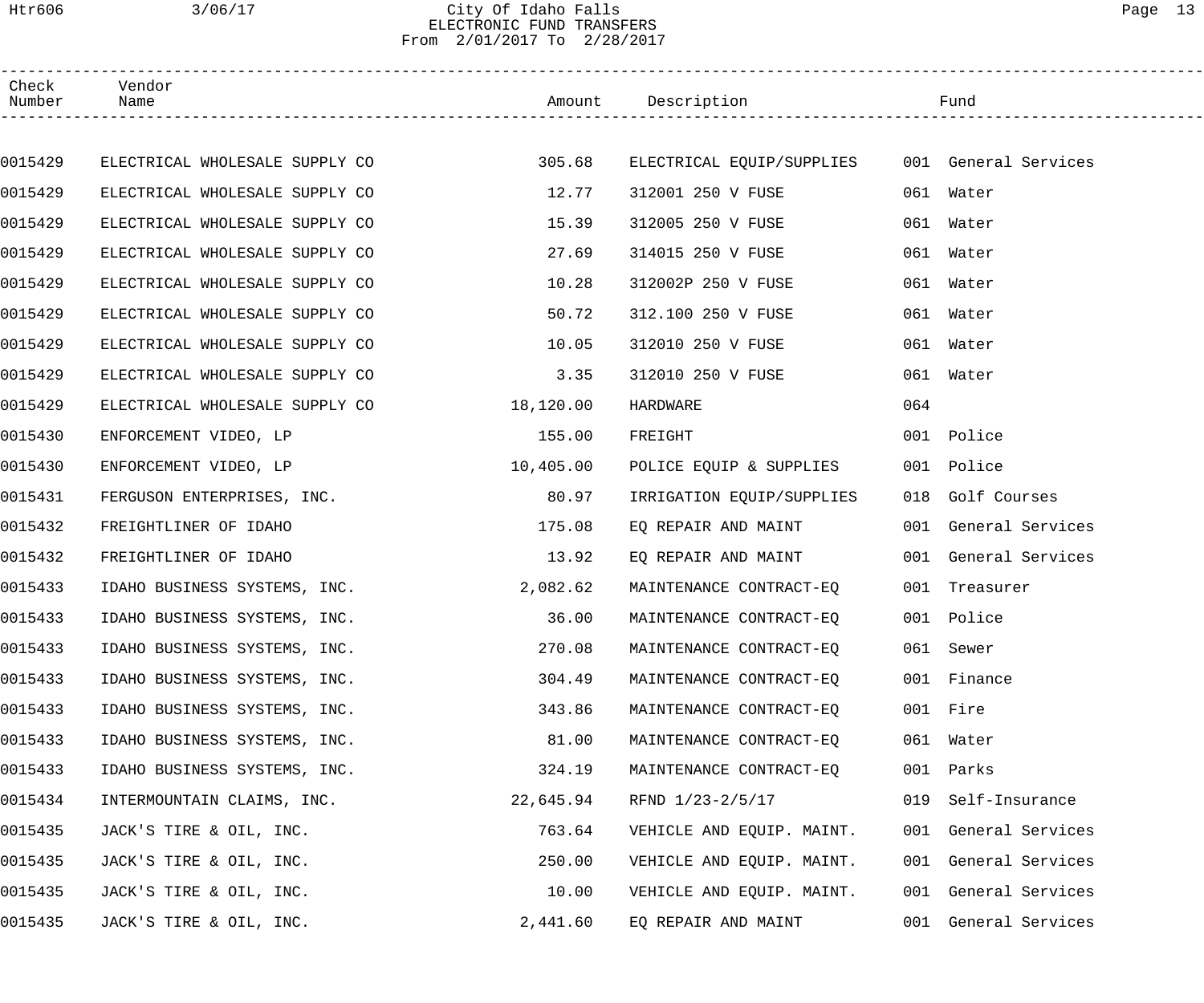### Htr606 3/06/17 City Of Idaho Falls Page 14 ELECTRONIC FUND TRANSFERS From 2/01/2017 To 2/28/2017

| Check<br>Number | Vendor                   |           |                                 |                          |
|-----------------|--------------------------|-----------|---------------------------------|--------------------------|
|                 |                          |           |                                 |                          |
| 0015435         | JACK'S TIRE & OIL, INC.  | 4,135.98  | EQ REPAIR AND MAINT 600 Airport |                          |
| 0015436         | LASER XPRESS             | $47.79 -$ | OFFICE SUPPLIES, GENERAL        | 001 Treasurer            |
| 0015436         | LASER XPRESS             | $85.00 -$ | OFFICE SUPPLIES, GENERAL        | 001 Treasurer            |
| 0015436         | LASER XPRESS             | $15.00 -$ | OFFICE SUPPLIES, GENERAL        | 001 Treasurer            |
| 0015436         | LASER XPRESS             | $28.75-$  | OFFICE SUPPLIES, GENERAL        | 001 Treasurer            |
| 0015436         | LASER XPRESS             | 150.00    | OFFICE SUPPLIES, GENERAL        | 001 Treasurer            |
| 0015436         | LASER XPRESS             | 150.00    | OFFICE SUPPLIES, GENERAL        | 001 Treasurer            |
| 0015436         | LASER XPRESS             | 85.00     | SAMSUNG CLP 620/670 COLOR       | 001 Treasurer            |
| 0015437         | MINERT & ASSOCIATES, INC | 130.00    | DOT DRUG/ALCOHOL-DEC 2016       | 001 Human Resources      |
| 0015437         | MINERT & ASSOCIATES, INC | 340.00    | DOT DRUG/ALCOHOL-DEC 2016       | 061 Sewer                |
| 0015437         | MINERT & ASSOCIATES, INC | 90.00     | DOT DRUG/ALCOHOL-DEC 2016       | 062 Sanitation           |
| 0015437         | MINERT & ASSOCIATES, INC | 53.00     | DOT DRUG/ALCOHOL-DEC 2016       | 061 Water                |
| 0015437         | MINERT & ASSOCIATES, INC | 25.00     | DOT DRUG/ALCOHOL-DEC 2016       | 010 Streets              |
| 0015437         | MINERT & ASSOCIATES, INC | 25.00     | DOT DRUG/ALCOHOL-DEC 2016       | 064 Electric             |
| 0015437         | MINERT & ASSOCIATES, INC | 40.00     | DOT DRUG/ALCOHOL-JAN 2017       | 001 Human Resources      |
| 0015437         | MINERT & ASSOCIATES, INC | 65.00     | DOT DRUG/ALCOHOL-JAN 2017       | 062 Sanitation           |
| 0015437         | MINERT & ASSOCIATES, INC | 185.00    | DOT DRUG/ALCOHOL-JAN 2017       | 010 Streets              |
| 0015437         | MINERT & ASSOCIATES, INC | 130.00    | DOT DRUG/ALCOHOL-JAN 2017       | 001 Fire                 |
| 0015438         | NEW PIG CORPORATION      | 1,216.73  | CUSTODIAL SUPPLIES/EQUIP        | 064 Electric             |
| 0015439         | OLSON BACKHOE SERVICE    | 1,687.50  | RENTAL                          | 001 Public Works-Streets |
| 0015440         | ONE CALL LOCATORS, LTD   | 2,883.81  | SERVICES/MISCELLANEOUS          | 064 Electric             |
| 0015440         | ONE CALL LOCATORS, LTD   | 139.12    | SERVICES/MISCELLANEOUS          | 064 Electric             |
| 0015441         | PORTER'S OFFICE PRODUCTS | 396.55    | FURNITURE                       | 064 Electric             |
| 0015441         | PORTER'S OFFICE PRODUCTS | 73.64     | BINDERS, ENVELOPES, STAPLE      | 001 Fire                 |
| 0015441         | PORTER'S OFFICE PRODUCTS | 78.98     | RECEIPT PAPER ROLLS             | 011 Recreation           |
| 0015441         | PORTER'S OFFICE PRODUCTS | 39.85     | OFFICE SUPPLIES                 | 001 Treasurer            |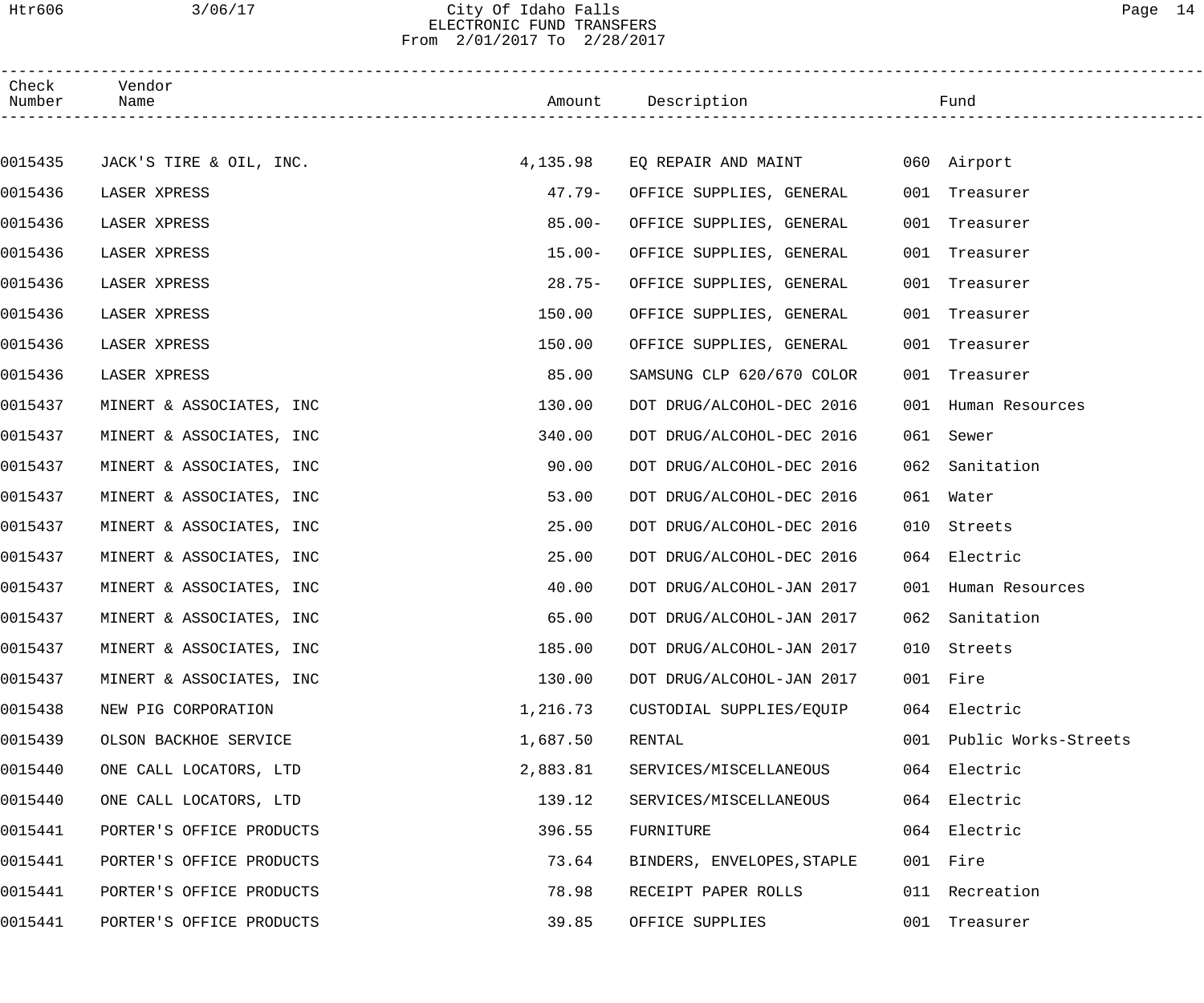### Htr606 3/06/17 City Of Idaho Falls Page 15 ELECTRONIC FUND TRANSFERS From 2/01/2017 To 2/28/2017

| Check<br>Number | Vendor<br>Name                     |          | Amount Description        |     | Fund                 |  |
|-----------------|------------------------------------|----------|---------------------------|-----|----------------------|--|
|                 |                                    |          |                           |     |                      |  |
| 0015441         | PORTER'S OFFICE PRODUCTS           | 14.28    | MARKERS, DRY ERASE BLACK  |     | 001 Fire             |  |
| 0015442         | PROTECTIVE EQUIPMENT TESTING       | 50.00    | SAFETY EQUIPMENT          |     | 064 Electric         |  |
| 0015442         | PROTECTIVE EQUIPMENT TESTING       | 684.26   | SAFETY EQUIPMENT          |     | 064 Electric         |  |
| 0015442         | PROTECTIVE EQUIPMENT TESTING       | 100.00   | SAFETY EQUIPMENT          |     | 064 Electric         |  |
| 0015443         | R & R PRODUCTS, INC.               | 193.10   | EQ REPAIR AND MAINT       | 001 |                      |  |
| 0015444         | RESPOND FIRST AID SYSTEMS OF IDAHO | 623.21   | SAFETY EQUIPMENT          |     | 061 Sewer            |  |
| 0015444         | RESPOND FIRST AID SYSTEMS OF IDAHO | 428.44   | SAFETY EQUIPMENT          |     | 061 Sewer            |  |
| 0015444         | RESPOND FIRST AID SYSTEMS OF IDAHO | 201.11   | FIRST AID REFILL          |     | 001 Police           |  |
| 0015445         | SHADOW TRACKERS INVESTIGATIVE SERV | 420.00   | PROFESSIONAL/PERSONAL SRV | 001 | Human Resources      |  |
| 0015446         | SILVER CREEK SUPPLY, LLC           | 240.14   | IRRIGATION EQUIP/SUPPLIES |     | 001 Parks            |  |
| 0015447         | SIXEL CONSULTING GROUP, INC.       | 225.00   | PROFESSIONAL/PERSONAL SRV |     | 060 Airport          |  |
| 0015447         | SIXEL CONSULTING GROUP, INC.       | 1,666.00 | PROFESSIONAL/PERSONAL SRV |     | 060 Airport          |  |
| 0015448         | SNAKE RIVER AUTO GLASS             | 190.00   | VEHICLE AND EQUIP. MAINT. |     | 001 General Services |  |
| 0015448         | SNAKE RIVER AUTO GLASS             | 200.00   | VEHICLE AND EQUIP. MAINT. |     | 001 General Services |  |
| 0015449         | SNAKE RIVER RAPID WASH             | 190.45   | VEHICLE AND EQUIP. MAINT. |     | 001 General Services |  |
| 0015450         | STAN'S PAINT CLINIC, INC.          | 22.15    | MED LIGHT GRAY PT FOR FLO |     | 001 Parks            |  |
| 0015451         | T AND T LAWN SERVICES, LLC         | 2,100.00 | PROFESSIONAL/PERSONAL SRV |     | 064 Electric         |  |
| 0015452         | TACOMA SCREW PRODUCTS, INC.        | 9.63     | EO REPAIR AND MAINT       |     | 001 General Services |  |
| 0015452         | TACOMA SCREW PRODUCTS, INC.        | 6.67     | GARAGE SHOP SUPPLIES      |     | 001 General Services |  |
| 0015452         | TACOMA SCREW PRODUCTS, INC.        | 7.12     | GARAGE SHOP SUPPLIES      |     | 001 General Services |  |
| 0015452         | TACOMA SCREW PRODUCTS, INC.        | 12.80    | EQ REPAIR AND MAINT       |     | 001 General Services |  |
| 0015452         | TACOMA SCREW PRODUCTS, INC.        | 31.67    | GARAGE SHOP SUPPLIES      |     | 001 General Services |  |
| 0015452         | TACOMA SCREW PRODUCTS, INC.        | 227.08   | SCRAPERS, RAGS, SHOVEL, S |     | 001 Cemeteries       |  |
| 0015453         | TETON CLINICAL PHARMACY, INC.      | 52.08    | AMBULANCE SUPPLIES        | 063 | Ambulance            |  |
| 0015454         | TETON COMMUNICATIONS, INC.         | 124.50   | POLICE EQUIP & SUPPLIES   |     | 001 Police           |  |
| 0015455         | THATCHER COMPANY                   | 2,028.38 | GASES / TREATMENTS        |     | 061 Water            |  |
|                 |                                    |          |                           |     |                      |  |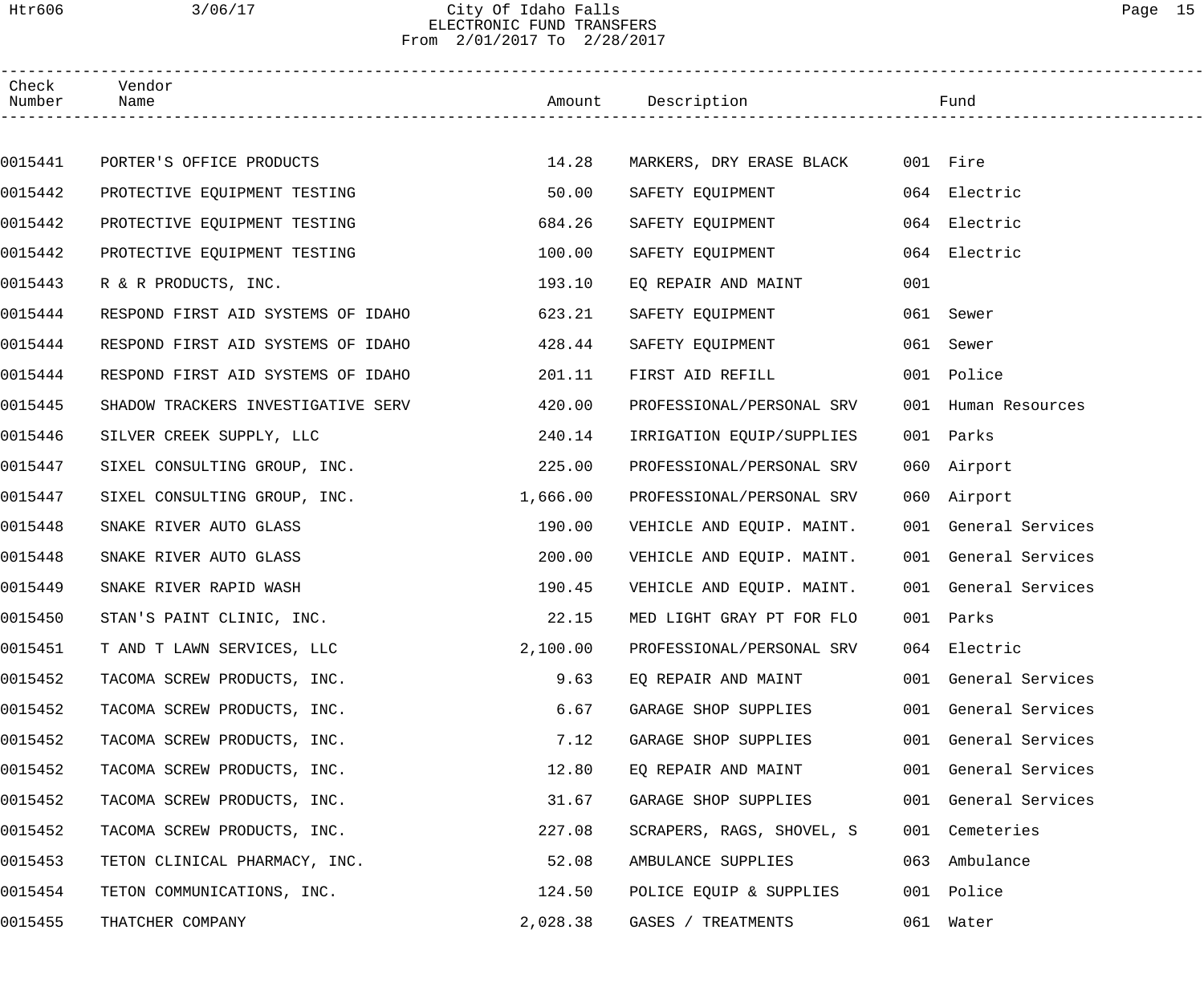### Htr606 3/06/17 City Of Idaho Falls Page 16 ELECTRONIC FUND TRANSFERS From 2/01/2017 To 2/28/2017

| Check<br>Number | Vendor<br>Name                 |           | Amount Description      |     | Fund                     |  |
|-----------------|--------------------------------|-----------|-------------------------|-----|--------------------------|--|
|                 |                                |           |                         |     |                          |  |
| 0015455         | THATCHER COMPANY               | 6,810.00  | GASES / TREATMENTS      |     | 061 Sewer                |  |
| 0015456         | TMC CONTRACTORS                | 22,749.50 | RENTAL                  |     | 001 Public Works-Streets |  |
| 0015457         | TOP HAT, INC.                  | 4,473.44  | ACCIDENT REPAIRS, FLEET |     | 001 General Services     |  |
| 0015458         | TYNDALE COMPANY, INC.          | 55.60     | CLOTHING & APPAREL      |     | 064 Electric             |  |
| 0015458         | TYNDALE COMPANY, INC.          | 86.80     | CLOTHING & APPAREL      |     | 064 Electric             |  |
| 0015458         | TYNDALE COMPANY, INC.          | 81.60     | CLOTHING & APPAREL      |     | 064 Electric             |  |
| 0015458         | TYNDALE COMPANY, INC.          | 163.20    | CLOTHING & APPAREL      |     | 064 Electric             |  |
| 0015459         | WORK WEARHOUSE                 | 35.95     | UNIFORM PANTS           |     | 001 Parks                |  |
| 0015459         | WORK WEARHOUSE                 | 100.62    | PANTS, CARHART BIBS     | 001 | Cemeteries               |  |
| 0015459         | WORK WEARHOUSE                 | 89.95     | SHIRT                   |     | 060 Airport              |  |
| 0015459         | WORK WEARHOUSE                 | 79.95     | SHIRT                   |     | 060 Airport              |  |
| 0015459         | WORK WEARHOUSE                 | 29.95     | SHIRT                   | 060 | Airport                  |  |
| 0015459         | WORK WEARHOUSE                 | 19.95     | SHIRT                   |     | 060 Airport              |  |
| 0015459         | WORK WEARHOUSE                 | 219.95    | <b>BOOTS</b>            |     | 060 Airport              |  |
| 0015459         | WORK WEARHOUSE                 | $44.00 -$ | DISCOUNT                |     | 060 Airport              |  |
| 0015459         | WORK WEARHOUSE                 | 139.95    | <b>BOOTS</b>            |     | 060 Airport              |  |
| 0015459         | WORK WEARHOUSE                 | 139.95    | <b>BOOTS</b>            |     | 060 Airport              |  |
| 0015459         | WORK WEARHOUSE                 | 109.90    | SWEATSHIRT              |     | 060 Airport              |  |
| 0015459         | WORK WEARHOUSE                 | 34.95     | SWEATSHIRT              |     | 060 Airport              |  |
| 0015459         | WORK WEARHOUSE                 | 14.95     | T-SHIRT                 |     | 060 Airport              |  |
| 0015459         | WORK WEARHOUSE                 | $43.97-$  | DISCOUNT                | 060 | Airport                  |  |
| 0015460         | BATTERIES PLUS                 | 612.00    | EQ REPAIR AND MAINT     | 001 |                          |  |
| 0015460         | BATTERIES PLUS                 | 98.85     | BATTERIES               |     | 064 Electric             |  |
| 0015461         | BEARING & INDUSTRIAL SALES INC | 49.37     | CRIMP FITTING           |     | 064 Electric             |  |
| 0015461         | BEARING & INDUSTRIAL SALES INC | 15.69     | SPROCKET                |     | 064 Electric             |  |
| 0015462         | BUG COMPANY, THE               | 22.75     | FEED/BEDDING (ANIMALS)  |     | 001 Parks                |  |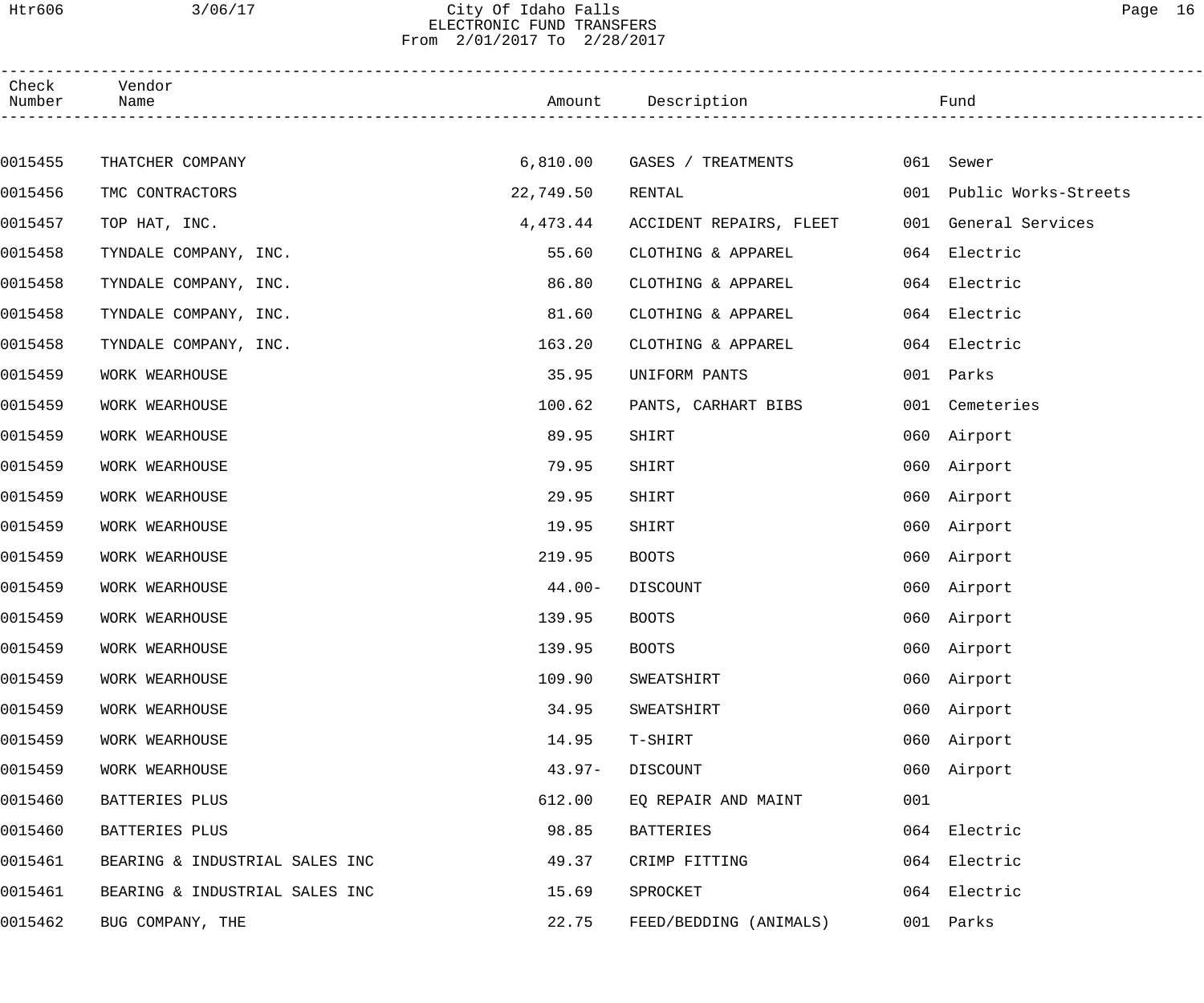### Htr606 3/06/17 City Of Idaho Falls Page 17 ELECTRONIC FUND TRANSFERS From 2/01/2017 To 2/28/2017

| Check<br>Number | Vendor<br>Name                 |           | Amount Description        |     | Fund                 |  |
|-----------------|--------------------------------|-----------|---------------------------|-----|----------------------|--|
|                 |                                |           |                           |     |                      |  |
| 0015462         | BUG COMPANY, THE               | 35.57     | FREIGHT                   |     | 001 Parks            |  |
| 0015462         | BUG COMPANY, THE               | 22.75     | FEED/BEDDING (ANIMALS)    | 001 | Parks                |  |
| 0015462         | BUG COMPANY, THE               | 35.57     | FREIGHT                   | 001 | Parks                |  |
| 0015463         | BYBEE EXCAVATION, LLC          | 12,429.50 | RENTAL                    | 001 | Public Works-Streets |  |
| 0015463         | BYBEE EXCAVATION, LLC          | 7,698.50  | RENTAL                    | 001 | Public Works-Streets |  |
| 0015464         | CAL RANCH STORES               | 39.99     | MR HEATER HAND HELD TORCH | 061 | Water                |  |
| 0015464         | CAL RANCH STORES               | 23.94     | ANTIFREEZE                |     | 064 Electric         |  |
| 0015464         | CAL RANCH STORES               | 9.99      | RUBBER TARP STRAPS        |     | 061 Water            |  |
| 0015464         | CAL RANCH STORES               | 4.49      | SL HWH SELF DRIL 10X3/4/1 |     | 061 Water            |  |
| 0015464         | CAL RANCH STORES               | 4.29      | XOP 120Z SAT BLK ENAMEL   |     | 061 Water            |  |
| 0015464         | CAL RANCH STORES               | 4.29      | XOP 120Z SAT WHT ENAMEL   |     | 061 Water            |  |
| 0015464         | CAL RANCH STORES               | 40.97     | TRAILER BAR, BALL, PIN AN |     | 001 General Services |  |
| 0015464         | CAL RANCH STORES               | 276.96    | IRRIGATION BOOTS, CONNECT |     | 001 Parks            |  |
| 0015465         | CONRAD & BISCHOFF, INC.        | 18,432.40 | FUEL AND ADDITIVES        | 001 |                      |  |
| 0015465         | CONRAD & BISCHOFF, INC.        | 11,978.19 | FUEL AND ADDITIVES        | 001 |                      |  |
| 0015465         | CONRAD & BISCHOFF, INC.        | 645.68    | FUEL AND ADDITIVES        |     | 001 General Services |  |
| 0015466         | D & S ELECTRICAL SUPPLY CO     | 13.05     | ELECTRICAL EQUIP/SUPPLIES |     | 001 General Services |  |
| 0015466         | D & S ELECTRICAL SUPPLY CO     | 45.39     | ELECTRICAL EQUIP/SUPPLIES |     | 001 General Services |  |
| 0015466         | D & S ELECTRICAL SUPPLY CO     | 54.81     | ELECTRICAL EQUIP/SUPPLIES |     | 001 General Services |  |
| 0015466         | D & S ELECTRICAL SUPPLY CO     | 14.52     | ELECTRICAL EQUIP/SUPPLIES |     | 001 General Services |  |
| 0015467         | DAVIES AQUA-CHEM SUPPLY CO.    | 1,188.00  | GASES / TREATMENTS        |     | 011 Recreation       |  |
| 0015467         | DAVIES AQUA-CHEM SUPPLY CO.    | 128.98    | GASES / TREATMENTS        |     | 011 Recreation       |  |
| 0015467         | DAVIES AQUA-CHEM SUPPLY CO.    | 3,450.86  | GASES / TREATMENTS        |     | 011 Recreation       |  |
| 0015467         | DAVIES AQUA-CHEM SUPPLY CO.    | 450.00    | SERVICES/MISCELLANEOUS    |     | 011 Recreation       |  |
| 0015468         | ELECTRICAL WHOLESALE SUPPLY CO | 78.15     | ELECTRICAL EQUIP/SUPPLIES |     | 001 General Services |  |
| 0015468         | ELECTRICAL WHOLESALE SUPPLY CO | 31.80     | ELECTRICAL EQUIP/SUPPLIES |     | 001 General Services |  |
|                 |                                |           |                           |     |                      |  |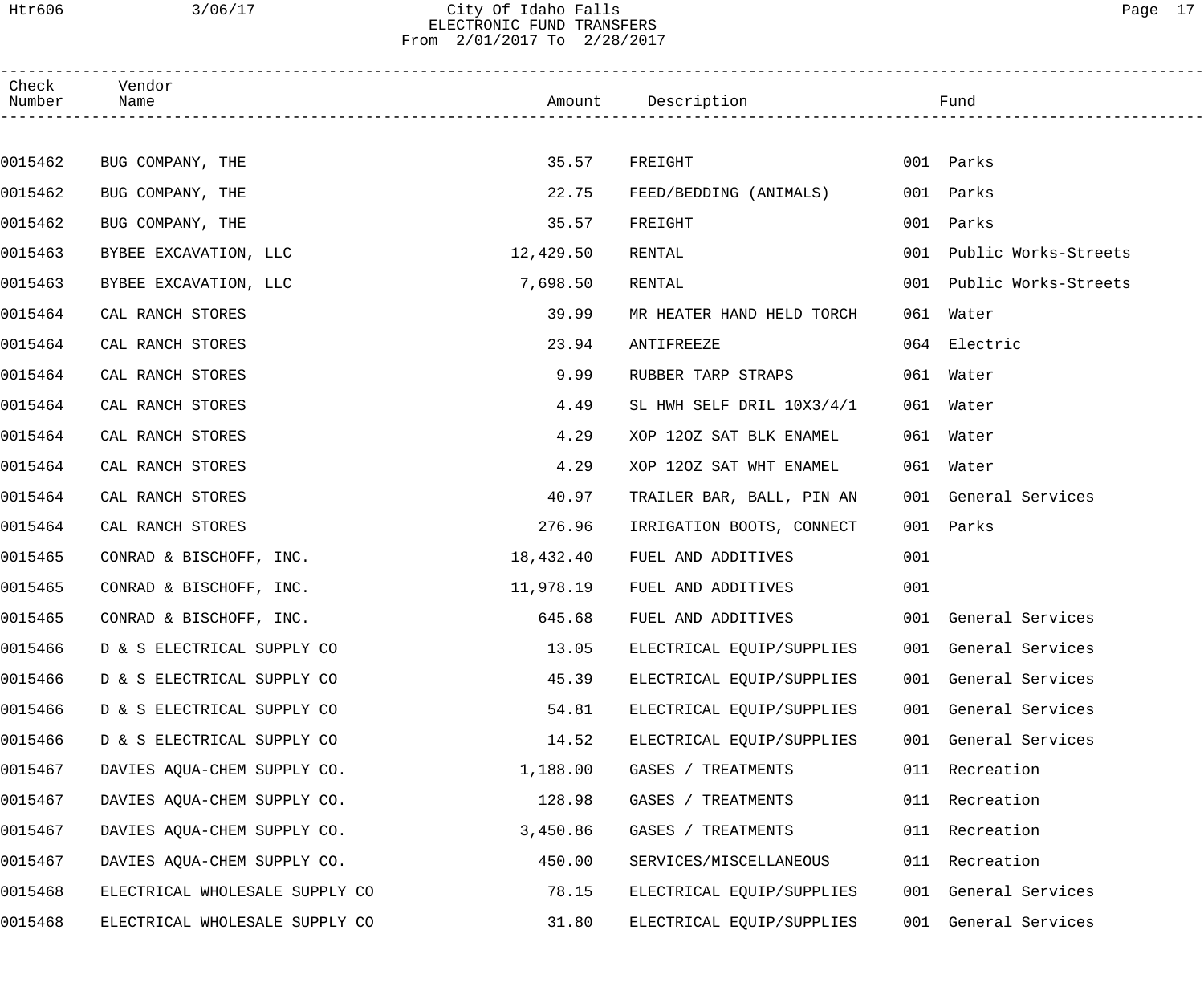# Htr606 3/06/17 City Of Idaho Falls Page 18 ELECTRONIC FUND TRANSFERS From 2/01/2017 To 2/28/2017

| Check<br>Number | Vendor<br>Name                 |          | Amount Description        |     | Fund                 |  |
|-----------------|--------------------------------|----------|---------------------------|-----|----------------------|--|
|                 |                                |          |                           |     |                      |  |
| 0015468         | ELECTRICAL WHOLESALE SUPPLY CO | 9.44     | ELECTRICAL EQUIP/SUPPLIES |     | 001 General Services |  |
| 0015468         | ELECTRICAL WHOLESALE SUPPLY CO | 33.17    | ELECTRICAL EQUIP/SUPPLIES |     | 001 General Services |  |
| 0015468         | ELECTRICAL WHOLESALE SUPPLY CO | 71.38    | ELECTRICAL EQUIP/SUPPLIES |     | 001 General Services |  |
| 0015468         | ELECTRICAL WHOLESALE SUPPLY CO | 46.20    | ELECTRICAL EQUIP/SUPPLIES |     | 001 General Services |  |
| 0015468         | ELECTRICAL WHOLESALE SUPPLY CO | 49.66    | ELECTRICAL EQUIP/SUPPLIES |     | 001 General Services |  |
| 0015468         | ELECTRICAL WHOLESALE SUPPLY CO | 18.71    | ELECTRICAL EQUIP/SUPPLIES |     | 001 General Services |  |
| 0015468         | ELECTRICAL WHOLESALE SUPPLY CO | 651.24   | ELECTRICAL EQUIP/SUPPLIES |     | 001 General Services |  |
| 0015468         | ELECTRICAL WHOLESALE SUPPLY CO | 32.04    | ELECTRICAL EQUIP/SUPPLIES |     | 001 General Services |  |
| 0015468         | ELECTRICAL WHOLESALE SUPPLY CO | 245.66   | ELECTRICAL EQUIP/SUPPLIES |     | 001 General Services |  |
| 0015468         | ELECTRICAL WHOLESALE SUPPLY CO | 6.29     | ELECTRICAL EQUIP/SUPPLIES |     | 001 General Services |  |
| 0015468         | ELECTRICAL WHOLESALE SUPPLY CO | 43.80    | ELECTRICAL EQUIP/SUPPLIES |     | 001 General Services |  |
| 0015468         | ELECTRICAL WHOLESALE SUPPLY CO | 61.51    | ELECTRICAL EQUIP/SUPPLIES |     | 001 General Services |  |
| 0015468         | ELECTRICAL WHOLESALE SUPPLY CO | 49.56    | ELECTRICAL EQUIP/SUPPLIES |     | 001 General Services |  |
| 0015468         | ELECTRICAL WHOLESALE SUPPLY CO | 96.62    | ELECTRICIAN'S TOOL POUCH  |     | 001 General Services |  |
| 0015469         | FERGUSON ENTERPRISES, INC.     | 758.30   | PLUMBING EQUIP/SUPPLIES   |     | 001 General Services |  |
| 0015469         | FERGUSON ENTERPRISES, INC.     | 16.69    | PLUMBING EQUIP/SUPPLIES   |     | 001 General Services |  |
| 0015469         | FERGUSON ENTERPRISES, INC.     | 32.01    | PLUMBING EQUIP/SUPPLIES   |     | 001 General Services |  |
| 0015470         | FREIGHTLINER OF IDAHO          | 173.25   | VEHICLE AND EQUIP. MAINT. |     | 001 General Services |  |
| 0015470         | FREIGHTLINER OF IDAHO          | 1,043.73 | VEHICLE AND EQUIP. MAINT. |     | 001 General Services |  |
| 0015470         | FREIGHTLINER OF IDAHO          | 1,151.97 | VEHICLE AND EQUIP. MAINT. |     | 001 General Services |  |
| 0015471         | HENRY SCHEIN, INC.             | 1,140.09 | AMBULANCE SUPPLIES        | 063 | Ambulance            |  |
| 0015471         | HENRY SCHEIN, INC.             | 300.72   | AMBULANCE SUPPLIES        | 063 | Ambulance            |  |
| 0015471         | HENRY SCHEIN, INC.             | 68.12    | AMBULANCE SUPPLIES        | 063 | Ambulance            |  |
| 0015471         | HENRY SCHEIN, INC.             | 478.08   | AMBULANCE SUPPLIES        | 063 | Ambulance            |  |
| 0015471         | HENRY SCHEIN, INC.             | 300.72   | AMBULANCE SUPPLIES        | 063 | Ambulance            |  |
| 0015471         | HENRY SCHEIN, INC.             | 155.60   | AMBULANCE SUPPLIES        | 063 | Ambulance            |  |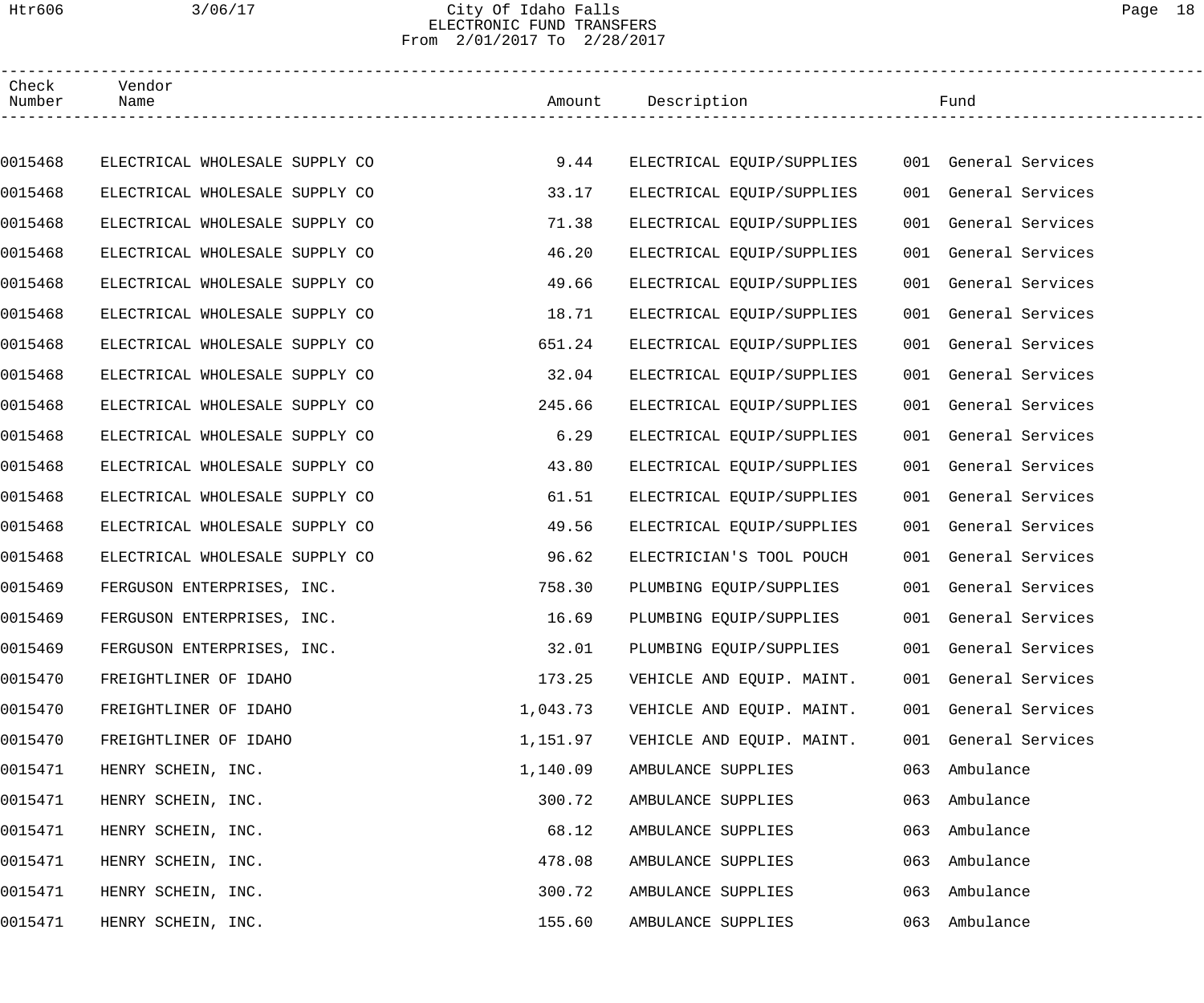# Htr606 3/06/17 City Of Idaho Falls Page 19 ELECTRONIC FUND TRANSFERS From 2/01/2017 To 2/28/2017

| Check<br>Number | Vendor<br>Name                |                              |          | Amount Description        |     | Fund                         |
|-----------------|-------------------------------|------------------------------|----------|---------------------------|-----|------------------------------|
|                 |                               |                              |          |                           |     |                              |
| 0015471         | HENRY SCHEIN, INC.            |                              | 114.85   | AMBULANCE SUPPLIES        |     | 063 Ambulance                |
| 0015471         | HENRY SCHEIN, INC.            |                              | 9.59     | AMBULANCE SUPPLIES        |     | 063 Ambulance                |
| 0015471         | HENRY SCHEIN, INC.            |                              | 87.00    | AMBULANCE SUPPLIES        | 063 | Ambulance                    |
| 0015471         | HENRY SCHEIN, INC.            |                              | 229.70   | AMBULANCE SUPPLIES        | 063 | Ambulance                    |
| 0015471         | HENRY SCHEIN, INC.            |                              | 344.55   | AMBULANCE SUPPLIES        | 063 | Ambulance                    |
| 0015471         | HENRY SCHEIN, INC.            |                              | 1,436.03 | AMBULANCE SUPPLIES        | 063 | Ambulance                    |
| 0015471         | HENRY SCHEIN, INC.            |                              | 12.07    | AMBULANCE SUPPLIES        | 063 | Ambulance                    |
| 0015471         | HENRY SCHEIN, INC.            |                              | 201.80   | AMBULANCE SUPPLIES        | 063 | Ambulance                    |
| 0015471         | HENRY SCHEIN, INC.            |                              | 9.59     | AMBULANCE SUPPLIES        | 063 | Ambulance                    |
| 0015471         | HENRY SCHEIN, INC.            |                              | 344.55   | AMBULANCE SUPPLIES        | 063 | Ambulance                    |
| 0015472         |                               | IDAHO BUSINESS SYSTEMS, INC. | 69.00    | OFFICE MACHINES & ACCESS. |     | 001 Parks                    |
| 0015472         |                               | IDAHO BUSINESS SYSTEMS, INC. | 90.42    | MAINTENANCE CONTRACT-EQ   |     | 001 Parks                    |
| 0015472         |                               | IDAHO BUSINESS SYSTEMS, INC. | 556.00   | OFFICE SUPPLIES, GENERAL  |     | 001 Parks                    |
| 0015472         |                               | IDAHO BUSINESS SYSTEMS, INC. | 625.00   | OFFICE MACHINES & ACCESS. |     | 001 Parks                    |
| 0015472         |                               | IDAHO BUSINESS SYSTEMS, INC. | 60.00    | HP 1566,1606 TONER 2.1K   |     | 001 Finance                  |
| 0015473         | JACK'S TIRE & OIL, INC.       |                              | 10.00    | VEHICLE AND EQUIP. MAINT. |     | 001 General Services         |
| 0015473         | JACK'S TIRE & OIL, INC.       |                              | 10.00    | VEHICLE AND EQUIP. MAINT. |     | 001 General Services         |
| 0015473         | JACK'S TIRE & OIL, INC.       |                              | 238.90   | VEHICLE AND EQUIP. MAINT. |     | 001 General Services         |
| 0015473         | JACK'S TIRE & OIL, INC.       |                              | 45.00    | VEHICLE AND EQUIP. MAINT. |     | 001 General Services         |
| 0015473         | JACK'S TIRE & OIL, INC.       |                              | 10.00    | VEHICLE AND EQUIP. MAINT. |     | 001 General Services         |
| 0015473         | JACK'S TIRE & OIL, INC.       |                              | 40.00    | VEHICLE AND EQUIP. MAINT. |     | 001 General Services         |
| 0015474         | K/M SERVICE COMPANY           |                              | 200.00   | CONSTRUCTION JOB/CONTRACT |     | 064 Electric                 |
| 0015475         | LASER XPRESS                  |                              | 411.00   | OFFICE SUPPLIES, GENERAL  |     | 001 Public Works Engineering |
| 0015476         | LEONARD PETROLEUM EQUIP, INC. |                              | 330.16   | PUMPS & ACCESSORIES       |     | 064 Electric                 |
| 0015477         | METROQUIP, INC.               |                              | 1,095.30 | EQ REPAIR AND MAINT       |     | 001 General Services         |
| 0015477         | METROQUIP, INC.               |                              | 49.38    | FREIGHT                   |     | 001 General Services         |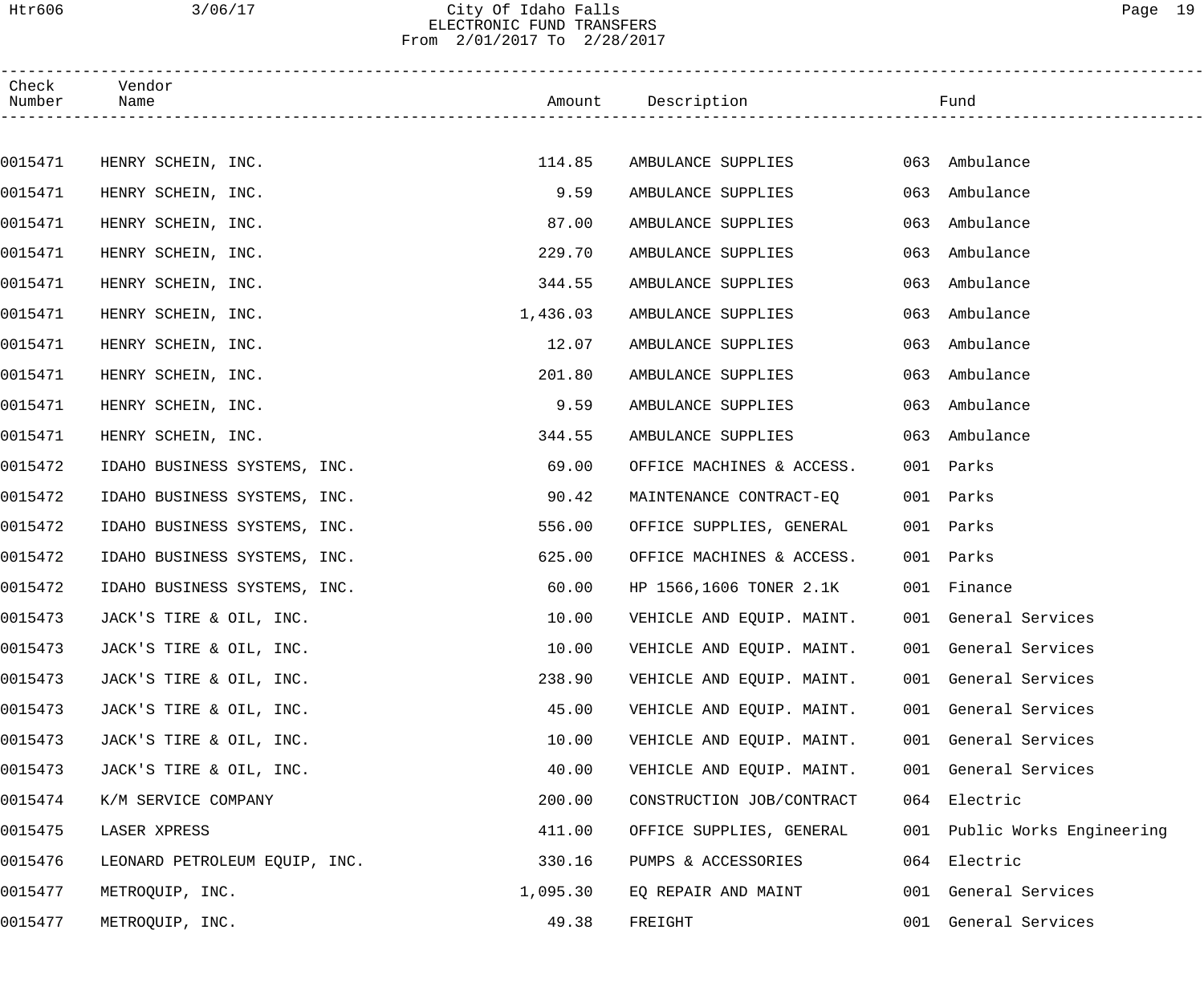# Htr606 3/06/17 City Of Idaho Falls Page 20 ELECTRONIC FUND TRANSFERS From 2/01/2017 To 2/28/2017

| Check<br>Number | Vendor<br>Name                     |           | Amount Description                          |     | Fund                         |
|-----------------|------------------------------------|-----------|---------------------------------------------|-----|------------------------------|
|                 |                                    |           |                                             |     |                              |
| 0015478         | N. HARRIS COMPUTER CORPORATION     | 4,000.00  | MAINTENANCE CONTRACT-EQ 001 Data Processing |     |                              |
| 0015478         | N. HARRIS COMPUTER CORPORATION     | 34,530.08 | COMPUTERS, DP/WORD PROC.                    |     | 001 Data Processing          |
| 0015479         | OMNI SECURITY SYSTEMS, INC.        | 125.00    | SECURITY SYSTEM/SERVICE                     |     | 060 Airport                  |
| 0015480         | PHYSIO-CONTROL, INC.               | 29,704.30 | AMBULANCE SUPPLIES                          | 063 | Ambulance                    |
| 0015480         | PHYSIO-CONTROL, INC.               | 185.00    | FREIGHT                                     | 063 | Ambulance                    |
| 0015481         | PORTER'S OFFICE PRODUCTS           | 102.06    | OFFICE SUPPLIES, GENERAL                    |     | 001 Public Works Engineering |
| 0015481         | PORTER'S OFFICE PRODUCTS           | 3.65      | OFFICE SUPPLIES, GENERAL                    |     | 001 Public Works Engineering |
| 0015481         | PORTER'S OFFICE PRODUCTS           | 81.39     | OFFICE SUPPLIES, GENERAL                    |     | 001 Human Resources          |
| 0015481         | PORTER'S OFFICE PRODUCTS           | 169.59    | BINDERS, PENCILS, DRIVE, IND                |     | 001 Fire                     |
| 0015481         | PORTER'S OFFICE PRODUCTS           | 66.78     | MONITOR RISER                               |     | 001 Parks                    |
| 0015481         | PORTER'S OFFICE PRODUCTS           | 221.04    | OFFICE SUPPLIES, GENERAL                    |     | 064 Electric                 |
| 0015481         | PORTER'S OFFICE PRODUCTS           | 16.51     | OFFICE SUPPLIES, GENERAL                    |     | 064 Electric                 |
| 0015481         | PORTER'S OFFICE PRODUCTS           | 33.88     | OFFICE SUPPLIES, GENERAL                    |     | 064 Electric                 |
| 0015482         | RESPOND FIRST AID SYSTEMS OF IDAHO | 319.90    | 2 EACH- FIRST AID 3-SHELF                   |     | 061 Sewer                    |
| 0015483         | ROBERTSON SUPPLY, INC.             | 229.57    | FREIGHT                                     |     | 061 Sewer                    |
| 0015483         | ROBERTSON SUPPLY, INC.             | 8,546.00  | PUMPS & ACCESSORIES                         |     | 061 Sewer                    |
| 0015483         | ROBERTSON SUPPLY, INC.             | 748.00    | SEWER DEPARTMENT                            |     | 061 Sewer                    |
| 0015483         | ROBERTSON SUPPLY, INC.             | 97.08     | PLUMBING EQUIP/SUPPLIES                     |     | 001 General Services         |
| 0015484         | SILVER CREEK SUPPLY, LLC           | 50.00     | IRRIGATION EQUIP/SUPPLIES                   |     | 001 Parks                    |
| 0015484         | SILVER CREEK SUPPLY, LLC           | 83.40     | IRRIGATION EQUIP/SUPPLIES                   |     | 001 Parks                    |
| 0015485         | SNAKE RIVER AUTO GLASS             | 170.00    | VEHICLE AND EQUIP. MAINT.                   |     | 001 General Services         |
| 0015485         | SNAKE RIVER AUTO GLASS             | 225.00    | VEHICLE AND EQUIP. MAINT.                   |     | 001 General Services         |
| 0015485         | SNAKE RIVER AUTO GLASS             | 190.00    | VEHICLE AND EQUIP. MAINT.                   |     | 001 General Services         |
| 0015485         | SNAKE RIVER AUTO GLASS             | 20.00     | VEHICLE AND EQUIP. MAINT.                   |     | 001 General Services         |
| 0015486         | SNAKE RIVER PRINTING COMPANY       | 90.00     | PRINTING                                    | 001 | Parks                        |
| 0015486         | SNAKE RIVER PRINTING COMPANY       | 150.00    | PRINTING                                    | 001 | Parks                        |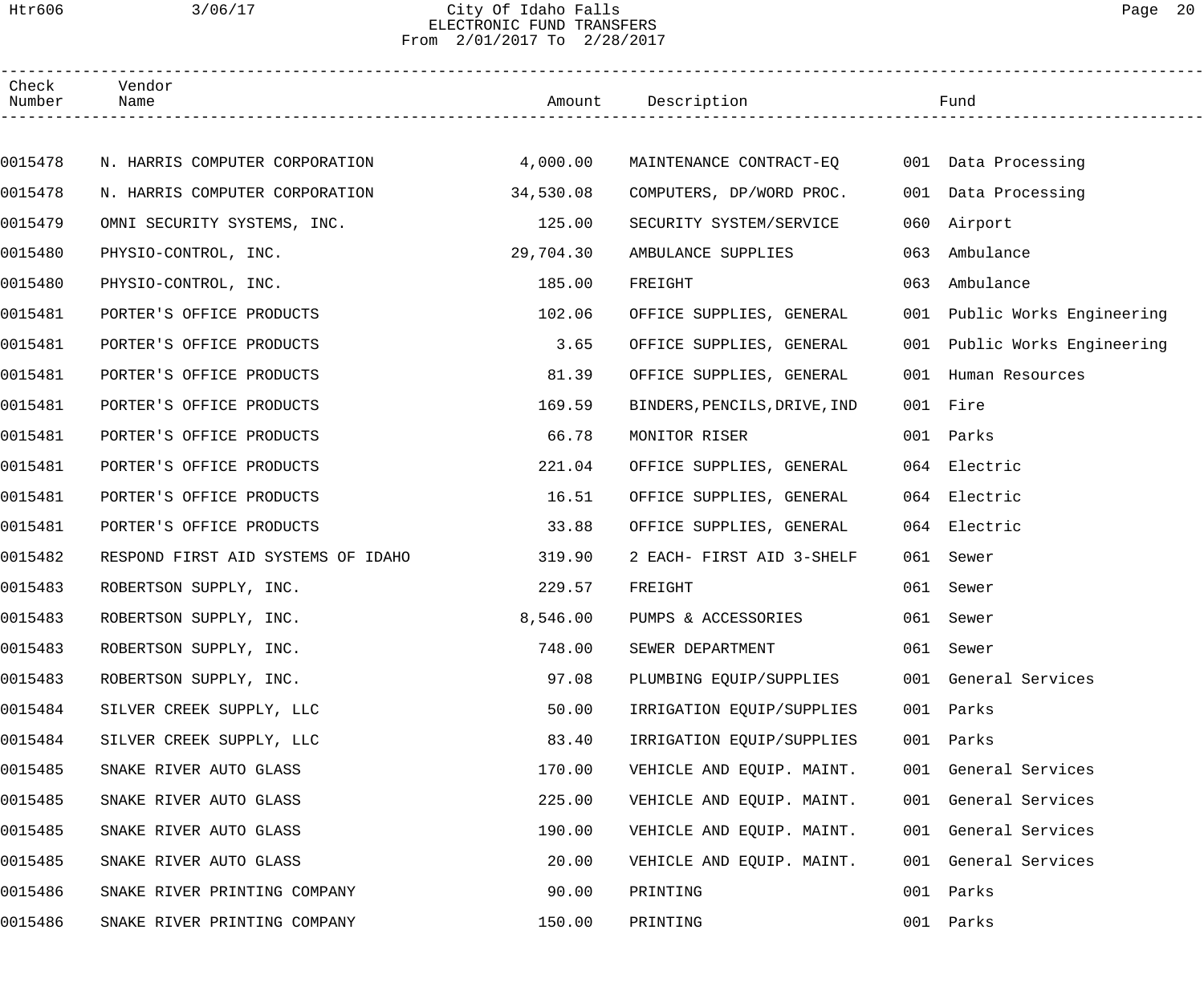# Htr606 3/06/17 City Of Idaho Falls Page 21 ELECTRONIC FUND TRANSFERS From 2/01/2017 To 2/28/2017

| Check<br>Number | Vendor<br>Name                 |           | Amount Description        |     | Fund                 |
|-----------------|--------------------------------|-----------|---------------------------|-----|----------------------|
|                 |                                |           |                           |     |                      |
| 0015486         | SNAKE RIVER PRINTING COMPANY   | 45.00     | MINDY MOORE BUSINESS CARD |     | 001 Human Resources  |
| 0015487         | STAN'S PAINT CLINIC, INC.      | 80.81     | PAINTING-EQUIP & PRODUCTS |     | 001 General Services |
| 0015488         | SYRINGA NETWORKS, LLC          | 450.00    | INTERNET B/W-FEB 2017     | 001 |                      |
| 0015489         | TACOMA SCREW PRODUCTS, INC.    | 40.69     | MISCELLANEOUS PRODUCTS    |     | 001 General Services |
| 0015489         | TACOMA SCREW PRODUCTS, INC.    | 14.05     | HARDWARE MISCELLANEOUS    |     | 001 General Services |
| 0015490         | TETON COMMUNICATIONS, INC.     | 4,530.25  | VEHICLE AND EQUIP. MAINT. |     | 060 Airport          |
| 0015491         | TYNDALE COMPANY, INC.          | 20.80     | CLOTHING & APPAREL        |     | 064 Electric         |
| 0015491         | TYNDALE COMPANY, INC.          | 81.60     | CLOTHING & APPAREL        |     | 064 Electric         |
| 0015492         | WESTERN STATES CIRCUIT BREAKER | 45.00     | OVERLOAD ELEMENTS         |     | 001 General Services |
| 0015492         | WESTERN STATES CIRCUIT BREAKER | 90.00     | HEATERS                   |     | 001 General Services |
| 0015492         | WESTERN STATES CIRCUIT BREAKER | 499.92    | STARTERS/HEATERS FOR HOT  |     | 001 General Services |
| 0015493         | WINTER EQUIPMENT COMPANY, INC. | 8,117.36  | EQ REPAIR AND MAINT       |     | 001 General Services |
| 0015494         | WORK WEARHOUSE                 | 149.95    | WORKHOG 1188 BOOTS 7.5D   |     | 060 Airport          |
| 0015494         | WORK WEARHOUSE                 | 79.95     | ALTITUDE HI-TEC SHOES 8D  |     | 060 Airport          |
| 0015494         | WORK WEARHOUSE                 | 159.95    | TONYLAMA WORK BOOTS 1018  |     | 060 Airport          |
| 0015494         | WORK WEARHOUSE                 | 29.95     | WOLVERINE UPLAND VEST     |     | 060 Airport          |
| 0015494         | WORK WEARHOUSE                 | 21.90     | POWERSOX GOLD TOE         |     | 060 Airport          |
| 0015494         | WORK WEARHOUSE                 | $44.17-$  | DISCOUNT                  |     | 060 Airport          |
| 0015494         | WORK WEARHOUSE                 | 159.95    | TONYLAMA WORKBOOTS TW1018 |     | 060 Airport          |
| 0015494         | WORK WEARHOUSE                 | 79.95     | HI-TEC ALTITUDE SHOES 520 |     | 060 Airport          |
| 0015494         | WORK WEARHOUSE                 | 199.95    | ROCKY BEARCLAW BOOTS 9237 |     | 060 Airport          |
| 0015494         | WORK WEARHOUSE                 | $44.00 -$ | DISCOUNT                  |     | 060 Airport          |
| 0015494         | WORK WEARHOUSE                 | 128.52    | PANTS, BEANIE             |     | 001 Parks            |
|                 |                                |           |                           |     |                      |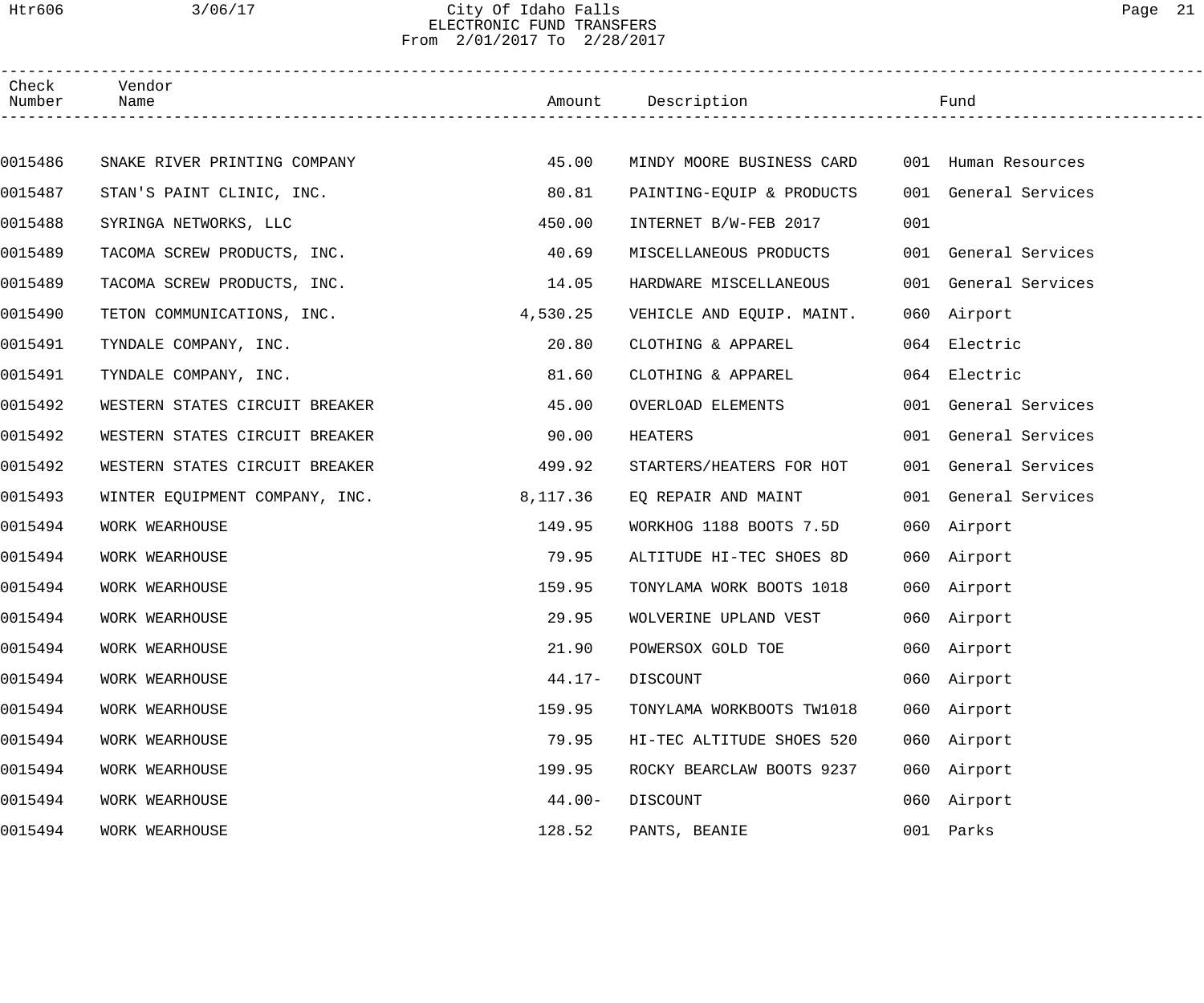#### City Of Idaho Falls Summary of Electronic Transfers by Fund From 2/01/2017 To 2/28/2017 ------------------------------------------------------------------------------------------------------------------------------------

| $\mathbf{1}$ | General Fund        | 1,070,720.32 |
|--------------|---------------------|--------------|
| 10           | Street Fund         | 5,768.97     |
| 11           | Recreation Fund     | 14,731.67    |
| 14           | MERF Fund           | 9,335.89     |
| 18           | Golf Fund           | 1,487.39     |
| 19           | Self-Insurance Fund | 47,533.41    |
| 60           | Airport Fund        | 25, 285.99   |
| 61           | Water & Sewer Fund  | 29,895.98    |
| 62           | Sanitation Fund     | 3, 271.57    |
| 63           | Ambulance Fund      | 47,776.21    |
| 64           | Electric Light Fund | 141,057.18   |
|              |                     | 1,396,864.58 |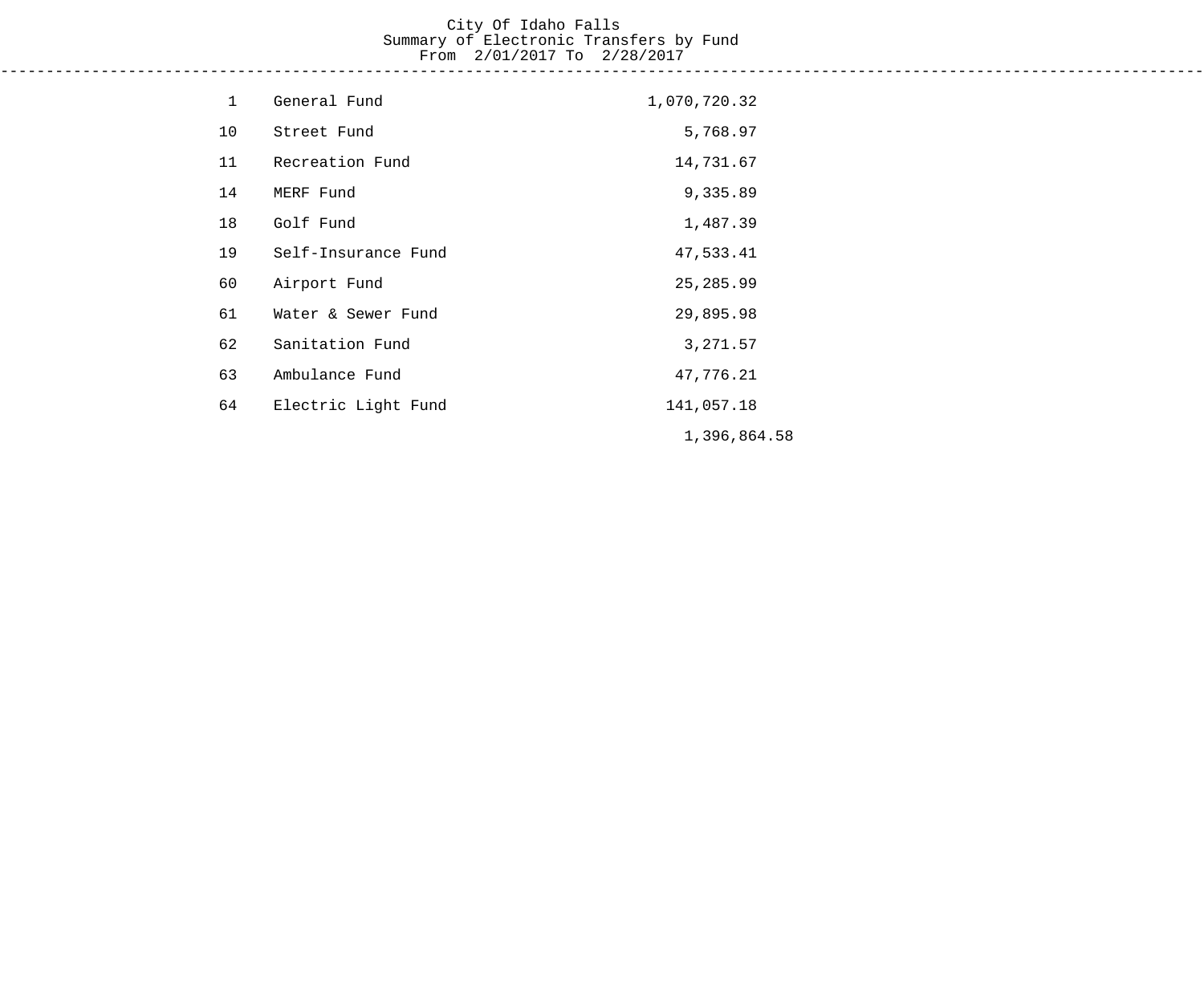### Htr604 3/06/2017 City Of Idaho Falls Page 1 Accounts Payable For 2/03/2017

| Check Vendor<br>Number Name         |                       |                                                                                                                                                                                                                                                                                                                                                                                                                                                                                                                                                                                                                                                                                                                                                                                                    |                                                                                                                                                                        |
|-------------------------------------|-----------------------|----------------------------------------------------------------------------------------------------------------------------------------------------------------------------------------------------------------------------------------------------------------------------------------------------------------------------------------------------------------------------------------------------------------------------------------------------------------------------------------------------------------------------------------------------------------------------------------------------------------------------------------------------------------------------------------------------------------------------------------------------------------------------------------------------|------------------------------------------------------------------------------------------------------------------------------------------------------------------------|
|                                     | 195.00                | 65.00 PORT-A-POTTY SERVICE FOR SAND CREEK GOLF 018 Golf Courses                                                                                                                                                                                                                                                                                                                                                                                                                                                                                                                                                                                                                                                                                                                                    |                                                                                                                                                                        |
| 0204676 AAA SEWER SERVICE           |                       | 270.00 PLUMBING EQUIP/SUPPLIES 064 Electric                                                                                                                                                                                                                                                                                                                                                                                                                                                                                                                                                                                                                                                                                                                                                        |                                                                                                                                                                        |
| 0204677 ACUSHNET COMPANY            | 966.07                | 47.71 INVENTORY AS REQUESTED BY PINECREST GOLF 018 Golf Courses<br>918.36 INVENTORY AS REQUESTED BY PINECREST GOLF 018 Golf Courses                                                                                                                                                                                                                                                                                                                                                                                                                                                                                                                                                                                                                                                                |                                                                                                                                                                        |
| 0204678 AIRGAS USA, LLC             | 484.99                | 289.60 WELDING SUPPLIES AS REQUESTED BY SANITAT 062 Sanitation<br>44.39 WELDING EQUIP/SUPPLIES<br>50.70 WELDING EQUIP/SUPPLIES 064 Electric<br>100.30 WELDING EQUIP/SUPPLIES 064 Electric                                                                                                                                                                                                                                                                                                                                                                                                                                                                                                                                                                                                          |                                                                                                                                                                        |
| 0204679 ALL AMERICAN SPORTS         |                       | 2.00 EMBROIDERY                                                                                                                                                                                                                                                                                                                                                                                                                                                                                                                                                                                                                                                                                                                                                                                    | 001 Parks                                                                                                                                                              |
| 0204680 ALPINE ANIMAL HOSPITAL      |                       | 52.00 SPAY/NEUTER SERVICES                                                                                                                                                                                                                                                                                                                                                                                                                                                                                                                                                                                                                                                                                                                                                                         | 001                                                                                                                                                                    |
|                                     | 352.19                | 0204681 ALSCO (AMERICAN LINEN DIV) 40.93 LAUNDRY SERVICE/MATS FOR CITY BUILDINGS 001 General Services<br>21.35 LAUNDRY SERVICE/MATS FOR CITY BUILDINGS 001 General Services<br>4.20 LAUNDRY SERVICE/MATS FOR CITY BUILDINGS 001 General Services<br>37.38 LAUNDRY SERVICE/MATS FOR CITY BUILDINGS 001 General Services<br>40.93 LAUNDRY SERVICE/MATS FOR CITY BUILDINGS 001 General Services<br>21.35 LAUNDRY SERVICE/MATS FOR CITY BUILDINGS 001 General Services<br>3.60 LAUNDRY SERVICE/MATS FOR CITY BUILDINGS 001 General Services<br>4.20 LAUNDRY SERVICE/MATS FOR CITY BUILDINGS 001 General Services<br>92.44 WEEKLY DELIVERY AND CHANGE OUT OF ENTRAN 060 Airport<br>41.74 LAUNDRY SERVICES AS REQUESTED - SEWER DI 061 Sewer<br>44.07 LAUNDRY SERVICES AS REQUESTED - SEWER DI 061 Sewer |                                                                                                                                                                        |
| 0204682 AMAZON.COM - CITY PURCHASES | 13.17 PAPER<br>824.80 | 3.99 FREIGHT<br>7.99 PARKS & RECREATION MISC.<br>42.89 PARKS & RECREATION MISC.<br>302.77 OFFICE SUPPLIES, GENERAL<br>277.99 COMPUTERS, DP/WORD PROC.<br>35.00 AQUATIC/WATER PRODUCTS<br>18.63 AQUATIC/WATER PRODUCTS<br>112.38 AQUATIC/WATER PRODUCTS<br>9.99 AQUATIC/WATER PRODUCTS                                                                                                                                                                                                                                                                                                                                                                                                                                                                                                              | 001 Parks<br>001 Parks<br>001 Parks<br>001 Parks<br>001 Public Works Engineering<br>001 Police<br>011 Recreation<br>011 Recreation<br>011 Recreation<br>011 Recreation |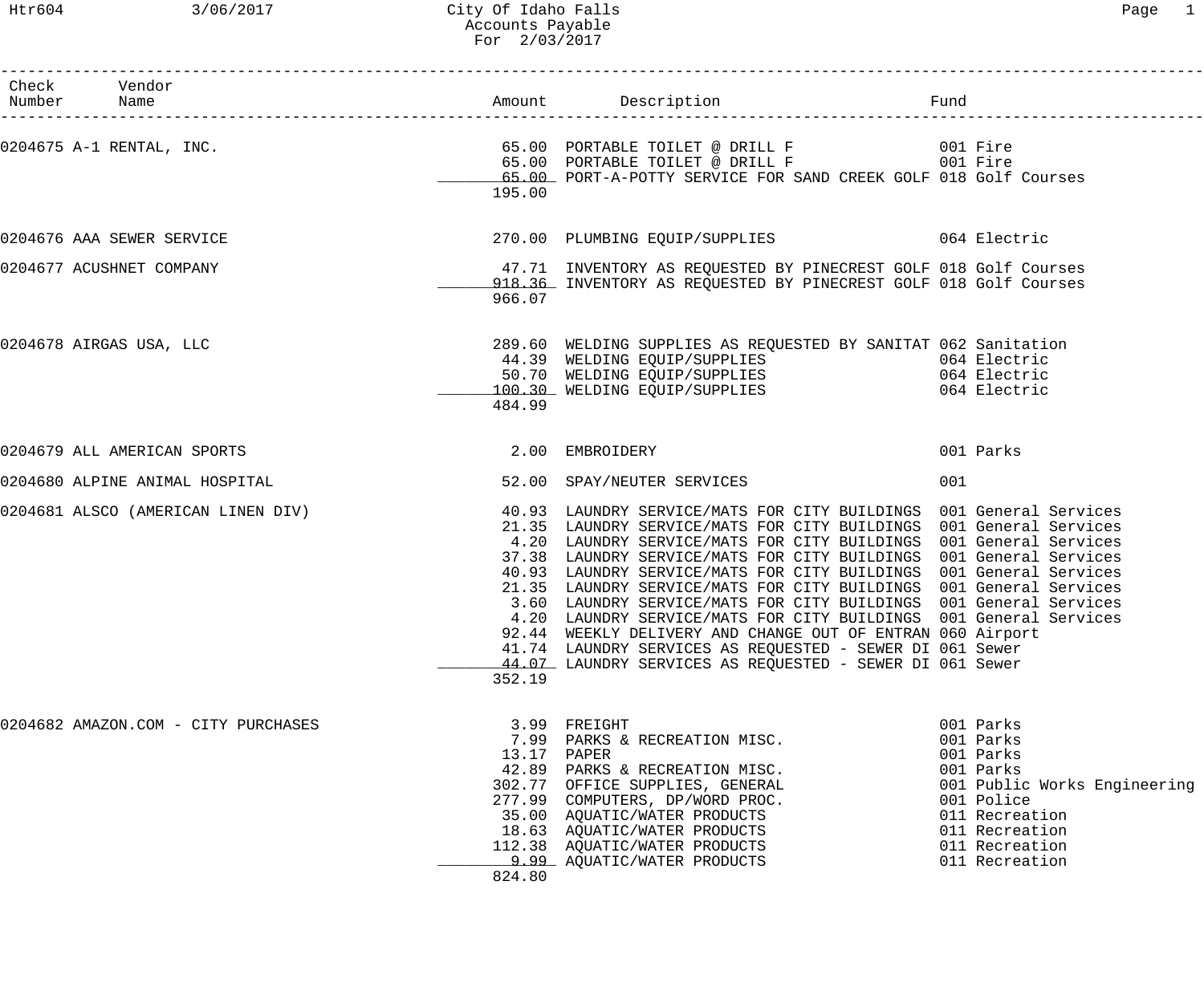# Htr604 3/06/2017 City Of Idaho Falls Page 2 Accounts Payable For 2/03/2017

| Number | Check Vendor<br>Name                                     |                                                  | Amount Description<br>_____________________                                                                                                                                                                                                                                          | Fund                                                         |
|--------|----------------------------------------------------------|--------------------------------------------------|--------------------------------------------------------------------------------------------------------------------------------------------------------------------------------------------------------------------------------------------------------------------------------------|--------------------------------------------------------------|
|        | 0204683 AMERICAN TRAFFIC SAFETY MATERIALS 6 186.00 SIGNS | 55.80 SIGNS<br>241.80                            |                                                                                                                                                                                                                                                                                      | 001<br>001 Public Works Engineering                          |
|        | 0204684 AMERIGAS PROPANE                                 |                                                  | 194.59 PROPANE FOR ICE RINK ARENA REFRIGERATION 011 Recreation                                                                                                                                                                                                                       |                                                              |
|        | 0204685 AMMON VETERINARY HOSPITAL                        |                                                  | 840.00 SPAY/NEUTER SERVICES                                                                                                                                                                                                                                                          | 001                                                          |
|        | 0204686 ANIXTER INC.                                     | 10,929.60 HARDWARE<br>697.50 METERS<br>11,627.10 |                                                                                                                                                                                                                                                                                      | 064<br>064 Electric                                          |
|        | 0204687 ARCHITECTURAL BUILDING SUPPLY                    | 377.56                                           | 56.86 MISCELLANEOUS PURCHASES AS REQUESTED BY 001 General Services<br>7.95 MISCELLANEOUS PURCHASES AS REQUESTED BY 001 General Services<br>42.75 MISCELLANEOUS PURCHASES AS REQUESTED BY 001 General Services<br>270.00 MISCELLANEOUS PURCHASES AS REQUESTED BY 001 General Services |                                                              |
|        | 0204688 ARROW INTERNATIONAL INC.                         | $11.68$ FREIGHT<br>2,431.58                      | 2,419.90 AMBULANCE SUPPLIES                                                                                                                                                                                                                                                          | 063 Ambulance<br>063 Ambulance                               |
|        | 0204689 AUTODATA, INC.                                   |                                                  | 1,500.00 MEMBERSHIPS                                                                                                                                                                                                                                                                 | 001 General Services                                         |
|        | 0204690 BARNES & NOBLE                                   |                                                  | 132.75 PRIDE & OWNERSHIP BOOKS                                                                                                                                                                                                                                                       | 001 Fire                                                     |
|        | 0204691 BARNES, SHERRI SNELL                             |                                                  | 679.20 PROFESSIONAL/PERSONAL SRV                                                                                                                                                                                                                                                     | 001 Data Processing                                          |
|        | 0204692 BONILLA TRUCKING, LLC                            | 2,092.50                                         | 720.00 SNOW REMOVAL AS REQUESTED BY THE STREET 001 Public Works-Streets<br>1,372.50 SNOW REMOVAL AS REQUESTED BY THE STREET 001 Public Works-Streets                                                                                                                                 |                                                              |
|        | 0204693 BONNEVILLE INDUSTRIAL SUPPLY                     | 73.71                                            | 64.00 MSA WHITE V GARD HARD HAT<br>9.71 DAKURA SAFETY GLASSES                                                                                                                                                                                                                        | 001 Public Works Engineering<br>001 Public Works Engineering |
|        | 0204694 BRANNON & BRANNON PSYCHOLOGICAL SER              | 400.00                                           | TRANSFORMERS                                                                                                                                                                                                                                                                         | 001 Police                                                   |
|        | 0204695 BRIGGS ROOFING COMPANY                           |                                                  | 4,342.50 BUILDING SUP/REPR/MAINT.                                                                                                                                                                                                                                                    | 064 Electric                                                 |
|        | 0204696 BROADWAY VETERINARY CLINIC                       |                                                  | 95.00 SPAY/NEUTER SERVICES<br>20.00 SPAY/NEUTER SERVICES<br>85.00 SPAY/NEUTER SERVICES<br>105.00 SPAY/NEUTER SERVICES<br>85.00 SPAY/NEUTER SERVICES                                                                                                                                  | 001<br>001<br>001<br>001<br>001                              |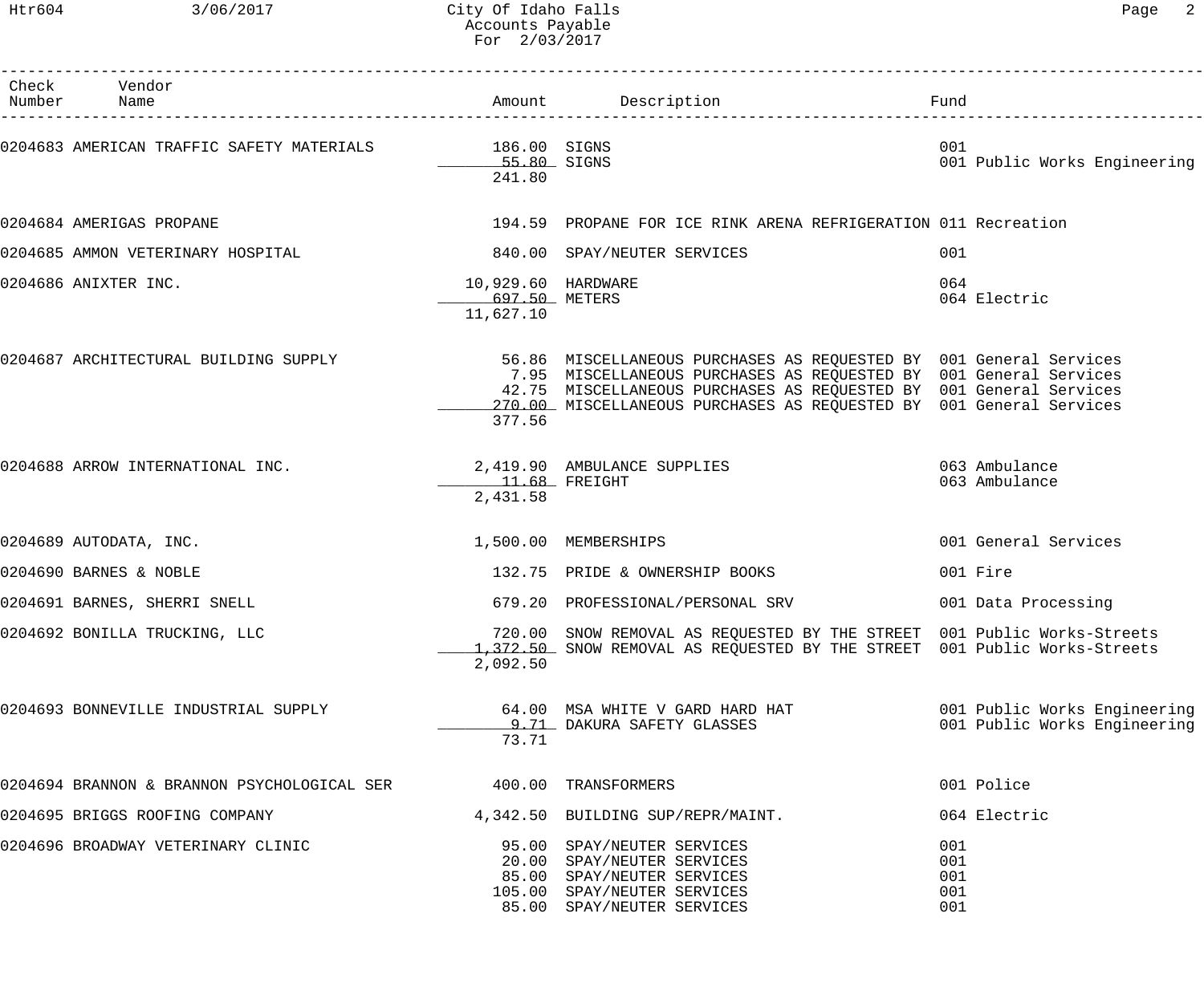| Check<br>Number | Vendor<br>Name                                                     |                                                  | Amount Description                                                                                                                         | Fund                                                                 |
|-----------------|--------------------------------------------------------------------|--------------------------------------------------|--------------------------------------------------------------------------------------------------------------------------------------------|----------------------------------------------------------------------|
|                 | 0204696 BROADWAY VETERINARY CLINIC 75.00 SPAY/NEUTER SERVICES      | 540.00                                           | 75.00 SPAY/NEUTER SERVICES                                                                                                                 | 001<br>001                                                           |
|                 | 0204697 C & B OPERATIONS, LLC                                      |                                                  | 864.13 AIRPORT MAINTENANCE                                                                                                                 | 060 Airport                                                          |
|                 | 0204698 CHIEF SUPPLY CORPORATION                                   |                                                  | 56.99 POLICE EQUIP & SUPPLIES                                                                                                              | 001 Police                                                           |
|                 | 0204699 CODALE ELECTRIC SUPPLY, INC.                               | 315.00 HARDWARE<br>1,001.55 HARDWARE<br>1,891.11 | 574.56 HARDWARE                                                                                                                            | 064<br>064<br>064                                                    |
|                 | 0204700 COLLIN LAWRENCE                                            |                                                  | 110.00 REIMBURSE PARAMEDIC TEST                                                                                                            | 063 Ambulance                                                        |
|                 | 0204701 COTTONWOOD VETERINARY CLINIC 65.00 SPAY/NEUTER SERVICES    |                                                  |                                                                                                                                            | 001                                                                  |
|                 | 0204702 COUNTRYSIDE VET. HOSPITAL PLLC 190.00 SPAY/NEUTER SERVICES | 370.00                                           | 85.00 SPAY/NEUTER SERVICES<br>75.00 SPAY/NEUTER SERVICES<br>20.00 SPAY/NEUTER SERVICES                                                     | 001<br>001<br>001<br>001                                             |
|                 | 0204703 DELL COMPUTER CORPORATION                                  | 17,065.38                                        | 15,209.25 COMPUTERS, DP/WORD PROC.<br>704.23 COMPUTERS, DP/WORD PROC.<br>1,151.90 COMPUTERS, DP/WORD PROC.                                 | 001 Data Processing<br>060 Airport<br>060 Airport                    |
|                 | 0204704 DELTA AIR LINES, INC.                                      |                                                  | 501.39 ANIMALS                                                                                                                             | 001 Parks                                                            |
|                 | 0204705 DEMCO, INC.                                                |                                                  | 1,994.25 MISCELLANEOUS PRODUCTS                                                                                                            | 012 Library                                                          |
|                 | 0204706 DESIGN WORKSHOP, INC.                                      |                                                  | 22,364.21 PROFESSIONAL/PERSONAL SRV                                                                                                        | 001 Parks                                                            |
|                 | 0204707 DIRECT AUTOMOTIVE DISTRIBUTING                             | 56.03                                            | 26.60 PARTS AS REQUESTED BY THE EQUIPMENT MAIN 001 General Services<br>29.43 PARTS AS REQUESTED BY THE EQUIPMENT MAIN 001 General Services |                                                                      |
|                 | 0204708 DYNA SYSTEMS                                               | 295.08                                           | 111.08 HARDWARE MISCELLANEOUS<br>15.82 SAFETY EQUIPMENT<br>168.18_ TOOLS,HAND POWER/NONPOWER                                               | 001 General Services<br>001 General Services<br>001 General Services |
|                 | 0204709 E-Z SHARP, INC.                                            |                                                  | 254.08 PARK, PLAYGROUND, REC EQ.                                                                                                           | 011 Recreation                                                       |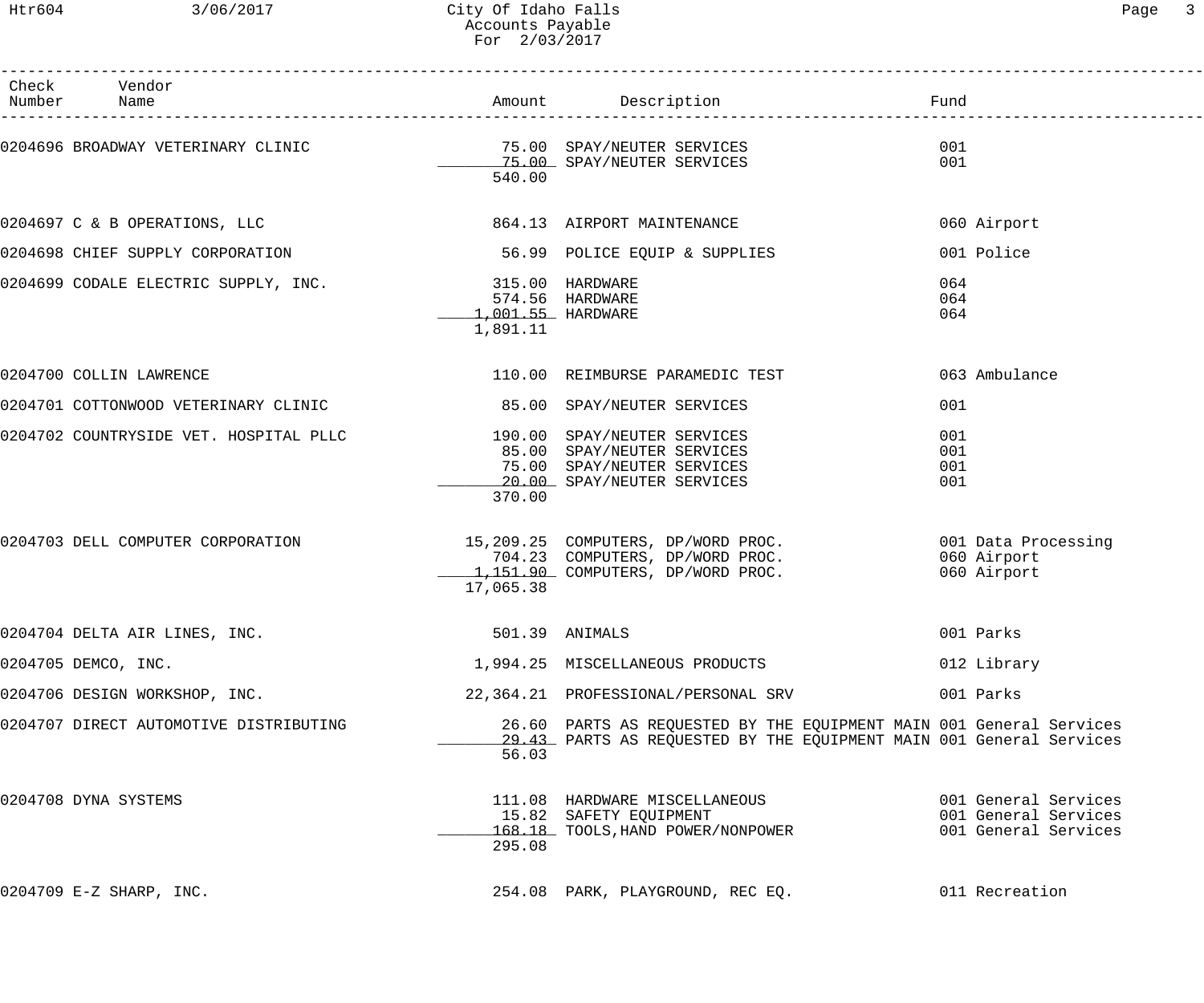## Htr604 3/06/2017 City Of Idaho Falls Page 4 Accounts Payable For 2/03/2017

| Check Vendor<br>Number Name                                      |          |                                                                                                                                                                                                                                                                                                                                                                                                                                                                                                                                                                            |                                                  |
|------------------------------------------------------------------|----------|----------------------------------------------------------------------------------------------------------------------------------------------------------------------------------------------------------------------------------------------------------------------------------------------------------------------------------------------------------------------------------------------------------------------------------------------------------------------------------------------------------------------------------------------------------------------------|--------------------------------------------------|
|                                                                  | 1,567.17 | 0204710 EAGLE ROCK HYDRAULIC SERVICE 630.54 PARTS AND HYDRAULIC REPAIRS AS REQUESTED 001 General Services<br>114.87 PARTS AND HYDRAULIC REPAIRS AS REQUESTED 001 General Services<br>24.94 PARTS AND HYDRAULIC REPAIRS AS REQUESTED 001 General Services<br>39.92 FREIGHT<br>39.92    FREIGHT<br>_____756.90___PUMPS_&_ACCESSORIES                                                                                                                                                                                                                                         | 064 Electric<br>064 Electric                     |
| 0204711 EAST IDAHO TOWING                                        | 1,820.00 | 640.00 PROFESSIONAL/PERSONAL SRV 001 Police<br>1,180.00 PROFESSIONAL/PERSONAL SRV                                                                                                                                                                                                                                                                                                                                                                                                                                                                                          | 001 Police                                       |
| 0204712 EASTSIDE PET CLINIC                                      |          | 1,215.00 SPAY/NEUTER SERVICES                                                                                                                                                                                                                                                                                                                                                                                                                                                                                                                                              | 001                                              |
| 0204713 EATON COLLISION CENTER                                   | 3,640.00 | 595.00 PROFESSIONAL/PERSONAL SRV 001 Police<br>1,315.00 PROFESSIONAL/PERSONAL SRV 001 Police<br>1,135.00 PROFESSIONAL/PERSONAL SRV 001 Police<br>595.00 PROFESSIONAL/PERSONAL SRV 001 Police                                                                                                                                                                                                                                                                                                                                                                               |                                                  |
|                                                                  |          | 0204714 ECONOLITE CONTROL PRODUCTS INC 30,390.00 MAINTENANCE CONTRACT-EQ 664 Electric                                                                                                                                                                                                                                                                                                                                                                                                                                                                                      |                                                  |
| 0204715 ELECTRIC MOTOR SERVICE COMPANY 1,000.00 MOTORS / ENGINES |          |                                                                                                                                                                                                                                                                                                                                                                                                                                                                                                                                                                            | 064 Electric                                     |
|                                                                  | 358.89   | 0204716 EVCO HOUSE OF HOSE - IDAHO 68.28 PARTS AS REQUESTED BY THE EQUIPMENT MAIN 001 General Services<br>39.36 PARTS AS REQUESTED BY THE EQUIPMENT MAIN 001 General Services<br>6.95 PARTS AS REQUESTED BY THE EQUIPMENT MAIN 001 General Services<br>31.26 PARTS AS REQUESTED BY THE EQUIPMENT MAIN 001 General Services<br>7.31 PARTS AS REQUESTED BY THE EQUIPMENT MAIN 001 General Services<br>39.99 PARTS AS REQUESTED BY THE EQUIPMENT MAIN 001 General Services<br>93.82 PARTS AS REQUESTED BY THE EQUIPMENT MAIN 001 General Services<br>71.92 3/4" ISO-B COUPLER | 061 Water                                        |
| 0204717 FALLS PLUMBING SUPPLY, INC.                              | 845.16   | 7.39 MISCELLANEOUS PLUMBING SUPPLIES FOR BLDG 001 General Services<br>35.89 MISCELLANEOUS PLUMBING SUPPLIES FOR BLDG 001 General Services<br>60.24 MISCELLANEOUS PLUMBING SUPPLIES FOR BLDG 001 General Services<br>527.75 MISCELLANEOUS PLUMBING SUPPLIES FOR BLDG 001 General Services<br>34.02 MISCELLANEOUS PLUMBING SUPPLIES FOR BLDG 001 General Services<br>62.00 REPAIRS AND SUPPLIES AS REQUESTED BY FOR 001 Parks<br>6.62 1 GV. BALL. 12<br>14.32 1 GV. BALL. 1<br>3.93 FITTINGS FOR HOTSY STEAME<br>93.00 3 SNOW SHOVELS FOR WELL S                             | 061 Water<br>061 Water<br>061 Water<br>061 Water |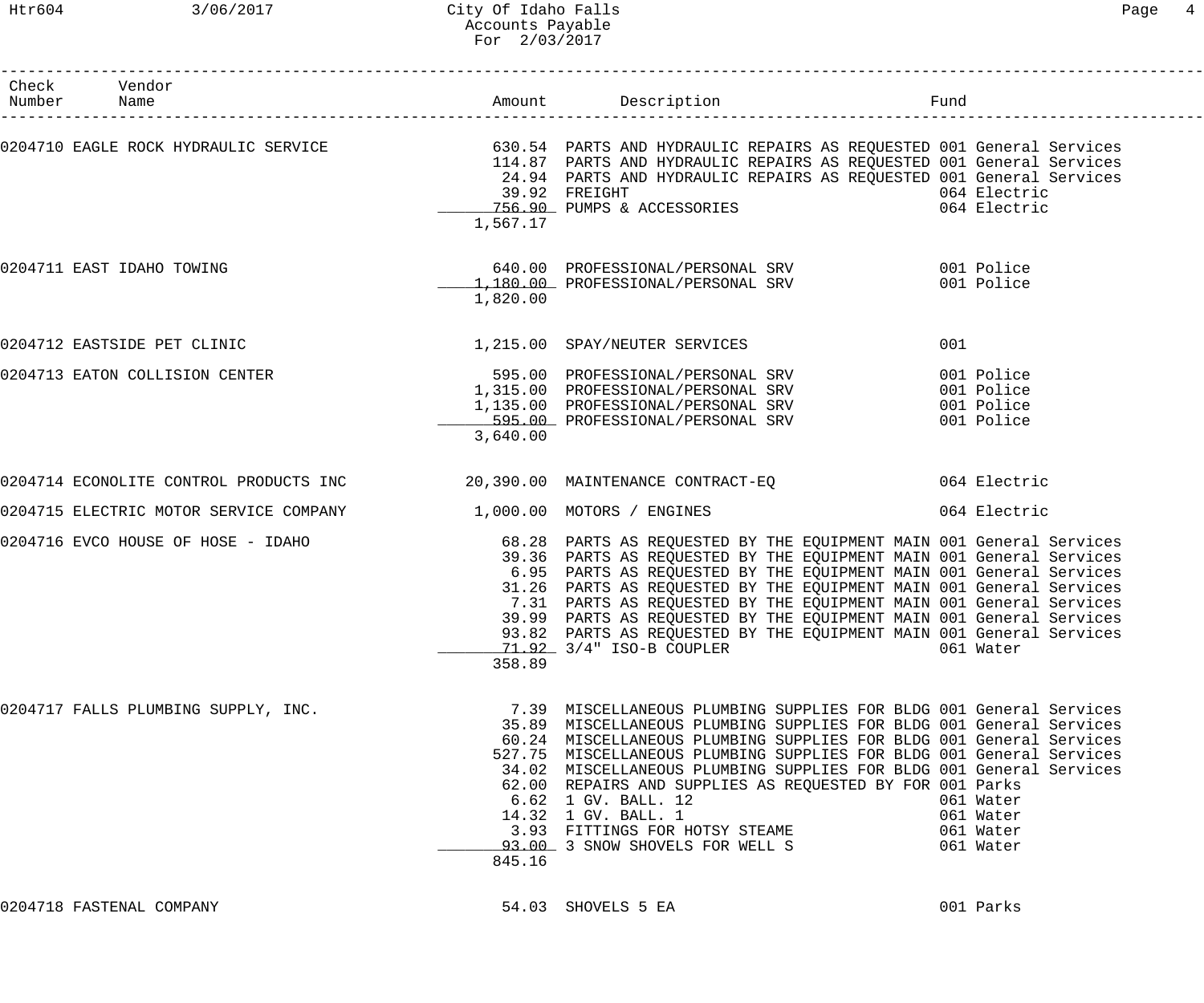## Htr604 3/06/2017 City Of Idaho Falls Page 5 Accounts Payable For 2/03/2017

| Check Vendor<br>Number Name                                                                                                                          |          |                                                                                                                                                                                                                                              |            |                  |
|------------------------------------------------------------------------------------------------------------------------------------------------------|----------|----------------------------------------------------------------------------------------------------------------------------------------------------------------------------------------------------------------------------------------------|------------|------------------|
|                                                                                                                                                      |          |                                                                                                                                                                                                                                              |            |                  |
| 0204719 FIRST STREET WELDING, INC. <sup>33.42</sup> PARTS AND MINOR SUBLET REPAIRS AS REQUES 001 General Services 0204719 FIRST STREET WELDING, INC. |          |                                                                                                                                                                                                                                              |            |                  |
|                                                                                                                                                      |          | 520.10 PARTS AND MINOR SUBLET REPAIRS AS REQUES 001 General Services                                                                                                                                                                         |            |                  |
|                                                                                                                                                      |          | 316.82 PARTS AND MINOR SUBLET REPAIRS AS REQUES 001 General Services                                                                                                                                                                         |            |                  |
|                                                                                                                                                      |          | 2.30 PARTS AND MINOR SUBLET REPAIRS AS REQUES 001 General Services                                                                                                                                                                           |            |                  |
|                                                                                                                                                      |          | 447.40 CUTTINGEDGE 9'2" & BOLTS 6001 Parks 001 Parks 6001 Parks 6001 Parks 6001 Parks 6001 Parks 600                                                                                                                                         |            |                  |
|                                                                                                                                                      |          |                                                                                                                                                                                                                                              |            |                  |
|                                                                                                                                                      | 1,669.04 |                                                                                                                                                                                                                                              |            |                  |
| 0204720 FLEETPRIDE, INC.                                                                                                                             |          | 64.00 PARTS AS REQUESTED BY THE EQUIPMENT MAIN 001 General Services                                                                                                                                                                          |            |                  |
|                                                                                                                                                      |          | 4.53 PARTS AS REQUESTED BY THE EQUIPMENT MAIN 001 General Services                                                                                                                                                                           |            |                  |
|                                                                                                                                                      |          | 40.00 PARTS AS REQUESTED BY THE EQUIPMENT MAIN 001 General Services                                                                                                                                                                          |            |                  |
|                                                                                                                                                      | 108.53   |                                                                                                                                                                                                                                              |            |                  |
| 0204721 FREMONT TELECOM CO.                                                                                                                          |          | 40.36 BILLED LINES FOR 1-15-17 001 General Services                                                                                                                                                                                          |            |                  |
|                                                                                                                                                      |          | 40.36 BILLED LINES FOR 1-15-17                                                                                                                                                                                                               | 001 Police |                  |
|                                                                                                                                                      |          |                                                                                                                                                                                                                                              | 001 Police |                  |
|                                                                                                                                                      |          | 41.01 BILLED LINES FOR 1-15-17<br>40.36 BILLED LINES FOR 1-15-17                                                                                                                                                                             | 001 Police |                  |
|                                                                                                                                                      |          |                                                                                                                                                                                                                                              | 001 Parks  |                  |
|                                                                                                                                                      |          | 37.66 BILLED LINES FOR 1-15-17                                                                                                                                                                                                               | 001 Parks  |                  |
|                                                                                                                                                      |          | 40.36 BILLED LINES FOR 1-15-17<br>40.36 BILLED LINES FOR 1-15-17                                                                                                                                                                             | 001 Parks  |                  |
|                                                                                                                                                      |          | 40.36 BILLED LINES FOR 1-15-17                                                                                                                                                                                                               | 001 Parks  |                  |
|                                                                                                                                                      |          | 37.66 BILLED LINES FOR 1-15-17                                                                                                                                                                                                               | 001 Parks  |                  |
|                                                                                                                                                      |          |                                                                                                                                                                                                                                              |            | 001 Cemeteries   |
|                                                                                                                                                      |          |                                                                                                                                                                                                                                              |            | 011 Recreation   |
|                                                                                                                                                      |          |                                                                                                                                                                                                                                              |            | 018 Golf Courses |
|                                                                                                                                                      |          |                                                                                                                                                                                                                                              |            | 018 Golf Courses |
|                                                                                                                                                      |          | 37.00 BILLED LINES FOR 1 15 17<br>40.85 BILLED LINES 1-15-17<br>37.66 BILLED LINES 1-15-17<br>40.36 BILLED LINES 1-15-17<br>40.36 BILLED LINES 1-15-17<br>40.36 BILLED LINES 1-15-17<br>40.36 BILLED LINES 1-15-17<br>40.36 BILLED LINES 1-1 |            | 018 Golf Courses |
|                                                                                                                                                      |          |                                                                                                                                                                                                                                              |            | 060 Airport      |
|                                                                                                                                                      |          |                                                                                                                                                                                                                                              |            | 064 Electric     |
|                                                                                                                                                      |          | 40.36 BILLED LINES 1-15-17                                                                                                                                                                                                                   |            | 064 Electric     |
|                                                                                                                                                      |          | 40.36 BILLED LINES 1-15-17                                                                                                                                                                                                                   |            | 064 Electric     |
|                                                                                                                                                      |          | 40.36 BILLED LINES 1-15-17                                                                                                                                                                                                                   |            | 064 Electric     |
|                                                                                                                                                      | 757.18   |                                                                                                                                                                                                                                              |            |                  |
| 0204722 GUSTAVE A. LARSON COMPANY                                                                                                                    |          | 59.54 HVAC SUPPLIES AS REQUESTED BY BUILDING M 001 General Services                                                                                                                                                                          |            |                  |
|                                                                                                                                                      |          | 3.43 HVAC SUPPLIES AS REQUESTED BY BUILDING M 001 General Services                                                                                                                                                                           |            |                  |
|                                                                                                                                                      |          | 153.39 HVAC SUPPLIES AS REQUESTED BY BUILDING M 001 General Services                                                                                                                                                                         |            |                  |
|                                                                                                                                                      |          | 31.68 HVAC SUPPLIES AS REQUESTED BY BUILDING M 001 General Services                                                                                                                                                                          |            |                  |
|                                                                                                                                                      |          | 14.16 HVAC SUPPLIES AS REQUESTED BY BUILDING M 001 General Services                                                                                                                                                                          |            |                  |
|                                                                                                                                                      |          | 29.98 HVAC SUPPLIES AS REQUESTED BY BUILDING M 001 General Services                                                                                                                                                                          |            |                  |
|                                                                                                                                                      | 292.18   |                                                                                                                                                                                                                                              |            |                  |
| 0204723 HACH COMPANY, INC.                                                                                                                           |          | 4,812.37 LABORATORY EQUIP/MATERIAL                                                                                                                                                                                                           | 061 Sewer  |                  |
|                                                                                                                                                      |          |                                                                                                                                                                                                                                              |            |                  |
| 0204724 HDR ENGINEERING, INC.                                                                                                                        |          | 4,338.30 PROFESSIONAL/PERSONAL SRV                                                                                                                                                                                                           |            | 064 Electric     |
|                                                                                                                                                      |          | 2,156.70 PROFESSIONAL/PERSONAL SRV                                                                                                                                                                                                           |            | 064 Electric     |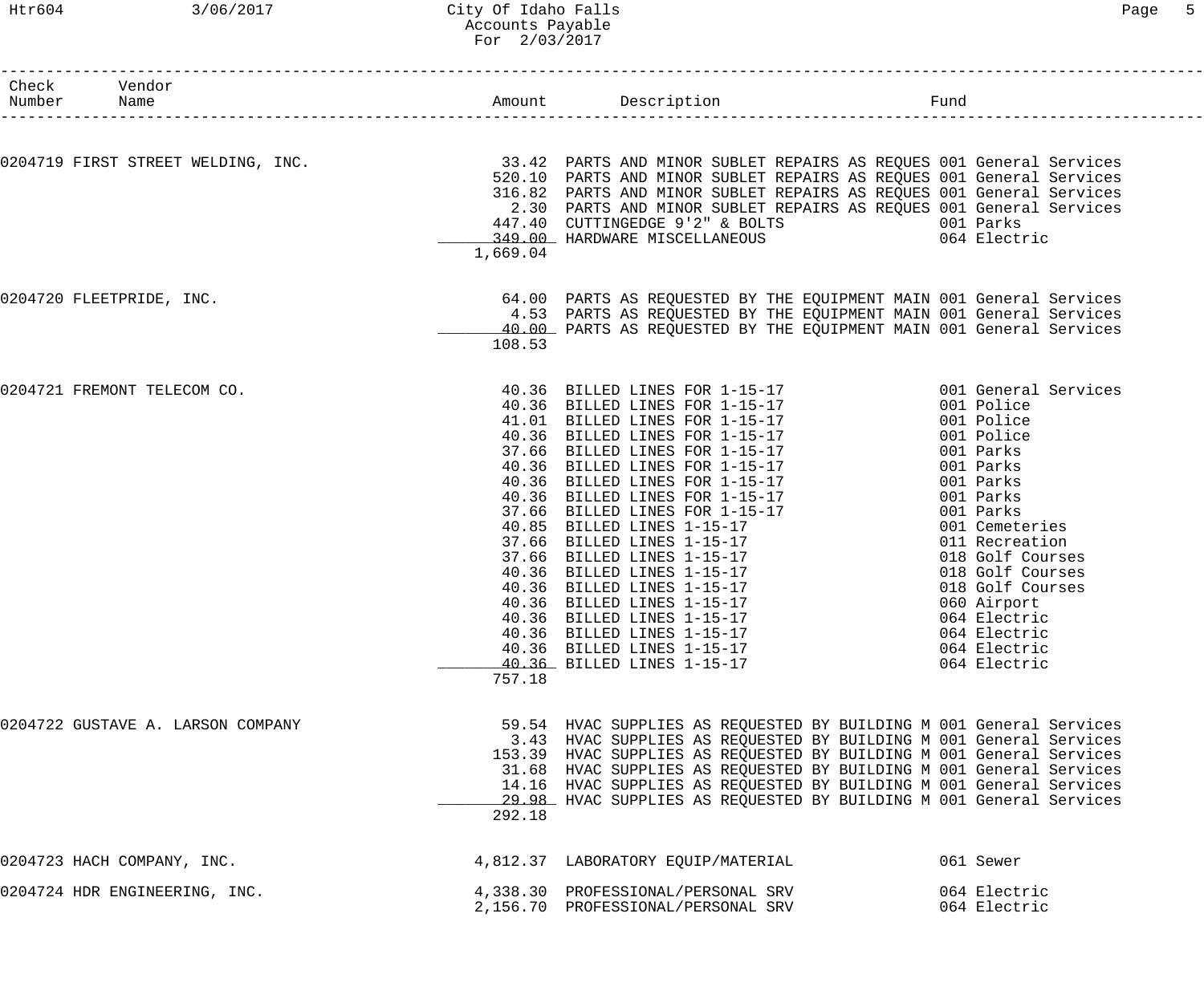## Htr604 3/06/2017 City Of Idaho Falls Page 6 Accounts Payable For 2/03/2017

| Check Vendor<br>Number Name                                                                          |          | Amount Description<br>Fund                                                                                                                                                                                                                                                                                                                                      |                                                                            |
|------------------------------------------------------------------------------------------------------|----------|-----------------------------------------------------------------------------------------------------------------------------------------------------------------------------------------------------------------------------------------------------------------------------------------------------------------------------------------------------------------|----------------------------------------------------------------------------|
|                                                                                                      | 6,495.00 |                                                                                                                                                                                                                                                                                                                                                                 |                                                                            |
| 0204725 HENDRICKSONS TOWING, INC.                                                                    | 550.00   | 250.00 TOW SERVICE - CITY VEHICLES AS REQUESTED 001 General Services<br>300.00 TOW SERVICE - CITY VEHICLES AS REQUESTED 001 General Services                                                                                                                                                                                                                    |                                                                            |
| 0204726 HIGHWAY INTERDICTION TRAINING SPEC 2,000.00 TRAINING-PERSONNEL                               |          |                                                                                                                                                                                                                                                                                                                                                                 | 001 Police                                                                 |
| 0204727 HOME DEPOT                                                                                   | 473.18   | 45.37 PARKS & RECREATION MISC.<br>87.97 PARKS & RECREATION MISC.<br>127.04 PAINTING-EQUIP & PRODUCTS<br>78.63 PARKS & RECREATION MISC.<br>6.98 PARKS & RECREATION MISC.<br>127.19 PARKS & RECREATION MISC.                                                                                                                                                      | 001 Parks<br>001 Parks<br>001 Parks<br>001 Parks<br>001 Parks<br>001 Parks |
| 0204728 IDAHO BUREAU OF OCCUPATIONAL LICENS 30.00 LICENSE/REGISTRATION RENEWAL FOR SEWER E 061 Sewer | 60.00    | 30.00 WATER OPERATOR'S CERTIFICATION LICENSE R 061 Water                                                                                                                                                                                                                                                                                                        |                                                                            |
| 0204729 IDAHO DEPT OF AGRICULTURE                                                                    |          | 12.00 SUBSCRIPTIONS                                                                                                                                                                                                                                                                                                                                             | 001 Police                                                                 |
| 0204730 IDAHO FALLS CIVITAN CLUB                                                                     |          | 100.00 MEMBERSHIPS                                                                                                                                                                                                                                                                                                                                              | 011 Recreation                                                             |
| 0204731 IDAHO FALLS PETERBILT                                                                        | 384.66   | 345.46 EQ REPAIR AND MAINT<br>39.20 EQ REPAIR AND MAINT                                                                                                                                                                                                                                                                                                         | 001<br>001                                                                 |
| 0204732 IDAHO STATE POLICE                                                                           |          | 1,800.00 TRAINING-PERSONNEL                                                                                                                                                                                                                                                                                                                                     | 001 Police                                                                 |
| 0204733 IDAHO STEEL PRODUCTS CO., INC. $1,000.00$ FABRICATION MATERIAL/NEW                           |          |                                                                                                                                                                                                                                                                                                                                                                 | 001 Parks                                                                  |
| 0204734 IES CUSTOM STAFFING, LLC                                                                     |          | 543.44 SERVICES/MISCELLANEOUS                                                                                                                                                                                                                                                                                                                                   | 001 Treasurer                                                              |
| 0204735 INLAND N.W. FRANCHISING, INC.                                                                |          | 3,600.00 SERVICES/MISCELLANEOUS                                                                                                                                                                                                                                                                                                                                 | 064 Electric                                                               |
| 0204736 JENKINS MARKETING COMPANY                                                                    | 232.41   | 58.06 INVENTORY AS REQUESTED BY PINECREST GOLF 018 Golf Courses<br>174.35 INVENTORY AS REQUESTED BY PINECREST GOLF 018 Golf Courses                                                                                                                                                                                                                             |                                                                            |
| 0204737 KEY-LINE AUTOMOTIVE WAREHOUSE                                                                |          | 92.22 PARTS AS REQUESTED BY THE EQUIPMENT MAIN 001 General Services<br>152.95- PARTS AS REQUESTED BY THE EQUIPMENT MAIN 001 General Services<br>3.93 PARTS AS REQUESTED BY THE EQUIPMENT MAIN 001 General Services<br>25.65 PARTS AS REQUESTED BY THE EQUIPMENT MAIN 001 General Services<br>9.92 PARTS AS REQUESTED BY THE EQUIPMENT MAIN 001 General Services |                                                                            |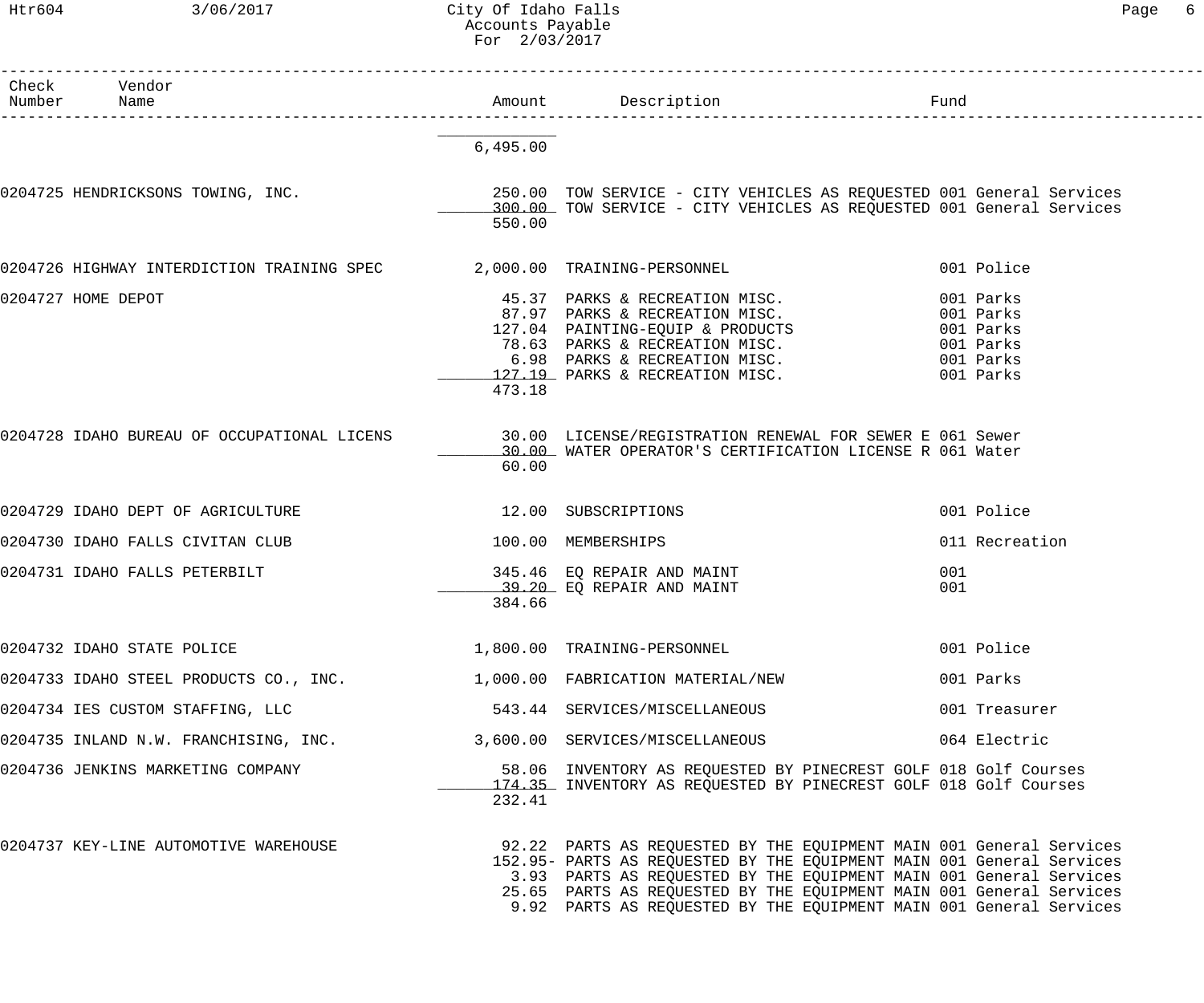| Check | Vendor<br>Number Name                                                                                                                                                                                           |                |                                                                                                                                                                                                                                                           | Fund                                                                                                                                                                                                       |
|-------|-----------------------------------------------------------------------------------------------------------------------------------------------------------------------------------------------------------------|----------------|-----------------------------------------------------------------------------------------------------------------------------------------------------------------------------------------------------------------------------------------------------------|------------------------------------------------------------------------------------------------------------------------------------------------------------------------------------------------------------|
|       | 0204737 KEY-LINE AUTOMOTIVE WAREHOUSE                               24.48 PARTS AS REQUESTED BY THE EQUIPMENT MAIN 001 General Services<br>171.63 PARTS AS REQUESTED BY THE EQUIPMENT MAIN 001 General Services | 219.44         | 123.52- PARTS AS REQUESTED BY THE EQUIPMENT MAIN 001 General Services<br>75.62 PARTS AS REQUESTED BY THE EQUIPMENT MAIN 001 General Services<br>92.46 PARTS AS REQUESTED BY THE EQUIPMENT MAIN 001 General Services                                       |                                                                                                                                                                                                            |
|       | 0204738 KING GEORGE'S ROYAL FLUSH                           149.00 MISCELLANEOUS PLUMBING SUPPLIES FOR BLDG 001 General Services<br>129.00 MISCELLANEOUS PLUMBING SUPPLIES FOR BLDG 001 General Services        | 278.00         |                                                                                                                                                                                                                                                           |                                                                                                                                                                                                            |
|       | 0204739 KIWANIS CLUB OF IDAHO FALLS 140.00 MEMBERSHIPS                                                                                                                                                          |                |                                                                                                                                                                                                                                                           | 001 Police                                                                                                                                                                                                 |
|       | 0204740 LAWNTECH                                                                                                                                                                                                |                | 495.91 SERVICES/MISCELLANEOUS                                                                                                                                                                                                                             | 001 Police                                                                                                                                                                                                 |
|       | 0204741 LEATHER WORKS                                                                                                                                                                                           |                | 160.00 REPAIR RIPS, POCKET STRAP                                                                                                                                                                                                                          | 001 Fire                                                                                                                                                                                                   |
|       | 0204742 LEXIS NEXIS RISK DATA MANAGEMENT 5,159.70 SUBSCRIPTIONS                                                                                                                                                 |                |                                                                                                                                                                                                                                                           | 001 Police                                                                                                                                                                                                 |
|       | 0204743 LOCAL NEWS 8                                                                                                                                                                                            | 2,510.00       | 1,120.00 PROMOTION ITEMS<br>380.00 PROMOTION ITEMS<br>53.34 PROMOTION ITEMS<br>53.33 PROMOTION ITEMS<br>53.33 PROMOTION ITEMS<br>216.70 PROMOTION ITEMS<br>216.65 PROMOTION ITEMS<br>66.68 PROMOTION ITEMS<br>66.66 PROMOTION ITEMS<br>66.66 PROMOTION IT | 001 Parks<br>001 Parks<br>018 Golf Courses<br>018 Golf Courses<br>018 Golf Courses<br>018 Golf Courses<br>018 Golf Courses<br>018 Golf Courses<br>018 Golf Courses<br>018 Golf Courses<br>018 Golf Courses |
|       | 0204744 LOWE'S COMMERCIAL SERVICES                                                                                                                                                                              | 2,317.40       | 2,135.60 APPLIANCES<br>181.80 PAINTING SUPPLIES                                                                                                                                                                                                           | 001 Police<br>018 Golf Courses                                                                                                                                                                             |
|       | 0204745 MARROQUIN TRUCKING                                                                                                                                                                                      |                | 1,372.50 SNOW REMOVAL AS REQUESTED BY THE STREET 001 Public Works-Streets                                                                                                                                                                                 |                                                                                                                                                                                                            |
|       | 0204746 MCFARLAND CASCADE                                                                                                                                                                                       | 2,745.00 POLES |                                                                                                                                                                                                                                                           | 064                                                                                                                                                                                                        |
|       | 0204747 MCGUIRE BEARING COMPANY                                                                                                                                                                                 |                | 171.20 ADD TO STOCK BEARINGS 060                                                                                                                                                                                                                          | 001 General Services                                                                                                                                                                                       |
|       | 0204748 MIZUNO USA, INC.                                                                                                                                                                                        | 130.82         | 50.77 INVENTORY AS REQUESTED BY SANDCREEK GOLF 018 Golf Courses<br>80.05 INVENTORY AS REQUESTED BY SANDCREEK GOLF 018 Golf Courses                                                                                                                        |                                                                                                                                                                                                            |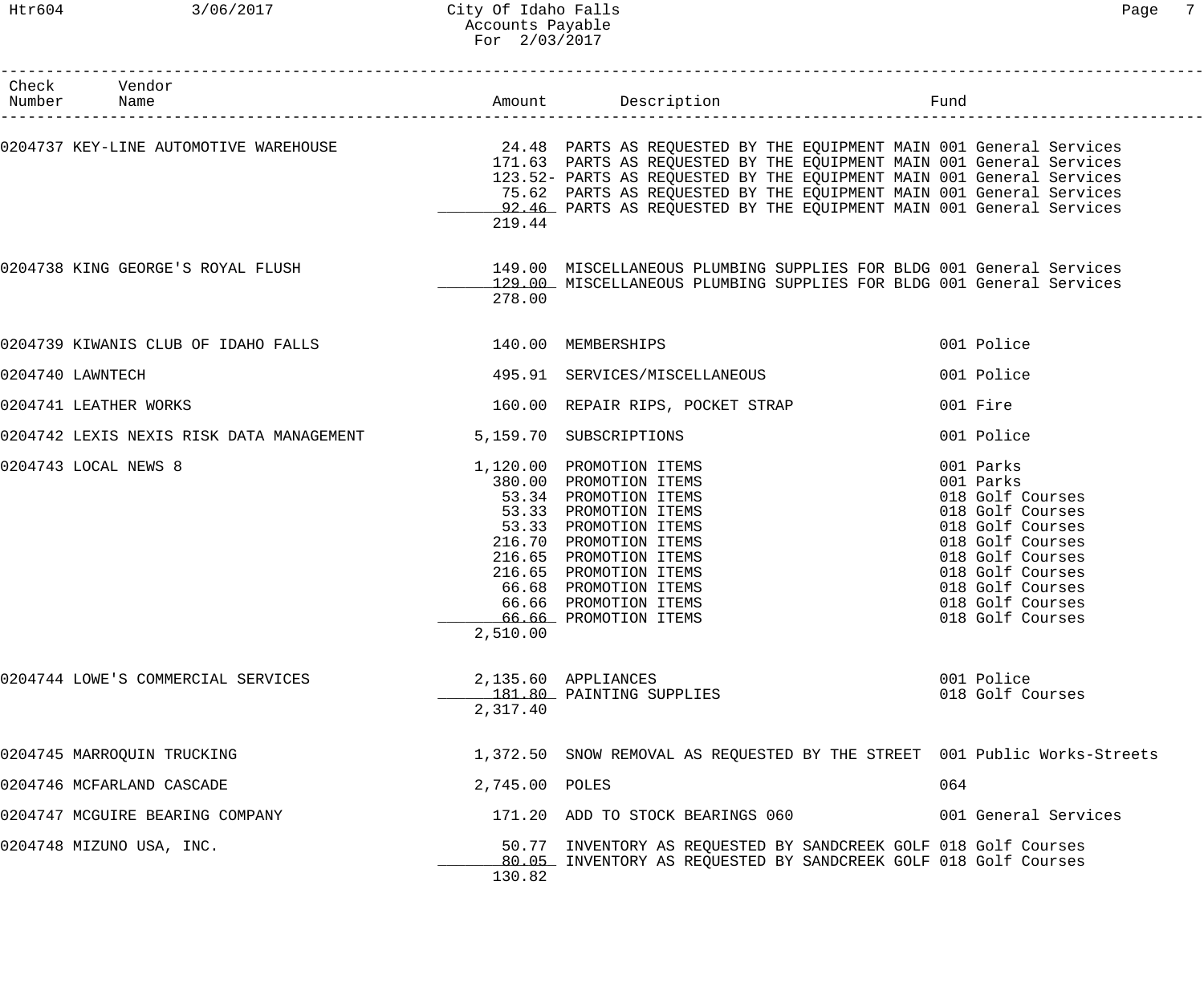## Htr604 3/06/2017 City Of Idaho Falls Page 8 Accounts Payable For 2/03/2017

| Check<br>Number | Vendor<br>Name                                                   |                               | Amount Description                                                                                                                                                                                                                                                                                                                                                                                                                                                                                                                                                                                                                                                                                                             | Fund                                         |
|-----------------|------------------------------------------------------------------|-------------------------------|--------------------------------------------------------------------------------------------------------------------------------------------------------------------------------------------------------------------------------------------------------------------------------------------------------------------------------------------------------------------------------------------------------------------------------------------------------------------------------------------------------------------------------------------------------------------------------------------------------------------------------------------------------------------------------------------------------------------------------|----------------------------------------------|
|                 | 0204749 MOUNTAIN RIVER VET HOSPITAL 600 600 SPAY/NEUTER SERVICES | 210.00                        | 20.00 SPAY/NEUTER SERVICES<br>20.00 SPAY/NEUTER SERVICES<br>75.00 SPAY/NEUTER SERVICES                                                                                                                                                                                                                                                                                                                                                                                                                                                                                                                                                                                                                                         | 001<br>001<br>001<br>001                     |
|                 | 0204750 MOUNTAIN VALLEY FLOOR MATS LLC                           | 49.80                         | 30.40 FLOOR MAT SERVICE FOR THE AQUATIC CENTER 011 Recreation<br>9.70 MAT SERVICE FOR THE TAUTPHAUS PARK ICE R 011 Recreation<br>9.70 MAT SERVICE FOR THE TAUTPHAUS PARK ICE R 011 Recreation                                                                                                                                                                                                                                                                                                                                                                                                                                                                                                                                  |                                              |
|                 | 0204751 MOUNTAIN WEST TRUCK CENTER                               | $100.00$ FREIGHT<br>3,071.94  | 2,971.94 EQ REPAIR AND MAINT                                                                                                                                                                                                                                                                                                                                                                                                                                                                                                                                                                                                                                                                                                   | 001 General Services<br>001 General Services |
|                 | 0204752 NAPA AUTO PARTS                                          | 180.81                        | 21.91 PARTS AS REQUESTED BY THE EQUIPMENT MAIN 001 General Services<br>8.29 PARTS AS REQUESTED BY THE EQUIPMENT MAIN 001 General Services<br>9.77 PARTS AS REQUESTED BY THE EQUIPMENT MAIN 001 General Services<br>10.53 PARTS AS REQUESTED BY THE EQUIPMENT MAIN 001 General Services<br>9.99 PARTS AS REQUESTED BY THE EQUIPMENT MAIN 001 General Services<br>64.40 PARTS AS REQUESTED BY THE EQUIPMENT MAIN 001 General Services<br>2.48 PARTS AS REQUESTED BY THE EQUIPMENT MAIN 001 General Services<br>31.49 PARTS AS REQUESTED BY THE EQUIPMENT MAIN 001 General Services<br>10.99 PARTS AS REQUESTED BY THE EQUIPMENT MAIN 001 General Services<br>10.96 PARTS AS REQUESTED BY THE EQUIPMENT MAIN 001 General Services |                                              |
|                 | 0204753 NAT'L ASSOC FOR INTERPRETATION                           | 75.00 MEMBERSHIPS             |                                                                                                                                                                                                                                                                                                                                                                                                                                                                                                                                                                                                                                                                                                                                | 001 Parks                                    |
|                 | 0204754 NAT'L COMMUNITY DVLPMNT ASSOC                            |                               | 940.00 MEMBERSHIPS                                                                                                                                                                                                                                                                                                                                                                                                                                                                                                                                                                                                                                                                                                             | 001 Planning & Building                      |
|                 | 0204755 NATIONAL FIRE PROTECTION ASSOC                           |                               | 124.20 FIRE INV. PRINCIPLES & PR                                                                                                                                                                                                                                                                                                                                                                                                                                                                                                                                                                                                                                                                                               | 001 Fire                                     |
|                 | 0204756 NORCO, INC. - IDAHO FALLS                                |                               | 104.94 OXYGEN & CYLINDERS                                                                                                                                                                                                                                                                                                                                                                                                                                                                                                                                                                                                                                                                                                      | 063 Ambulance                                |
|                 | 0204757 NORTHERN POWER EQUIPMENT, LLC                            | 1,270.00 HARDWARE<br>2,173.06 | 903.06 HARDWARE MISCELLANEOUS                                                                                                                                                                                                                                                                                                                                                                                                                                                                                                                                                                                                                                                                                                  | 064 Electric<br>064                          |
|                 | 0204758 NORTHGATE VETERINARY HOSPITAL                            |                               | 800.00 SPAY/NEUTER SERVICES                                                                                                                                                                                                                                                                                                                                                                                                                                                                                                                                                                                                                                                                                                    | 001                                          |
|                 | 0204759 OLD DOMINION FREIGHT LINE, INC                           | 270.15                        | FREIGHT                                                                                                                                                                                                                                                                                                                                                                                                                                                                                                                                                                                                                                                                                                                        | 064 Electric                                 |
|                 | 0204760 ORELLANA TRUCKING, LLC                                   |                               | 1,372.50 SNOW REMOVAL AS REQUESTED BY THE STREET 001 Public Works-Streets                                                                                                                                                                                                                                                                                                                                                                                                                                                                                                                                                                                                                                                      |                                              |
|                 | 0204761 PACK, ALLY                                               |                               | 60.00 SERVICES/MISCELLANEOUS                                                                                                                                                                                                                                                                                                                                                                                                                                                                                                                                                                                                                                                                                                   | 011 Recreation                               |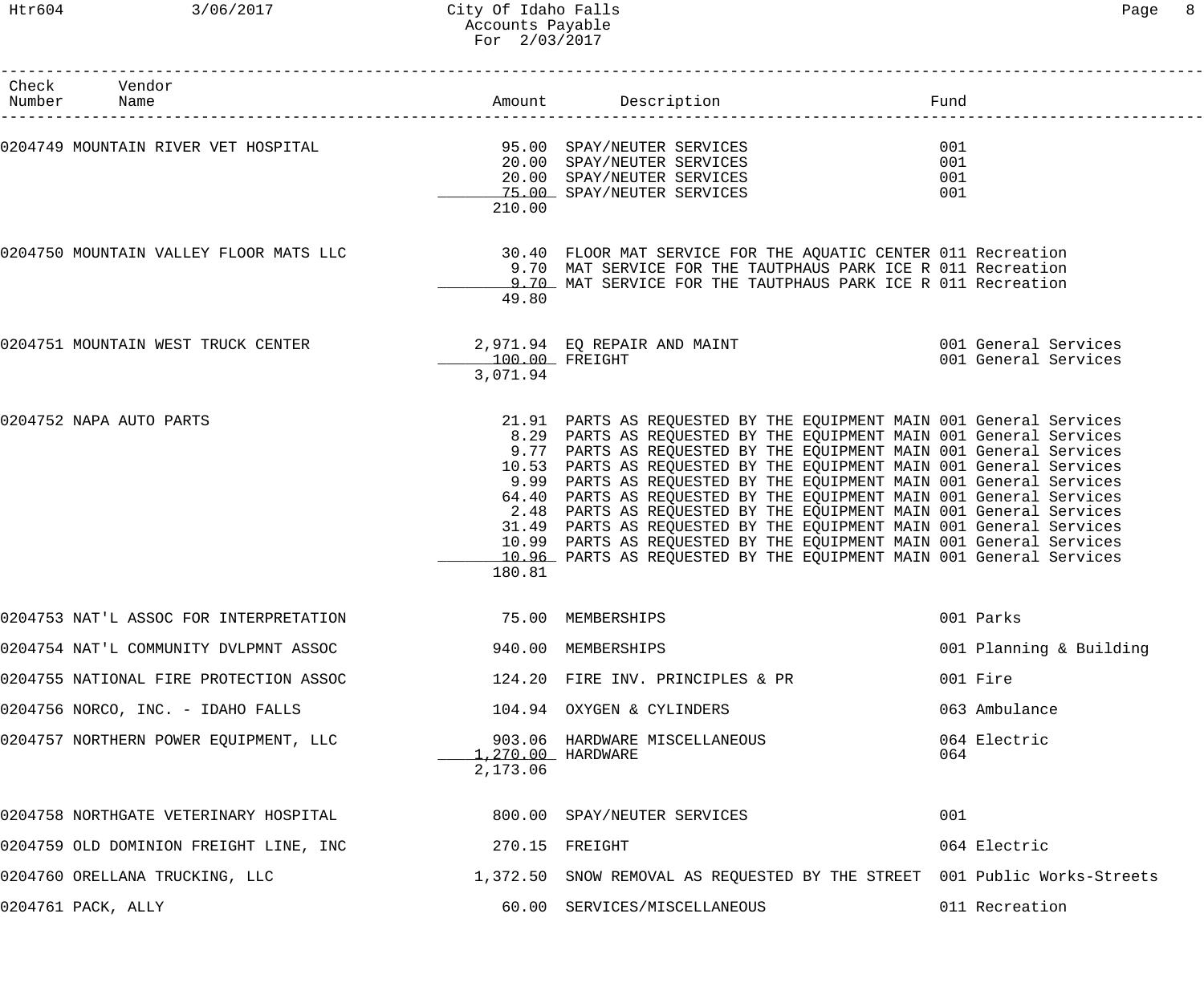| Check Vendor<br>Number Name                                                                         |          |                                                                                                                                              |                                                         |
|-----------------------------------------------------------------------------------------------------|----------|----------------------------------------------------------------------------------------------------------------------------------------------|---------------------------------------------------------|
|                                                                                                     |          |                                                                                                                                              |                                                         |
|                                                                                                     |          | 0204762 PARK, MADISON 60.00 SERVICES/MISCELLANEOUS 011 Recreation                                                                            |                                                         |
|                                                                                                     |          | 0204763 PLATT ELECTRIC / REXEL, INC. 11.80 MISCELLANEOUS ELECTRICAL SUPPLIES FOR BL 001 General Services                                     |                                                         |
|                                                                                                     | 21.47    | 17.70 PARTS AND MINOR SUBLET REPAIRS AS REQUES 001 General Services                                                                          |                                                         |
| 0204765 R & D ASSEMBLY & MACHINE<br>0204765 R & D ASSEMBLY & MACHINE $150.00$ WASTE WATER TREATMENT |          |                                                                                                                                              | 061 Sewer                                               |
| 0204766 R & S DISTRIBUTING                                                                          | 1,348.05 | 385.50 CUSTODIAL SUPPLIES/EQUIP<br>192.75 CUSTODIAL SUPPLIES/EQUIP<br>64.25 CUSTODIAL SUPPLIES/EQUIP<br>705.55 CUSTODIAL SUPPLIES/EQUIP      | 001 Parks<br>001 Parks<br>001 Cemeteries<br>060 Airport |
| 0204767 R S & I                                                                                     |          | 492.00 FUSELED PROTECH GLOVES THE SAME ON Streets                                                                                            |                                                         |
| 0204768 RC HEAVY HAUL, INC.                                                                         |          | 21,560.00 SNOW REMOVAL AS REQUESTED BY THE STREET 001 Public Works-Streets                                                                   |                                                         |
| 0204769 REDI FOR EAST IDAHO                                                                         |          | 30,000.00 MISCELLANEOUS PRODUCTS                                                                                                             | 001 Council                                             |
|                                                                                                     |          | 0204770 RIVERS WEST CONSTRUCTION, LLC        23,147.00 CONSTRUCTION JOB/CONTRACT         061 Water                                           |                                                         |
| 0204771 ROCKNAKS HARDWARE PLUS, INC.                                                                | 80.49    | 65.51 MISCELLANEOUS TOOL, HARDWARE & IRRIGATIO 001 Cemeteries<br>14.98 MISCELLANEOUS TOOL, HARDWARE & IRRIGATIO 001 Cemeteries               |                                                         |
| 0204772 RON'S TIRE INC.                                                                             | 87.77    | 34.82 REPAIRS AND SUPPLIES AS REQUESTED BY HOR 001 Parks<br>52.95 REPAIRS AND SUPPLIES AS REQUESTED BY PAR 001 Parks                         |                                                         |
| 0204773 SAWTOOTH EMERGENCY VEHICLES                                                                 | 668.26   | 485.26 PARTS AS REQUESTED BY THE EQUIPMENT MAIN 001 General Services<br>183.00 PARTS AS REQUESTED BY THE EQUIPMENT MAIN 001 General Services |                                                         |
| 0204774 SHELLEY VETERINARY HOSPITAL                                                                 | 555.00   | 410.00 SPAY/NEUTER SERVICES<br>145.00 SPAY/NEUTER SERVICES                                                                                   | 001<br>001                                              |
| 0204775 SIDWELL, JULEE                                                                              |          | 700.00 PROFESSIONAL/PERSONAL SRV                                                                                                             | 001 Planning & Building                                 |
| 0204776 SKYLINE ANIMAL HOSPITAL                                                                     |          | 20.00 SPAY/NEUTER SERVICES<br>20.00 SPAY/NEUTER SERVICES                                                                                     | 001<br>001                                              |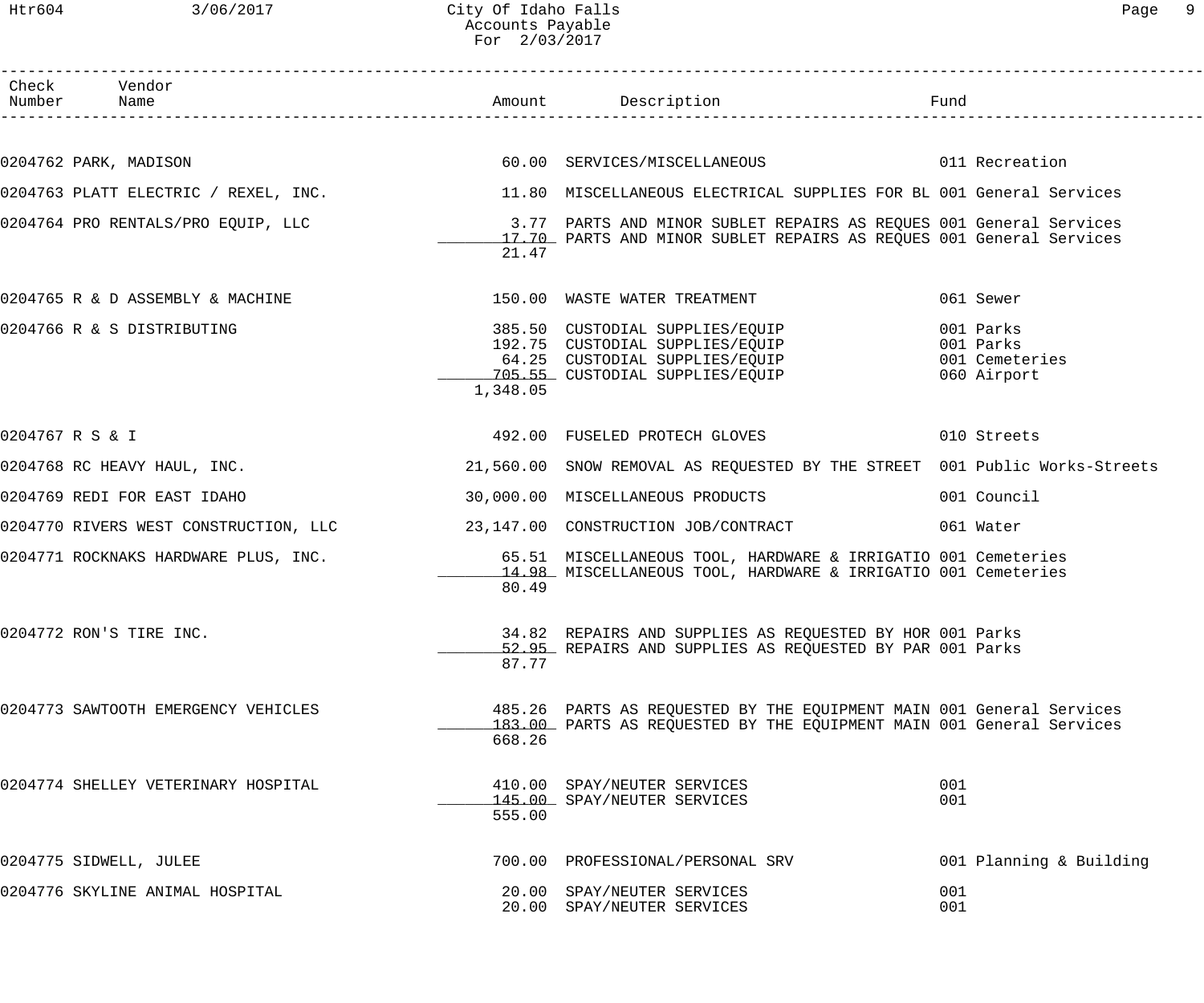| Check Vendor<br>Number Name           |           |                                                                                                                                                                                              |                                                                               |
|---------------------------------------|-----------|----------------------------------------------------------------------------------------------------------------------------------------------------------------------------------------------|-------------------------------------------------------------------------------|
| 0204776 SKYLINE ANIMAL HOSPITAL       | 325.00    | 105.00 SPAY/NEUTER SERVICES<br>20.00 SPAY/NEUTER SERVICES<br>20.00 SPAY/NEUTER SERVICES<br>35.00 SPAY/NEUTER SERVICES<br>105.00 SPAY/NEUTER SERVICES                                         | 001<br>001<br>001<br>001<br>001                                               |
| 0204777 SOUTH FORK ANIMAL CLINIC, LLC |           | 395.00 SPAY/NEUTER SERVICES                                                                                                                                                                  | 001                                                                           |
| 0204778 STAPLES ADVANTAGE             |           | 70.77 OFFICE SUPPLIES, GENERAL                                                                                                                                                               | 001 Police                                                                    |
| 0204779 STAPLES STORE                 | 278.90    | 110.46 INK CARTRIDGES, (2) CANON<br>161.90 INK CARTRIDGES, (7) EPSON<br>$6.54$ KLEENEX                                                                                                       | 001 Planning & Building<br>001 Planning & Building<br>001 Planning & Building |
| 0204780 STATE RECOVERY                |           | 6,045.00 PROFESSIONAL/PERSONAL SRV                                                                                                                                                           | 001 Police                                                                    |
| 0204781 T-O ENGINEERS                 | 77,360.59 | 10,662.00 PROFESSIONAL/PERSONAL SRV<br>1,983.75 PROFESSIONAL/PERSONAL SRV<br>5,564.80 PROFESSIONAL/PERSONAL SRV<br>1,327.50 PROFESSIONAL/PERSONAL SRV<br>57,822.54 PROFESSIONAL/PERSONAL SRV | 060 Airport<br>060 Airport<br>060 Airport<br>060 Airport<br>060 Airport       |
| 0204782 TETON CLEANERS AND LAUNDRY    | 33.00     | 18.00 LAUNDRY SERVICE FOR CITY OF IDAHO FALLS 062 Sanitation<br>15.00 LAUNDRY SERVICE FOR CITY OF IDAHO FALLS 062 Sanitation                                                                 |                                                                               |
| 0204783 TETON MICROBIOLOGY LAB        | 810.00    | 270.00 LABORATORY ANALYSIS FOR WATER SAMPLES<br>270.00 LABORATORY ANALYSIS FOR WATER SAMPLES<br>270.00 LABORATORY ANALYSIS FOR WATER SAMPLES                                                 | 061 Water<br>061 Water<br>061 Water                                           |
| 0204784 THOMPSON, REBECCA             |           | 120.00 PROFESSIONAL/PERSONAL SRV 001 Planning & Building                                                                                                                                     |                                                                               |
| 0204785 THOMSON REUTERS WEST          | 743.31    | 113.33 MONTHLY WESTLAW SUBSCRIPTION AND BOOKS F 001 City Attorney<br>629.98 MONTHLY WESTLAW SUBSCRIPTION AND BOOKS F 001 City Attorney                                                       |                                                                               |
| 0204786 TOOMER CONSTRUCTION, INC.     |           | 25,160.00 SNOW REMOVAL AS REQUESTED BY THE STREET 001 Public Works-Streets                                                                                                                   |                                                                               |
| 0204787 TRITECH SOFTWARE SYSTEMS      |           | 1,565.00 MAINTENANCE CONTRACT-EQ                                                                                                                                                             | 001 Police                                                                    |
| 0204788 TXTWIRE COMMUNICATIONS, INC.  |           | 349.00 COMPUTERS, DP/WORD PROC.                                                                                                                                                              | 001 Parks                                                                     |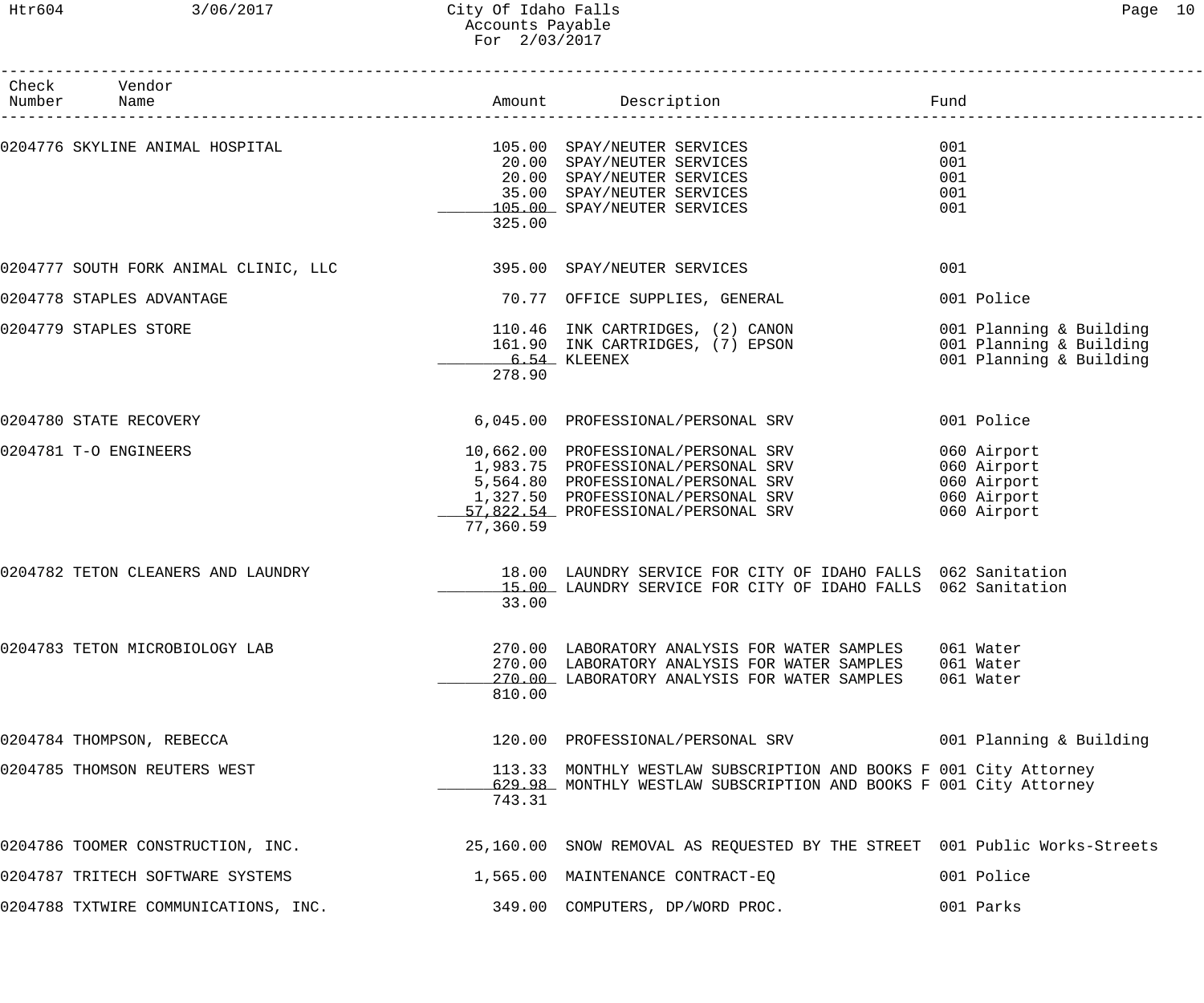| $\sigma$<br><u>.</u> |  |
|----------------------|--|
|                      |  |

| Check<br>Number | Vendor                                                                                                                  |               |                                                                                                                                                                                                                                                                                                                                                                                                                                                                                                                                                                                             |                                                                                                                                                                                                                                                                                                                                                            |
|-----------------|-------------------------------------------------------------------------------------------------------------------------|---------------|---------------------------------------------------------------------------------------------------------------------------------------------------------------------------------------------------------------------------------------------------------------------------------------------------------------------------------------------------------------------------------------------------------------------------------------------------------------------------------------------------------------------------------------------------------------------------------------------|------------------------------------------------------------------------------------------------------------------------------------------------------------------------------------------------------------------------------------------------------------------------------------------------------------------------------------------------------------|
|                 |                                                                                                                         |               |                                                                                                                                                                                                                                                                                                                                                                                                                                                                                                                                                                                             |                                                                                                                                                                                                                                                                                                                                                            |
|                 | 0204789 U-HAUL INTERNATIONAL INC.                   85.37 PROPANE AS REQUESTED BY EQUIPMENT MAINTE 001 General Services |               |                                                                                                                                                                                                                                                                                                                                                                                                                                                                                                                                                                                             |                                                                                                                                                                                                                                                                                                                                                            |
|                 |                                                                                                                         |               |                                                                                                                                                                                                                                                                                                                                                                                                                                                                                                                                                                                             | 064 Electric                                                                                                                                                                                                                                                                                                                                               |
|                 | 0204791 UNITED PARCEL SERVICE                                                                                           | 48.11 FREIGHT |                                                                                                                                                                                                                                                                                                                                                                                                                                                                                                                                                                                             | 064 Electric                                                                                                                                                                                                                                                                                                                                               |
|                 | 0204792 UPHOLSTERY CENTER, THE                                                                                          |               |                                                                                                                                                                                                                                                                                                                                                                                                                                                                                                                                                                                             | 38.40 UPHOLSTERY REPAIRS AS REQUESTED BY GARAG 001 General Services                                                                                                                                                                                                                                                                                        |
|                 | 0204793 UPPER VALLEY VETERINARY CLINIC                                                                                  | 390.00        | 95.00 SPAY/NEUTER SERVICES<br>95.00 SPAY/NEUTER SERVICES<br>95.00 SPAY/NEUTER SERVICES<br>105.00 SPAY/NEUTER SERVICES                                                                                                                                                                                                                                                                                                                                                                                                                                                                       | 001<br>001<br>001<br>001                                                                                                                                                                                                                                                                                                                                   |
|                 | 0204794 VALLEY COLLISION & TOWING                                                                                       | 1,685.00      | 1,135.00 PROFESSIONAL/PERSONAL SRV 001 Police<br>550.00 PROFESSIONAL/PERSONAL SRV 001 Police                                                                                                                                                                                                                                                                                                                                                                                                                                                                                                |                                                                                                                                                                                                                                                                                                                                                            |
|                 | 0204795 VALLEY OFFICE SYSTEMS                                                                                           | 4,371.43      | 165.00 MAINTENANCE CONTRACT-EQ<br>72.50 MAINTENANCE CONTRACT-EQ<br>1,955.34 MAINTENANCE CONTRACT-EQ<br>102.91 MAINTENANCE CONTRACT-EQ<br>125.00 MAINTENANCE CONTRACT-EQ<br>125.00 MAINTENANCE CONTRACT-EQ<br>121.25 MAINTENANCE CONTRACT-EQ<br>244.00 MAINTENANCE CONTRACT-EQ<br>144.00 MAINTENANCE CONTRACT-EQ<br>195.51 MAINTENANCE CONTRACT-EQ<br>64.56 MAINTENANCE CONTRACT-EQ<br>64.56 MAINTENANCE CONTRACT-EO<br>335.44 MAINTENANCE CONTRACT-EQ<br>335.44 MAINTENANCE CONTRACT-EQ<br>91.71 MAINTENANCE CONTRACT-EQ<br>137.50 MAINTENANCE CONTRACT-EQ<br>91.71 MAINTENANCE CONTRACT-EQ | 001 Human Resources<br>001 Fire<br>001 City Prosecuting Attorney<br>001 City Attorney<br>001 Treasurer<br>001 Treasurer<br>001 Public Works Engineering<br>001 Police<br>001 Parks<br>001 Mayor<br>001 General Services<br>001 General Services<br>001 Planning & Building<br>001 Public Works Engineering<br>010 Streets<br>060 Airport<br>062 Sanitation |
|                 | 0204796 VERNON STEEL, INC.                                                                                              | 87.95         | 56.00 1/2 X 3 FLAT IRON FOR PLO<br>31.95 3/8 X 2 1/2 FLAT IRON FOR                                                                                                                                                                                                                                                                                                                                                                                                                                                                                                                          | 060 Airport<br>060 Airport                                                                                                                                                                                                                                                                                                                                 |
|                 | 0204797 WALL 2 WALL                                                                                                     |               | 1,798.00 FLOOR/WINDOW COVERINGS                                                                                                                                                                                                                                                                                                                                                                                                                                                                                                                                                             | 001 General Services                                                                                                                                                                                                                                                                                                                                       |
|                 | 0204798 WATEROUS COMPANY                                                                                                | 53.53         | 32.50 EQ REPAIR AND MAINT<br>21.03 FREIGHT                                                                                                                                                                                                                                                                                                                                                                                                                                                                                                                                                  | 001 General Services<br>001 General Services                                                                                                                                                                                                                                                                                                               |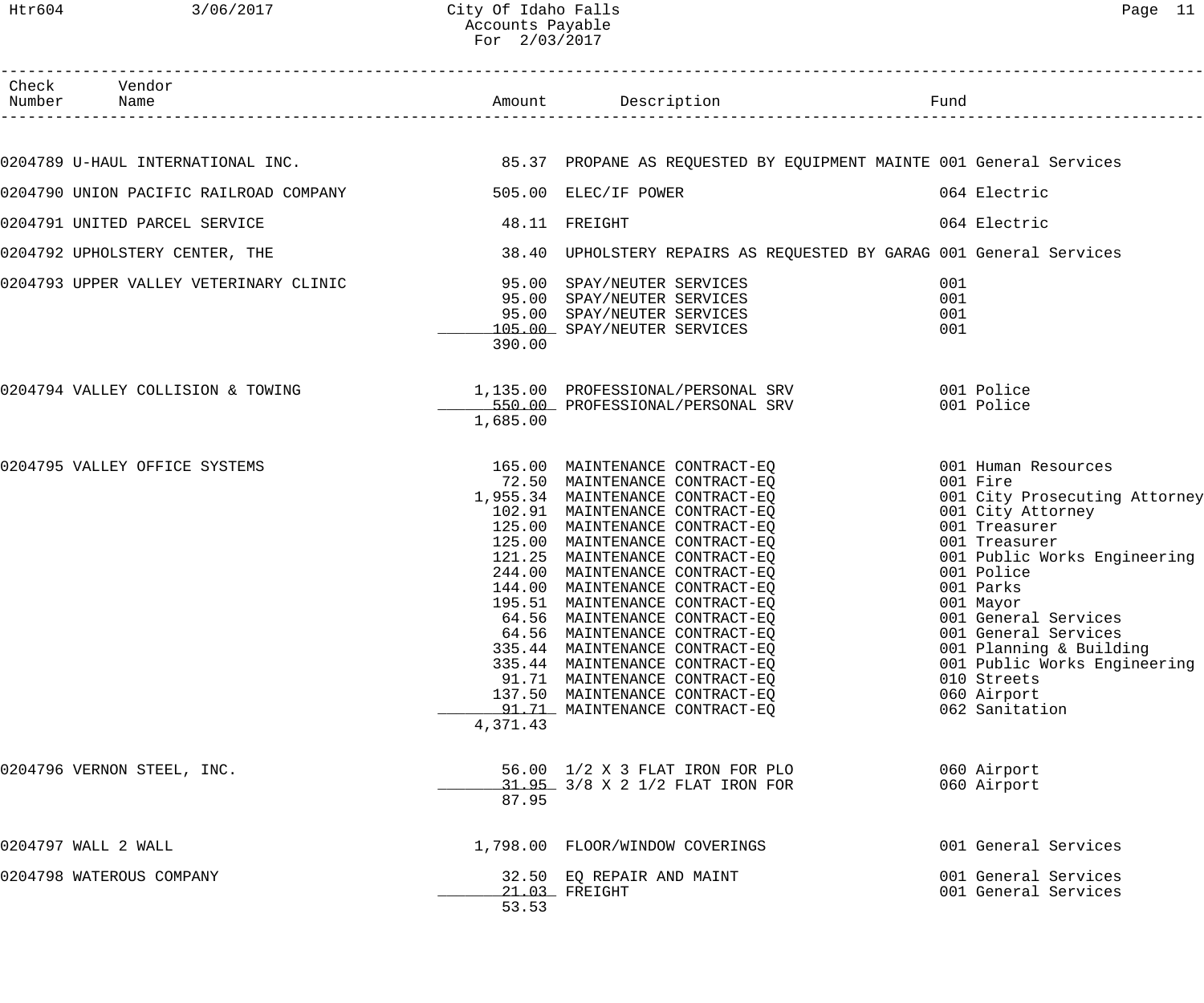## Htr604 3/06/2017 City Of Idaho Falls Page 12 Accounts Payable For 2/03/2017

| Check Vendor<br>Number Name |                                       |          | Amount Description                                                                                                                                                                                                                                       | Fund                                  |
|-----------------------------|---------------------------------------|----------|----------------------------------------------------------------------------------------------------------------------------------------------------------------------------------------------------------------------------------------------------------|---------------------------------------|
|                             | 0204799 WAXIE SANITARY SUPPLY         | 2,573.05 | 2,224.66 CUSTODIAL SUPPLIES/EQUIP<br>177.75 SEWER DEPARTMENT<br>170.64 SEWER DEPARTMENT                                                                                                                                                                  | 060 Airport<br>061 Sewer<br>061 Sewer |
|                             | 0204800 WEATHERBY, HEIDE              |          | 700.00 PROFESSIONAL/PERSONAL SRV                                                                                                                                                                                                                         | 001 Planning & Building               |
|                             | 0204801 WESTERN STATES RENTAL STORE   | 5,045.43 | 750.00 EQ REPAIR AND MAINT<br>1,610.79 PARTS AS REQUESTED BY THE EQUIPMENT MAIN 001 General Services<br>1,073.86 PARTS AS REQUESTED BY THE EQUIPMENT MAIN 001 General Services<br>1,610.78 PARTS AS REQUESTED BY THE EQUIPMENT MAIN 001 General Services | 001                                   |
| 0204802 WESTERN SYSTEMS     |                                       |          | 980.52 EQ REPAIR AND MAINT                                                                                                                                                                                                                               | 001 General Services                  |
|                             | 0204803 WFCA'S FIRE SERVICE BOOKSTORE |          | 108.92 FIRE INSP CODE ENFORCEMEN                                                                                                                                                                                                                         | 001 Fire                              |
|                             | 0204804 WOODLAND ENTERPRISES, INC     |          | 31.56 PIZZA AND DELIVERY CHARGES FOR BIRTHDAY 011 Recreation                                                                                                                                                                                             |                                       |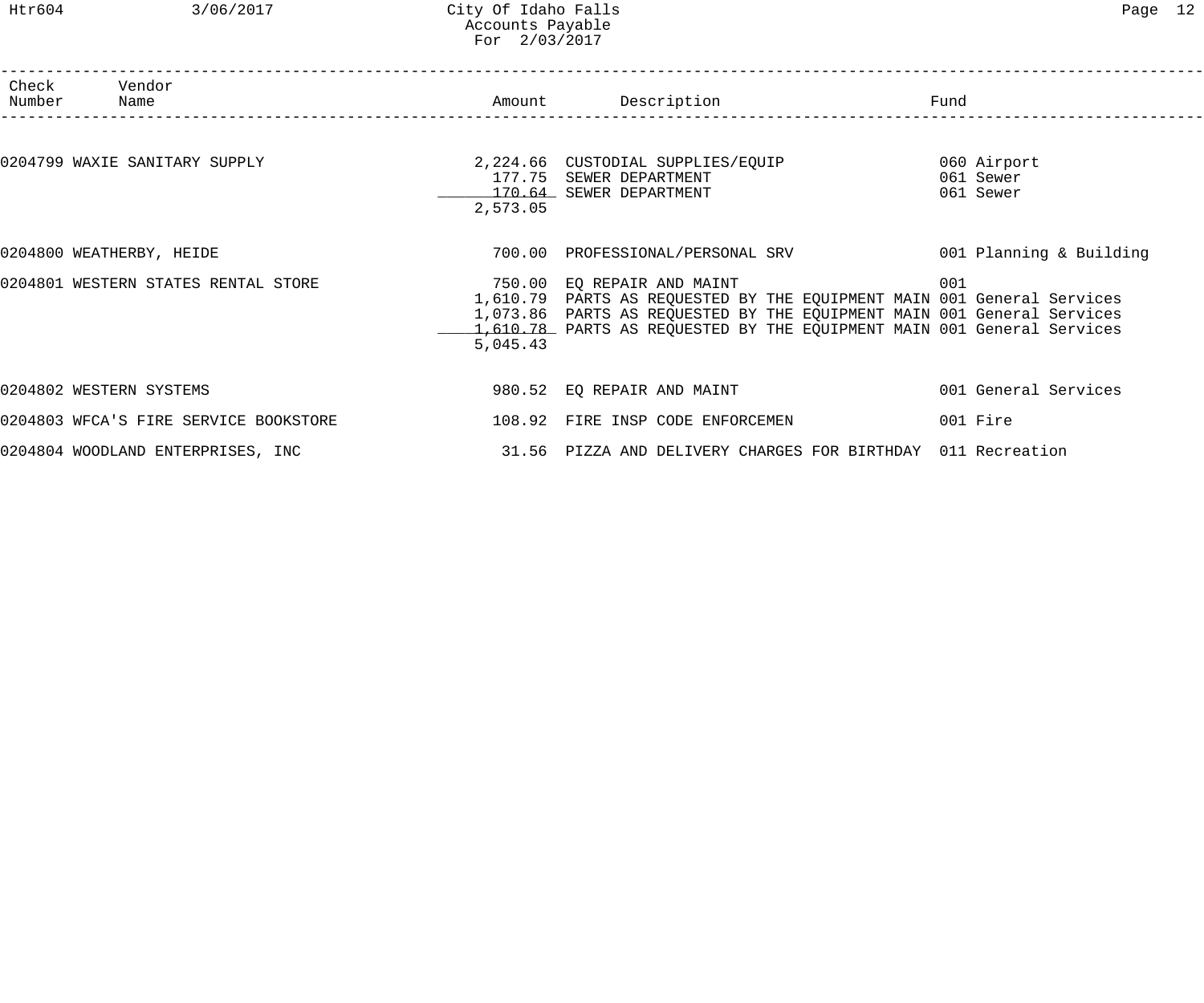| ∵۳۰.<br>-11 |
|-------------|
|-------------|

| Check Vendor<br>Number Name          |        | Amount Description                                                                                                                                                                                                                                                                                                                                                                                                                                                                                                                                                                    |                                                                                                                              |
|--------------------------------------|--------|---------------------------------------------------------------------------------------------------------------------------------------------------------------------------------------------------------------------------------------------------------------------------------------------------------------------------------------------------------------------------------------------------------------------------------------------------------------------------------------------------------------------------------------------------------------------------------------|------------------------------------------------------------------------------------------------------------------------------|
|                                      |        | 0204805 A & F LOGGING AND DIRT WORKS 3,325.00 SNOW REMOVAL AS REQUESTED BY THE STREET 001 Public Works-Streets                                                                                                                                                                                                                                                                                                                                                                                                                                                                        |                                                                                                                              |
| 0204806 A-CORE OF IDAHO, INC.        |        | 150.00 BUILDING SUP/REPR/MAINT.                                                                                                                                                                                                                                                                                                                                                                                                                                                                                                                                                       | 001 Parks                                                                                                                    |
| 0204807 A-1 RENTAL, INC.             |        | 65.00 PORTABLE TOILET @ DRILL F                                                                                                                                                                                                                                                                                                                                                                                                                                                                                                                                                       | 001 Fire                                                                                                                     |
| 0204808 AAA SEWER SERVICE            |        | 270.00 PARKS & RECREATION MISC.                                                                                                                                                                                                                                                                                                                                                                                                                                                                                                                                                       | 001 Parks                                                                                                                    |
| 0204809 ADVANTAGE EYE CENTERS, INC.  | 925.50 | 161.51 OPTICAL EQUIP & SUPPLIES<br>283.00 OPTICAL EQUIP & SUPPLIES<br>287.00 OPTICAL EQUIP & SUPPLIES<br>193.99 OPTICAL EQUIP & SUPPLIES                                                                                                                                                                                                                                                                                                                                                                                                                                              | 001 General Services<br>001 Fire<br>061 Sewer<br>061 Sewer                                                                   |
| 0204810 AIRE FILTER PRODUCTS         | 298.98 | 29.58 AIR CONDITIONING/HEATING 601 General Services<br>54.00 AIR CONDITIONING/HEATING<br>215.40 AIR CONDITIONING/HEATING                                                                                                                                                                                                                                                                                                                                                                                                                                                              | 001 General Services<br>001 General Services                                                                                 |
| 0204811 AIRGAS USA, LLC              | 161.36 | 33.32 OXYGEN<br>108.24 ACETYLENE DISSOLVED 2.1<br>17.30 HAZAT FEE<br>17.30 HAZAT FEE<br>2.50 REQUALIFICATION FEE                                                                                                                                                                                                                                                                                                                                                                                                                                                                      | 001 Public Works Engineering<br>001 Public Works Engineering<br>001 Public Works Engineering<br>001 Public Works Engineering |
| 0204812 ALAN KELSCH                  | 878.00 | 553.14 RFND DEVLPMNT FEES/YORK#2<br>324.86 RFND DEVLPMNT FEES/YORK#2                                                                                                                                                                                                                                                                                                                                                                                                                                                                                                                  | 043<br>045                                                                                                                   |
| 0204813 ALL AMERICAN SPORTS          |        | 5,150.70 CLOTHING & APPAREL                                                                                                                                                                                                                                                                                                                                                                                                                                                                                                                                                           | 011 Recreation                                                                                                               |
| 0204814 ALLEN, WILLIAM               |        | 176.00 CONTRACTED OFFICIALS                                                                                                                                                                                                                                                                                                                                                                                                                                                                                                                                                           | 011 Recreation                                                                                                               |
| 0204815 ALPHAGRAPHICS OF IDAHO FALLS | 510.72 | 121.22 PRINTING<br>64.50 BUSINESS CARDS FOR JAYME<br>325.00 ELEC/IF POWER                                                                                                                                                                                                                                                                                                                                                                                                                                                                                                             | 001 Planning & Building<br>060 Airport<br>064 Electric                                                                       |
| 0204816 ALSCO (AMERICAN LINEN DIV)   |        | 177.81 LAUNDRY/CLOTHING REPAIRS FOR EQUIPMENT M 001 General Services<br>172.99 LAUNDRY/CLOTHING REPAIRS FOR EQUIPMENT M 001 General Services<br>199.49 LAUNDRY/CLOTHING REPAIRS FOR EQUIPMENT M 001 General Services<br>160.94 LAUNDRY/CLOTHING REPAIRS FOR EQUIPMENT M 001 General Services<br>187.44 LAUNDRY/CLOTHING REPAIRS FOR EQUIPMENT M 001 General Services<br>40.93 LAUNDRY SERVICE/MATS FOR CITY BUILDINGS 001 General Services<br>21.35 LAUNDRY SERVICE/MATS FOR CITY BUILDINGS 001 General Services<br>4.20 LAUNDRY SERVICE/MATS FOR CITY BUILDINGS 001 General Services |                                                                                                                              |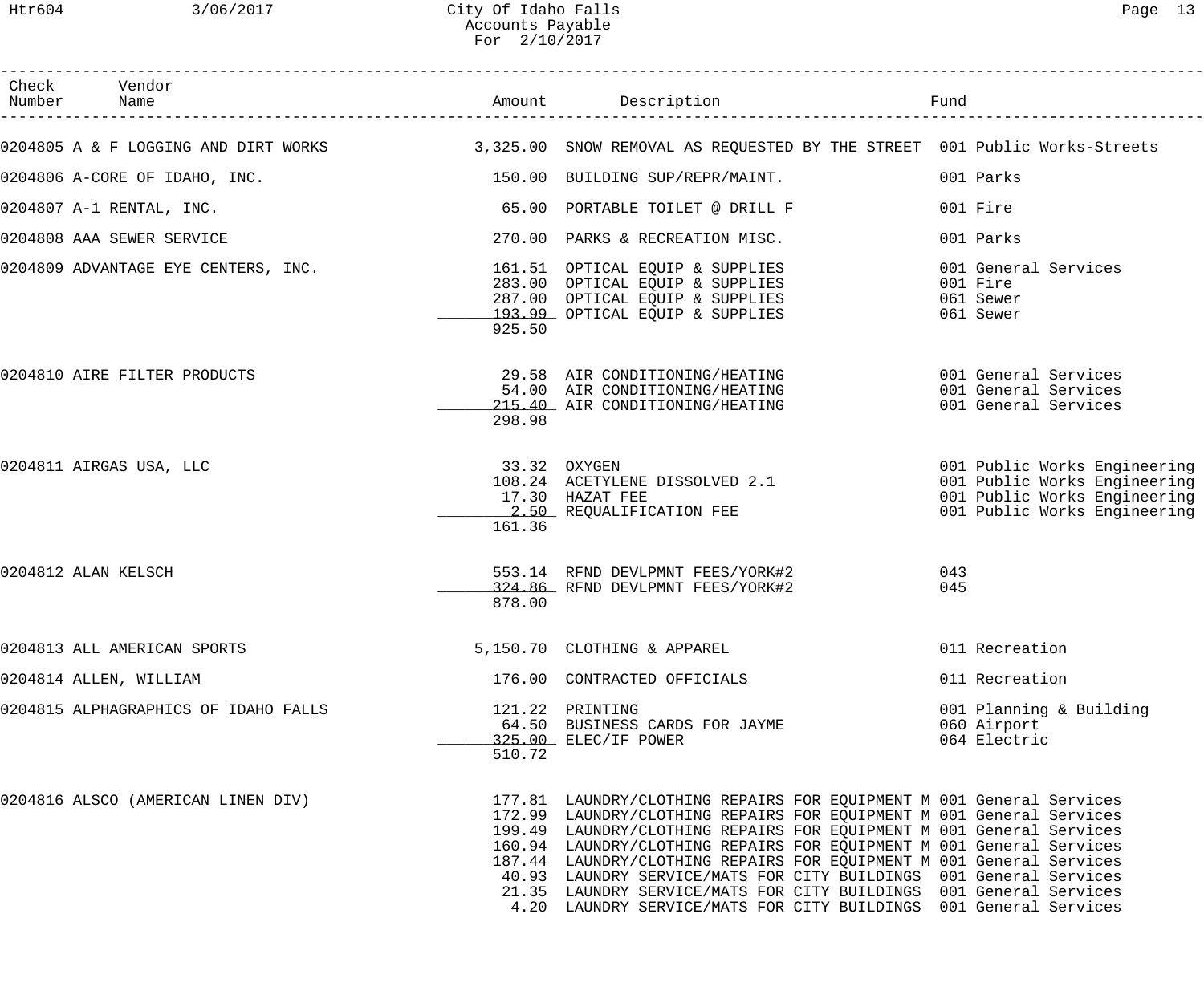| Check Vendor<br>Number Name                                                            |                           | Amount Description Destriction Fund                                                                                                                                                                                                                                                         |                                              |
|----------------------------------------------------------------------------------------|---------------------------|---------------------------------------------------------------------------------------------------------------------------------------------------------------------------------------------------------------------------------------------------------------------------------------------|----------------------------------------------|
|                                                                                        | 1,181.19                  | 0204816 ALSCO (AMERICAN LINEN DIV) 37.38 LAUNDRY SERVICE/MATS FOR CITY BUILDINGS 001 General Services<br>92.44 WEEKLY DELIVERY AND CHANGE OUT OF ENTRAN 060 Airport<br>41.74 LAUNDRY SERVICES AS REQUESTED - SEWER DI 061 Sewer<br>44.48 LAUNDRY SERVICES AS REQUESTED - SEWER DI 061 Sewer |                                              |
| 0204817 ALTEC INDUSTRIES, INC. The matrix of the set of the 170.17 EQ REPAIR AND MAINT | $62.23$ FREIGHT<br>232.40 |                                                                                                                                                                                                                                                                                             | 001 General Services<br>001 General Services |
| 0204818 AMERICAN ASSOC. OF ZOO KEEPERS THE RESOLUTE 45.00 MEMBERSHIPS                  |                           |                                                                                                                                                                                                                                                                                             | 001 Parks                                    |
| 0204819 AMERICAN FABRICATION, INC.                                                     |                           | 242.85 VEHICLE AND EQUIP. MAINT.                                                                                                                                                                                                                                                            | 001 General Services                         |
| 0204820 ANN NGUYEN OR LEE VO                                                           |                           | 745.57    16-272508/REFUND                                                                                                                                                                                                                                                                  | 063                                          |
| 0204821 ANNE M TURNER                                                                  |                           | 80.61  16-166805/REFUND                                                                                                                                                                                                                                                                     | 063                                          |
|                                                                                        | 96.00                     | 0204822 ARCHITECTURAL BUILDING SUPPLY 39.00 MISCELLANEOUS PURCHASES AS REQUESTED BY 001 General Services<br>57.00 MISCELLANEOUS PURCHASES AS REQUESTED BY 001 General Services                                                                                                              |                                              |
| 0204823 ARROW INTERNATIONAL INC.                                                       | 10.54 FREIGHT<br>1,660.54 | 1,650.00 AMBULANCE SUPPLIES                                                                                                                                                                                                                                                                 | 063 Ambulance<br>063 Ambulance               |
|                                                                                        |                           | 0204824 AUTOMOTIVE CHARGING & STARTING LLC 241.95 PARTS AND MINOR SUBLET REPAIRS AS REQUES 001 General Services                                                                                                                                                                             |                                              |
| 0204825 AUTOMOTIVE SPRINGS & OVERLOAD $1,067.00$ EQ REPAIR AND MAINT                   |                           |                                                                                                                                                                                                                                                                                             | 001 General Services                         |
| 0204826 BLUE CROSS OF IDAHO                                                            | 701.19                    | 221.68  16-287483/REFUND<br>479.51 16-302688/REFUND                                                                                                                                                                                                                                         | 063<br>063                                   |
| 0204827 BONILLA TRUCKING, LLC                                                          |                           | 2,970.00 SNOW REMOVAL AS REQUESTED BY THE STREET 001 Public Works-Streets                                                                                                                                                                                                                   |                                              |
| 0204828 BONNEVILLE COUNTY                                                              |                           | 1,650.00 CONSTRUCTION JOB/CONTRACT                                                                                                                                                                                                                                                          | 001 Public Works Engineering                 |
| 0204829 BONNEVILLE COUNTY SHERIFF                                                      | 480.00                    | TRAINING-PERSONNEL                                                                                                                                                                                                                                                                          | 001 Police                                   |
| 0204830 BONNEVILLE INDUSTRIAL SUPPLY                                                   |                           | 161.12 TAP AND DIE                                                                                                                                                                                                                                                                          | 001 General Services                         |
| 0204831 BRETT PRICE EXCAVATING, INC.                                                   | 14,889.88                 | 3,990.00 SNOW REMOVAL AS REQUESTED BY THE STREET 001 Public Works-Streets<br>3,255.00 SNOW REMOVAL AS REQUESTED BY THE STREET 001 Public Works-Streets<br>7,644.88 SNOW REMOVAL AS REQUESTED BY THE STREET 001 Public Works-Streets                                                         |                                              |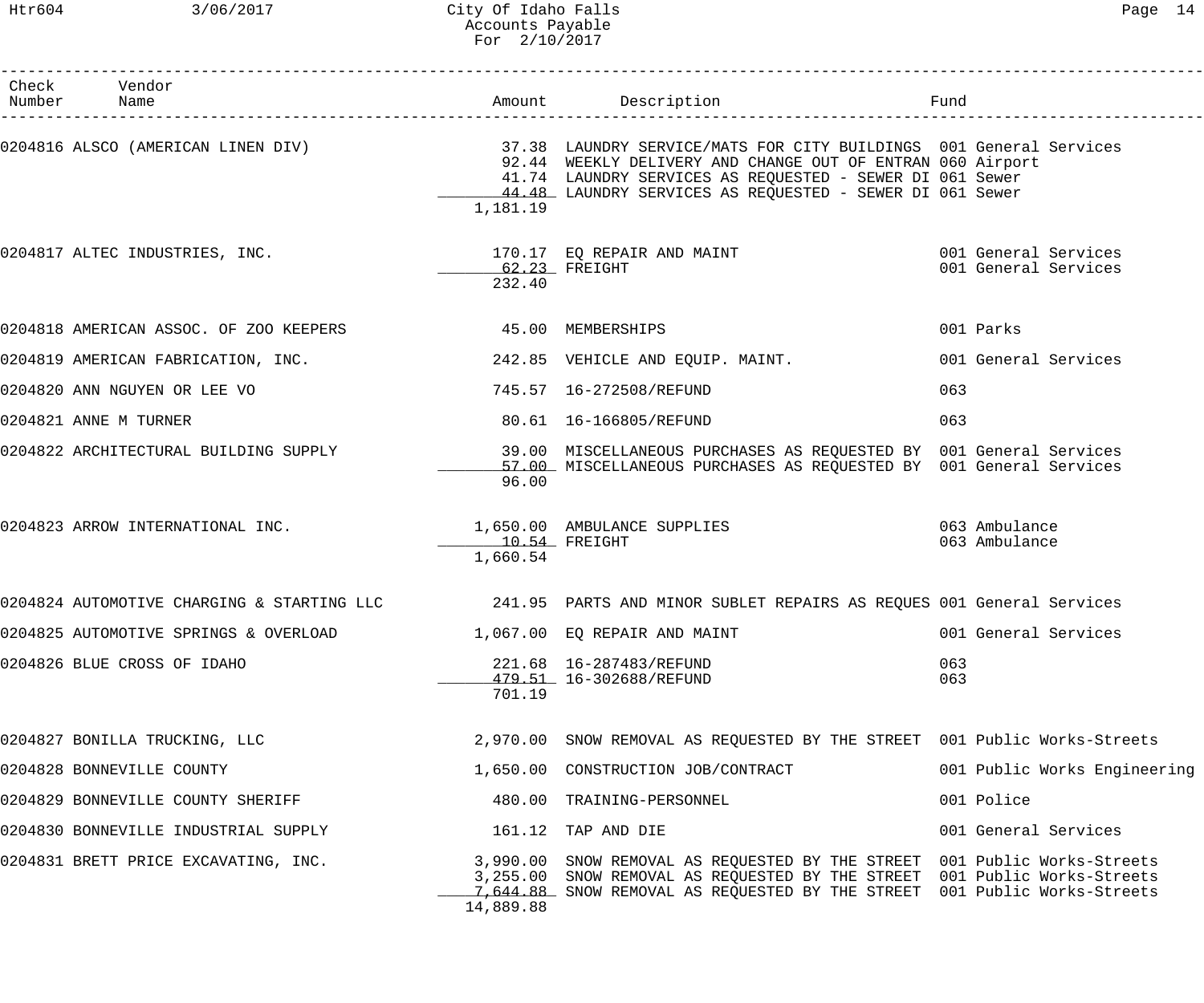## Htr604 3/06/2017 City Of Idaho Falls Page 15 Accounts Payable For 2/10/2017

| Check Vendor<br>Number Name           |                             |                                                                                                                                                                                                                                                                                                                                                                                                                      |                                   |
|---------------------------------------|-----------------------------|----------------------------------------------------------------------------------------------------------------------------------------------------------------------------------------------------------------------------------------------------------------------------------------------------------------------------------------------------------------------------------------------------------------------|-----------------------------------|
|                                       | 155.15                      | 0204832 BROADWAY FORD, INC. THE SAME SERVICE SERVICE SERVICE SOLUTION OF SUBLET REPAIRS AS REQUES 001 General Services<br>236.42- PARTS AND MINOR SUBLET REPAIRS AS REQUES 001 General Services<br>90.00 PARTS AND MINOR SUBLET REPAIRS AS REQUES 001 General Services<br>22.97 PARTS AND MINOR SUBLET REPAIRS AS REQUES 001 General Services<br>45.90 PARTS AND MINOR SUBLET REPAIRS AS REQUES 001 General Services |                                   |
| 0204833 BUTTARS, BERK                 |                             | 495.00 CONTRACTED OFFICIALS 6011 Recreation                                                                                                                                                                                                                                                                                                                                                                          |                                   |
| 0204834 CABLE ONE, INC.               | 292.20                      | 218.50 INTERNET FOR THE IDAHO FALLS PUBLIC LIBR 012 Library<br>73.70 INTERNET FOR THE IDAHO FALLS PUBLIC LIBR 012 Library                                                                                                                                                                                                                                                                                            |                                   |
|                                       |                             | 0204835 CALLBACK STAFFING SOLUTIONS LLC 356.16 SERVICES FOR STAFFING PROGRAM FOR FIRE D 063 Ambulance                                                                                                                                                                                                                                                                                                                |                                   |
| 0204836 CHASE MILLS                   |                             | 4,079.11 EDUCATION REIMBURSEMENT 6063 Ambulance                                                                                                                                                                                                                                                                                                                                                                      |                                   |
| 0204837 CHIEF SUPPLY CORPORATION      | 85.98                       |                                                                                                                                                                                                                                                                                                                                                                                                                      | 001 Police                        |
| 0204838 CHRIS FREDERICKSEN            |                             | 105.50 REIMBURSEMENT/LICENSE FEE 6001 Public Works                                                                                                                                                                                                                                                                                                                                                                   |                                   |
|                                       | 2,858.69                    | 0204839 CODALE ELECTRIC SUPPLY, INC. 83.79 HARDWARE MISCELLANEOUS 64 Electric<br>74.90 HARDWARE MISCELLANEOUS 064 Electric<br>2,700.00 TOOLS, HAND POWER/NONPOWER 064 Electric                                                                                                                                                                                                                                       |                                   |
| 0204840 CONSOLIDATED ELECTRICAL DIST. | 890.75                      | 135.59 TIMING RELAY<br>155.57 11MING REDAY<br>155.16 COMPUTERS, DP/WORD PROC.                                                                                                                                                                                                                                                                                                                                        | 001 General Services<br>061 Sewer |
| 0204841 CURTIS, BENJAMIN              |                             | 90.00 CONTRACTED OFFICIALS                                                                                                                                                                                                                                                                                                                                                                                           | 011 Recreation                    |
| 0204842 CWS SOLUTION/MACKAY MITCHELL  | 4,155.00 PRINTING           |                                                                                                                                                                                                                                                                                                                                                                                                                      | 001 Treasurer                     |
| 0204843 DANNY OR KATHY MAYER          |                             | 671.60  16-27035/REFUND                                                                                                                                                                                                                                                                                                                                                                                              | 063                               |
| 0204844 DAWSON, JAKE                  |                             | 304.00 CONTRACTED OFFICIALS                                                                                                                                                                                                                                                                                                                                                                                          | 011 Recreation                    |
| 0204845 DELL COMPUTER CORPORATION     | 239.88 FREIGHT<br>11,378.42 | 11,138.54 COMPUTERS, DP/WORD PROC.                                                                                                                                                                                                                                                                                                                                                                                   | 048 Fire<br>048 Fire              |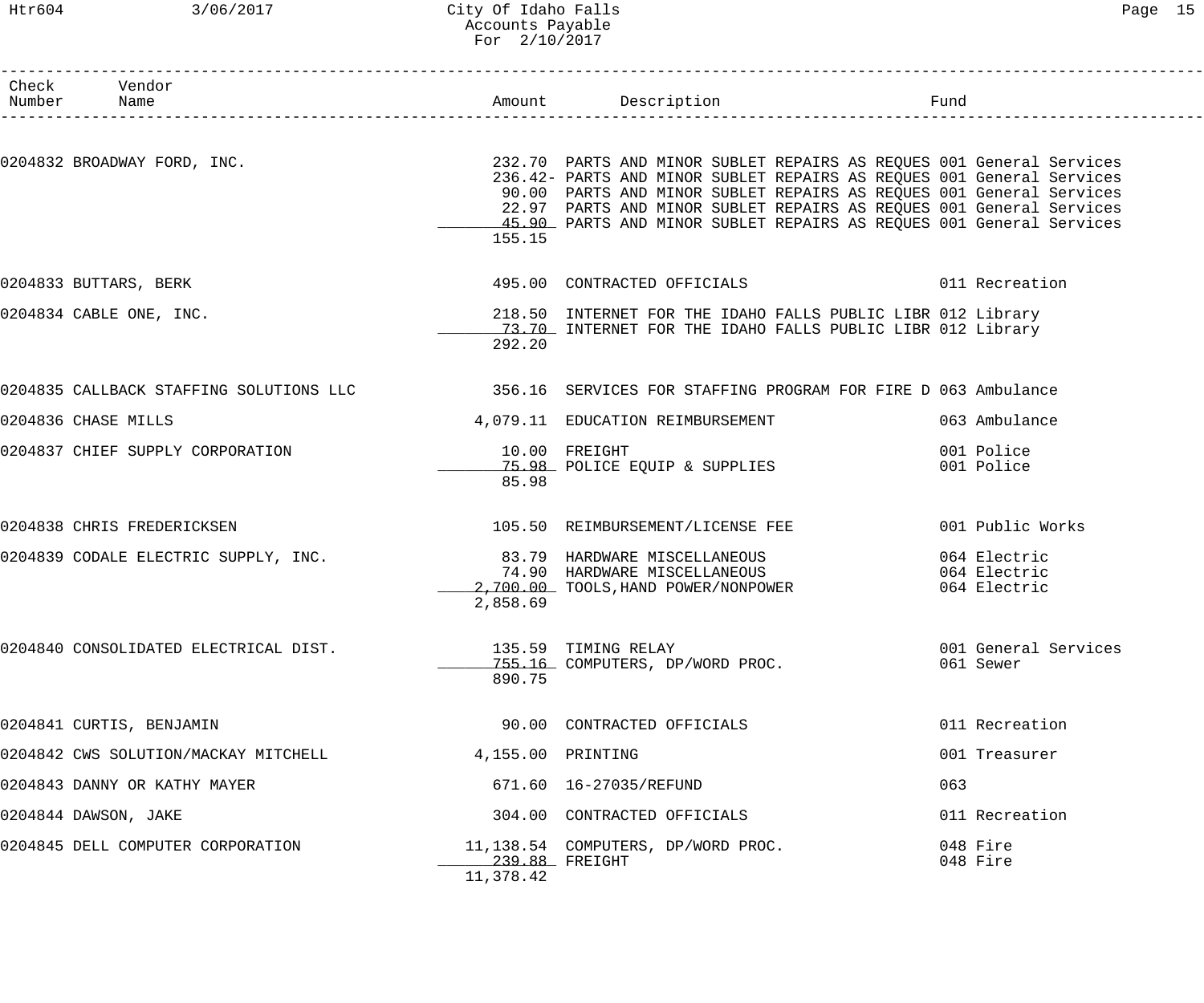| Check Vendor<br>Number Name                                       |                       |                                                                                                                                                                                                                                                                                                                                                                     | Fund                                     |
|-------------------------------------------------------------------|-----------------------|---------------------------------------------------------------------------------------------------------------------------------------------------------------------------------------------------------------------------------------------------------------------------------------------------------------------------------------------------------------------|------------------------------------------|
|                                                                   |                       | 0204846 DEPATCO, INC. 2001 2012 10:30 2014 10:40 2015 8,929.40 2015 2017 2018 2014 108/CONTRACT                                                                                                                                                                                                                                                                     |                                          |
| 0204847 DESERET MUTUAL                                            |                       | 722.44    16-313581/REFUND                                                                                                                                                                                                                                                                                                                                          | 063                                      |
|                                                                   | 89.97                 | 0204848 DIAMOND QUALITY TRAILERS              29.99 IRONTRON X3 BATTER JUMP P<br>29.99 IRONTRON X3 BATTER JUMP P<br>29.99 IRONTRON X3 BATTER JUMP P                                                                                                                                                                                                                 | 001 Parks<br>001 Parks<br>001 Cemeteries |
| 0204849 DOROTHY M WALKER                                          |                       | 82.78  16-137094/REFUND                                                                                                                                                                                                                                                                                                                                             | 063                                      |
| 0204850 EAGLE ROCK HYDRAULIC SERVICE $240.67$ EQ REPAIR AND MAINT |                       |                                                                                                                                                                                                                                                                                                                                                                     | 001                                      |
| 0204851 EASTERN IDAHO WATER                                       | 11,660.00 MEMBERSHIPS |                                                                                                                                                                                                                                                                                                                                                                     | 061 Water                                |
| 0204852 ELECTROMARK COMPANY                                       |                       | 755.73 HARDWARE                                                                                                                                                                                                                                                                                                                                                     | 064 Electric                             |
| 0204853 ELM USA, INC.                                             | 1,626.35              | 9.95 FREIGHT<br>1,616.40 MISCELLANEOUS PRODUCTS                                                                                                                                                                                                                                                                                                                     | 012 Library<br>012 Library               |
| 0204854 ENERGY LABORATORIES, INC.                                 | 2,057.00              | 75.00 LABORATORY ANALYSIS AT WASTEWATER TREATM 061 Sewer<br>140.00 LABORATORY ANALYSIS AT WASTEWATER TREATM 061 Sewer<br>2,160.00 LABORATORY ANALYSIS AT WASTEWATER TREATM 061 Sewer<br>318.00- LABORATORY ANALYSIS AT WASTEWATER TREATM 061 Sewer                                                                                                                  |                                          |
|                                                                   |                       | 0204855 ENGHOUSE INTERACTIVE INC. 4,375.07 MAINTENANCE CONTRACT-EQ 664 Electric                                                                                                                                                                                                                                                                                     |                                          |
| 0204856 EVCO HOUSE OF HOSE - IDAHO                                | 230.21                | 39.99 PARTS AS REQUESTED BY THE EQUIPMENT MAIN 001 General Services<br>8.80 PARTS AS REQUESTED BY THE EQUIPMENT MAIN 001 General Services<br>104.86 PARTS AS REQUESTED BY THE EQUIPMENT MAIN 001 General Services<br>76.56 HOSE & FITTINGS TO REPAIR                                                                                                                | 001 General Services                     |
| 0204857 FALLS PLUMBING SUPPLY, INC.                               | 569.14                | 138.45- MISCELLANEOUS PLUMBING SUPPLIES FOR BLDG 001 General Services<br>26.43 MISCELLANEOUS PLUMBING SUPPLIES FOR BLDG 001 General Services<br>197.01 MISCELLANEOUS PLUMBING SUPPLIES FOR BLDG 001 General Services<br>405.51 MISCELLANEOUS PLUMBING SUPPLIES FOR BLDG 001 General Services<br>78.64 MISCELLANEOUS PLUMBING SUPPLIES FOR BLDG 001 General Services |                                          |
| 0204858 FALLS WATER COMPANY                                       |                       | 41.00 WATER SERVICE FOR FIRE STATION #2                                                                                                                                                                                                                                                                                                                             | 001 Fire                                 |
| 0204859 FARRER, TOM                                               |                       | 380.00 CONTRACTED OFFICIALS                                                                                                                                                                                                                                                                                                                                         | 011 Recreation                           |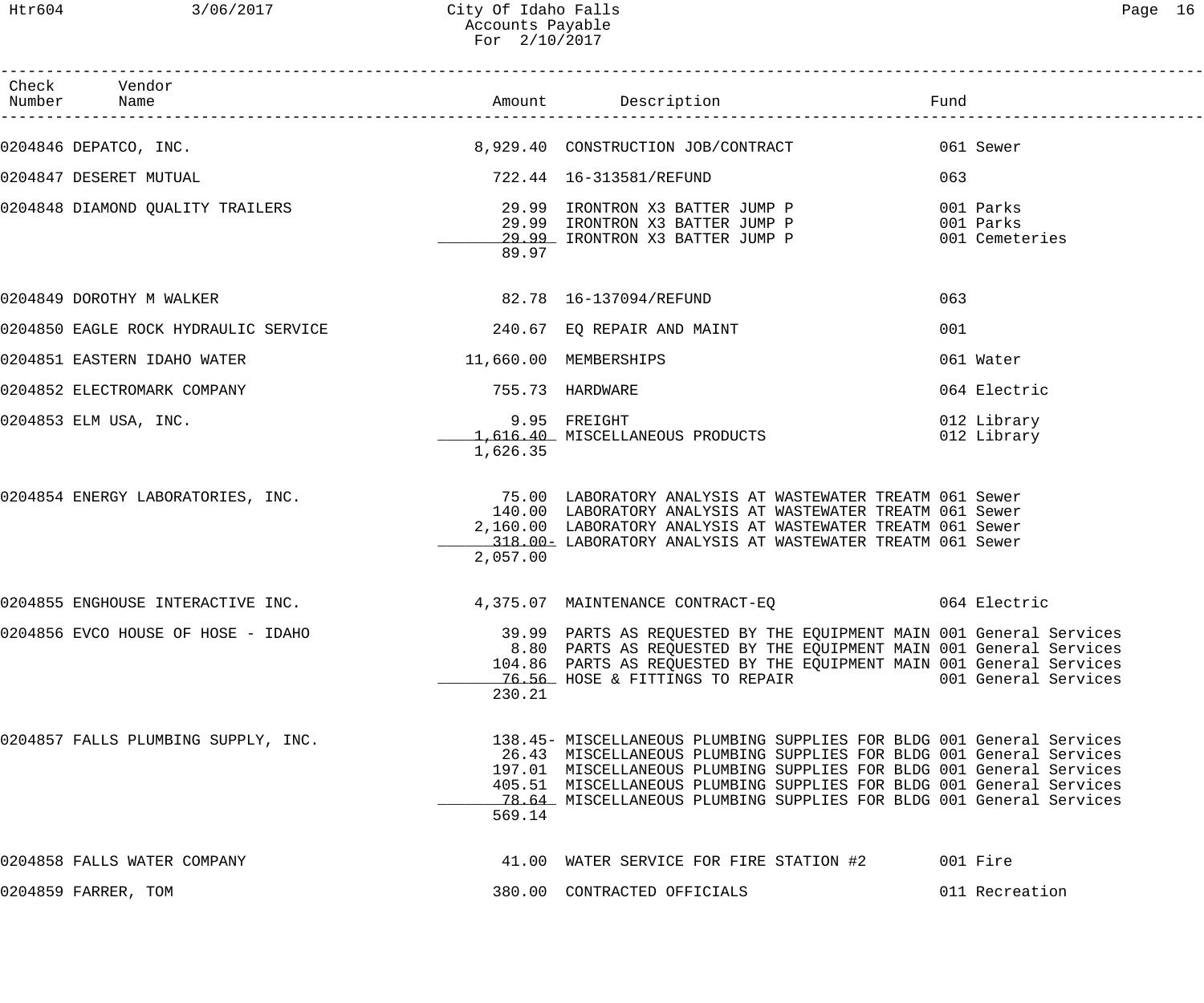## Htr604 3/06/2017 City Of Idaho Falls Page 17 Accounts Payable For 2/10/2017

| Check Vendor<br>Number Name<br>._____________________           |        |                                                                                                                                                                                                                                                                                                              | Fund                                                     |
|-----------------------------------------------------------------|--------|--------------------------------------------------------------------------------------------------------------------------------------------------------------------------------------------------------------------------------------------------------------------------------------------------------------|----------------------------------------------------------|
|                                                                 |        | 0204860 FIN FUN MERMAID LLC <b>An East Constant Constant Constant Constant Constant Constant Constant Constant Co</b>                                                                                                                                                                                        |                                                          |
| 0204861 FIRST RESPONDERS                                        | 566.71 | 6.00 ALTERATIONS AND/OR EMBROIDERY TO POLICE 001 Police<br>29.75 ALTERATIONS AND/OR EMBROIDERY TO POLICE 001 Police<br>49.44 CLOTHING & APPAREL<br>114.88 CLOTHING & APPAREL<br>49.44 CLOTHING & APPAREL<br>59.44 CLOTHING & APPAREL<br>257.76 CLOTHING & APPAREL                                            | 001 Fire<br>001 Fire<br>001 Fire<br>001 Fire<br>001 Fire |
| 0204862 FISHER'S TECHNOLOGY                                     | 646.05 | 334.58 MAINTENANCE CONTRACT-EQ<br>77.87 MAINTENANCE CONTRACT-EQ<br>77.87 MAINTENANCE CONTRACT-EQ<br>124.58 MAINTENANCE CONTRACT-EQ<br>31.15 MAINTENANCE CONTRACT-EQ<br>31.15 MAINTENANCE CONTRACT-EQ<br>064 Electric                                                                                         |                                                          |
| 0204863 FLEETPRIDE, INC.                                        | 55.58  | 33.20 EQ REPAIR AND MAINT 001<br>22.38 PARTS AS REQUESTED BY THE EQUIPMENT MAIN 001 General Services                                                                                                                                                                                                         |                                                          |
| 0204864 FOOD SERVICES OF AMERICA                                | 706.23 | 160.69 ANIMAL FOOD AND REQUIRED SUPPLIES FOR ZO 001 Parks<br>142.47 ANIMAL FOOD AND REQUIRED SUPPLIES FOR ZO 001 Parks<br>50.25 ANIMAL FOOD AND REQUIRED SUPPLIES FOR ZO 001 Parks<br>175.14 ANIMAL FOOD AND REQUIRED SUPPLIES FOR ZO 001 Parks<br>177.68 ANIMAL FOOD AND REQUIRED SUPPLIES FOR ZO 001 Parks |                                                          |
| 0204865 FRED MEYER-ID                                           |        | 336.78 SR2S SD 91/93 POLAR WALK                                                                                                                                                                                                                                                                              | 001 Planning & Building                                  |
| 0204866 GAYLEN DENNING                                          |        | 44.82 MILEAGE REIMBURSEMENT                                                                                                                                                                                                                                                                                  | 018 Golf Courses                                         |
| 0204867 GLOBALSTAR, INC AND SUBSIDIARY                          |        | 54.61 TAXES & SURCHARGES ON ACC                                                                                                                                                                                                                                                                              | 063 Ambulance                                            |
| 0204868 GLOVE WAGON INC                                         |        | 115.20 GLOVE RUBBER COATED LINED                                                                                                                                                                                                                                                                             | 061 Sewer                                                |
| 0204869 GRAHAM FIRE APPARATUS SALES & SRVCE                     | 254.80 | 112.65 PARTS AS REQUESTED BY THE EQUIPMENT MAIN 001 General Services<br>142.15 PARTS AS REQUESTED BY THE EQUIPMENT MAIN 001 General Services                                                                                                                                                                 |                                                          |
| 0204870 HARBOR FREIGHT - STORE #332 127.19 500 LB ALUMINUM RAMP |        |                                                                                                                                                                                                                                                                                                              | 010 Streets                                              |
| 0204871 HAYNES, AMBER                                           |        | 1,760.00 ELEC/IF POWER<br>80.00 ELEC/IF POWER<br>560.00 ELEC/IF POWER                                                                                                                                                                                                                                        | 064 Electric<br>064 Electric<br>064 Electric             |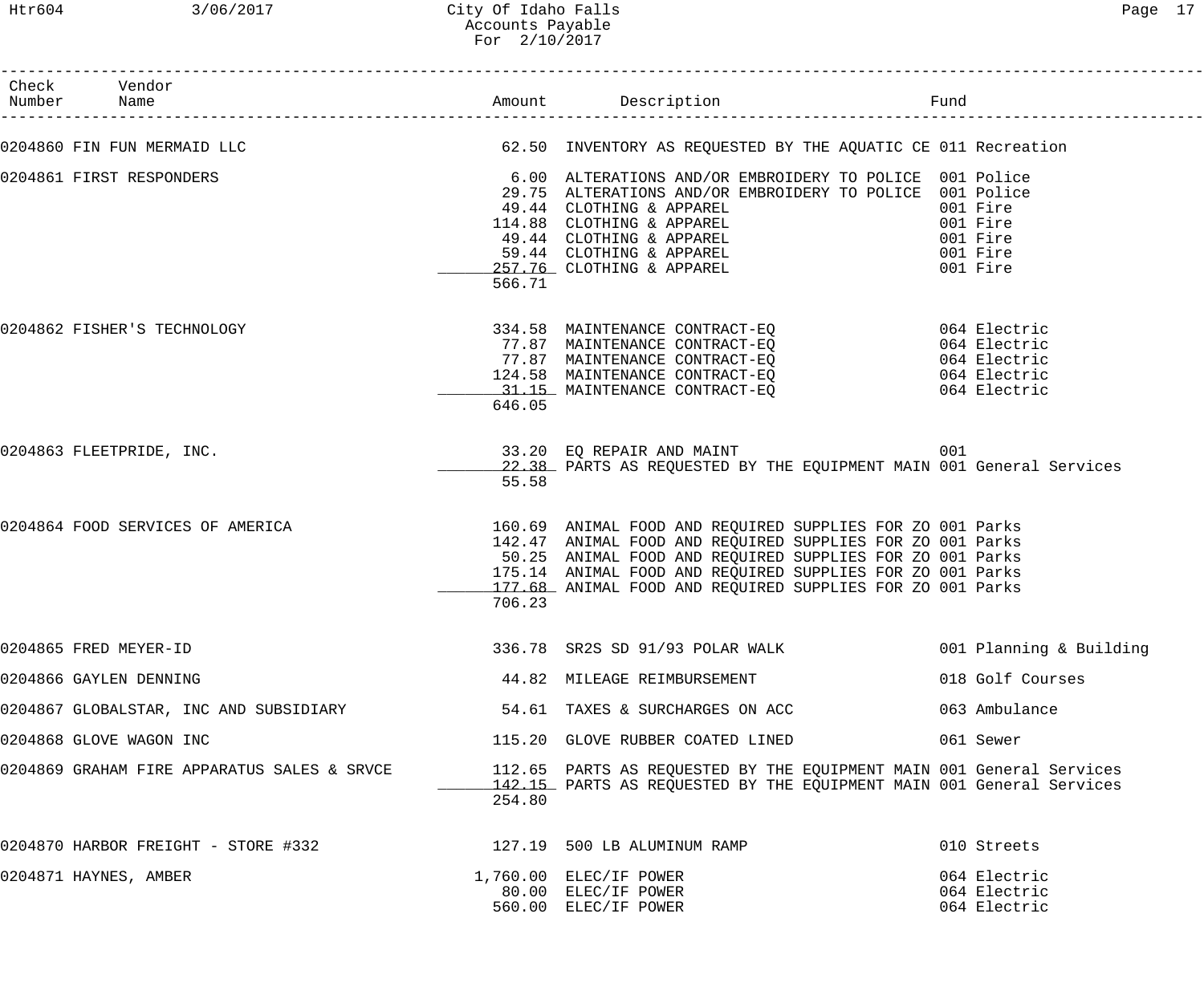## Htr604 3/06/2017 City Of Idaho Falls Page 18 Accounts Payable For 2/10/2017

| Check<br>Number | Vendor<br>Name                                                                                  |                        |                                                                                                                                                    | Fund                                                                               |
|-----------------|-------------------------------------------------------------------------------------------------|------------------------|----------------------------------------------------------------------------------------------------------------------------------------------------|------------------------------------------------------------------------------------|
|                 |                                                                                                 | 2,400.00               |                                                                                                                                                    |                                                                                    |
|                 | 0204872 HIGH COUNTRY RC&D AREA, INC. 450.00 MISCELLANEOUS PRODUCTS                              |                        |                                                                                                                                                    | 001 Council                                                                        |
|                 | 0204873 HOLDEN, KIDWELL, HAHN & CRAPO                         273.00  REV PLEADINGS ESPA & GWMA |                        |                                                                                                                                                    | 061 Water                                                                          |
|                 | 0204874 HOME DEPOT                                                                              | 31.71 BUCKES<br>445.56 | 233.99 FAN, VENT PIPE, DUCT TAPE<br>49.75 ICE SCRAPERS, SOAP, AEROS<br>19.67 SHEETROCK, COMPOUNDS 2X4<br>110.44 2X4X12 WOOD 3@5.17<br>31.71 BUCKES | 001 General Services<br>001 Cemeteries<br>001 Parks<br>001 Parks<br>011 Recreation |
|                 | 0204875 HOMER, RANDY                                                                            |                        | 201.00 CONTRACTED OFFICIALS                                                                                                                        | 011 Recreation                                                                     |
|                 | 0204876 HORSLEY, CHRIS                                                                          |                        | 75.00 CONTRACTED OFFICIALS                                                                                                                         | 011 Recreation                                                                     |
|                 | 0204877 HOWARD EQUIPMENT & SUPPLY                                                               | 1,514.72               | 133.35 PURCHASE OF ANIMAL FOOD AND SUPPLIES FOR 001 Parks<br>1,381.37 PURCHASE OF ANIMAL FOOD AND SUPPLIES FOR 001 Parks                           |                                                                                    |
|                 |                                                                                                 |                        | 0204878 IDAHO BUREAU CRIMINAL IDENT. 1,776.00 FINGERPRINT PROCESSING FOR BUSINESS LICE 001 City Clerk                                              |                                                                                    |
|                 |                                                                                                 |                        | 0204879 IDAHO BUREAU OF OCCUPATIONAL LICENS 30.00 LICENSE/REGISTRATION RENEWAL FOR SEWER E 061 Sewer                                               |                                                                                    |
|                 |                                                                                                 |                        | 0204880 IDAHO DEPT OF HELTH & WELFARE 394.00 ENERGY ASSISTANCE/UTILITY                                                                             | 001 Treasurer                                                                      |
|                 | 0204881 IDAHO ECONOMIC DEVELOPMENT ASSOC. 250.00 MEMBERSHIPS                                    |                        |                                                                                                                                                    | 001 Mayor                                                                          |
|                 | 0204882 IDAHO FALLS FOUNDRY & MACHINE                                                           |                        | 22.50 FABRICATION MATERIAL/NEW                                                                                                                     | 061 Water                                                                          |
|                 | 0204883 IDAHO FALLS ROTARY CLUB #1041                                                           | 525.00                 | 175.00 MEMBERSHIPS<br>175.00 MEMBERSHIPS<br>175.00 MEMBERSHIPS                                                                                     | 001 Planning & Building<br>001 Mayor<br>001 Police                                 |
|                 | 0204884 IDAHO STATE FIRE MARSHAL                                                                | 20.00                  | 5.00 MEMBERSHIPS<br>5.00 MEMBERSHIPS<br>5.00 MEMBERSHIPS<br>5.00 MEMBERSHIPS                                                                       | 001 Fire<br>001 Fire<br>001 Fire<br>001 Fire                                       |
|                 | 0204885 IES CUSTOM STAFFING, LLC                                                                |                        | 177.53 SERVICES/MISCELLANEOUS                                                                                                                      | 001 Treasurer                                                                      |
|                 | 0204886 INT'L ASSOC OF ELECTRICAL INSPECTOR                                                     |                        | 325.00 TRAINING-PERSONNEL<br>325.00 TRAINING-PERSONNEL                                                                                             | 001 General Services<br>001 General Services                                       |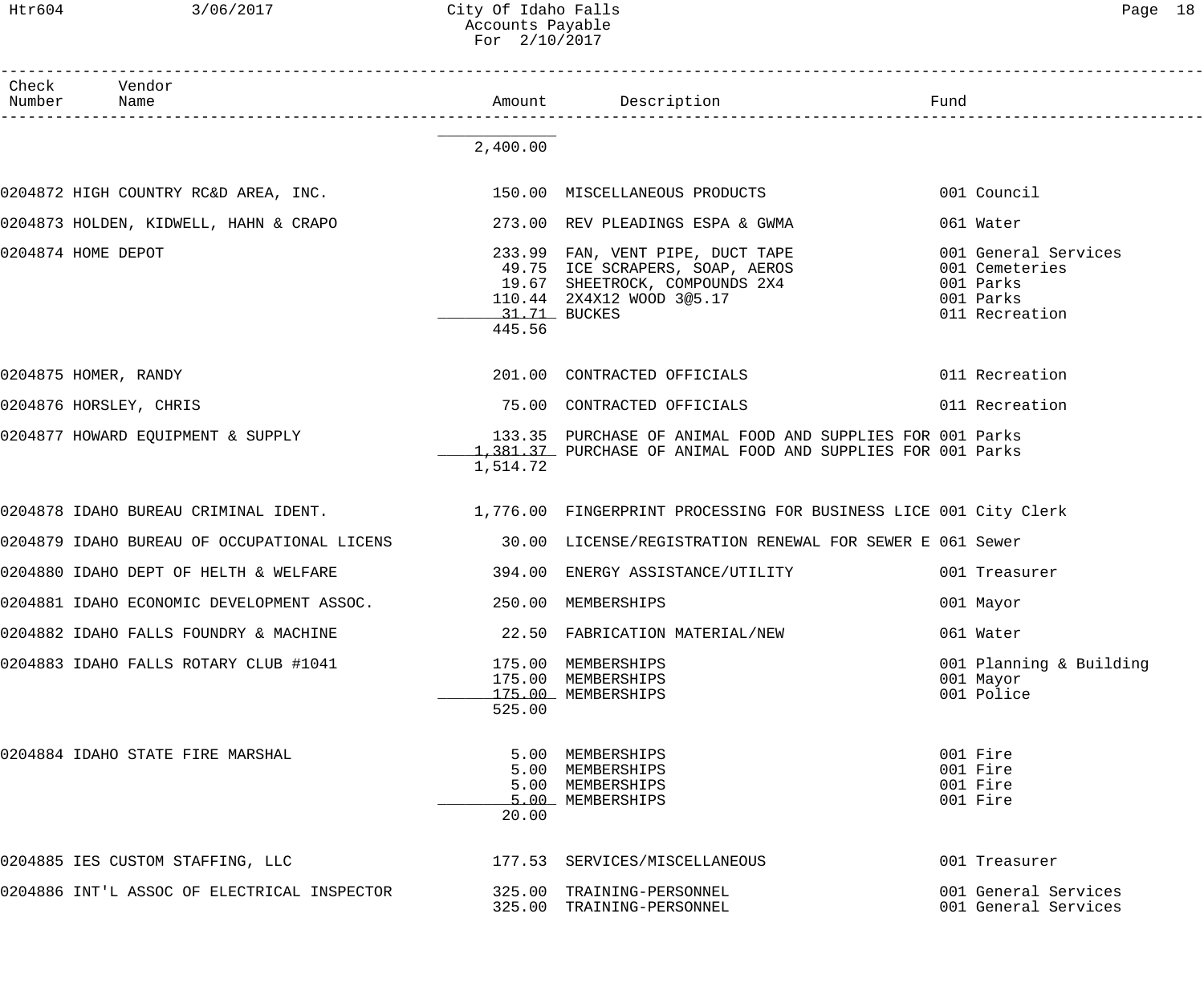Htr604 3/06/2017 City Of Idaho Falls Page 19 Accounts Payable For 2/10/2017

| Check Vendor<br>Number Name                                          |           |                                                                                                                                                                                                                                                                                                                                                                                                                                                                            |                              |
|----------------------------------------------------------------------|-----------|----------------------------------------------------------------------------------------------------------------------------------------------------------------------------------------------------------------------------------------------------------------------------------------------------------------------------------------------------------------------------------------------------------------------------------------------------------------------------|------------------------------|
|                                                                      | 650.00    |                                                                                                                                                                                                                                                                                                                                                                                                                                                                            |                              |
|                                                                      |           | 0204887 INTERMOUNTAIN CLAIMS, INC.          4,800.00 PROFESSIONAL/PERSONAL SRV         019 Self-Insurance                                                                                                                                                                                                                                                                                                                                                                  |                              |
| 0204888 JEFF HAYES                                                   |           | 4,852.27 EDUCATION REIMBURSEMENT                                                                                                                                                                                                                                                                                                                                                                                                                                           | 063 Ambulance                |
| 0204889 KASSMO PRODUCTS INCORPORATED 1,193.20 AQUATIC/WATER PRODUCTS |           |                                                                                                                                                                                                                                                                                                                                                                                                                                                                            | 011 Recreation               |
| 0204890 KEMA, INC.                                                   |           | 14,950.00 PROFESSIONAL/PERSONAL SRV                                                                                                                                                                                                                                                                                                                                                                                                                                        | 064 Electric                 |
| 0204891 KERRY HAMMON                                                 |           | 122.98 REIMBURSEMENT/FIRE GEAR                                                                                                                                                                                                                                                                                                                                                                                                                                             | 001 Fire                     |
| 0204892 KEY-LINE AUTOMOTIVE WAREHOUSE                                | 505.46    | 3.90 PARTS AS REQUESTED BY THE EQUIPMENT MAIN 001 General Services<br>2.10 PARTS AS REQUESTED BY THE EQUIPMENT MAIN 001 General Services<br>120.12 PARTS AS REQUESTED BY THE EQUIPMENT MAIN 001 General Services<br>120.12 PARTS AS REQUESTED BY THE EQUIPMENT MAIN 001 General Services<br>52.00- PARTS AS REQUESTED BY THE EQUIPMENT MAIN 001 General Services<br>311.22 CUSTODIAL SUPPLIES/EQUIP                                                                        | 001 Fire                     |
| 0204893 KONE, INC.                                                   | 3,056.00  | 1,600.00 MAINTENANCE CONTRACT-EQ<br>865.94- MAINTENANCE CONTRACT-EQ 001 General Services<br>2,321.94 MAINTENANCE CONTRACT-EQ 001 General Services                                                                                                                                                                                                                                                                                                                          |                              |
| 0204894 L.N. CURTIS & SONS                                           | 15,535.62 | 4,735.81 FIRE PROTECT EQ/SUP/MAINT 001 Fire<br>299.81 FIRE PROTECT EQ/SUP/MAINT 001 Fire<br>10.500.00 FIRE PROTECT FLORIDATE 1050<br>10,500.00 FIRE DEPARTMENT MISC.                                                                                                                                                                                                                                                                                                       | 001 Fire                     |
| 0204895 LANDON EXCAVATING, INC.                                      | 28,998.00 | 3,193.00 SNOW REMOVAL AS REQUESTED BY THE STREET 001 Public Works-Streets<br>8,675.00 SNOW REMOVAL AS REQUESTED BY THE STREET 001 Public Works-Streets<br>3,880.00 SNOW REMOVAL AS REQUESTED BY THE STREET 001 Public Works-Streets<br>2,580.00 SNOW REMOVAL AS REQUESTED BY THE STREET 001 Public Works-Streets<br>6,890.00 SNOW REMOVAL AS REQUESTED BY THE STREET 001 Public Works-Streets<br>3,780.00 SNOW REMOVAL AS REQUESTED BY THE STREET 001 Public Works-Streets |                              |
| 0204896 LANDON, AUSTIN                                               |           | 662.00 CONTRACTED OFFICIALS                                                                                                                                                                                                                                                                                                                                                                                                                                                | 011 Recreation               |
| 0204897 LAW ENFORCEMENT RISK MANAGEMENT GRO                          |           | 2,399.00 SUBSCRIPTIONS                                                                                                                                                                                                                                                                                                                                                                                                                                                     | 001 Police                   |
| 0204898 LEAVITT, SHANE                                               |           | 72.00 CONTRACTED OFFICIALS                                                                                                                                                                                                                                                                                                                                                                                                                                                 | 011 Recreation               |
| 0204899 LOWE'S COMMERCIAL SERVICES                                   |           | 57.84 MAILBOX REPAIR<br>768.74 EQUIPMENT-LRG & TURF                                                                                                                                                                                                                                                                                                                                                                                                                        | 010 Streets<br>063 Ambulance |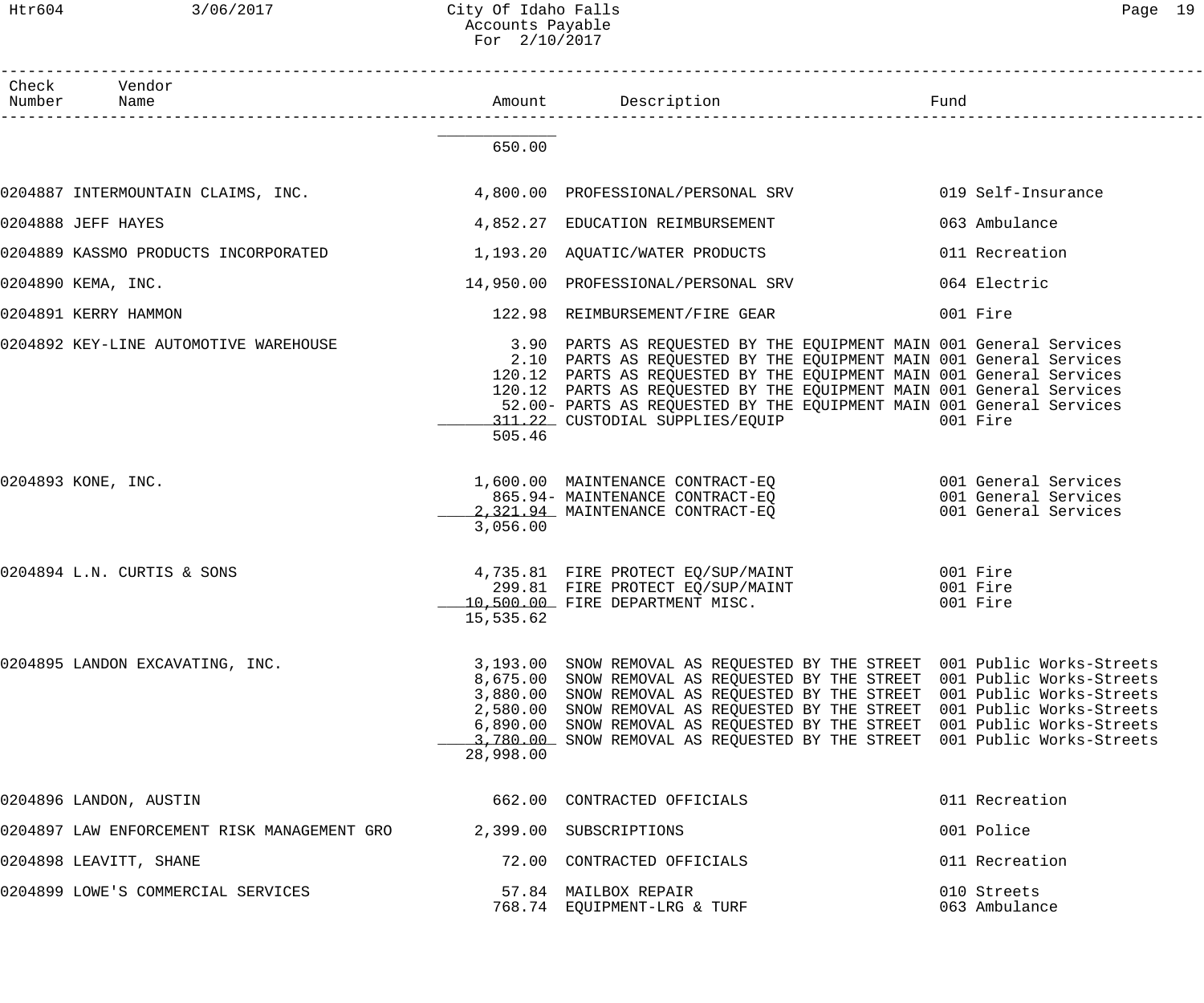## Htr604 3/06/2017 City Of Idaho Falls Page 20 Accounts Payable For 2/10/2017

| Number | Check Vendor<br>Name                    |                |                                                                                                                                                                                                                                                                                                                                                                                                                                                                                                                                                                                                                                                                                                                                                                                                                                                                                                                                                                                                                                                           | Fund                                         |
|--------|-----------------------------------------|----------------|-----------------------------------------------------------------------------------------------------------------------------------------------------------------------------------------------------------------------------------------------------------------------------------------------------------------------------------------------------------------------------------------------------------------------------------------------------------------------------------------------------------------------------------------------------------------------------------------------------------------------------------------------------------------------------------------------------------------------------------------------------------------------------------------------------------------------------------------------------------------------------------------------------------------------------------------------------------------------------------------------------------------------------------------------------------|----------------------------------------------|
|        |                                         | 826.58         |                                                                                                                                                                                                                                                                                                                                                                                                                                                                                                                                                                                                                                                                                                                                                                                                                                                                                                                                                                                                                                                           |                                              |
|        |                                         |                | $0204900$ MAGIC VALLEY LABS, INC. $1,874.60$ LAB ANALYSIS AS REQUESTED BY SEWER DIVIS 061 Sewer                                                                                                                                                                                                                                                                                                                                                                                                                                                                                                                                                                                                                                                                                                                                                                                                                                                                                                                                                           |                                              |
|        | 0204901 MEDICAL AIR SERVIES ASSOCIATION |                | 100.00  16-280034/REFUND                                                                                                                                                                                                                                                                                                                                                                                                                                                                                                                                                                                                                                                                                                                                                                                                                                                                                                                                                                                                                                  | 063                                          |
|        | 0204902 MISS RODEO IDAHO, INC.          |                | 250.00 MISCELLANEOUS PRODUCTS                                                                                                                                                                                                                                                                                                                                                                                                                                                                                                                                                                                                                                                                                                                                                                                                                                                                                                                                                                                                                             | 001 Parks                                    |
|        | 0204903 MOHAWK RESOURCES LTD.           | 612.61         | 23.41 FREIGHT<br>23.41  FREIGHT<br>589.20_ GARAGE SHOP SUPPLIES                                                                                                                                                                                                                                                                                                                                                                                                                                                                                                                                                                                                                                                                                                                                                                                                                                                                                                                                                                                           | 001 General Services<br>001 General Services |
|        | 0204904 MOUNTAIN VALLEY CONSTRUCTION    | 34,452.00      | 3,570.00 SNOW REMOVAL AS REQUESTED BY THE STREET 001 Public Works-Streets<br>10,664.00 SNOW REMOVAL AS REQUESTED BY THE STREET 001 Public Works-Streets<br>12,174.00 SNOW REMOVAL AS REQUESTED BY THE STREET 001 Public Works-Streets<br>8,044.00 SNOW REMOVAL AS REQUESTED BY THE STREET 001 Public Works-Streets                                                                                                                                                                                                                                                                                                                                                                                                                                                                                                                                                                                                                                                                                                                                        |                                              |
|        | 0204905 MUSEUM OF IDAHO                 |                | 2,000.00 PROMOTION ITEMS                                                                                                                                                                                                                                                                                                                                                                                                                                                                                                                                                                                                                                                                                                                                                                                                                                                                                                                                                                                                                                  | 012 Library                                  |
|        | 0204906 MUSSELMAN EQUIPMENT CO., INC.   | 393.13         | 161.00 PARTS AND MINOR SUBLET REPAIRS AS REQUES 001 General Services<br>88.63 PARTS AND MINOR SUBLET REPAIRS AS REQUES 001 General Services<br>143.50 PARTS AND MINOR SUBLET REPAIRS AS REQUES 001 General Services                                                                                                                                                                                                                                                                                                                                                                                                                                                                                                                                                                                                                                                                                                                                                                                                                                       |                                              |
|        | 0204907 NAPA AUTO PARTS                 | 924.52         | 390.59 EQ REPAIR AND MAINT<br>9.17 PARTS AS REQUESTED BY THE EQUIPMENT MAIN 001 General Services<br>155.91 PARTS AS REQUESTED BY THE EQUIPMENT MAIN 001 General Services<br>13.79 PARTS AS REQUESTED BY THE EQUIPMENT MAIN 001 General Services<br>79.26 PARTS AS REQUESTED BY THE EQUIPMENT MAIN 001 General Services<br>8.29 PARTS AS REQUESTED BY THE EQUIPMENT MAIN 001 General Services<br>18.29 PARTS AS REQUESTED BY THE EQUIPMENT MAIN 001 General Services<br>8.79 PARTS AS REQUESTED BY THE EQUIPMENT MAIN 001 General Services<br>28.79 PARTS AS REQUESTED BY THE EQUIPMENT MAIN 001 General Services<br>16.57 PARTS AS REQUESTED BY THE EQUIPMENT MAIN 001 General Services<br>8.01 PARTS AS REQUESTED BY THE EQUIPMENT MAIN 001 General Services<br>19.99 PARTS AS REQUESTED BY THE EQUIPMENT MAIN 001 General Services<br>3.29 PARTS AS REQUESTED BY THE EQUIPMENT MAIN 001 General Services<br>146.29 PARTS AS REQUESTED BY THE EQUIPMENT MAIN 001 General Services<br>17.49 PARTS AS REQUESTED BY THE EQUIPMENT MAIN 001 General Services | 001                                          |
|        | 0204908 NEWMAN SIGNS, INC.              | 1,359.00 SIGNS |                                                                                                                                                                                                                                                                                                                                                                                                                                                                                                                                                                                                                                                                                                                                                                                                                                                                                                                                                                                                                                                           | 001 Public Works Engineering                 |
|        | 0204909 PACK, TARL                      |                | 474.00 CONTRACTED OFFICIALS                                                                                                                                                                                                                                                                                                                                                                                                                                                                                                                                                                                                                                                                                                                                                                                                                                                                                                                                                                                                                               | 011 Recreation                               |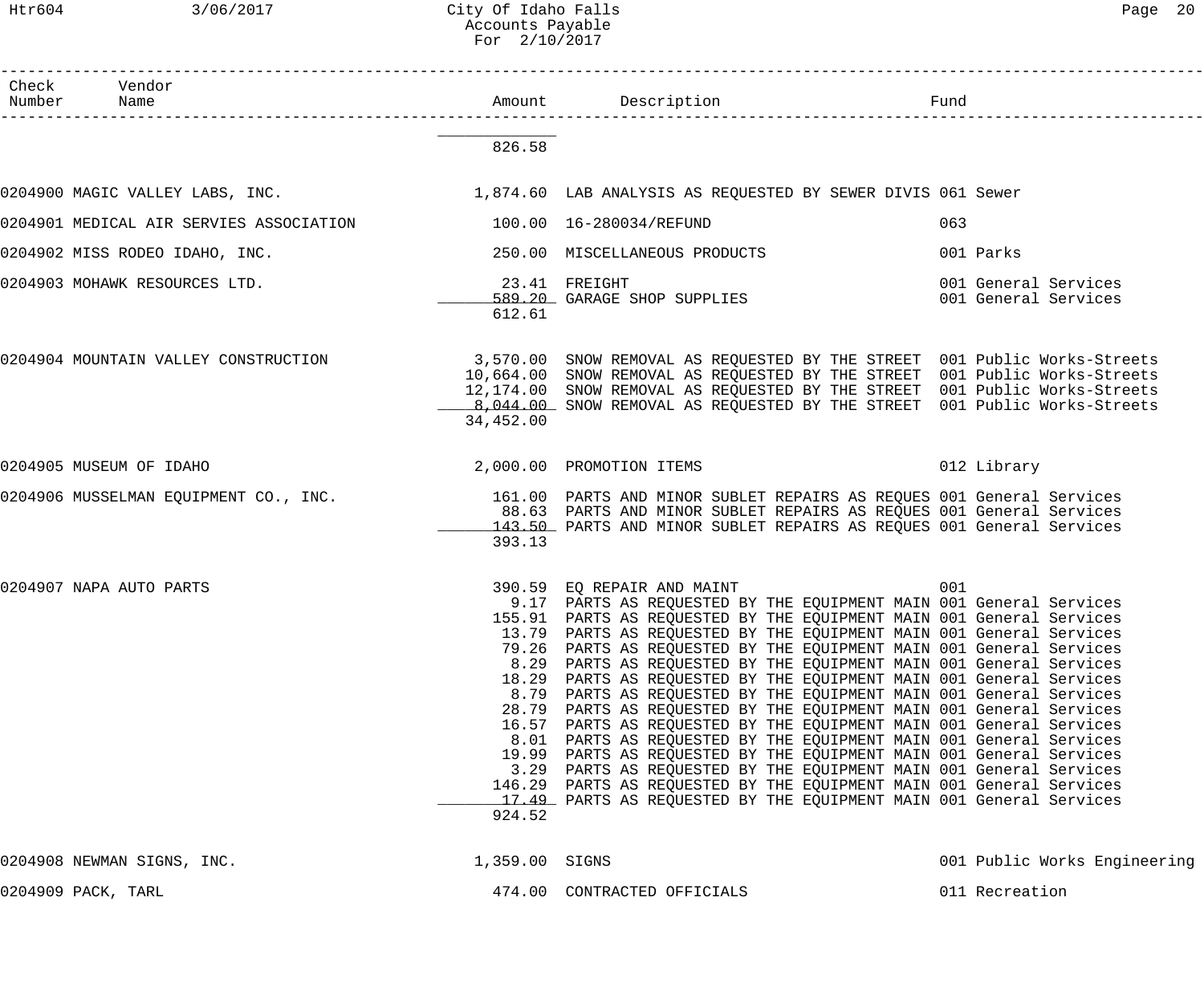|             | Check Vendor<br>Number Name          |                 |                                                                                                                                                                                                        | Fund                                                     |
|-------------|--------------------------------------|-----------------|--------------------------------------------------------------------------------------------------------------------------------------------------------------------------------------------------------|----------------------------------------------------------|
|             |                                      |                 | 0204910 PAUL RADFORD 601 Fire 1,260.00 EDUCATION REIMBURSEMENT 601 Fire                                                                                                                                |                                                          |
|             |                                      |                 | 0204911 PEST CONTROL SERVICES, INC. 155.00 SERVICES/MISCELLANEOUS                                                                                                                                      | 064 Electric                                             |
|             | 0204912 PHILLIP WAGGONER             |                 | 45.00 COURSE REIMBURSEMENT                                                                                                                                                                             | 061 Sewer                                                |
|             |                                      |                 | 0204913 PINE, CLAUDIA 2008 2009 1,840.00 SERVICES/MISCELLANEOUS                                                                                                                                        | 001 Parks                                                |
|             | 0204914 PIRANHAS                     | 1,500.00 RENTAL |                                                                                                                                                                                                        | 011 Recreation                                           |
|             |                                      | 208.45          | 0204915 PLATT ELECTRIC / REXEL, INC.                       180.60 MISCELLANEOUS ELECTRICAL SUPPLIES FOR BL 001 General Services<br>27.85 MISCELLANEOUS ELECTRICAL SUPPLIES FOR BL 001 General Services |                                                          |
|             |                                      |                 | 0204916 PNEUMO TECH INC. THE SERVICES SONDERESS ON THE SERVICES ON THE SERVICES ON DESCRIPTION ON THE SERVICES                                                                                         |                                                          |
|             |                                      |                 | 0204917 PRO RENTALS/PRO EQUIP, LLC 395.42 PARTS AND MINOR SUBLET REPAIRS AS REQUES 001 General Services                                                                                                |                                                          |
|             | 0204918 PROGRESSIVE BUSINESS PUB     |                 | 295.00 MEMBERSHIPS                                                                                                                                                                                     | 064 Electric                                             |
| 0204919 PRS |                                      |                 | 111.60    16-185576/REFUND                                                                                                                                                                             | 063                                                      |
|             | 0204920 OUICK PRINT                  | 681.10          | 226.58 PRINTING<br>227.01 PRINTING<br>227.51 PRINTING                                                                                                                                                  | 018 Golf Courses<br>018 Golf Courses<br>018 Golf Courses |
|             | 0204921 RANDALL, JEFF                |                 | 176.00 CONTRACTED OFFICIALS 6011 Recreation                                                                                                                                                            |                                                          |
|             |                                      | 13,000.00       | 0204922 RHODEHOUSE CONSTRUCTION, INC. 5,720.00 SNOW REMOVAL AS REQUESTED BY THE STREET 001 Public Works-Streets<br>1,280.00 SNOW REMOVAL AS REQUESTED BY THE STREET 001 Public Works-Streets           |                                                          |
|             | 0204923 RIBBONS GALORE               | 1,960.62        | 1,867.50 AQUATIC/WATER PRODUCTS<br>93.12 FREIGHT                                                                                                                                                       | 011 Recreation<br>011 Recreation                         |
|             | 0204924 RICHARD H FELL               |                 | 217.26  16-214514/REFUND                                                                                                                                                                               | 063                                                      |
|             | 0204925 RIGGINS, JEFF                |                 | 288.00 CONTRACTED OFFICIALS                                                                                                                                                                            | 011 Recreation                                           |
|             | 0204926 ROCKNAKS HARDWARE PLUS, INC. |                 | 80.97 PRO LHSP FIBER SHOVELS (3                                                                                                                                                                        | 001 Public Works Engineering                             |
|             | 0204927 ROCKY MOUNTAIN POWER         |                 | 1,594.27 UTILITIES/FEBRUARY 2017<br>531.84 UTILITIES/FEBRUARY 2017<br>521.62 UTILITIES/FEBRUARY 2017<br>60.97 UTILITIES/FEBRUARY 2017                                                                  | 001 Parks<br>001 Parks<br>001 Fire<br>001 Cemeteries     |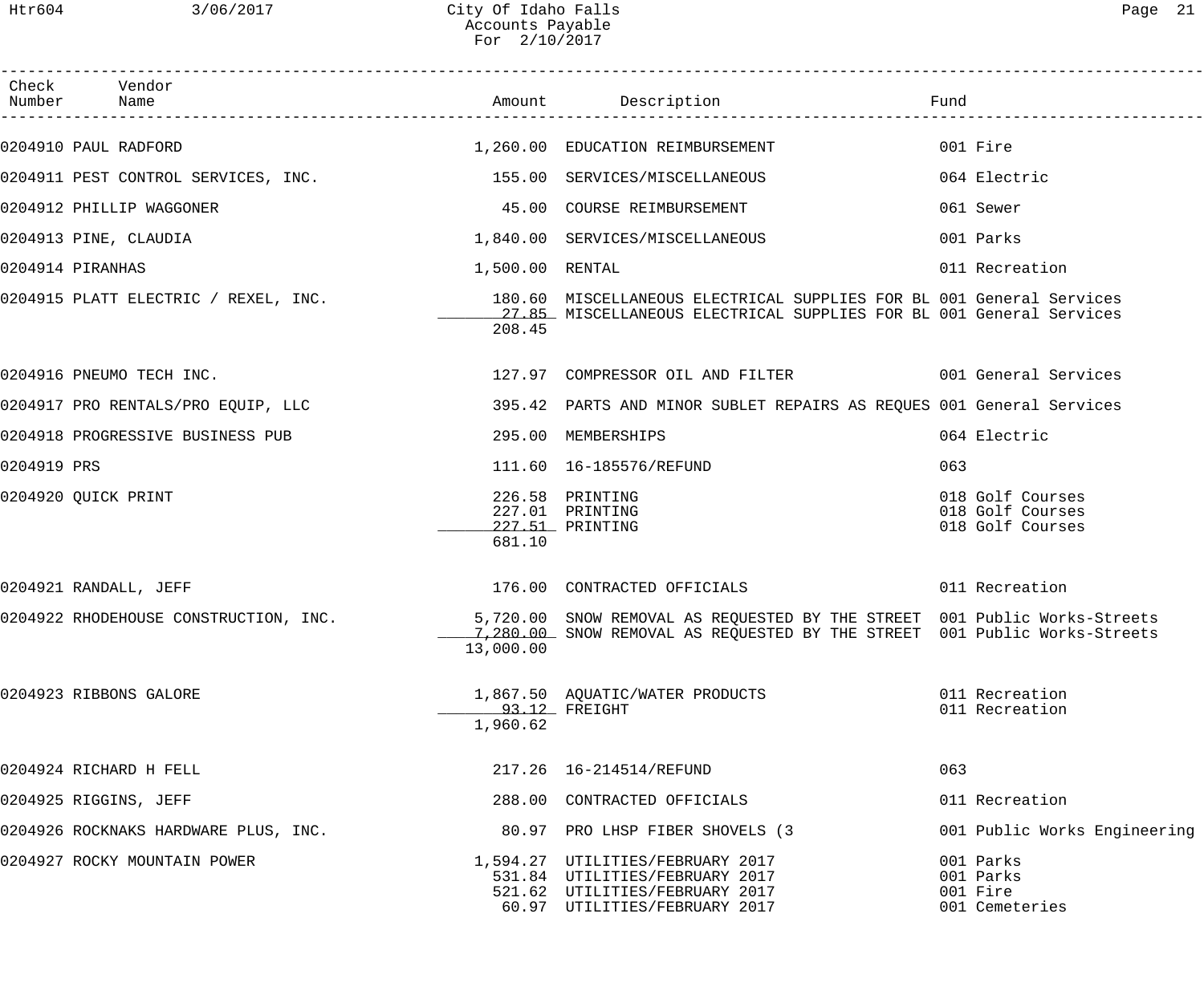| Check Vendor<br>Number Name         |                                                            |                            | Amount Description<br>Fund                                                                                                                                                                                                                                                                |                                                                                                                                          |
|-------------------------------------|------------------------------------------------------------|----------------------------|-------------------------------------------------------------------------------------------------------------------------------------------------------------------------------------------------------------------------------------------------------------------------------------------|------------------------------------------------------------------------------------------------------------------------------------------|
|                                     |                                                            | 3,010.66                   |                                                                                                                                                                                                                                                                                           |                                                                                                                                          |
|                                     | 0204928 ROCKY MOUNTAIN SECTION PGA 62010 55.00 MEMBERSHIPS | 385.00                     | 55.00 MEMBERSHIPS<br>55.00 MEMBERSHIPS<br>55.00 MEMBERSHIPS<br>55.00 MEMBERSHIPS<br>55.00 MEMBERSHIPS<br>55.00 MEMBERSHIPS                                                                                                                                                                | 018 Golf Courses<br>018 Golf Courses<br>018 Golf Courses<br>018 Golf Courses<br>018 Golf Courses<br>018 Golf Courses<br>018 Golf Courses |
| 0204929 RODENT PRO.COM, LLC         |                                                            | 1,480.00                   | 1,335.00 ANIMAL FEED AS REQUESTED BY IDAHO FALLS 001 Parks<br>145.00 ANIMAL FEED AS REQUESTED BY IDAHO FALLS 001 Parks                                                                                                                                                                    |                                                                                                                                          |
| 0204930 RON SAYER DODGE, INC.       |                                                            |                            | 26.63 PARTS AND MINOR SUBLET REPAIRS AS REQUES 001 General Services                                                                                                                                                                                                                       |                                                                                                                                          |
| 0204931 RON'S TIRE INC.             |                                                            | 221.78                     | 14.97 BOLTS, ROPE, OIL 14.97 BOLTS, ROPE, OIL CONSERVIT COMPARERS 11.64 BOLTS, NUTS, WASHERS<br>25.99 REPAIRS AND SUPPLIES AS REQUESTED BY HOR 001 Parks<br>101.26 REPAIRS AND SUPPLIES AS REQUESTED BY PAR 001 Parks<br>67.92 REPAIRS AND SUPPLIES AS REQUESTED BY PAR 001 Parks         |                                                                                                                                          |
| 0204932 RUSH TRUCK CENTERS, INC.    |                                                            | 138.32 FREIGHT<br>1,763.52 | 373.52 EO REPAIR AND MAINT<br>1,251.68 EQ REPAIR AND MAINT                                                                                                                                                                                                                                | 001<br>001 General Services<br>001 General Services                                                                                      |
| 0204933 SAUNDERS, JORDAN            |                                                            |                            | 108.00 CONTRACTED OFFICIALS                                                                                                                                                                                                                                                               | 011 Recreation                                                                                                                           |
| 0204934 SAWTOOTH EMERGENCY VEHICLES |                                                            | 329.08                     | 150.00 PARTS AS REQUESTED BY THE EQUIPMENT MAIN 001 General Services<br>26.21 PARTS AS REQUESTED BY THE EQUIPMENT MAIN 001 General Services<br>85.00 PARTS AS REQUESTED BY THE EQUIPMENT MAIN 001 General Services<br>67.87 PARTS AS REQUESTED BY THE EQUIPMENT MAIN 001 General Services |                                                                                                                                          |
| 0204935 SHELLEY PIONEER, THE        |                                                            |                            | 331.20 PRINTING                                                                                                                                                                                                                                                                           | 001 Police                                                                                                                               |
| 0204936 SKM, INC.                   |                                                            |                            | 446.25 CONSTRUCTION JOB/CONTRACT                                                                                                                                                                                                                                                          | 061 Water                                                                                                                                |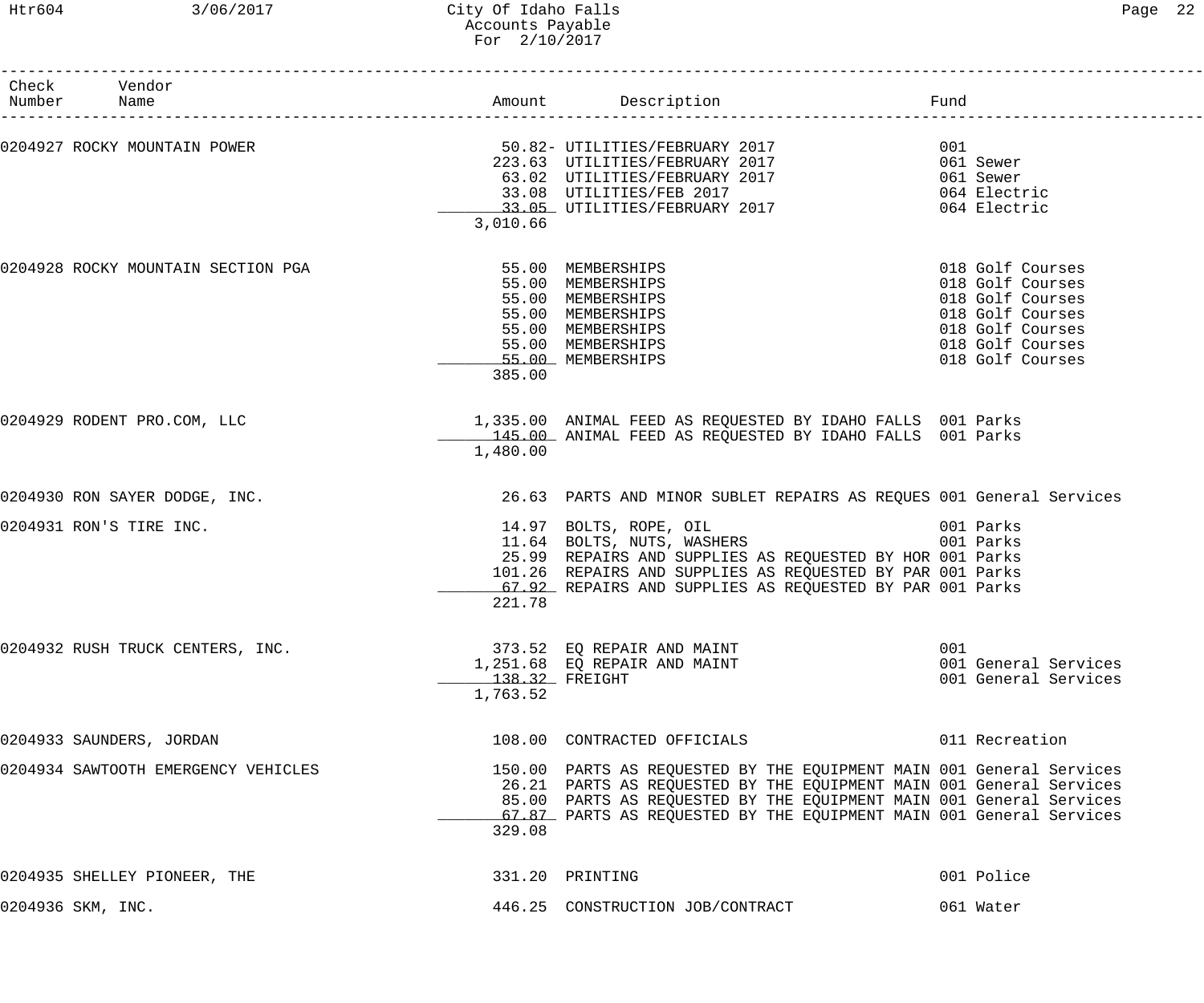## Htr604 3/06/2017 City Of Idaho Falls Page 23 Accounts Payable For 2/10/2017

| Check Vendor<br>Number Name                                                               |          |                                                                                                                                                                                                                                                                                                                                                                                                                                          |                                                               |
|-------------------------------------------------------------------------------------------|----------|------------------------------------------------------------------------------------------------------------------------------------------------------------------------------------------------------------------------------------------------------------------------------------------------------------------------------------------------------------------------------------------------------------------------------------------|---------------------------------------------------------------|
| 0204937 SKYLINE ANIMAL HOSPITAL 115.00 SPAY/NEUTER SERVICES<br>20.00 SPAY/NEUTER SERVICES | 135.00   |                                                                                                                                                                                                                                                                                                                                                                                                                                          | 001<br>001                                                    |
| 0204938 STAPLES ADVANTAGE                                                                 |          |                                                                                                                                                                                                                                                                                                                                                                                                                                          | 254.07 OFFICE SUPPLIES, GENERAL 6001 Public Works Engineering |
| 0204939 STATE TRAILER SUPPLY                                                              |          | 11.68 PARTS AS REQUESTED BY THE EQUIPMENT MAIN 001 General Services                                                                                                                                                                                                                                                                                                                                                                      |                                                               |
| 0204940 STEVEN BOOTH                                                                      |          | 1,170.00 EDUCATION REIMBURSEMENT                                                                                                                                                                                                                                                                                                                                                                                                         | 001 Fire                                                      |
| 0204941 SUNGARD PUBLIC SECTOR, INC. 200.00 COMPUTERS, DP/WORD PROC.                       |          |                                                                                                                                                                                                                                                                                                                                                                                                                                          | 001 Data Processing                                           |
| 0204942 TAURUS NATURAL MANUFACTURING LLC 14,503.47 ROAD/HWY MATERIAL ASPHALT              |          |                                                                                                                                                                                                                                                                                                                                                                                                                                          | 010 Streets                                                   |
| 0204943 THOMPSON SMITH WOOLF ANDERSON 669.00 15-311743/REFUND                             |          |                                                                                                                                                                                                                                                                                                                                                                                                                                          | 063                                                           |
| 0204944 TRI-STATE HYDRAULICS INC. 38.48 TOOLS, HAND POWER/NONPOWER                        |          |                                                                                                                                                                                                                                                                                                                                                                                                                                          | 064 Electric                                                  |
| 0204945 TRICARE                                                                           |          | 513.49  15-439068/REFUND                                                                                                                                                                                                                                                                                                                                                                                                                 | 063                                                           |
| 0204946 UNION PACIFIC RAILROAD EMPLOYEES 100.00 16-185606/REFUND                          |          |                                                                                                                                                                                                                                                                                                                                                                                                                                          | 063                                                           |
| 0204947 UNIVERSAL GRINDING COMPANY                                                        |          | 378.00 SERVICES/MISCELLANEOUS                                                                                                                                                                                                                                                                                                                                                                                                            | 011 Recreation                                                |
| 0204948 UNIVERSITY ENTERPRISES, INC. 427.00 AUDIOVISUAL/PUBLICATION                       |          |                                                                                                                                                                                                                                                                                                                                                                                                                                          | 061 Sewer                                                     |
| 0204949 VADA M ROBERTS                                                                    |          | 119.83    15-277938/REFUND                                                                                                                                                                                                                                                                                                                                                                                                               | 063                                                           |
| 0204950 VALLEY COLLISION & TOWING                                                         | 1,145.00 | 415.00 PROFESSIONAL/PERSONAL SRV<br>730.00 PROFESSIONAL/PERSONAL SRV                                                                                                                                                                                                                                                                                                                                                                     | 001 Police<br>001 Police                                      |
| 0204951 VALLEY GLASS CORPORATION                                                          |          | 217.06 PARKS & RECREATION MISC.                                                                                                                                                                                                                                                                                                                                                                                                          | 001 Parks                                                     |
| 0204952 VERIZON WIRELESS                                                                  |          | 3,732.89 BILLING 12/24/16-1/23/17                                                                                                                                                                                                                                                                                                                                                                                                        | 001                                                           |
| 0204953 VICTOR TAM                                                                        |          | 80.06  15-458459/REFUND                                                                                                                                                                                                                                                                                                                                                                                                                  | 063                                                           |
| 0204954 VIRGINIA WELLS                                                                    |          | 75.46   15-249521/REFUND                                                                                                                                                                                                                                                                                                                                                                                                                 | 063                                                           |
| 0204955 WACKERLI AUTO CENTER                                                              | 750.07   | 48.17 PARTS AS REQUESTED BY THE EQUIPMENT MAIN 001 General Services<br>186.25 PARTS AS REQUESTED BY THE EQUIPMENT MAIN 001 General Services<br>46.53 PARTS AS REQUESTED BY THE EQUIPMENT MAIN 001 General Services<br>43.20 PARTS AS REQUESTED BY THE EQUIPMENT MAIN 001 General Services<br>412.49 PARTS AS REQUESTED BY THE EQUIPMENT MAIN 001 General Services<br>13.43 PARTS AS REQUESTED BY THE EQUIPMENT MAIN 001 General Services |                                                               |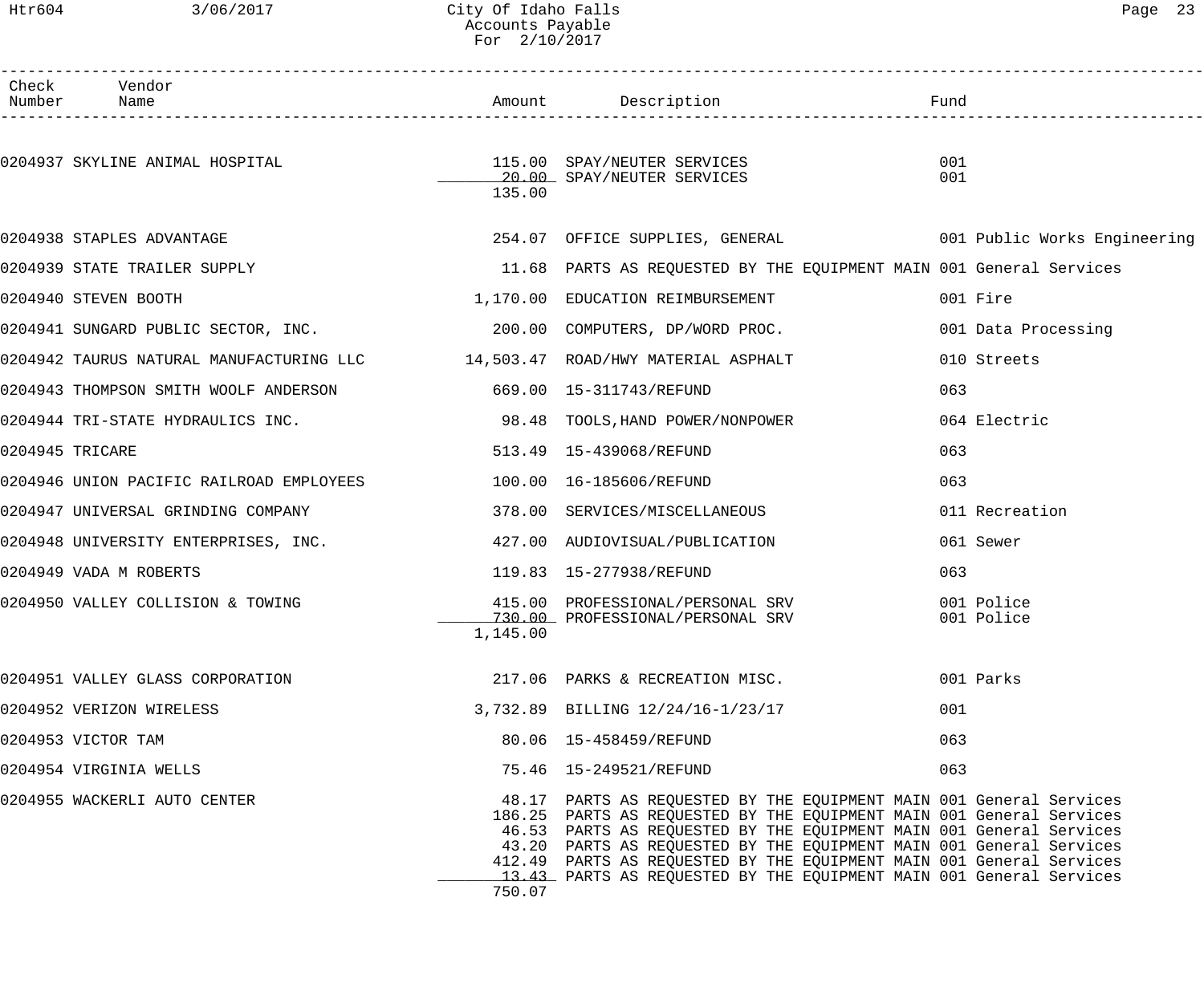| Раае | 4 |
|------|---|
|------|---|

| $^\mathtt{'heck}$ | 'endo. |        |             |
|-------------------|--------|--------|-------------|
| Number            | Name   | Amouni | <b>Tung</b> |

| 0204956 WALDRON, JEFFERY P. 200 10 CONTRACTED OFFICIALS 2004956 WALDRON, JEFFERY P.                                                                                                                                                          |          |                                                                                                                                                                                                                                                                                                                                                                                                                                                                                                                                                                                                                                                                                                                                                                                                                 |                |
|----------------------------------------------------------------------------------------------------------------------------------------------------------------------------------------------------------------------------------------------|----------|-----------------------------------------------------------------------------------------------------------------------------------------------------------------------------------------------------------------------------------------------------------------------------------------------------------------------------------------------------------------------------------------------------------------------------------------------------------------------------------------------------------------------------------------------------------------------------------------------------------------------------------------------------------------------------------------------------------------------------------------------------------------------------------------------------------------|----------------|
| 0204957 WAXIE SANITARY SUPPLY <b>1,348.39 CUSTODIAL SUPPLIES/EQUIP</b> 001 General Services<br>1,348.95 CUSTODIAL SUPPLIES/EQUIP 001 General Services<br>45.94- CUSTODIAL SUPPLIES/EQUIP 001 General Services<br>248.39 CUSTODIAL SUPPLIES/E | 1,735.25 |                                                                                                                                                                                                                                                                                                                                                                                                                                                                                                                                                                                                                                                                                                                                                                                                                 |                |
| 0204958 WESTERN RECORDS DESTRUCTION, INC. 31.00 SHREDDING SERVICES AS REQUESTED BY IDAHO 001 Parks                                                                                                                                           |          |                                                                                                                                                                                                                                                                                                                                                                                                                                                                                                                                                                                                                                                                                                                                                                                                                 |                |
| 0204959 WESTERN STATES RENTAL STORE <b>1999 ST 2005</b> 80.92 PARTS AS REQUESTED BY THE EQUIPMENT MAIN 001 General Services                                                                                                                  | 3,301.12 | 177.16 PARTS AS REQUESTED BY THE EQUIPMENT MAIN 001 General Services<br>246.87 PARTS AS REQUESTED BY THE EQUIPMENT MAIN 001 General Services<br>383.65 PARTS AS REQUESTED BY THE EQUIPMENT MAIN 001 General Services<br>66.13 PARTS AS REQUESTED BY THE EQUIPMENT MAIN 001 General Services<br>753.00 PARTS AS REQUESTED BY THE EQUIPMENT MAIN 001 General Services<br>205.16 PARTS AS REQUESTED BY THE EQUIPMENT MAIN 001 General Services<br>229.40 PARTS AS REQUESTED BY THE EQUIPMENT MAIN 001 General Services<br>69.20 PARTS AS REQUESTED BY THE EQUIPMENT MAIN 001 General Services<br>30.16 PARTS AS REQUESTED BY THE EQUIPMENT MAIN 001 General Services<br>1,655.93 EQ REPAIR AND MAINT 001 General Services<br>15.80 FREIGHT 001 General Services<br>612.26 EQ REPAIR AND MAINT 001 General Services |                |
| 0204960 WESTERN WHOLESALE INSTALLED SALES 172.18 OVERHEAD DOOR PARTS AND LABOR AS REQUEST 001 General Services                                                                                                                               |          |                                                                                                                                                                                                                                                                                                                                                                                                                                                                                                                                                                                                                                                                                                                                                                                                                 |                |
| 0204961 WFCA'S FIRE SERVICE BOOKSTORE 66.62 HANDBOOK DRIVER/OPERATOR 60.01 Fire                                                                                                                                                              |          |                                                                                                                                                                                                                                                                                                                                                                                                                                                                                                                                                                                                                                                                                                                                                                                                                 |                |
| 0204962 WHEELER, COREY                                                                                                                                                                                                                       |          | 100.00 CONTRACTED OFFICIALS                                                                                                                                                                                                                                                                                                                                                                                                                                                                                                                                                                                                                                                                                                                                                                                     | 011 Recreation |
| 0204963 WILLIAMS, TOM                                                                                                                                                                                                                        |          | 300.00 CONTRACTED OFFICIALS                                                                                                                                                                                                                                                                                                                                                                                                                                                                                                                                                                                                                                                                                                                                                                                     | 011 Recreation |
| 0204964 ZIP PRINT                                                                                                                                                                                                                            |          | 33.05 PHOTOCOPIES AND POSTERS AS NEEDED BY AOU 011 Recreation                                                                                                                                                                                                                                                                                                                                                                                                                                                                                                                                                                                                                                                                                                                                                   |                |
| 0204965 2M COMPANY, INC.                                                                                                                                                                                                                     | 15.34    | 155.57 REPAIRS AND SUPPLIES AS REQUESTED BY PAR 001 Parks<br>162.00 REPAIRS AND SUPPLIES AS REQUESTED BY PAR 001 Parks<br>105.37 REPAIRS AND SUPPLIES AS REQUESTED BY PAR 001 Parks<br>297.60- REPAIRS AND SUPPLIES AS REQUESTED BY PAR 001 Parks<br>110.00 REPAIRS AND SUPPLIES AS REQUESTED BY PAR 001 Parks                                                                                                                                                                                                                                                                                                                                                                                                                                                                                                  |                |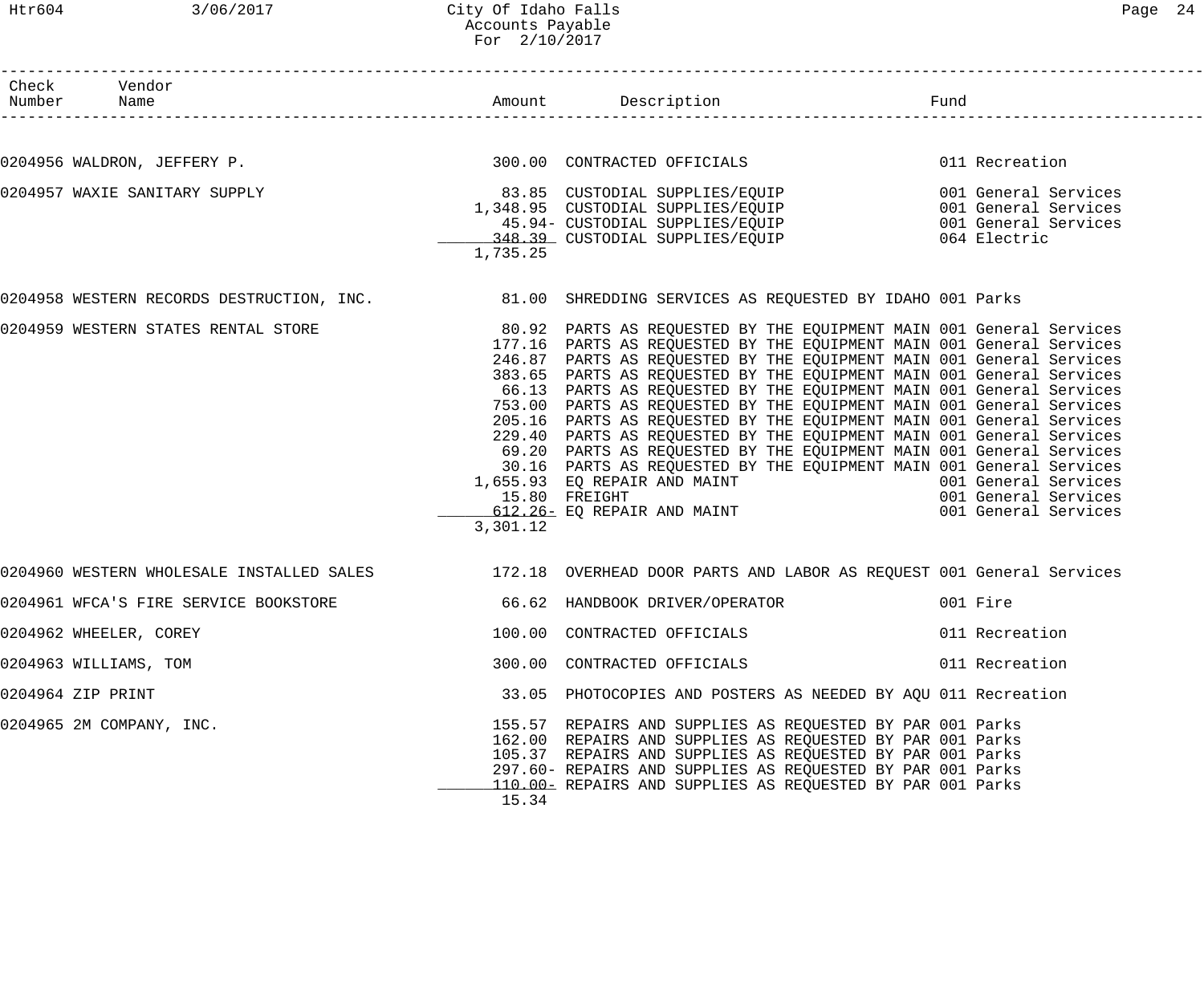|                                                                                                                    |                                                                                                                                                                                                                                                                                                                                                                                                                                                                                                                                  | Fund                                                                                                                                                                                                                                                                                                                                                                                                                                                                               |
|--------------------------------------------------------------------------------------------------------------------|----------------------------------------------------------------------------------------------------------------------------------------------------------------------------------------------------------------------------------------------------------------------------------------------------------------------------------------------------------------------------------------------------------------------------------------------------------------------------------------------------------------------------------|------------------------------------------------------------------------------------------------------------------------------------------------------------------------------------------------------------------------------------------------------------------------------------------------------------------------------------------------------------------------------------------------------------------------------------------------------------------------------------|
|                                                                                                                    |                                                                                                                                                                                                                                                                                                                                                                                                                                                                                                                                  |                                                                                                                                                                                                                                                                                                                                                                                                                                                                                    |
|                                                                                                                    |                                                                                                                                                                                                                                                                                                                                                                                                                                                                                                                                  | 001                                                                                                                                                                                                                                                                                                                                                                                                                                                                                |
| 470.50                                                                                                             |                                                                                                                                                                                                                                                                                                                                                                                                                                                                                                                                  | 060 Airport<br>060 Airport                                                                                                                                                                                                                                                                                                                                                                                                                                                         |
|                                                                                                                    |                                                                                                                                                                                                                                                                                                                                                                                                                                                                                                                                  |                                                                                                                                                                                                                                                                                                                                                                                                                                                                                    |
| 1,019.00                                                                                                           |                                                                                                                                                                                                                                                                                                                                                                                                                                                                                                                                  | 011 Recreation<br>018 Golf Courses                                                                                                                                                                                                                                                                                                                                                                                                                                                 |
|                                                                                                                    |                                                                                                                                                                                                                                                                                                                                                                                                                                                                                                                                  | 064 Electric                                                                                                                                                                                                                                                                                                                                                                                                                                                                       |
| 56.59<br>45.80<br>69.87<br>53.89<br>68.11<br>46.76<br>72.59<br>122.77<br>59.62<br>63.40<br>79.34<br>59.78<br>23.39 | LAUNDRY SUPPLY AND SERVICE FOR THE FIRE<br>LAUNDRY SUPPLY AND SERVICE FOR THE FIRE<br>LAUNDRY SUPPLY AND SERVICE FOR THE FIRE<br>LAUNDRY SUPPLY AND SERVICE FOR THE FIRE<br>LAUNDRY SUPPLY AND SERVICE FOR THE FIRE<br>LAUNDRY SUPPLY AND SERVICE FOR THE FIRE<br>LAUNDRY SUPPLY AND SERVICE FOR THE FIRE<br>LAUNDRY SUPPLY AND SERVICE FOR THE FIRE<br>LAUNDRY SUPPLY AND SERVICE FOR THE FIRE<br>LAUNDRY SUPPLY AND SERVICE FOR THE FIRE<br>LAUNDRY SUPPLY AND SERVICE FOR THE FIRE<br>LAUNDRY SUPPLY AND SERVICE FOR THE FIRE | 001 General Services<br>001 Fire<br>001 Fire<br>001 Fire<br>001 Fire<br>001 Fire<br>001 Fire<br>001 Fire<br>001 Fire<br>001 Fire<br>001 Fire<br>001 Fire<br>001 Fire<br>001 Fire<br>001 Fire<br>001 Fire                                                                                                                                                                                                                                                                           |
|                                                                                                                    |                                                                                                                                                                                                                                                                                                                                                                                                                                                                                                                                  | 0204966 A & F LOGGING AND DIRT WORKS $\,$ 2,000.00 SNOW REMOVAL AS REQUESTED BY THE STREET 001 Public Works-Streets<br>50.00 RFND ROW PERMIT FEES<br>0204969 ALAN CLARK CONSTRUCTION, LLC<br>24,683.57 CONSTRUCTION JOB/CONTRACT<br>001 Parks<br>190.00 SPORTS TEAM TSHIRTS<br>829.00 CLOTHING & APPAREL<br>0204971 ALPHAGRAPHICS OF IDAHO FALLS 157.26 ELEC/IF POWER<br>0204973 ALSCO (AMERICAN LINEN DIV) 41.55 LAUNDRY SERVICE/MATS FOR CITY BUILDINGS 001 General Services<br> |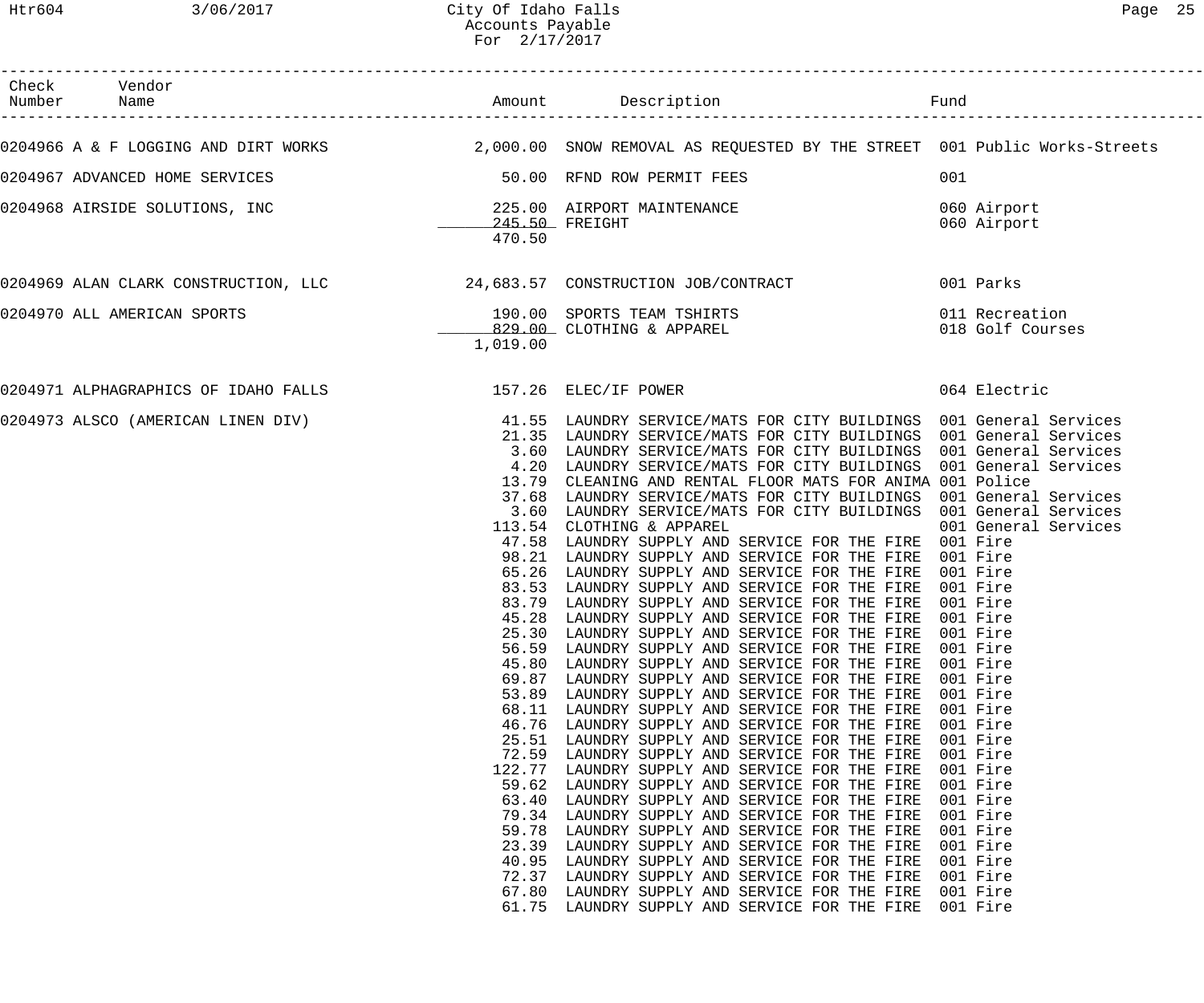## Htr604 3/06/2017 City Of Idaho Falls Page 26 Accounts Payable For 2/17/2017

| Check Vendor<br>Number Name          |                                                                                                |                                                                                                                                                                                                                                                                                                                                                                                                                                                                                                                                                                                                                                                                                                            |                                                   |
|--------------------------------------|------------------------------------------------------------------------------------------------|------------------------------------------------------------------------------------------------------------------------------------------------------------------------------------------------------------------------------------------------------------------------------------------------------------------------------------------------------------------------------------------------------------------------------------------------------------------------------------------------------------------------------------------------------------------------------------------------------------------------------------------------------------------------------------------------------------|---------------------------------------------------|
|                                      | 2,388.52                                                                                       | 0204973 ALSCO (AMERICAN LINEN DIV) 59.69 LAUNDRY SUPPLY AND SERVICE FOR THE FIRE 001 Fire<br>E4.02 IAINDRY SUPPLY AND SERVICE FOR TUE FIRE 001 Fire<br>54.02 LAUNDRY SUPPLY AND SERVICE FOR THE FIRE 001 Fire<br>22.52 LAUNDRY SUPPLY AND SERVICE FOR THE FIRE 001 Fire<br>67.76 LAUNDRY SUPPLY AND SERVICE FOR THE FIRE 001 Fire<br>92.44 WEEKLY DELIVERY AND CHANGE OUT OF ENTRAN 060 Airport<br>92.44 WEEKLY DELIVERY AND CHANGE OUT OF ENTRAN 060 Airport<br>92.44 WEEKLY DELIVERY AND CHANGE OUT OF ENTRAN 060 Airport<br>41.74 LAUNDRY SERVICES AS REQUESTED - SEWER DI 061 Sewer<br>43.48 LAUNDRY SERVICES AS REQUESTED - SEWER DI 061 Sewer<br>2.44 CLOTHING & APPAREL<br>41.00 CLOTHING & APPAREL | 064 Electric<br>064 Electric                      |
| 0204974 AMERICAN INSURANCE SERVICE   | 793.20                                                                                         | 394.20 PROFESSIONAL/PERSONAL SRV 6001 Human Resources<br>199.00 PROFESSIONAL/PERSONAL SRV 1999.00 Human Resources                                                                                                                                                                                                                                                                                                                                                                                                                                                                                                                                                                                          |                                                   |
| 0204975 AMERICAN PUBLIC POWER ASSOC. |                                                                                                | 65.50 AUDIOVISUAL/PUBLICATION                                                                                                                                                                                                                                                                                                                                                                                                                                                                                                                                                                                                                                                                              | 064 Electric                                      |
| 0204976 ANIXTER INC.                 | 7,075.00 HARDWARE<br>2,308.00 HARDWARE<br>9,473.00 HARDWARE<br>26,500.00 HARDWARE<br>46,064.80 | 708.80 ELEC/IF POWER                                                                                                                                                                                                                                                                                                                                                                                                                                                                                                                                                                                                                                                                                       | 064<br>064<br>064<br>064 Electric<br>064 Electric |
| 0204977 AUTO TRIM DESIGN / TRIM LINE | 1,377.00                                                                                       | 449.00 AIRPORT MAINTENANCE<br>928.00 VEHICLE AND EQUIP. MAINT.                                                                                                                                                                                                                                                                                                                                                                                                                                                                                                                                                                                                                                             | 060 Airport<br>060 Airport                        |
| 0204978 BDPA, INC.                   |                                                                                                | 2,200.00 SUBSCRIPTIONS                                                                                                                                                                                                                                                                                                                                                                                                                                                                                                                                                                                                                                                                                     | 001 Human Resources                               |
| 0204979 BONILLA TRUCKING, LLC        |                                                                                                | 1,800.00 SNOW REMOVAL AS REQUESTED BY THE STREET 001 Public Works-Streets                                                                                                                                                                                                                                                                                                                                                                                                                                                                                                                                                                                                                                  |                                                   |
| 0204980 BONNEVILLE COUNTY            | 501.80                                                                                         | 478.80 WASTE REMOVAL AS REQUESTED BY THE SEWER 061 Sewer<br>23.00 FREON REMOVAL AND HAULING OF USED TIRES 062 Sanitation                                                                                                                                                                                                                                                                                                                                                                                                                                                                                                                                                                                   |                                                   |
| 0204981 BONNEVILLE INDUSTRIAL SUPPLY | 79.99                                                                                          | 51.84 H/D TORCH HEAD<br>11.66 MAP-PRO CYLINDER<br>16.49 F/G ENGINEER HAMMER                                                                                                                                                                                                                                                                                                                                                                                                                                                                                                                                                                                                                                | 061 Water<br>061 Water<br>061 Water               |
| 0204982 BROADWAY FORD, INC.          |                                                                                                | 30.83 PARTS AND MINOR SUBLET REPAIRS AS REQUES 001 General Services<br>45.57 PARTS AND MINOR SUBLET REPAIRS AS REQUES 001 General Services                                                                                                                                                                                                                                                                                                                                                                                                                                                                                                                                                                 |                                                   |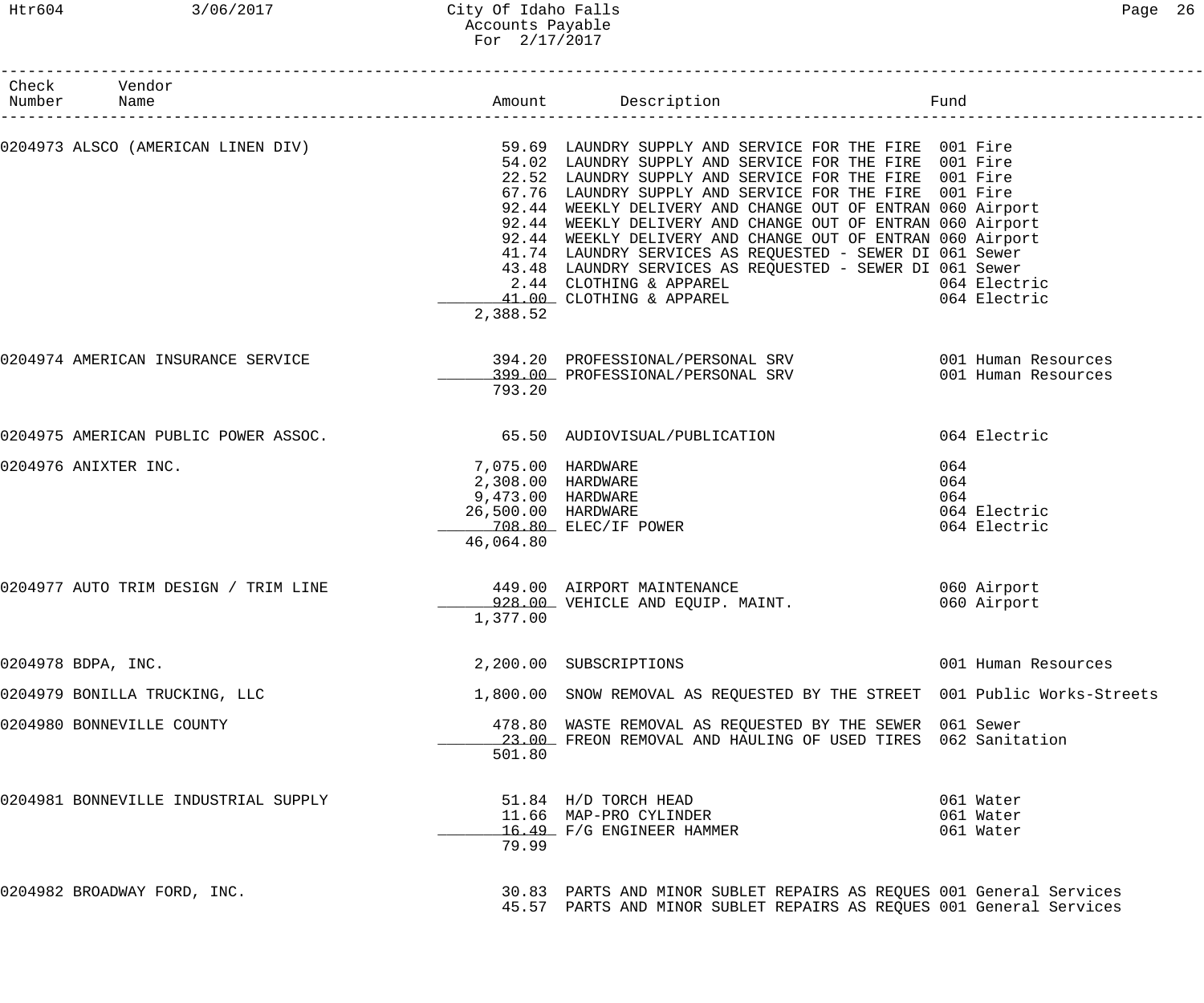|              | Check Vendor<br>Number Name                                                   |                               |                                                                                                                                                                                                                                                            |                                                                                                                               |
|--------------|-------------------------------------------------------------------------------|-------------------------------|------------------------------------------------------------------------------------------------------------------------------------------------------------------------------------------------------------------------------------------------------------|-------------------------------------------------------------------------------------------------------------------------------|
|              |                                                                               | 30.50                         | 0204982 BROADWAY FORD, INC. The Contract of the Contract of the Magnetic Magnetic AS AS REQUES 001 General Services                                                                                                                                        |                                                                                                                               |
|              |                                                                               |                               |                                                                                                                                                                                                                                                            | 001 Parks                                                                                                                     |
|              | 0204984 CALIFORNIA CONTRACTORS SUPPLIES INC 567.50 TOOLS, HAND POWER/NONPOWER |                               |                                                                                                                                                                                                                                                            | 060 Airport                                                                                                                   |
|              | 0204985 CANYON PIPE & SUPPLY INC<br>158.39 AIRPORT MAINTENANCE                |                               |                                                                                                                                                                                                                                                            | 060 Airport                                                                                                                   |
|              | 0204986 CCI TRANSPORT & CRANE, INC. 440.00 RENTAL                             | 965.00                        |                                                                                                                                                                                                                                                            | 064 Electric<br>064 Electric                                                                                                  |
|              | 0204987 CHIEF SUPPLY CORPORATION 14.49 FREIGHT                                | 362.02                        | 14.49 FREIGHT<br>139.90 POLICE EQUIP & SUPPLIES<br>16.49 FREIGHT<br>191.14 POLICE EQUIP & SUPPLIES                                                                                                                                                         | 001 Police<br>001 Police<br>001 Police<br>001 Police                                                                          |
|              | 0204988 CLASSY THREADS                                                        |                               | 1,307.76 CLOTHING & APPAREL                                                                                                                                                                                                                                | 060 Airport                                                                                                                   |
|              | 0204989 CLUB INCORPORATED                                                     |                               | 692.90 REIMBURSEMENTS                                                                                                                                                                                                                                      | 001 Planning & Building                                                                                                       |
|              | 0204990 CODALE ELECTRIC SUPPLY, INC. 1,221.88 CONDUCTOR                       | 2,860.00 HARDWARE<br>7,249.60 | 792.33 HARDWARE<br>438.00 HARDWARE<br>260.00 HARDWARE<br>205.53 FREIGHT<br>183.80 FIBER OPTIC MATERIAL<br>183.80 FIBER OPTIC MATERIAL<br>308.75 HARDWARE<br>498.00 HARDWARE<br>195.51 HARDWARE MISCELLANEOUS<br>102.00 HARDWARE MISCELLANEOUS              | 064<br>064<br>064<br>064<br>064 Electric<br>064 Electric<br>064<br>064<br>064<br>064 Electric<br>064 Electric<br>064 Electric |
|              | 0204991 CROP PRODUCTION SERVICES                                              | 160.00 ICE MELT               |                                                                                                                                                                                                                                                            | 064 Electric                                                                                                                  |
| 0204992 CRSA |                                                                               |                               | 8,296.00 PROFESSIONAL/PERSONAL SRV                                                                                                                                                                                                                         | 001 Planning & Building                                                                                                       |
|              | 0204993 CULLIGAN WATER CONDITIONING                                           | 364.90                        | 54.00 WATER COOLER RENTAL FOR FIELDING CEMETER 001 Cemeteries<br>67.00 WATER SOFTENER RENTAL AT THE RECREATION 011 Recreation<br>61.90 WATER SOFTENER RENTAL AT THE RECREATION 011 Recreation<br>182.00 RENTAL OF REVERSE OSMOSIS AND SOFTENER S 061 Sewer |                                                                                                                               |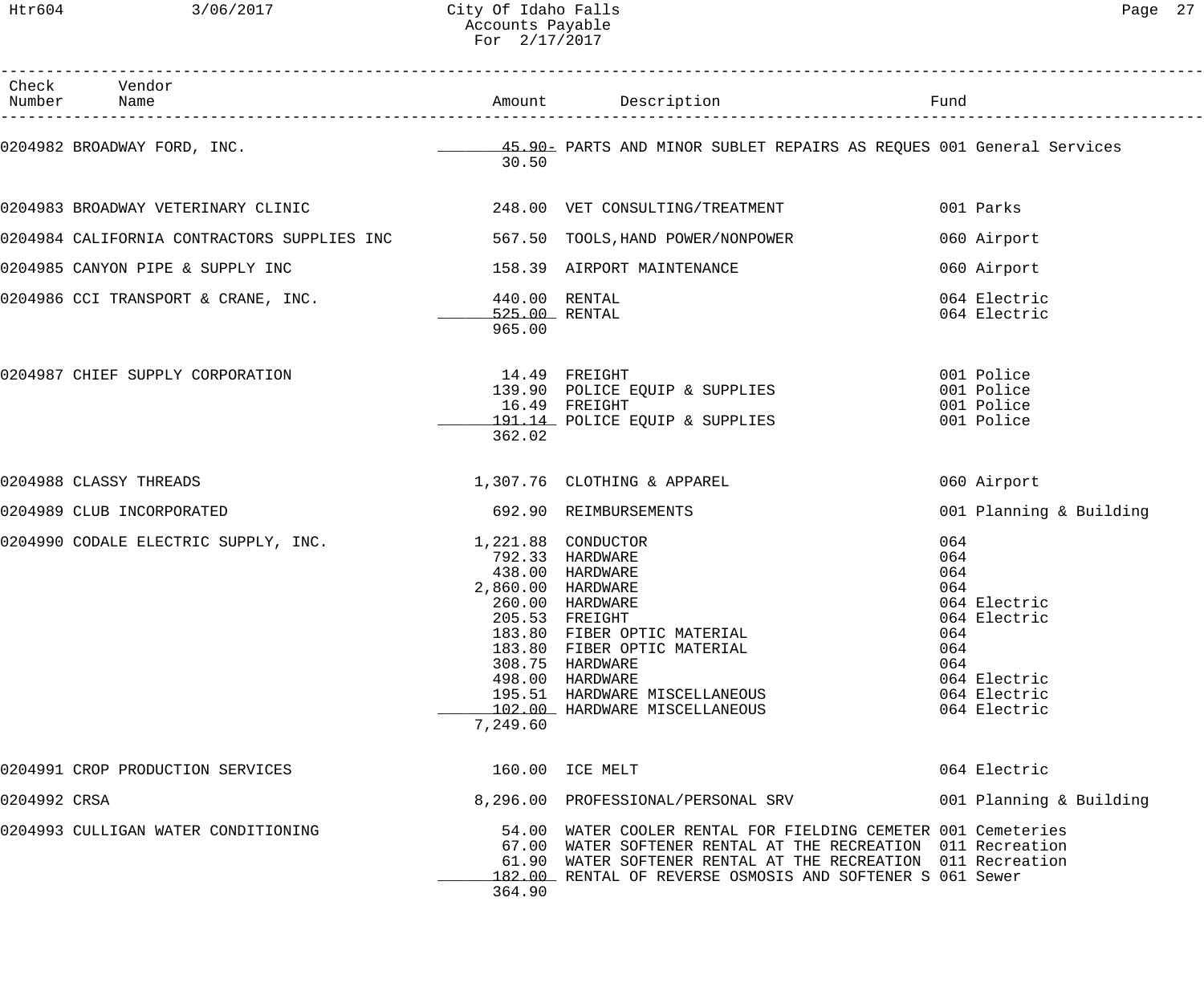| ⊌aαe | ┑<br>∍ |
|------|--------|
|------|--------|

| Check Vendor<br>Number Name |                                                                     |           | Amount Description Description Fund                                                                                                                                                                                                                                                     |                                              |
|-----------------------------|---------------------------------------------------------------------|-----------|-----------------------------------------------------------------------------------------------------------------------------------------------------------------------------------------------------------------------------------------------------------------------------------------|----------------------------------------------|
|                             |                                                                     |           | 0204994 DAVEY TREE SURGERY COMPANY 23,452.00 CONSTRUCTION JOB/CONTRACT 064 Electric                                                                                                                                                                                                     |                                              |
|                             |                                                                     |           |                                                                                                                                                                                                                                                                                         |                                              |
|                             |                                                                     | 6,580.00  | 0204995 DEVELOPMENT WORKSHOP, INC. 6,380.00 JANITORIAL SERVICES FOR CITY BUILDINGS 001 General Services<br>200.00 JANITORIAL SERVICES FOR POLICE TRAINING 001 Police                                                                                                                    |                                              |
|                             |                                                                     |           | 0204996 DLT SOLUTIONS, INC.                                    3,429.24 INFRASTRUCTURE DESIGN SUB                             064 Electric                                                                                                                                              |                                              |
| 0204997 DYNA SYSTEMS        |                                                                     |           | 607.77 GARAGE SHOP SUPPLIES                                                                                                                                                                                                                                                             | 001 General Services                         |
|                             | 0204998 EAGLE ROCK SPECIALTIES, LLC 168.48 FREIGHT                  | 13,740.06 | $-13,571.58$ WASTE WATER TREATMENT                                                                                                                                                                                                                                                      | 061 Sewer<br>061 Sewer                       |
|                             | 0204999 EATON COLLISION CENTER                                      | 4,020.00  | 505.00 PROFESSIONAL/PERSONAL SRV 001 Police<br>820.00 PROFESSIONAL/PERSONAL SRV 001 Police<br>640.00 PROFESSIONAL/PERSONAL SRV 001 Police<br>820.00 PROFESSIONAL/PERSONAL SRV 001 Police<br>640.00 PROFESSIONAL/PERSONAL SRV 001 Police<br>59                                           |                                              |
|                             | 0205000 EICAP/EASTERN IDAHO COMMUNITY ACTIO 3,000.00 REIMBURSEMENTS |           | 001 Planning & Building                                                                                                                                                                                                                                                                 |                                              |
|                             |                                                                     | 13.07     | 0205001 EVCO HOUSE OF HOSE - IDAHO<br>2.94 PARTS AS REQUESTED BY THE EQUIPMENT MAIN 001 General Services<br>10.13 PARTS AS REQUESTED BY THE EQUIPMENT MAIN 001 General Services                                                                                                         |                                              |
|                             | 0205002 FALLS FERTILIZER, INC.                                      | 600.00    | 360.00 CUSTODIAL SUPPLIES/EQUIP<br>240.00 CUSTODIAL SUPPLIES/EQUIP                                                                                                                                                                                                                      | 001 General Services<br>001 General Services |
|                             | 0205003 FALLS PLUMBING SUPPLY, INC.                                 | 175.20    | 26.26 MISCELLANEOUS PLUMBING SUPPLIES FOR BLDG 001 General Services<br>53.26 MISCELLANEOUS PLUMBING SUPPLIES FOR BLDG 001 General Services<br>88.11 MISCELLANEOUS PLUMBING SUPPLIES FOR BLDG 001 General Services<br>7.57 MISCELLANEOUS PLUMBING SUPPLIES FOR BLDG 001 General Services |                                              |
|                             | 0205004 FASTENAL COMPANY                                            | 105.36    | 34.78- HARDWARE MISCELLANEOUS<br>140.14 HARDWARE MISCELLANEOUS                                                                                                                                                                                                                          | 061 Sewer<br>061 Sewer                       |
|                             | 0205005 FINE DIRT EXCAVATING, INC.                                  |           | 16,430.00 PROVIDE EQUIPMENT AND LABOR FOR SNOW REM 060 Airport                                                                                                                                                                                                                          |                                              |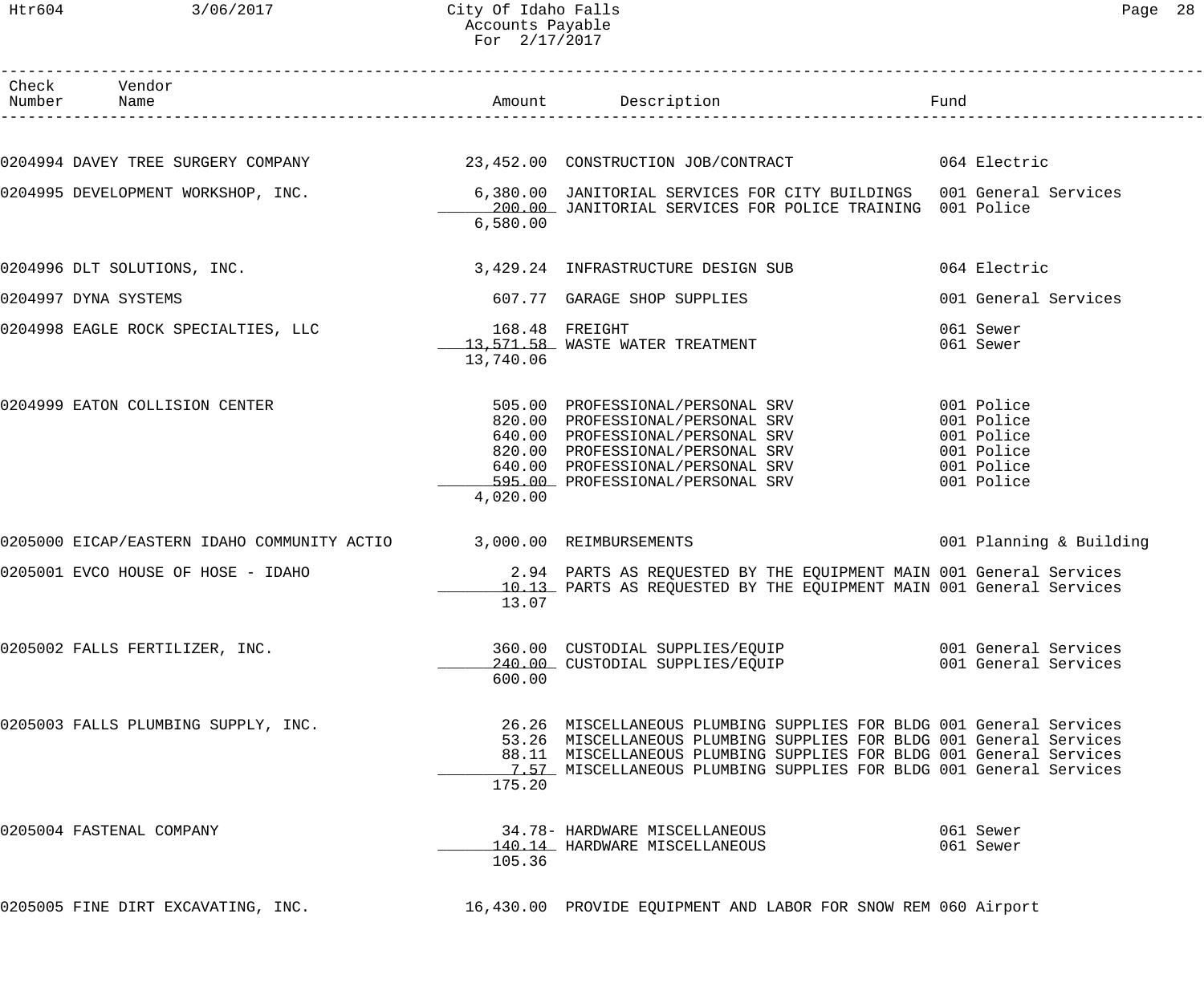## Htr604 3/06/2017 City Of Idaho Falls Page 29 Accounts Payable For 2/17/2017

| Check Vendor<br>Number Name                 |               | Amount Description                                                   | Fund                 |
|---------------------------------------------|---------------|----------------------------------------------------------------------|----------------------|
|                                             |               |                                                                      |                      |
| 0205006 FIRST RESPONDERS                    |               | 12.86 ALTERATIONS AND/OR EMBROIDERY TO POLICE 001 Police             |                      |
|                                             |               | 23.80 ALTERATIONS AND/OR EMBROIDERY TO POLICE 001 Police             |                      |
|                                             |               | 23.80 ALTERATIONS AND/OR EMBROIDERY TO POLICE 001 Police             |                      |
|                                             |               | 8.00 ALTERATIONS AND/OR EMBROIDERY TO POLICE 001 Police              |                      |
|                                             |               | 36.90 ALTERATIONS AND/OR EMBROIDERY TO POLICE 001 Police             |                      |
|                                             |               | 27.90 ALTERATIONS AND/OR EMBROIDERY TO POLICE 001 Police             |                      |
|                                             |               | 11.90 ALTERATIONS AND/OR EMBROIDERY TO POLICE 001 Police             |                      |
|                                             |               | 7.50 ALTERATIONS AND/OR EMBROIDERY TO POLICE 001 Police              |                      |
|                                             |               | 6.00 ALTERATIONS AND/OR EMBROIDERY TO POLICE 001 Police              |                      |
|                                             |               | 42.00 ALTERATIONS AND/OR EMBROIDERY TO POLICE 001 Police             |                      |
|                                             | 240.66        | 40.00 ALTERATIONS AND/OR EMBROIDERY TO POLICE 001 Police             |                      |
|                                             |               |                                                                      |                      |
| 0205007 FIRST STREET WELDING, INC.          |               | 59.40 PARTS AND MINOR SUBLET REPAIRS AS REQUES 001 General Services  |                      |
|                                             |               |                                                                      |                      |
|                                             | 111.11        |                                                                      |                      |
| 0205008 FLEETPRIDE, INC.                    |               | 51.80 EQ REPAIR AND MAINT                                            | 001                  |
|                                             |               | 548.93 PARTS AS REQUESTED BY THE EQUIPMENT MAIN 001 General Services |                      |
|                                             |               | 6.00 PARTS AS REQUESTED BY THE EQUIPMENT MAIN 001 General Services   |                      |
|                                             |               | 3.08 PARTS AS REQUESTED BY THE EQUIPMENT MAIN 001 General Services   |                      |
|                                             |               | 3.29 PARTS AS REQUESTED BY THE EQUIPMENT MAIN 001 General Services   |                      |
|                                             |               | 4.36 PARTS AS REQUESTED BY THE EQUIPMENT MAIN 001 General Services   |                      |
|                                             | 617.46        |                                                                      |                      |
| 0205009 GRAHAM FIRE APPARATUS SALES & SRVCE |               | 632.19 EQ REPAIR AND MAINT                                           | 001 General Services |
|                                             |               | 40.53 FREIGHT                                                        | 001 General Services |
|                                             |               | 388.11 EQ REPAIR AND MAINT                                           | 001 General Services |
|                                             |               | 68.69 FREIGHT                                                        | 001 General Services |
|                                             |               | 950.81 EQ REPAIR AND MAINT                                           | 001 General Services |
|                                             |               | 47.13 FREIGHT                                                        | 001 General Services |
|                                             |               | 260.67 EQ REPAIR AND MAINT                                           | 001 General Services |
|                                             |               | 356.21 EQ REPAIR AND MAINT                                           | 001 General Services |
|                                             |               | 37.71 FREIGHT                                                        | 001 General Services |
|                                             |               | 1,366.25 EQ REPAIR AND MAINT                                         | 001 General Services |
|                                             | 40.46 FREIGHT |                                                                      | 001 General Services |
|                                             | 4,188.76      |                                                                      |                      |
| 0205010 GREAT BASIN SERVICES, INC.          |               | 1,940.00 PROFESSIONAL/PERSONAL SRV                                   | 064 Electric         |
| 0205011 GRIMES HORTICULTURE, INC.           |               | 2,005.04 MISCELLANEOUS PLANTS, PLUGS AND SEEDS AS 001 Parks          |                      |
|                                             |               | 4.84 MISCELLANEOUS PLANTS, PLUGS AND SEEDS AS 001 Parks              |                      |
|                                             | 2,009.88      |                                                                      |                      |
| 0205012 GROVERS ALL WHEELS, LLC             |               | 13,499.83 EQUIPMENT-LRG & TURF                                       | 001 Fire             |
|                                             |               |                                                                      |                      |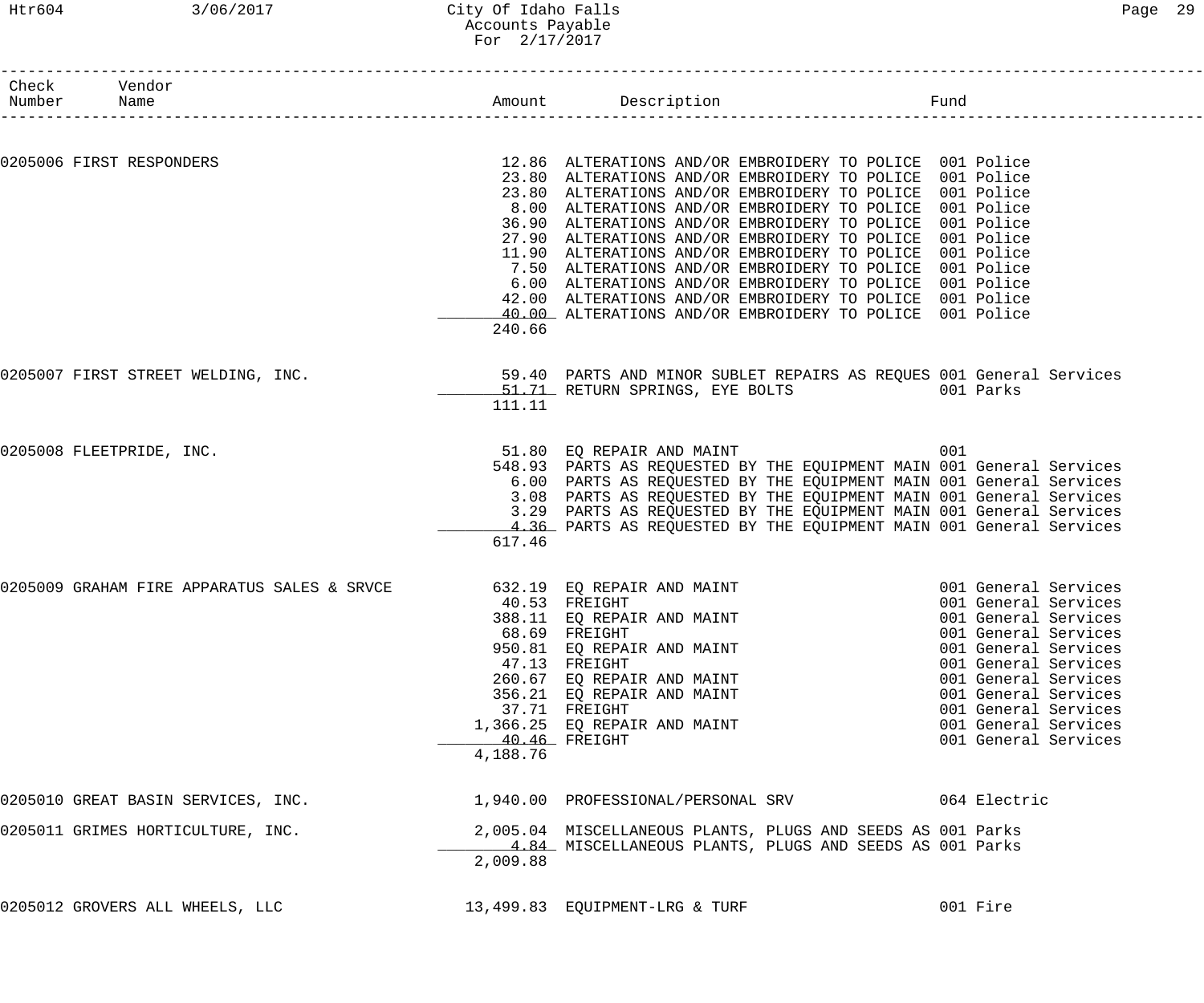| Page | 30 |  |
|------|----|--|
|      |    |  |

| Check Vendor<br>Number Name                                      |                  |                                                                                                                                                                                                                                                                  |                                                                                                |
|------------------------------------------------------------------|------------------|------------------------------------------------------------------------------------------------------------------------------------------------------------------------------------------------------------------------------------------------------------------|------------------------------------------------------------------------------------------------|
|                                                                  |                  |                                                                                                                                                                                                                                                                  |                                                                                                |
|                                                                  |                  | 0205013 HARBOR FREIGHT - STORE #332 204.94 SANDER AND SANDING DISCS                                                                                                                                                                                              | 018 Golf Courses                                                                               |
| 0205014 HARRIS INC                                               |                  | 33,569.00 AQUATIC/WATER PRODUCTS                                                                                                                                                                                                                                 | 001 Parks                                                                                      |
| 0205015 HARRIS PUBLISHING                                        |                  | 86.34 PROMOTION ITEMS                                                                                                                                                                                                                                            | 060 Airport                                                                                    |
| 0205016 HARROP POST AND POLE, LLC                                | 2,250.00 FENCING |                                                                                                                                                                                                                                                                  | 001 Parks                                                                                      |
| 0205017 HAYNES, AMBER                                            |                  | 240.00 PROFESSIONAL/PERSONAL SRV                                                                                                                                                                                                                                 | 001 Mayor                                                                                      |
| 0205018 HD SUPPLY WATERWORKS, LTD 169.20 FITTINGS-GALVANIZED-IRR | 351.84           | 182.64 WASTE WATER TREATMENT                                                                                                                                                                                                                                     | 061 Sewer<br>061 Sewer                                                                         |
|                                                                  |                  | 0205019 HEALTH & WELLNESS CENTER OF ID, PLLC 168.50 CITY PHYSICAL-JAN 2017 1001 Police                                                                                                                                                                           |                                                                                                |
|                                                                  |                  | 0205020 HENDRICKSONS TOWING, INC.<br>100.00 TOW SERVICE - CITY VEHICLES AS REQUESTED 001 General Services                                                                                                                                                        |                                                                                                |
| 0205021 HERALD PUBLISHING COMPANY LLC $2,850.00$ PROMOTION ITEMS |                  |                                                                                                                                                                                                                                                                  | 060 Airport                                                                                    |
| 0205022 HERCULES BUILT-INS                                       | 2,783.50         | 2,202.50 APPLIANCES<br>581.00 BUILDING SUP/REPR/MAINT.                                                                                                                                                                                                           | 048 Fire<br>048 Fire                                                                           |
| 0205023 HIRNING TRUCK CENTER                                     | 51.00            | 505.13- PARTS AND MINOR SUBLET REPAIRS AS REQUES 001 General Services<br>505.13 PARTS AND MINOR SUBLET REPAIRS AS REQUES 001 General Services<br>51.00 PARTS AND MINOR SUBLET REPAIRS AS REQUES 001 General Services                                             |                                                                                                |
| 0205024 HOLDEN, KIDWELL, HAHN & CRAPO                            |                  | 622.50 PROFESSIONAL/PERSONAL SRV                                                                                                                                                                                                                                 | 061 Water                                                                                      |
| 0205025 HOME DEPOT                                               | 977.66           | 173.08 SUPPLIES<br>48.20 7/16 4 X 8 OSB BOARD<br>19.97 HUSKY 4GA 20' BOOSTER CAB<br>494.89 PLYWOOD 18EA@26.48, POWER<br>172.53 PUNNER PAIR BY THE FOOT<br>172.52 RUNNER PAID BY THE FOOT<br>69.00 BATTERY OPERATED DRILL                                         | 001 Parks<br>001 General Services<br>001 Parks<br>001 Cemeteries<br>060 Airport<br>060 Airport |
| 0205026 HUNT DESIGN                                              |                  | 4,900.00 CONSTRUCTION JOB/CONTRACT<br>2,255.78 CONSTRUCTION JOB/CONTRACT<br>1,891.25 CONSTRUCTION JOB/CONTRACT<br>2,800.00 CONSTRUCTION JOB/CONTRACT<br>552.50 CONSTRUCTION JOB/CONTRACT<br>500.00 CONSTRUCTION JOB/CONTRACT<br>331.50 CONSTRUCTION JOB/CONTRACT | 001 Parks<br>001 Parks<br>001 Parks<br>001 Parks<br>001 Parks<br>001 Parks<br>001 Parks        |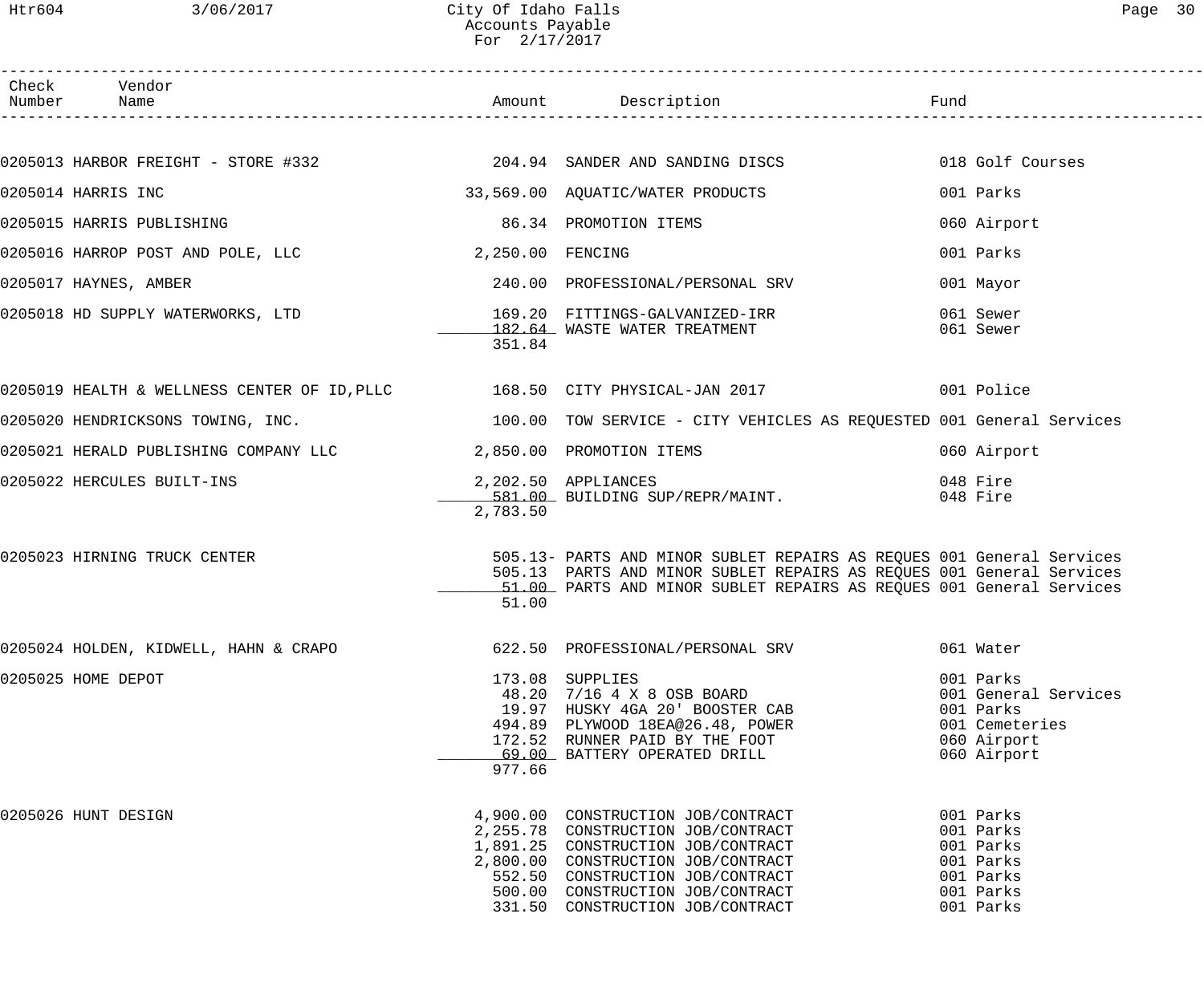## Htr604 3/06/2017 City Of Idaho Falls Page 31 Accounts Payable For 2/17/2017

| Check<br>Number     | Vendor<br>Name                                                          |           | Amount Description                                                                                                                                                                                                                                                                                                                                                                                                                                                                 | Fund |                                                                                                                                                                                                                                                         |
|---------------------|-------------------------------------------------------------------------|-----------|------------------------------------------------------------------------------------------------------------------------------------------------------------------------------------------------------------------------------------------------------------------------------------------------------------------------------------------------------------------------------------------------------------------------------------------------------------------------------------|------|---------------------------------------------------------------------------------------------------------------------------------------------------------------------------------------------------------------------------------------------------------|
| 0205026 HUNT DESIGN |                                                                         | 16,767.03 | 12.71 CONSTRUCTION JOB/CONTRACT<br>1,737.29 CONSTRUCTION JOB/CONTRACT<br>250.00 CONSTRUCTION JOB/CONTRACT<br>221.00 CONSTRUCTION JOB/CONTRACT<br>520.00 CONSTRUCTION JOB/CONTRACT<br>795.00 PROFESSIONAL/PERSONAL SRV                                                                                                                                                                                                                                                              |      | 001 Parks<br>001 Parks<br>001 Parks<br>001 Parks<br>001 Parks<br>001 Non Departmental                                                                                                                                                                   |
|                     | 0205027 IDAHO BOARD OF PROF ENGINEERS 100.00 SUBSCRIPTIONS              |           |                                                                                                                                                                                                                                                                                                                                                                                                                                                                                    |      | 064 Electric                                                                                                                                                                                                                                            |
|                     | 0205028 IDAHO BOARD OF VETERINARY MED.                                  | 100.00    | TRAINING-PERSONNEL                                                                                                                                                                                                                                                                                                                                                                                                                                                                 |      | 001 Police                                                                                                                                                                                                                                              |
|                     | 0205029 IDAHO CHIEFS OF POLICE ASSOC. 400.00                            |           | MEMBERSHIPS                                                                                                                                                                                                                                                                                                                                                                                                                                                                        |      | 001 Police                                                                                                                                                                                                                                              |
|                     | 0205030 IDAHO DEPT OF AGRICULTURE                                       | 6.00      | SUBSCRIPTIONS                                                                                                                                                                                                                                                                                                                                                                                                                                                                      |      | 001 Police                                                                                                                                                                                                                                              |
|                     | 0205031 IDAHO FALLS AIR SHOW INC                                        |           | 5,000.00 PROMOTION ITEMS                                                                                                                                                                                                                                                                                                                                                                                                                                                           |      | 060 Airport                                                                                                                                                                                                                                             |
|                     | 0205032 IDAHO FALLS ARTS COUNCIL                                        |           | 5,000.00 MANAGEMENT SERVICES FOR THE CIVIC AUDITO 001 General Services                                                                                                                                                                                                                                                                                                                                                                                                             |      |                                                                                                                                                                                                                                                         |
|                     | 0205033 IDAHO FALLS PETERBILT                                           | 67.18     | 56.06 #066014 WASHER PUMP<br>11.12 #FR11110 FILTER                                                                                                                                                                                                                                                                                                                                                                                                                                 |      | 001 General Services<br>001 General Services                                                                                                                                                                                                            |
|                     | 0205034 IDAHO FALLS SISTER CITIES YOUTH 3,500.00 MISCELLANEOUS PRODUCTS |           |                                                                                                                                                                                                                                                                                                                                                                                                                                                                                    |      | 001 Mayor                                                                                                                                                                                                                                               |
|                     | 0205035 IDAHO STATE UNIVERSITY                                          |           | 250.00 MISCELLANEOUS PRODUCTS                                                                                                                                                                                                                                                                                                                                                                                                                                                      |      | 001 Mayor                                                                                                                                                                                                                                               |
|                     |                                                                         |           | 0205036 IDAHO STEEL PRODUCTS CO., INC.                      155.00  VEHICLE AND EQUIP. MAINT.                                                                                                                                                                                                                                                                                                                                                                                      |      | 001 General Services                                                                                                                                                                                                                                    |
|                     | 0205037 IDENTISYS, INC.                                                 |           | 316.15 OFFICE SUPPLIES, GENERAL                                                                                                                                                                                                                                                                                                                                                                                                                                                    |      | 060 Airport                                                                                                                                                                                                                                             |
|                     | 0205038 INTERMOUNTAIN GAS COMPANY                                       |           | 11.72 UTILITIES/FEB 2017<br>1,958.05 UTILITIES/FEB 2017<br>104.16 UTILITIES/FEB 2017<br>190.29 UTILITIES/FEB 2017<br>1, 117.22 UTILITIES/FEB 2017<br>250.88 UTILITIES/FEB 2017<br>1,276.65 UTILITIES/FEB 2017<br>305.22 UTILITIES/FEB 2017<br>229.64 UTILITIES/FEB 2017<br>290.22 UTILITIES/FEB 2017<br>989.17 UTILITIES/FEB 2017<br>111.92 UTILITIES/FEB 2017<br>250.88 UTILITIES/FEB 2017<br>150.94 UTILITIES/FEB 2017<br>590.67 UTILITIES/FEB 2017<br>376.37 UTILITIES/FEB 2017 |      | 001 General Services<br>001 General Services<br>001 General Services<br>001 Police<br>001 Police<br>001 Parks<br>001 Parks<br>001 Parks<br>001 Parks<br>001 Parks<br>001 Parks<br>001 Parks<br>001 Cemeteries<br>001 Cemeteries<br>001 Fire<br>001 Fire |
|                     |                                                                         |           | 1,193.42 UTILITIES/FEB 2017                                                                                                                                                                                                                                                                                                                                                                                                                                                        |      | 001 Public Works Engineering                                                                                                                                                                                                                            |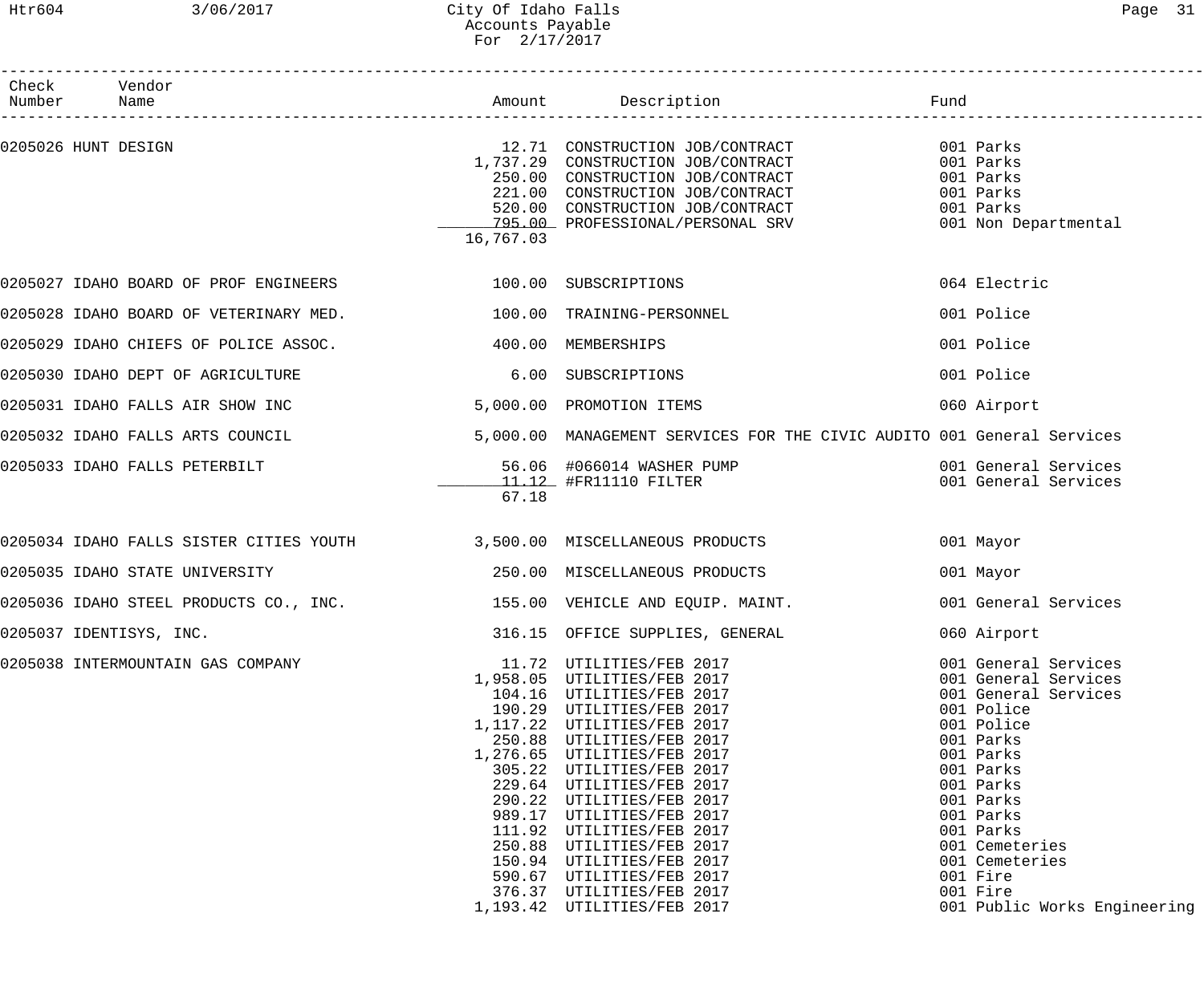# Htr604 3/06/2017 City Of Idaho Falls 32 Accounts Payable For 2/17/2017

| Check Vendor<br>Number Name                                                                                                                                                                                                                  |           |                                                                                                                                                                                                                                                                                                                                                                                                                                                                                                              |                                                                                                                                |  |
|----------------------------------------------------------------------------------------------------------------------------------------------------------------------------------------------------------------------------------------------|-----------|--------------------------------------------------------------------------------------------------------------------------------------------------------------------------------------------------------------------------------------------------------------------------------------------------------------------------------------------------------------------------------------------------------------------------------------------------------------------------------------------------------------|--------------------------------------------------------------------------------------------------------------------------------|--|
| 0205038 INTERMOUNTAIN GAS COMPANY<br>0205038 INTERMOUNTAIN GAS COMPANY<br>187.80 UTILITIES/FEB 2017<br>4,369.19 UTILITIES/FEB 2017<br>1,999.10 UTILITIES/FEB 2017<br>486.76 UTILITIES/FEB 2017<br>1,076.62 UTILITIES/FEB 2017<br>162.81 UTIL | 18,943.49 |                                                                                                                                                                                                                                                                                                                                                                                                                                                                                                              | 018 Golf Courses<br>060 Airport<br>060 Airport<br>060 Airport<br>061 Sewer<br>061 Sewer<br>061 Water<br>061 Water<br>061 Water |  |
| 0205039 JC TRUCKING                                                                                                                                                                                                                          |           | 2,160.00 SNOW REMOVAL AS REQUESTED BY THE STREET 001 Public Works-Streets                                                                                                                                                                                                                                                                                                                                                                                                                                    |                                                                                                                                |  |
| 0205040 KELLER ASSOCIATES, INC.                                                                                                                                                                                                              |           | 763.95 PROFESSIONAL/PERSONAL SRV 6001 Planning & Building                                                                                                                                                                                                                                                                                                                                                                                                                                                    |                                                                                                                                |  |
| 0205041 KENWORTH SALES COMPANY, INC. 40 192.60 PARTS AS REQUESTED BY THE EQUIPMENT MAIN 001 General Services                                                                                                                                 |           |                                                                                                                                                                                                                                                                                                                                                                                                                                                                                                              |                                                                                                                                |  |
| 0205042 KEY-LINE AUTOMOTIVE WAREHOUSE                                                                                                                                                                                                        | 36.52     | 46.88 PARTS AS REQUESTED BY THE EQUIPMENT MAIN 001 General Services<br>12.80 PARTS AS REQUESTED BY THE EQUIPMENT MAIN 001 General Services<br>13.48 PARTS AS REQUESTED BY THE EQUIPMENT MAIN 001 General Services<br>82.64- PARTS AS REQUESTED BY THE EQUIPMENT MAIN 001 General Services<br>7.68 PARTS AS REQUESTED BY THE EQUIPMENT MAIN 001 General Services<br>2.56 PARTS AS REQUESTED BY THE EQUIPMENT MAIN 001 General Services<br>35.76 PARTS AS REQUESTED BY THE EQUIPMENT MAIN 001 General Services |                                                                                                                                |  |
| 0205043 KNIFE RIVER CORPORATION - NORTHWEST 50.00 RFND RIGHT OF WAY FEE                                                                                                                                                                      |           |                                                                                                                                                                                                                                                                                                                                                                                                                                                                                                              | 001                                                                                                                            |  |
| 0205044 L.N. CURTIS & SONS                                                                                                                                                                                                                   | 10,368.00 | 10,044.00 FIRE DEPARTMENT MISC.<br>324.00 FIRE DEPARTMENT MISC.                                                                                                                                                                                                                                                                                                                                                                                                                                              | 060 Airport<br>060 Airport                                                                                                     |  |
| 0205045 LANDON EXCAVATING, INC. THE STAR BOOT ON SNOW REMOVAL AS REQUESTED BY THE STREET 001 Public Works-Streets                                                                                                                            |           |                                                                                                                                                                                                                                                                                                                                                                                                                                                                                                              |                                                                                                                                |  |
| 0205046 LEXIS NEXIS RISK DATA MANAGEMENT 60 100 ADVANCED PEOPLE LOCATOR SERVICES FOR POL 001 Police                                                                                                                                          |           |                                                                                                                                                                                                                                                                                                                                                                                                                                                                                                              |                                                                                                                                |  |
| 0205047 LIND ELECTRONIC DESIGN CO INC. 211.75 ELECTRONIC EQUIPMENT                                                                                                                                                                           |           |                                                                                                                                                                                                                                                                                                                                                                                                                                                                                                              | 001 Police                                                                                                                     |  |
| 0205048 LOCAL NEWS 8                                                                                                                                                                                                                         | 605.00    | 66.66 PROMOTION ITEMS<br>66.66 PROMOTION ITEMS<br>66.68 PROMOTION ITEMS<br>134.98 PROMOTION ITEMS<br>134.99 PROMOTION ITEMS<br>135.03 PROMOTION ITEMS                                                                                                                                                                                                                                                                                                                                                        | 018 Golf Courses<br>018 Golf Courses<br>018 Golf Courses<br>018 Golf Courses<br>018 Golf Courses<br>018 Golf Courses           |  |

0205049 LOWE'S COMMERCIAL SERVICES 25.62 PAINT SCRAPERS 001 Parks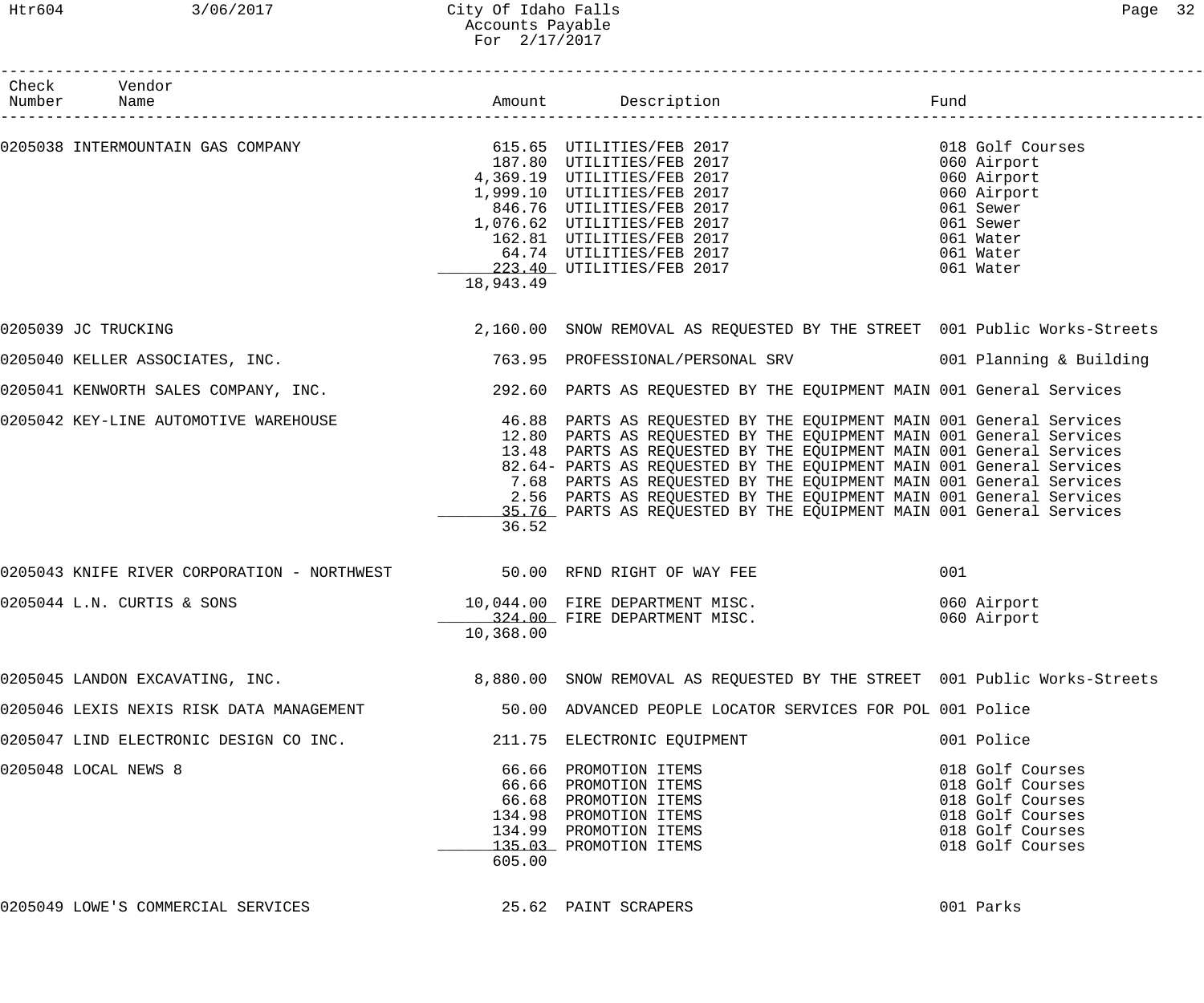## Htr604 3/06/2017 City Of Idaho Falls 33 Accounts Payable For 2/17/2017

| Check Vendor<br>Number Name           |          |                                                                                                                                                                                                                                                                                                                                                                                                                                                                                                                                                                                                                                                                                           |                                                 |
|---------------------------------------|----------|-------------------------------------------------------------------------------------------------------------------------------------------------------------------------------------------------------------------------------------------------------------------------------------------------------------------------------------------------------------------------------------------------------------------------------------------------------------------------------------------------------------------------------------------------------------------------------------------------------------------------------------------------------------------------------------------|-------------------------------------------------|
|                                       | 4,770.00 | 0205050 MARROQUIN TRUCKING <b>South 1,800.00 SNOW REMOVAL AS REQUESTED BY</b> THE STREET 001 Public Works-Streets<br>2,970.00 SNOW REMOVAL AS REQUESTED BY THE STREET 001 Public Works-Streets                                                                                                                                                                                                                                                                                                                                                                                                                                                                                            |                                                 |
| 0205051 MASIMO AMERICAS, INC.         | 336.30   | 316.00 AMBULANCE SUPPLIES<br>9.00 FREIGHT<br>11.30 SHIPPING CHARGES                                                                                                                                                                                                                                                                                                                                                                                                                                                                                                                                                                                                                       | 063 Ambulance<br>063 Ambulance<br>063 Ambulance |
| 0205052 MCCLASKEY & SONS              |          |                                                                                                                                                                                                                                                                                                                                                                                                                                                                                                                                                                                                                                                                                           |                                                 |
| 0205053 MCFARLAND CASCADE             |          | 2,677.00 HARDWARE MISCELLANEOUS                                                                                                                                                                                                                                                                                                                                                                                                                                                                                                                                                                                                                                                           | 064 Electric                                    |
| 0205054 MIKE'S PHARMACY               |          | 1,184.00 PURCHASE OF DRUGS AND SUPPLIES FOR CITY 063 Ambulance                                                                                                                                                                                                                                                                                                                                                                                                                                                                                                                                                                                                                            |                                                 |
| 0205055 MILLENNIUM NETWORKS, LLC      |          | 304.99 WIRELESS INTERNET SERVICE AIRPORT TERMIN 060 Airport                                                                                                                                                                                                                                                                                                                                                                                                                                                                                                                                                                                                                               |                                                 |
| 0205056 MIZUNO USA, INC.              |          | 34.36 INVENTORY AS REQUESTED BY SANDCREEK GOLF 018 Golf Courses                                                                                                                                                                                                                                                                                                                                                                                                                                                                                                                                                                                                                           |                                                 |
|                                       | 36.80    | 0205057 MOUNTAIN VALLEY FLOOR MATS LLC 18.40 LAUNDRY SERVICE/MATS FOR THE SANITATION 062 Sanitation<br>18.40 LAUNDRY SERVICE/MATS FOR THE SANITATION 062 Sanitation                                                                                                                                                                                                                                                                                                                                                                                                                                                                                                                       |                                                 |
|                                       |          | 0205058 MURRAY, SMITH & ASSOC, INC. 103,300.08 PROFESSIONAL/PERSONAL SRV 061 Sewer                                                                                                                                                                                                                                                                                                                                                                                                                                                                                                                                                                                                        |                                                 |
| 0205059 MWI VETERINARY SUPPLY COMPANY | 78.04    | 181.40 VETERINARY SUPPLIES FOR IDAHO FALLS ZOO 001 Parks<br>18.59 VETERINARY SUPPLIES FOR IDAHO FALLS ZOO 001 Parks<br>161.70- VETERINARY SUPPLIES FOR IDAHO FALLS ZOO 001 Parks<br>39.75 VETERINARY SUPPLIES FOR IDAHO FALLS ZOO 001 Parks                                                                                                                                                                                                                                                                                                                                                                                                                                               |                                                 |
| 0205060 NAPA AUTO PARTS               | 471.39   | 108.19 EQ REPAIR AND MAINT<br>94.29 PARTS AS REQUESTED BY THE EQUIPMENT MAIN 001 General Services<br>4.50 PARTS AS REQUESTED BY THE EQUIPMENT MAIN 001 General Services<br>182.08 PARTS AS REQUESTED BY THE EQUIPMENT MAIN 001 General Services<br>10.71 PARTS AS REQUESTED BY THE EQUIPMENT MAIN 001 General Services<br>70.79 PARTS AS REQUESTED BY THE EQUIPMENT MAIN 001 General Services<br>36.20- PARTS AS REQUESTED BY THE EQUIPMENT MAIN 001 General Services<br>15.29 PARTS AS REQUESTED BY THE EQUIPMENT MAIN 001 General Services<br>8.29 PARTS AS REQUESTED BY THE EQUIPMENT MAIN 001 General Services<br>13.45 PARTS AS REQUESTED BY THE EQUIPMENT MAIN 001 General Services | 001                                             |

0205061 NEW IMAGE CAR WASH 42.00 DETAIL & CLEANING OF CITY OF IDAHO FALLS 001 General Services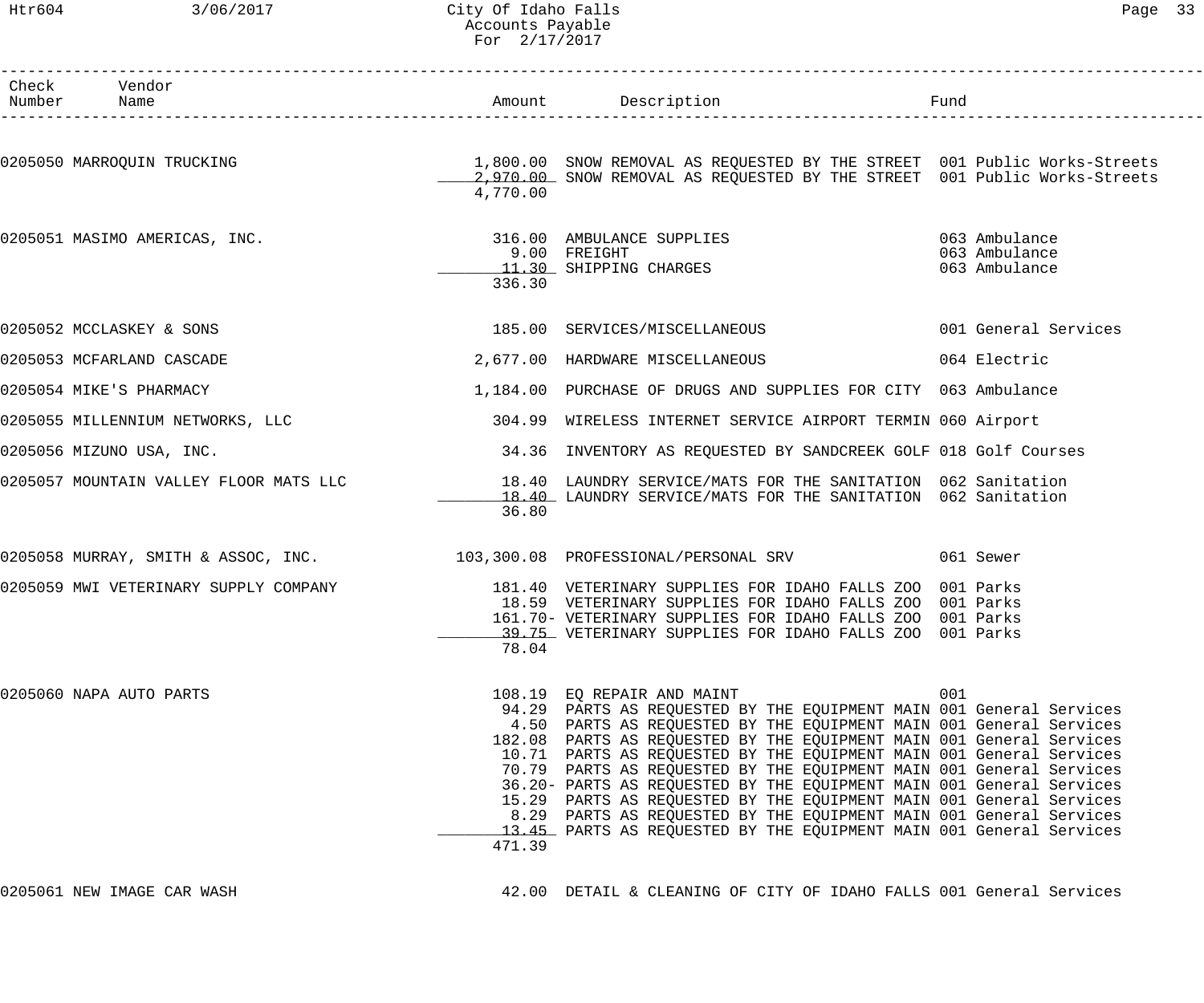## Htr604 3/06/2017 City Of Idaho Falls Page 34 Accounts Payable For 2/17/2017

| aσ<br><u>.</u> |  |
|----------------|--|
|----------------|--|

| Check Vendor<br>Number Name                                                                                 |                                                          |                                                                                                                                                                                                                                                                                                                                                                                                                                                                                                                                                     | Fund |                                                                                                                                                                                                                                                                                                                                                          |
|-------------------------------------------------------------------------------------------------------------|----------------------------------------------------------|-----------------------------------------------------------------------------------------------------------------------------------------------------------------------------------------------------------------------------------------------------------------------------------------------------------------------------------------------------------------------------------------------------------------------------------------------------------------------------------------------------------------------------------------------------|------|----------------------------------------------------------------------------------------------------------------------------------------------------------------------------------------------------------------------------------------------------------------------------------------------------------------------------------------------------------|
| 0205062 NORCO, INC. - IDAHO FALLS                                                                           | 73.09                                                    | 41.41 GARAGE SHOP SUPPLIES 001 General Services<br>31.68 CYLINDER RENTAL 063 Ambulance                                                                                                                                                                                                                                                                                                                                                                                                                                                              |      |                                                                                                                                                                                                                                                                                                                                                          |
| 0205063 NORTH AMERICAN COLLECTIONS 1,777.81 COLLECTION SHERVICES FOR AMBULANCE ACCOU 001 Treasurer          |                                                          |                                                                                                                                                                                                                                                                                                                                                                                                                                                                                                                                                     |      |                                                                                                                                                                                                                                                                                                                                                          |
|                                                                                                             |                                                          |                                                                                                                                                                                                                                                                                                                                                                                                                                                                                                                                                     |      | 064 Electric                                                                                                                                                                                                                                                                                                                                             |
| 0205065 OLDCASTLE PRECAST / AMCOR, INC. 26,178.00 CONSTRUCTION JOB/CONTRACT                                 |                                                          |                                                                                                                                                                                                                                                                                                                                                                                                                                                                                                                                                     |      | 061 Water                                                                                                                                                                                                                                                                                                                                                |
| 0205066 ORELLANA TRUCKING, LLC 30 1,800.00 SNOW REMOVAL AS REQUESTED BY THE STREET 001 Public Works-Streets | 4,770.00                                                 | 2,970.00 SNOW REMOVAL AS REQUESTED BY THE STREET 001 Public Works-Streets                                                                                                                                                                                                                                                                                                                                                                                                                                                                           |      |                                                                                                                                                                                                                                                                                                                                                          |
| 0205067 OUTSOURCE RECEIVABLES MGT ID                                                                        | 144.25                                                   | 88.00 COLLECTION SERVICES FOR PARKING/AMBULANC 001 Treasurer<br>56.25 COLLECTION SERVICES FOR PARKING/AMBULANC 001 Treasurer                                                                                                                                                                                                                                                                                                                                                                                                                        |      |                                                                                                                                                                                                                                                                                                                                                          |
| 0205068 PACIFICORP                                                                                          | 359.15                                                   | 202.43 ELEC/IF POWER<br>156.72 ELEC/IF POWER 156.72 ELEC/IF POWER                                                                                                                                                                                                                                                                                                                                                                                                                                                                                   |      |                                                                                                                                                                                                                                                                                                                                                          |
| 0205069 PAYPAL, INC.                                                                                        |                                                          | 119.70 SERVICES TO PROCESS CREDIT CARD PAYMENTS 001 Treasurer                                                                                                                                                                                                                                                                                                                                                                                                                                                                                       |      |                                                                                                                                                                                                                                                                                                                                                          |
| 0205070 PEST CONTROL SERVICES, INC. 40 195.00 PEST CONTROL SERVICE AS REQUESTED BY BLD 001 General Services |                                                          |                                                                                                                                                                                                                                                                                                                                                                                                                                                                                                                                                     |      |                                                                                                                                                                                                                                                                                                                                                          |
| 0205071 POST REGISTER, THE                                                                                  | 85.12<br>32.89<br>220.78<br>191.88<br>117.26<br>4,697.11 | 58.52 LEGAL NOTICES/JAN 2017<br>484.50 LEGAL NOTICES/JAN 2017                                    001 Planning & Building<br>LEGAL NOTICES/JAN 2017<br>LEGAL NOTICES/JAN 2017<br>214.02 LEGAL NOTICES/JAN 2017<br>LEGAL NOTICES/JAN 2017<br>LEGAL NOTICES/JAN 2017<br>322.87 LEGAL NOTICES/JAN 2017<br>338.43 LEGAL NOTICES/JAN 2017<br>99.63 LEGAL NOTICES/JAN 2017<br>LEGAL NOTICES/JAN 2017<br>208.00 LEGAL NOTICES/JAN 2017<br>1,650.00 PROMOTION ITEMS<br>256.00 LEGAL NOTICES/JAN 2017<br>67.21 LEGAL NOTICES/JAN 2017<br>350.00 ELEC/IF POWER |      | 001 Fire<br>001 Public Works Engineering<br>001 Public Works Engineering<br>001 Public Works Engineering<br>001 Public Works Engineering<br>001 Public Works Engineering<br>001 Public Works Engineering<br>001 Public Works Engineering<br>001 Public Works Engineering<br>010 Streets<br>060 Airport<br>062 Sanitation<br>064 Electric<br>064 Electric |
| 0205072 PRO RENTALS/PRO EQUIP, LLC                                                                          |                                                          | 87.26 PARTS AND MINOR SUBLET REPAIRS AS REQUES 001 General Services                                                                                                                                                                                                                                                                                                                                                                                                                                                                                 |      |                                                                                                                                                                                                                                                                                                                                                          |

22.66 PARTS AND MINOR SUBLET REPAIRS AS REQUES 001 General Services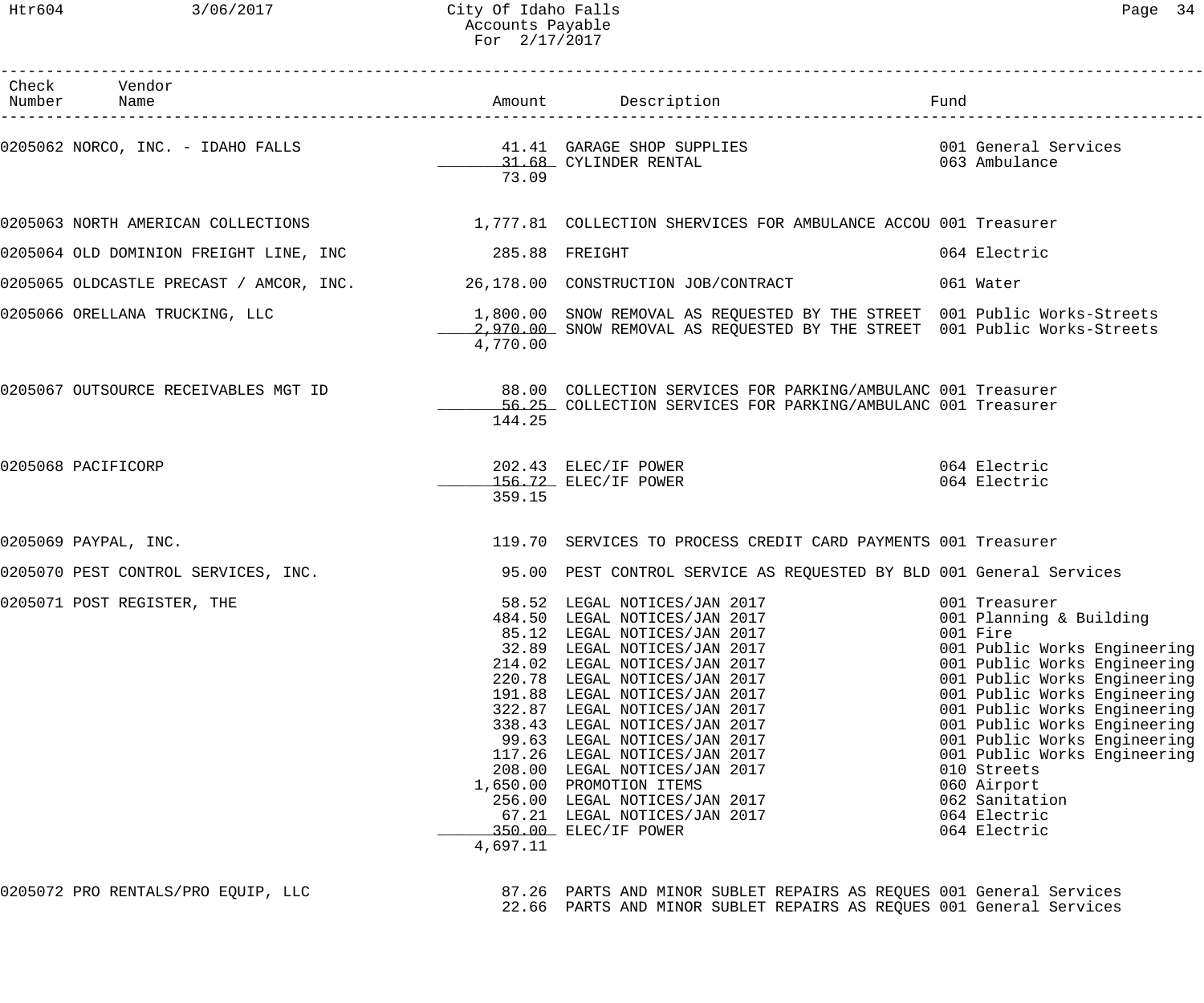## Htr604 3/06/2017 City Of Idaho Falls Page 35 Accounts Payable For 2/17/2017

| Page |  |
|------|--|
|------|--|

| Check Vendor<br>Number Name       |           | Amount Description                                                                                                                                                                                                 | Fund                                                               |
|-----------------------------------|-----------|--------------------------------------------------------------------------------------------------------------------------------------------------------------------------------------------------------------------|--------------------------------------------------------------------|
|                                   | 109.92    |                                                                                                                                                                                                                    |                                                                    |
| 0205073 PSI ENVIRONMENTAL         | 88.88     | 57.98 GARBAGE PICKUP FOR FIRE STATION #2 001 Fire<br>30.90 GARBAGE PICKUP FOR FIRE STATION #2 001 Fire                                                                                                             |                                                                    |
| 0205074 QUICK PRINT               |           | 260.00 PRINTING                                                                                                                                                                                                    | 001 Police                                                         |
| 0205075 R & S DISTRIBUTING        | 1,285.00  | 321.25 CUSTODIAL SUPPLIES/EQUIP<br>321.25 CUSTODIAL SUPPLIES/EQUIP<br>385.50 CUSTODIAL SUPPLIES/EQUIP<br>192.75 CUSTODIAL SUPPLIES/EQUIP<br>64.25 CUSTODIAL SUPPLIES/EQUIP                                         | 001 Parks<br>001 Parks<br>001 Parks<br>001 Parks<br>001 Cemeteries |
| 0205076 R S & I                   | 228.00    | 68.00 LED POD 5 POWER SUPPLY<br>160.00 LED POD X 10 POWER SUPPLY                                                                                                                                                   | 060 Airport<br>060 Airport                                         |
| 0205077 R.C. WORST & COMPANY, INC | 3,846.97  | 694.97 PUMPS & ACCESSORIES<br>3,152.00 SEWER DEPARTMENT                                                                                                                                                            | 001 General Services<br>061 Sewer                                  |
| 0205078 R-TRUCKS, INC.            |           | 7,511.00 SNOW REMOVAL AS REQUESTED BY THE STREET 001 Public Works-Streets                                                                                                                                          |                                                                    |
| 0205079 RC HEAVY HAUL, INC.       | 17,717.50 | 11,502.50 SNOW REMOVAL AS REQUESTED BY THE STREET 001 Public Works-Streets<br>6,215.00 SNOW REMOVAL AS REQUESTED BY THE STREET 001 Public Works-Streets                                                            |                                                                    |
| 0205080 ROMAINE'S MATTRESS KING   |           | 8,386.00 FURNITURE                                                                                                                                                                                                 | 001 Fire                                                           |
| 0205081 RON SAYER DODGE, INC.     | 256.25    | 214.38 PARTS AND MINOR SUBLET REPAIRS AS REQUES 001 General Services<br>10.87 PARTS AND MINOR SUBLET REPAIRS AS REQUES 001 General Services<br>31.00 PARTS AND MINOR SUBLET REPAIRS AS REQUES 001 General Services |                                                                    |
| 0205082 RON'S TIRE INC.           |           | 81.60 HEX BOLTS 20 @ 3.93                                                                                                                                                                                          | 001 Parks                                                          |
| 0205083 RUSH TRUCK CENTERS, INC.  |           | 35.97 EQ REPAIR AND MAINT                                                                                                                                                                                          | 001                                                                |
| 0205084 RYDER FLEET PRODUCTS      | 68.45     | 7.95 FREIGHT<br>60.50 POLICE EQUIP & SUPPLIES                                                                                                                                                                      | 001 Police<br>001 Police                                           |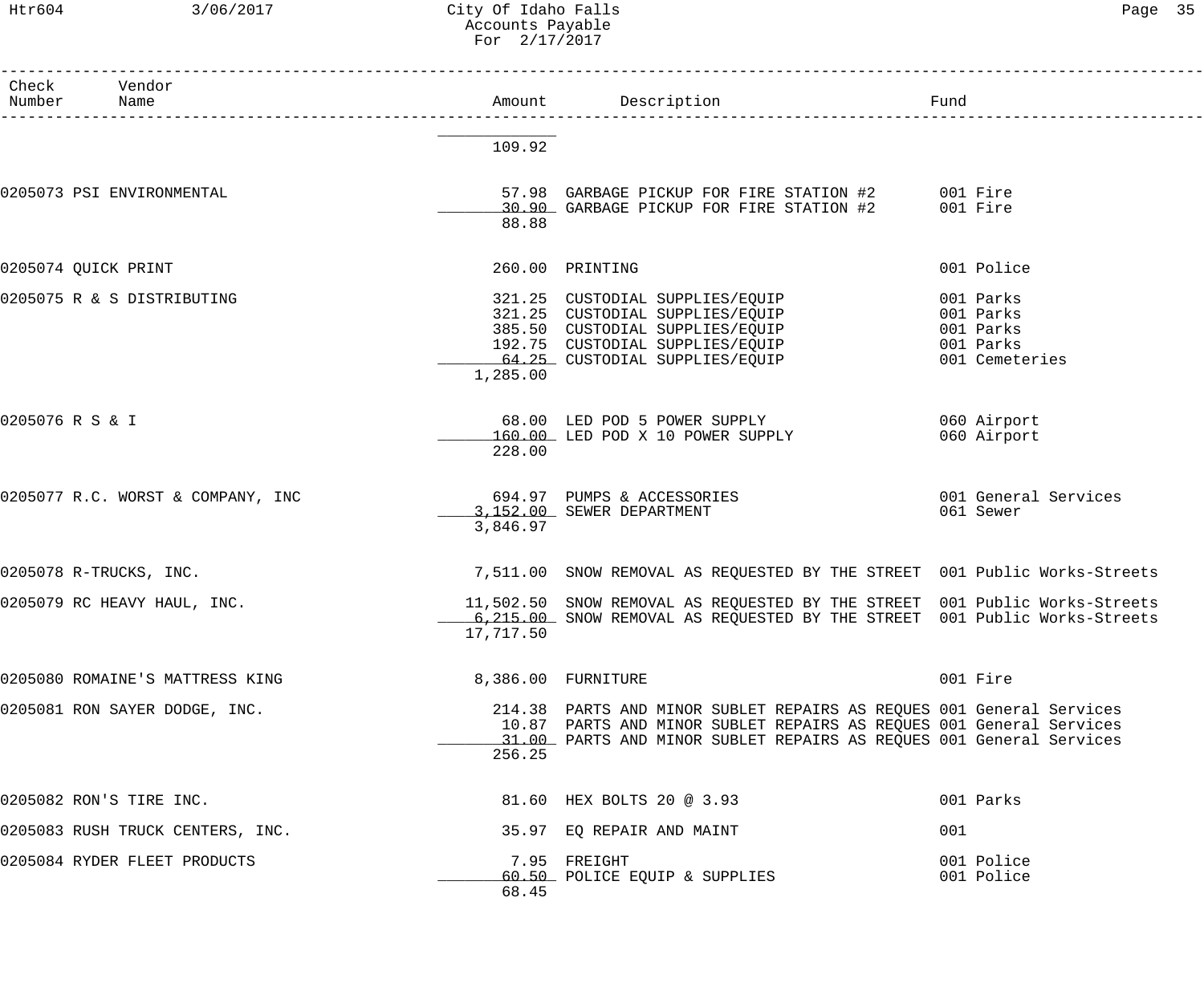## Htr604 3/06/2017 City Of Idaho Falls Page 36 Accounts Payable For 2/17/2017

| Paqe | 36 |
|------|----|
|------|----|

| Check Vendor<br>Number Name                                                            |                | Amount Description                                                                                                                                                                                                                                  | Fund                                                                                                                                                                                                                        |
|----------------------------------------------------------------------------------------|----------------|-----------------------------------------------------------------------------------------------------------------------------------------------------------------------------------------------------------------------------------------------------|-----------------------------------------------------------------------------------------------------------------------------------------------------------------------------------------------------------------------------|
| 0205085 SAFETY SUPPLY & SIGN CO., INC. 856.00 ELEC/IF POWER<br>207.00 SAFETY EQUIPMENT | 1,063.00       |                                                                                                                                                                                                                                                     | 064 Electric<br>064 Electric                                                                                                                                                                                                |
| 0205086 SALVATION ARMY                                                                 | $90.00$ RENTAL |                                                                                                                                                                                                                                                     | 011 Recreation                                                                                                                                                                                                              |
| 0205087 SKIDMORE, INC.                                                                 |                | 1,375.00 SNOW REMOVAL AS REQUESTED BY THE STREET 001 Public Works-Streets                                                                                                                                                                           |                                                                                                                                                                                                                             |
|                                                                                        |                | 0205088 SMITH CHEVROLET/HONDA CO-366086 224.77 PARTS AS REQUESTED BY THE EQUIPMENT MAIN 001 General Services                                                                                                                                        |                                                                                                                                                                                                                             |
| 0205089 STAPLES ADVANTAGE                                                              | 1,188.39       | 5.99 OFFICE SUPPLIES, GENERAL<br>23.86 OFFICE SUPPLIES, GENERAL<br>23.86 OFFICE SUPPLIES, GENERAL<br>59.58 OFFICE SUPPLIES, GENERAL<br>59.58 OFFICE SUPPLIES, GENERAL<br>59.58 OFFICE SUPPLIES, GENERAL<br>238.34 OFFICE SUPPLIES, GENERAL<br>59.58 | 001 City Attorney<br>001 General Services<br>001 General Services<br>001 Planning & Building<br>001 Police<br>001 Fire<br>001 Parks<br>001 Public Works Engineering<br>010 Streets<br>060 Airport<br>061 Sewer<br>061 Sewer |
| 0205090 STATE RECOVERY                                                                 |                | 3,300.00 PROFESSIONAL/PERSONAL SRV                                                                                                                                                                                                                  | 001 Police                                                                                                                                                                                                                  |
| 0205091 STATE TRAILER SUPPLY                                                           |                | 51.28 TOW STRAP                                                                                                                                                                                                                                     | 001 General Services                                                                                                                                                                                                        |
| 0205092 SUN MOUNTAIN SPORTS, INC.                                                      | 261.00         | 24.00- INVENTORY AS REQUESTED BY PINECREST GOLF 018 Golf Courses<br>285.00 INVENTORY AS REQUESTED BY PINECREST GOLF 018 Golf Courses                                                                                                                |                                                                                                                                                                                                                             |
| 0205093 SWAGIT PRODUCTIONS, LLC                                                        |                | 935.00 COMPUTERS, DP/WORD PROC.                                                                                                                                                                                                                     | 001 Data Processing                                                                                                                                                                                                         |
| 0205094 TASER INTERNATIONAL                                                            | 3,325.16       | 18.96 FREIGHT<br>3,306.20 POLICE EQUIP & SUPPLIES                                                                                                                                                                                                   | 001 Police<br>001 Police                                                                                                                                                                                                    |
| 0205095 TAYLOR MADE GOLF COMPANY                                                       |                | 115.45 INVENTORY AS REQUESTED BY PINECREST GOLF 018 Golf Courses                                                                                                                                                                                    |                                                                                                                                                                                                                             |
| 0205096 TEREX UTILITIES, INC.                                                          | 183.21         | 152.98 PARTS AND MINOR SUBLET REPAIRS AS REQUES 001 General Services<br>30.23 PARTS AND MINOR SUBLET REPAIRS AS REQUES 001 General Services                                                                                                         |                                                                                                                                                                                                                             |
| 0205097 TETON MICROBIOLOGY LAB                                                         |                | 270.00 LABORATORY ANALYSIS FOR WATER SAMPLES                                                                                                                                                                                                        | 061 Water                                                                                                                                                                                                                   |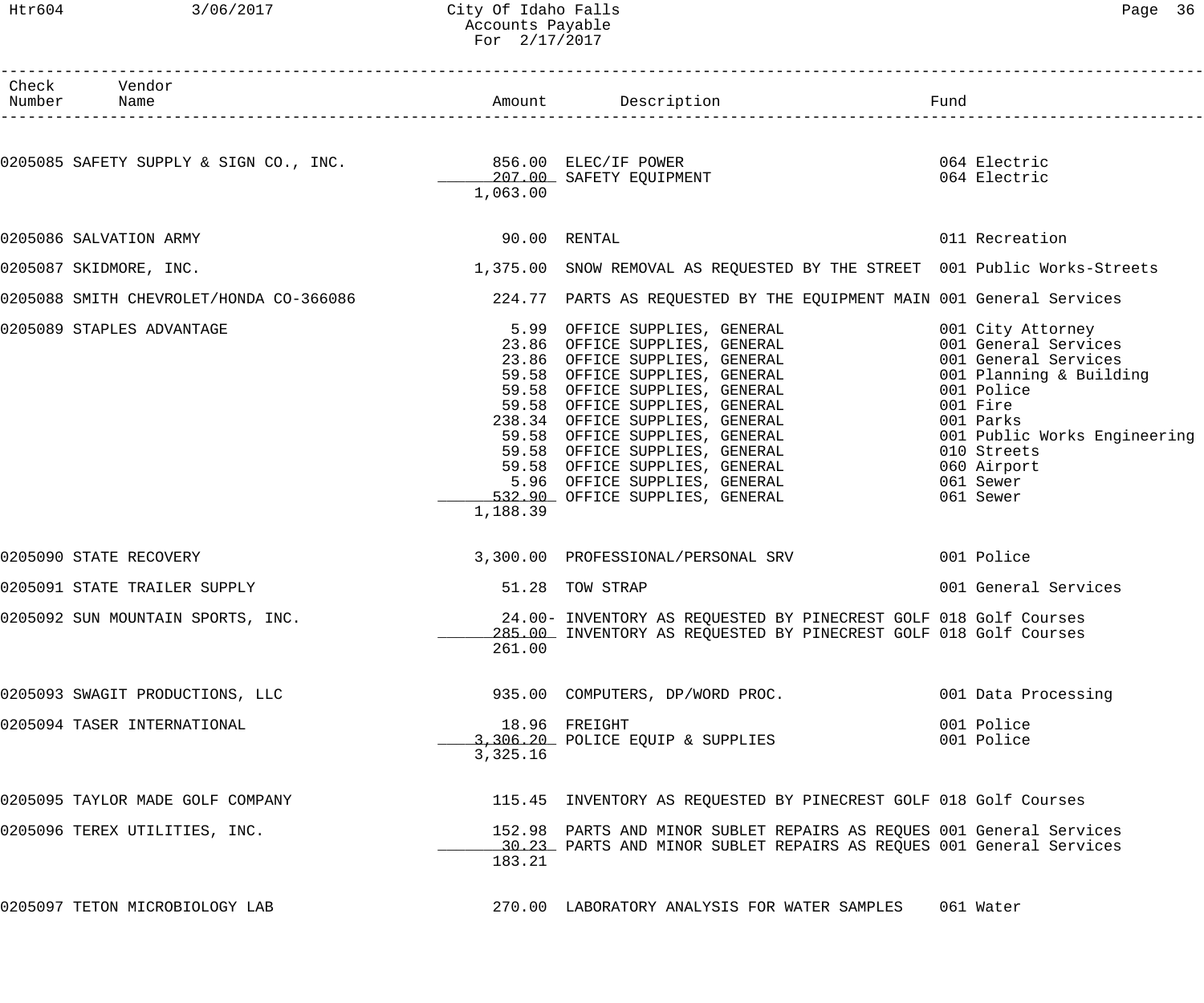12,562.29

| Htr604 | 3/06/2017                                   | City Of Idaho Falls<br>Accounts Payable<br>For 2/17/2017 |                                                                                                                                                                                     |                              | Page 37 |
|--------|---------------------------------------------|----------------------------------------------------------|-------------------------------------------------------------------------------------------------------------------------------------------------------------------------------------|------------------------------|---------|
| Number | Check Vendor<br>Name                        |                                                          | Amount Description<br>_______________________________                                                                                                                               | Fund                         |         |
|        | 0205098 TETON OUTFITTERS, LLC               |                                                          | 5,183.64 CLOTHING & APPAREL 063 Ambulance                                                                                                                                           |                              |         |
|        | 0205099 TRANSUNION                          |                                                          | 25.00 PEOPLE LOCATING AS REQUESTED BY THE POLI 001 Police                                                                                                                           |                              |         |
|        | 0205100 TURF EQUIP & IRRIGATION, INC.       | 289.31                                                   | 277.72 PARTS AS REQUESTED BY THE EQUIPMENT MAIN 001 General Services<br>11.59 PARTS AS REQUESTED BY THE EQUIPMENT MAIN 001 General Services                                         |                              |         |
|        | 0205101 U & I KIWANIAN                      |                                                          | 145.00 PROMOTION ITEMS                                                                                                                                                              | 060 Airport                  |         |
|        | 0205102 U.S. FIGURE SKATING ASSOCATION      |                                                          | 330.75 INSTRUCTOR AND STUDENT CERTIFICATIONS                                                                                                                                        | 011 Recreation               |         |
|        | 0205103 UNITED PARCEL SERVICE               | 147.98                                                   | 49.79 FREIGHT<br>98.19 FREIGHT                                                                                                                                                      | 064 Electric<br>064 Electric |         |
|        | 0205104 UNITED SERVICES, INC.               |                                                          | 4,775.00 THEATRICAL EQUIPMENT                                                                                                                                                       | 001 General Services         |         |
|        | 0205105 UPS STORE #2271                     | 80.12                                                    | 17.38 SHIPPING SERVICES FOR IDAHO FALLS POLICE 001 Police<br>18.04 SHIPPING SERVICES FOR IDAHO FALLS POLICE 001 Police<br>44.70 SHIPPING SERVICES FOR IDAHO FALLS POLICE 001 Police |                              |         |
|        | 0205106 URS ENERGY & CONSTRUCTION, INC.     |                                                          | 1,875.31 CONSTRUCTION JOB/CONTRACT                                                                                                                                                  | 042 Street Capital Imp       |         |
|        | 0205107 VALLEY AGRONOMICS, LLC              |                                                          | 50.00 SOIL SAMPLES                                                                                                                                                                  | 001 Parks                    |         |
|        | 0205108 VAN NESS FELDMAN ATTORNEYS LAW, LLP |                                                          | 53.48 PROFESSIONAL/PERSONAL SRV                                                                                                                                                     | 064 Electric                 |         |
|        | 0205109 VERIZON WIRELESS                    |                                                          | 12,362.24 BILLING 12/29/16-1/28/17<br>200.05 BILLING 1/02/17-2/01/17                                                                                                                | 001<br>063 Ambulance         |         |

0205110 WACKERLI AUTO CENTER 98.75 PARTS AS REQUESTED BY THE EQUIPMENT MAIN 001 General Services 76.63 PARTS AS REQUESTED BY THE EQUIPMENT MAIN 001 General Services 13.43 PARTS AS REQUESTED BY THE EQUIPMENT MAIN 001 General Services \_71.45 PARTS AS REQUESTED BY THE EQUIPMENT MAIN 001 General Services 260.26

|                                     | 16,825.12 ELECTRONIC EQUIPMENT                                                                       | 048 Fire     |
|-------------------------------------|------------------------------------------------------------------------------------------------------|--------------|
| 0205112 WELCH, KELLY                | $1,875.00$ ELEC/IF POWER                                                                             | 064 Electric |
| 0205113 WESTERN STATES RENTAL STORE | 3,152.64 EQ REPAIR AND MAINT<br>803.94 PARTS AS REQUESTED BY THE EQUIPMENT MAIN 001 General Services | 001          |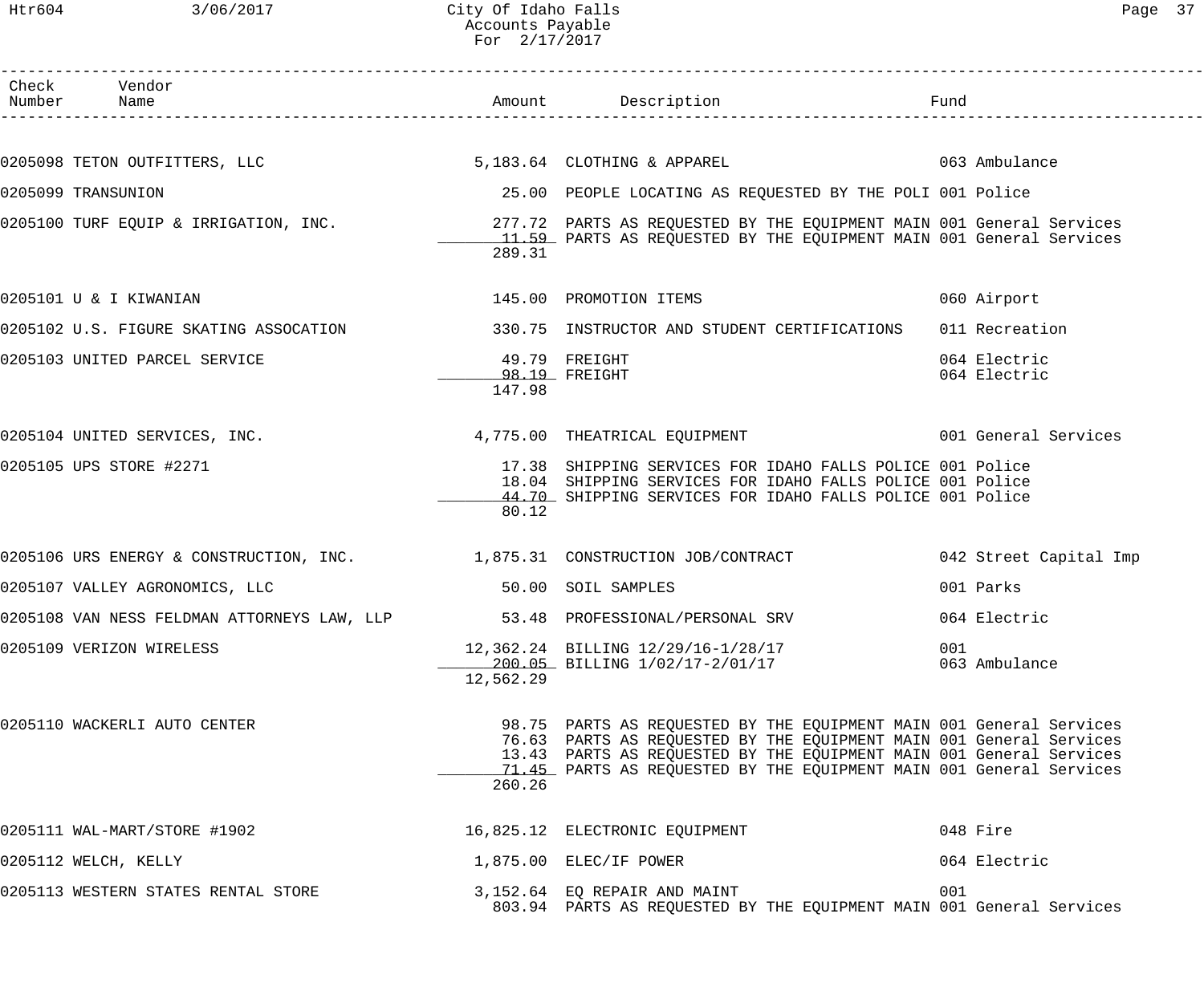| Check<br>Number | Vendor<br>Name                      | Amount          | Description                                    | Fund                                                                |  |
|-----------------|-------------------------------------|-----------------|------------------------------------------------|---------------------------------------------------------------------|--|
|                 | 0205113 WESTERN STATES RENTAL STORE | 4,004.19        |                                                | 47.61 PARTS AS REQUESTED BY THE EQUIPMENT MAIN 001 General Services |  |
|                 | 0205114 WILBUR-ELLIS COMPANY        | 90.00<br>150.00 | TRAINING-PERSONNEL<br>60.00 TRAINING-PERSONNEL | 001 Parks<br>001 Parks                                              |  |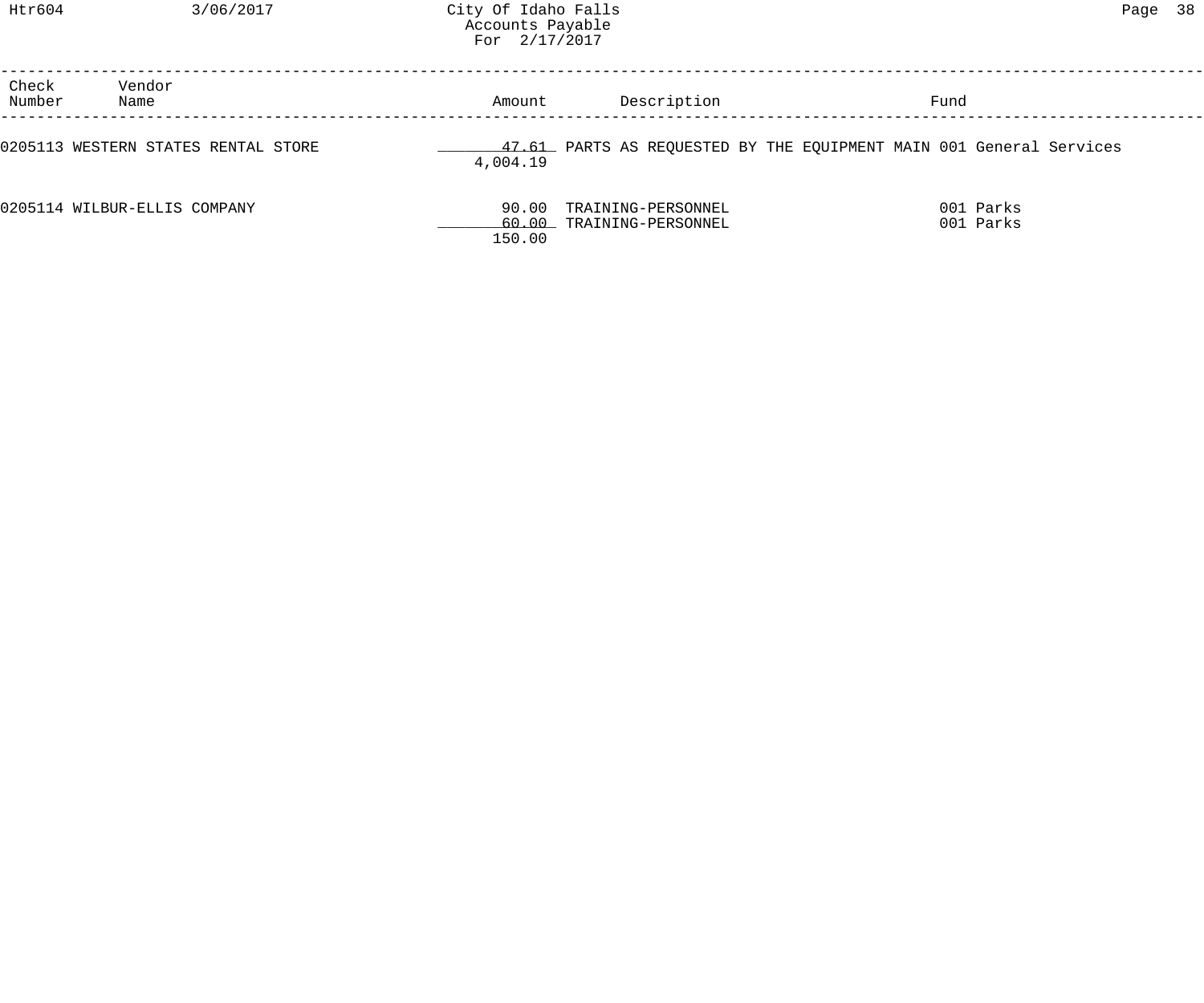| Check Vendor<br>Number Name         |          | Amount Description<br>--------------------------                                                                                                                                                                                                                                                                                                                                                                                                                                                      | Fund                                                                                                                                                       |
|-------------------------------------|----------|-------------------------------------------------------------------------------------------------------------------------------------------------------------------------------------------------------------------------------------------------------------------------------------------------------------------------------------------------------------------------------------------------------------------------------------------------------------------------------------------------------|------------------------------------------------------------------------------------------------------------------------------------------------------------|
| 0205115 A-1 RENTAL, INC.            |          | 65.00 PORT-A-POTTY SERVICE FOR SAND CREEK GOLF 018 Golf Courses                                                                                                                                                                                                                                                                                                                                                                                                                                       |                                                                                                                                                            |
| 0205116 ACUSHNET COMPANY            | 3,651.45 | 94.78 INVENTORY AS REQUESTED BY SANDCREEK GOLF 018 Golf Courses<br>3,259.73 INVENTORY AS REQUESTED BY SANDCREEK GOLF 018 Golf Courses<br>202.84 INVENTORY AS REQUESTED BY SANDCREEK GOLF 018 Golf Courses<br>94.10 INVENTORY AS REQUESTED BY SANDCREEK GOLF 018 Golf Courses                                                                                                                                                                                                                          |                                                                                                                                                            |
|                                     |          | 0205117 ADVANCED SYSTEMS GROUP 6,589.00 MAINTENANCE CONTRACT-EQ                                                                                                                                                                                                                                                                                                                                                                                                                                       |                                                                                                                                                            |
| 0205118 AGRI-SERVICE, INC.          | 301.72   | 253.77 EQ REPAIR AND MAINT                                                                                                                                                                                                                                                                                                                                                                                                                                                                            | 001 General Services<br>001 General Services                                                                                                               |
| 0205119 AIRGAS USA, LLC             | 2,221.00 | 895.89 PURCHASE OF OXYGEN SUPPLIES FOR CITY AMB 063 Ambulance<br>133.65 PURCHASE OF OXYGEN SUPPLIES FOR CITY AMB 063 Ambulance<br>867.04 PURCHASE OF OXYGEN SUPPLIES FOR CITY AMB 063 Ambulance<br>324.42 PURCHASE OF OXYGEN SUPPLIES FOR CITY AMB 063 Ambulance                                                                                                                                                                                                                                      |                                                                                                                                                            |
| 0205120 ALSCO (AMERICAN LINEN DIV)  | 333.33   | 40.93 LAUNDRY SERVICE/MATS FOR CITY BUILDINGS 001 General Services<br>21.35 LAUNDRY SERVICE/MATS FOR CITY BUILDINGS 001 General Services<br>4.20 LAUNDRY SERVICE/MATS FOR CITY BUILDINGS 001 General Services<br>37.38 LAUNDRY SERVICE/MATS FOR CITY BUILDINGS 001 General Services<br>13.79 CLEANING AND RENTAL FLOOR MATS FOR ANIMA 001 Police<br>41.76 LAUNDRY SERVICES AS REQUESTED - SEWER DI 061 Sewer<br>50.92 LAUNDRY SERVICES AS REQUESTED - SEWER DI 061 Sewer<br>123.00 CLOTHING & APPAREL | 064 Electric                                                                                                                                               |
| 0205121 AMAZON.COM - CITY PURCHASES | 1,334.37 | 282.00 ELECTRONIC EQUIPMENT<br>80.94 POLICE EQUIP & SUPPLIES<br>2.87 HARDWARE MISCELLANEOUS<br>23.60 HARDWARE MISCELLANEOUS<br>60.90 AUDIOVISUAL/PUBLICATION<br>395.00 FURNITURE<br>450.00 FURNITURE<br>12.96 TOOLS,HAND POWER/NONPOWER<br>22.11 AUDIOVISUAL/PUBLICATION<br>3.99 FREIGHT                                                                                                                                                                                                              | 001 Police<br>001 Police<br>011 Recreation<br>064 Electric<br>064 Electric<br>064 Electric<br>064 Electric<br>064 Electric<br>064 Electric<br>064 Electric |
| 0205122 ANIMAL REFERENCE PATHOLOGY  |          | 324.28 VETERINARY LABORATORY SERVICES AS REQUES 001 Parks                                                                                                                                                                                                                                                                                                                                                                                                                                             |                                                                                                                                                            |
| 0205123 ANIXTER INC.                |          | 18,235.00 ELECTRONIC EQUIPMENT<br>6,825.00 ELECTRICAL EQUIP/SUPPLIES                                                                                                                                                                                                                                                                                                                                                                                                                                  | 064 Electric<br>064 Electric                                                                                                                               |
|                                     |          |                                                                                                                                                                                                                                                                                                                                                                                                                                                                                                       |                                                                                                                                                            |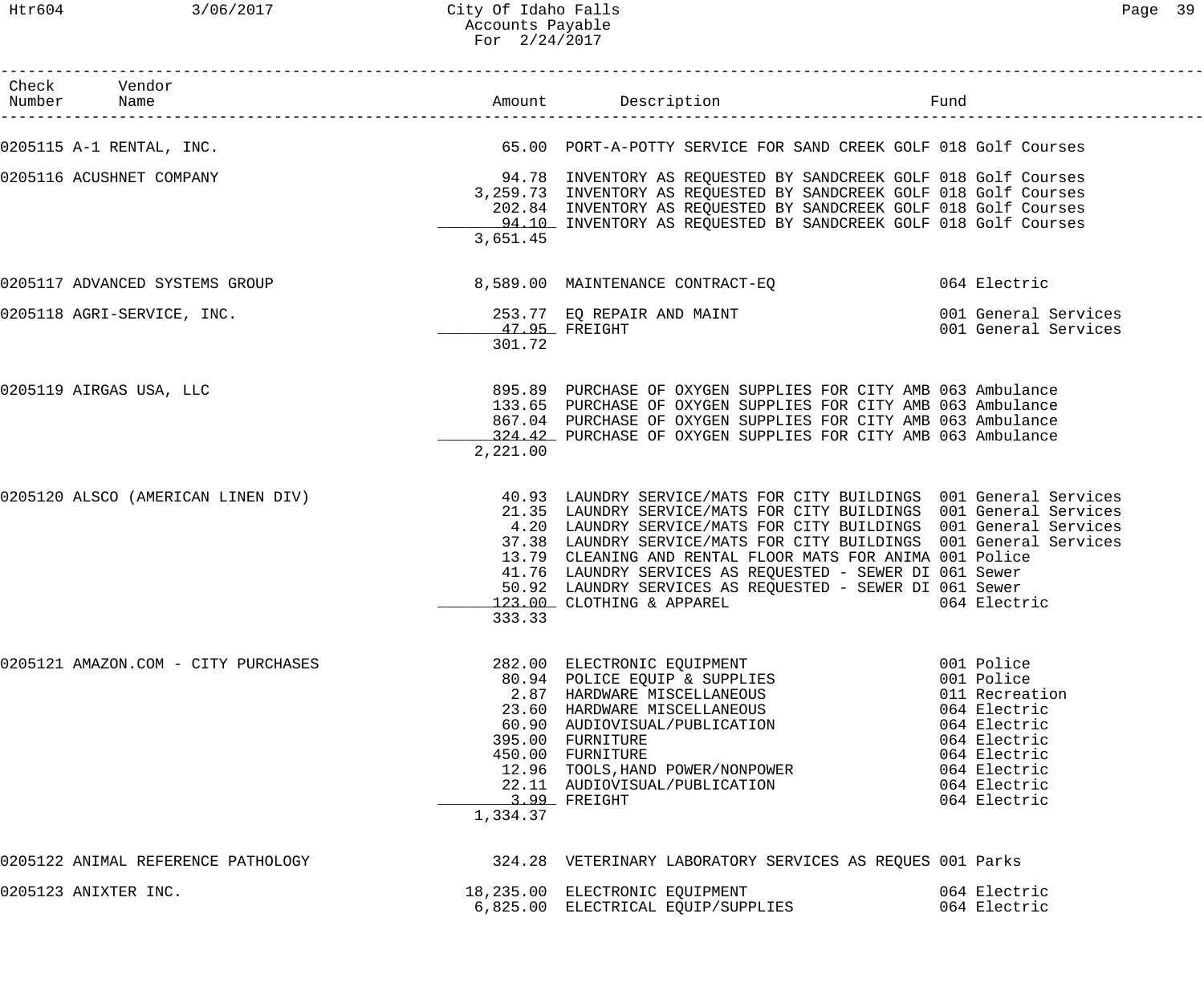### Htr604 3/06/2017 City Of Idaho Falls Page 40 Accounts Payable For 2/24/2017

| Check Vendor<br>Number Name                                        |                              |                                                                                                                                                                                                                                                                                                                                                                                                    |                                                                                                                                              |
|--------------------------------------------------------------------|------------------------------|----------------------------------------------------------------------------------------------------------------------------------------------------------------------------------------------------------------------------------------------------------------------------------------------------------------------------------------------------------------------------------------------------|----------------------------------------------------------------------------------------------------------------------------------------------|
| 0205123 ANIXTER INC.                                               | 479.20 HARDWARE<br>28,664.70 | 2,207.50 HARDWARE<br>429.00 TOOLS,HAND POWER/NONPOWER<br>489.00 TOOLS, HAND POWER/NONPOWER 064 Electric                                                                                                                                                                                                                                                                                            | 064<br>064 Electric<br>064 Electric                                                                                                          |
| 0205124 ANTECH DIAGNOSTICS                                         | 419.89                       | 22.50 LAB SERVICES AS REQUESTED BY IDAHO FALLS 001 Parks<br>397.39 LAB SERVICES AS REQUESTED BY IDAHO FALLS 001 Parks                                                                                                                                                                                                                                                                              |                                                                                                                                              |
|                                                                    | 867.90                       | 0205125 ARCHITECTURAL BUILDING SUPPLY                      250.00 MISCELLANEOUS PURCHASES AS REQUESTED BY  001 General Services<br>922.10- MISCELLANEOUS PURCHASES AS REQUESTED BY  001 General Services<br>1,540.00 MISCELLANEOUS PURCHASES AS REQUESTED BY 001 General Services                                                                                                                  |                                                                                                                                              |
| 0205126 ATLAS BUSINESS SOLUTIONS INC 3,024.00 SUBSCRIPTIONS        |                              |                                                                                                                                                                                                                                                                                                                                                                                                    | 001 Police                                                                                                                                   |
| 0205127 BARNES & NOBLE                                             |                              | 88.50 PRIDE & OWNERSHIP BOOKS                                                                                                                                                                                                                                                                                                                                                                      | 001 Fire                                                                                                                                     |
| 0205128 BARNES, SHERRI SNELL                                       |                              | 150.00 PROFESSIONAL/PERSONAL SRV                                                                                                                                                                                                                                                                                                                                                                   | 001 Mayor                                                                                                                                    |
| 0205129 BONNEVILLE INDUSTRIAL SUPPLY 187.38 HARDWARE MISCELLANEOUS | 1,033.69                     | 5.31 HARDWARE MISCELLANEOUS<br>59.96 HARDWARE MISCELLANEOUS<br>468.60 HARDWARE MISCELLANEOUS<br>63.18 FREIGHT<br>63.18 FREIGHT<br>03.10 FREIGHT<br>65.80 HARDWARE MISCELLANEOUS<br>7.98 ELECTRONIC EQUIPMENT<br>165.24 HARDWARE MISCELLANEOUS<br>10.24 HARDWARE MISCELLANEOUS<br>10.24 HARDWARE MISCELLANEOUS                                                                                      | 064 Electric<br>064 Electric<br>064 Electric<br>064 Electric<br>064 Electric<br>064 Electric<br>064 Electric<br>064 Electric<br>064 Electric |
| 0205130 BRADLEY ENGINEERING/CHARTERED                              |                              | 2,250.00 PROFESSIONAL/PERSONAL SRV                                                                                                                                                                                                                                                                                                                                                                 | 061 Water                                                                                                                                    |
| 0205131 BROADWAY FORD, INC.                                        | 887.57                       | 70.80 PARTS AND MINOR SUBLET REPAIRS AS REQUES 001 General Services<br>120.00 PARTS AND MINOR SUBLET REPAIRS AS REQUES 001 General Services<br>696.77 PARTS AND MINOR SUBLET REPAIRS AS REQUES 001 General Services                                                                                                                                                                                |                                                                                                                                              |
| 0205132 BTC CONTRACTORS, LLC                                       | 83,603.50                    | 13,050.00 SNOW REMOVAL AS REQUESTED BY THE STREET 001 Public Works-Streets<br>16,779.00 SNOW REMOVAL AS REQUESTED BY THE STREET 001 Public Works-Streets<br>14,020.00 SNOW REMOVAL AS REQUESTED BY THE STREET 001 Public Works-Streets<br>15,886.50 SNOW REMOVAL AS REQUESTED BY THE STREET 001 Public Works-Streets<br>23,868.00 SNOW REMOVAL AS REQUESTED BY THE STREET 001 Public Works-Streets |                                                                                                                                              |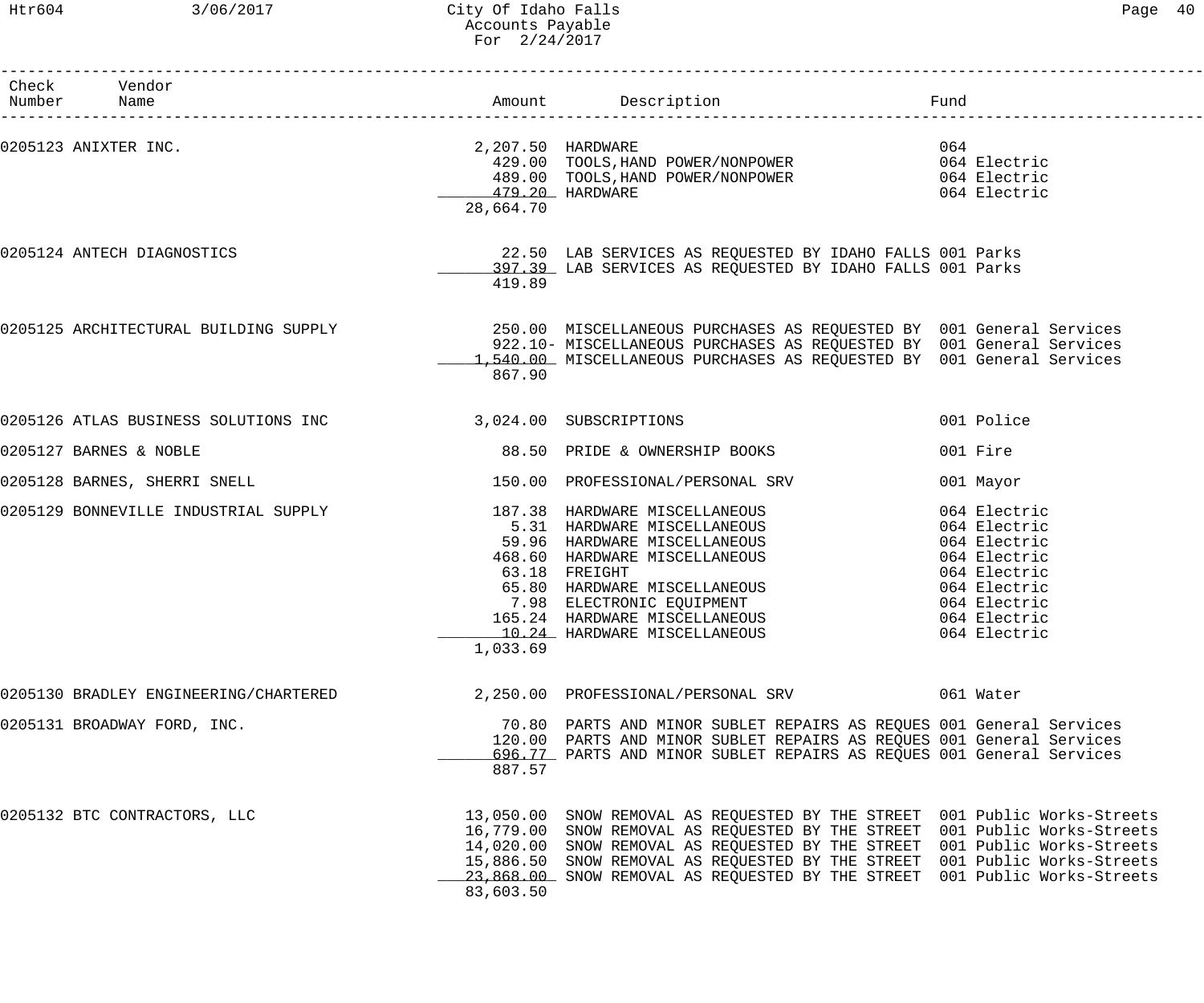### Htr604 3/06/2017 City Of Idaho Falls Page 41 Accounts Payable For 2/24/2017

| Page |  |
|------|--|
|------|--|

| Check Vendor<br>Number Name                                                                                     |          |                                                                                                                                                                                                                                                     |                              |
|-----------------------------------------------------------------------------------------------------------------|----------|-----------------------------------------------------------------------------------------------------------------------------------------------------------------------------------------------------------------------------------------------------|------------------------------|
| 0205133 CELLCO PARTNERSHIP 3 418.00 VEHICLE AND EQUIP. MAINT. 2001 General Services                             |          |                                                                                                                                                                                                                                                     |                              |
|                                                                                                                 |          |                                                                                                                                                                                                                                                     |                              |
| 0205134 CLASSY THREADS                                                                                          |          | 49.00 LG ST290 CHARCOAL GARMENT<br>102.00 XXL ST290 CHARCOAL GARMEN<br>7.80 FRONT SCREEN PRINTING<br>7.80 BACK SCREEN PRINTING                                                                                                                      | 060 Airport                  |
|                                                                                                                 |          |                                                                                                                                                                                                                                                     | 060 Airport                  |
|                                                                                                                 |          |                                                                                                                                                                                                                                                     | 060 Airport<br>060 Airport   |
|                                                                                                                 | 166.60   |                                                                                                                                                                                                                                                     |                              |
| 0205135 CLEVELAND GOLF COMPANY/SRIXON 327.82 INVENTORY AS REQUESTED BY SANDCREEK GOLF 018 Golf Courses          |          |                                                                                                                                                                                                                                                     |                              |
|                                                                                                                 |          | 96.42 INVENTORY AS REQUESTED BY SANDCREEK GOLF 018 Golf Courses                                                                                                                                                                                     |                              |
|                                                                                                                 | 424.24   |                                                                                                                                                                                                                                                     |                              |
| 0205136 CODALE ELECTRIC SUPPLY, INC. 20.43 HARDWARE                                                             |          |                                                                                                                                                                                                                                                     | 064                          |
| 0205137 CULLIGAN WATER CONDITIONING THE SOLUTION OF THE 2001 PATER SOFTENER RENTAL AND SALT FOR THE Z 001 Parks |          |                                                                                                                                                                                                                                                     |                              |
| 0205138 DAVEY TREE SURGERY COMPANY                                                                              |          | 412.32 CONSTRUCTION JOB/CONTRACT 064 Electric                                                                                                                                                                                                       |                              |
| 0205139 DECA INTERNATIONAL CORP                                                                                 |          | 1,103.11 INVENTORY AS REQUESTED BY PINECREST GOLF 018 Golf Courses                                                                                                                                                                                  |                              |
|                                                                                                                 |          | 70.00 INVENTORY AS REQUESTED BY PINECREST GOLF 018 Golf Courses                                                                                                                                                                                     |                              |
|                                                                                                                 | 65.11    | 1,108.00- INVENTORY AS REQUESTED BY PINECREST GOLF 018 Golf Courses                                                                                                                                                                                 |                              |
|                                                                                                                 |          |                                                                                                                                                                                                                                                     |                              |
| 0205140 DESIGN WORKSHOP, INC.                                                                                   |          | 8,052.33 PROFESSIONAL/PERSONAL SRV                                                                                                                                                                                                                  | 001 Parks                    |
| 0205141 DISPLAY SALES COMPANY                                                                                   |          | 250.00 FREIGHT                                                                                                                                                                                                                                      | 001 Parks                    |
|                                                                                                                 |          | 8,970.00 PARKS & RECREATION MISC.                                                                                                                                                                                                                   | 001 Parks                    |
|                                                                                                                 | 9,220.00 |                                                                                                                                                                                                                                                     |                              |
| 0205142 DOCTORS FOSTER & SMITH, INC. 44.99 FEED/BEDDING (ANIMALS)                                               |          |                                                                                                                                                                                                                                                     | 001 Parks                    |
| 0205143 DYNA SYSTEMS                                                                                            |          | 29.80 GARAGE SHOP SUPPLIES<br>298.73 HARDWARE MISCELLANEOUS<br>256.79 TOOLS, HAND POWER/NONPOWER<br>57.84 HARDWARE MISCELLANEOUS<br>466.25 HARDWARE MISCELLANEOUS<br>14.94 HARDWARE MISCELLANEOUS<br>231.21 HARDWARE MISCELLANEOUS<br>178.50 HARDWA | 001 General Services         |
|                                                                                                                 |          |                                                                                                                                                                                                                                                     | 001 General Services         |
|                                                                                                                 |          |                                                                                                                                                                                                                                                     | 001 General Services         |
|                                                                                                                 |          |                                                                                                                                                                                                                                                     | 064 Electric                 |
|                                                                                                                 |          |                                                                                                                                                                                                                                                     | 064 Electric<br>064 Electric |
|                                                                                                                 |          |                                                                                                                                                                                                                                                     | 064 Electric                 |
|                                                                                                                 |          |                                                                                                                                                                                                                                                     | 064 Electric                 |
|                                                                                                                 |          |                                                                                                                                                                                                                                                     | 064 Electric                 |
|                                                                                                                 | 1,820.62 |                                                                                                                                                                                                                                                     |                              |
| 0205144 EASTSIDE PET CLINIC                                                                                     |          | 109.00 SPAY AND NEUTER SERVICES FOR THE ANIMAL 001 Police                                                                                                                                                                                           |                              |
| 0205145 EDGE CONSTRUCTION SUPPLY, INC. 36.08 MAP PRO FUEL 14.1 OZ                                               |          |                                                                                                                                                                                                                                                     | 061 Water                    |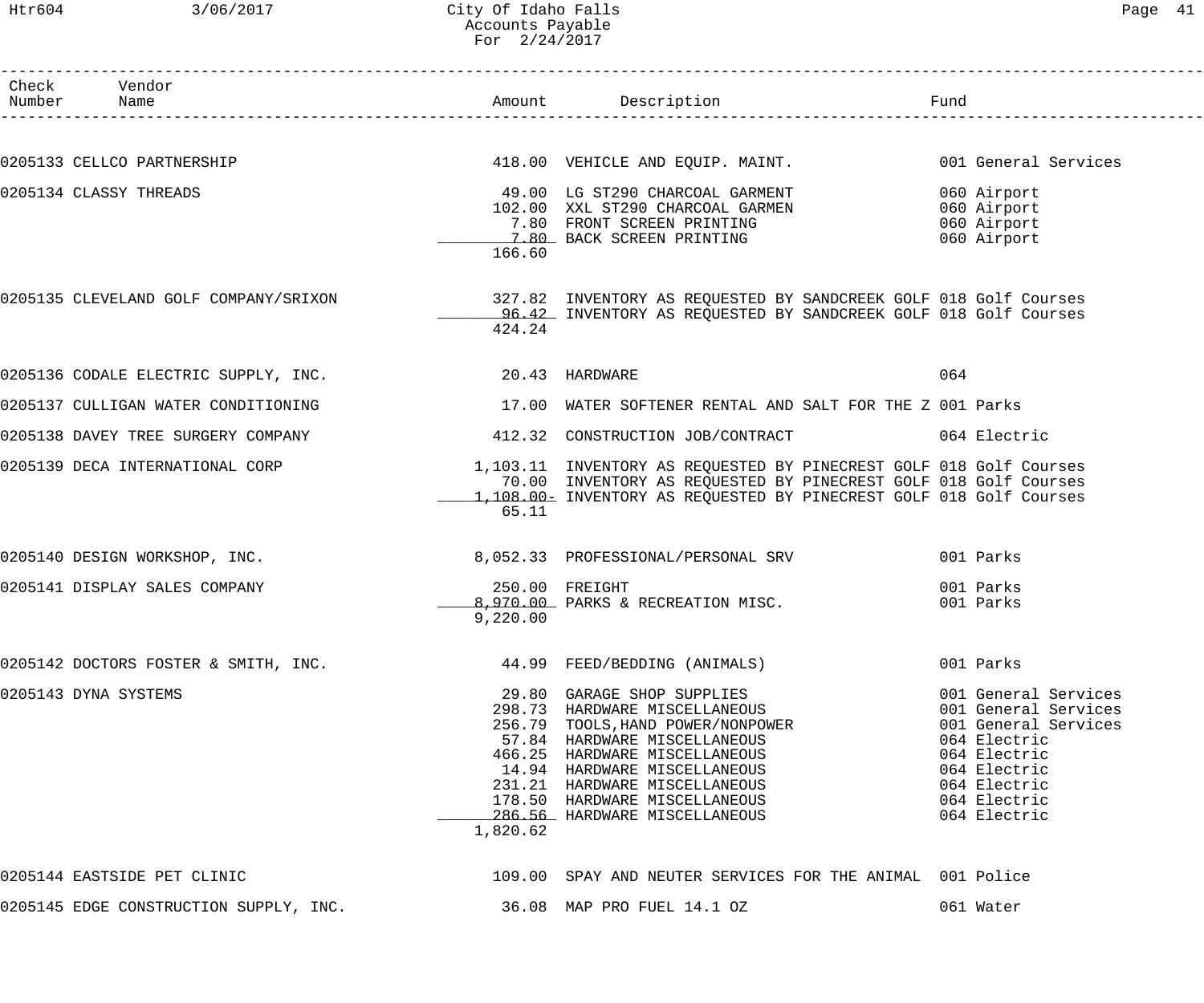Htr604 3/06/2017 City Of Idaho Falls Page 42 Accounts Payable For 2/24/2017

| Check Vendor<br>Number Name                                     |          |                                                                                                                                                                                                                                                                                                                                                                                                                                                                                                                                                                                                                                           |                           |
|-----------------------------------------------------------------|----------|-------------------------------------------------------------------------------------------------------------------------------------------------------------------------------------------------------------------------------------------------------------------------------------------------------------------------------------------------------------------------------------------------------------------------------------------------------------------------------------------------------------------------------------------------------------------------------------------------------------------------------------------|---------------------------|
|                                                                 | 117.58   |                                                                                                                                                                                                                                                                                                                                                                                                                                                                                                                                                                                                                                           |                           |
| 0205146 ELECTRIC MOTOR SERVICE COMPANY 1998.16 MOTORS / ENGINES |          |                                                                                                                                                                                                                                                                                                                                                                                                                                                                                                                                                                                                                                           | 064 Electric              |
|                                                                 | 5,700.00 | 0205147 ELLSWORTH & ASSOCIATES, PLLC 3,500.00 PROFESSIONAL/PERSONAL SRV 064 Electric<br>2,200.00 PROFESSIONAL/PERSONAL SRV 064 Electric                                                                                                                                                                                                                                                                                                                                                                                                                                                                                                   |                           |
|                                                                 |          | 0205148 ENERGY LABORATORIES, INC.<br>1,510.00 LABORATORIES, INC. 2010 1.510.00 LABORATORY ANALYSIS FOR WATER SAMPLES 061 Water                                                                                                                                                                                                                                                                                                                                                                                                                                                                                                            |                           |
|                                                                 | 301.42   | 0205149 EVCO HOUSE OF HOSE - IDAHO 30 10 MH (55.56 PARTS AS REQUESTED BY THE EQUIPMENT MAIN 001 General Services<br>194.39 PARTS AS REQUESTED BY THE EQUIPMENT MAIN 001 General Services<br>31.85 PARTS AS REQUESTED BY THE EQUIPMENT MAIN 001 General Services<br>5.98 PARTS AS REQUESTED BY THE EQUIPMENT MAIN 001 General Services<br>13.64 PARTS AS REQUESTED BY THE EQUIPMENT MAIN 001 General Services                                                                                                                                                                                                                              |                           |
|                                                                 | 643.48   | 0205150 EVIDENT CRIME SCENE PRODUCTS 385.48 POLICE EQUIP & SUPPLIES 001 Police<br>258.00 POLICE EQUIP & SUPPLIES                                                                                                                                                                                                                                                                                                                                                                                                                                                                                                                          | 001 Police                |
| 0205151 FALLS FERTILIZER, INC.                                  |          | 248.00 MURIATE OF POTASH 248.00 MURIATE OF POTASH                                                                                                                                                                                                                                                                                                                                                                                                                                                                                                                                                                                         |                           |
|                                                                 | 263.00   | 0205152 FALLS PLUMBING SUPPLY, INC.<br>55.27 REPAIRS AND SUPPLIES AS REQUESTED BY PAR 001 Parks<br>1.65 MISCELLANEOUS PLUMBING SUPPLIES FOR BLDG 001 General Services<br>35.05 MISCELLANEOUS PLUMBING SUPPLIES FOR BLDG 001 General Services<br>5.98 MISCELLANEOUS PLUMBING SUPPLIES FOR BLDG 001 General Services<br>64.28 MISCELLANEOUS PLUMBING SUPPLIES FOR BLDG 001 General Services<br>57.78 MISCELLANEOUS PLUMBING SUPPLIES FOR BLDG 001 General Services<br>25.03- MISCELLANEOUS PLUMBING SUPPLIES FOR BLDG 001 General Services<br>44.86 MISCELLANEOUS PLUMBING SUPPLIES FOR BLDG 001 General Services<br>23.16 ELBOWS & NIPPLES | 064 Electric              |
| 0205153 FASTENAL COMPANY                                        |          | 83.82 SPRING NUTS                                                                                                                                                                                                                                                                                                                                                                                                                                                                                                                                                                                                                         | 064 Electric              |
| 0205154 FIRST STREET WELDING, INC.                              | 8,484.84 | 8,026.00 EQUIPMENT-LRG & TURF<br>458.84 SNOW DEFLECTOR SNOW PLOW                                                                                                                                                                                                                                                                                                                                                                                                                                                                                                                                                                          | 061 Water<br>064 Electric |
| 0205155 FISHER SCIENTIFIC COMPANY                               |          | 261.73 POLICE EQUIP & SUPPLIES 001 Police                                                                                                                                                                                                                                                                                                                                                                                                                                                                                                                                                                                                 |                           |
| 0205156 FLEETPRIDE, INC.                                        |          | 478.00 PARTS AS REQUESTED BY THE EQUIPMENT MAIN 001 General Services<br>41.00 PARTS AS REQUESTED BY THE EQUIPMENT MAIN 001 General Services                                                                                                                                                                                                                                                                                                                                                                                                                                                                                               |                           |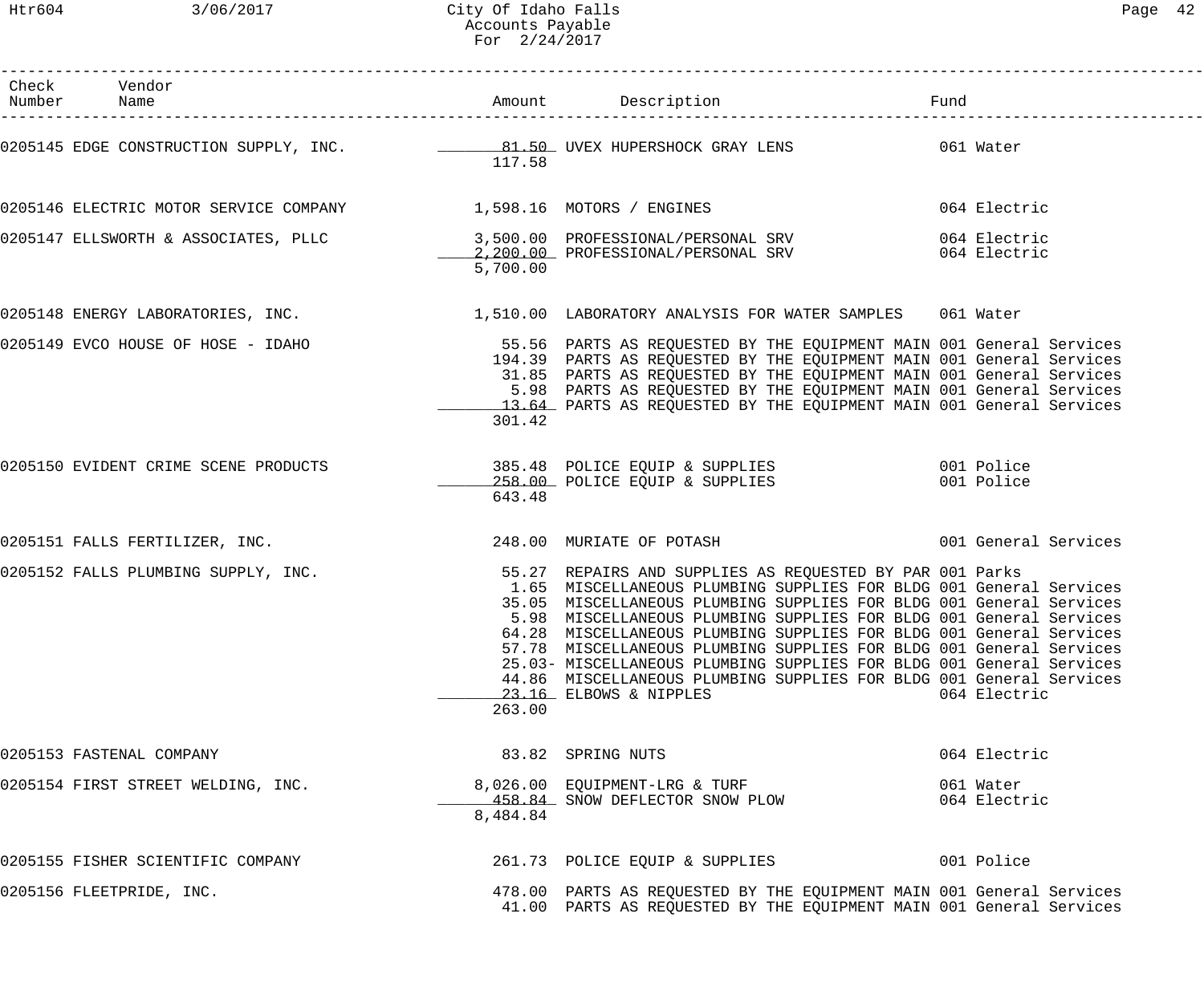# Htr604 3/06/2017 City Of Idaho Falls Page 43 Accounts Payable For 2/24/2017

| Check Vendor<br>Number Name                                              |                                        |                                                                                                                                                                                                                                                                                         |     |                          |
|--------------------------------------------------------------------------|----------------------------------------|-----------------------------------------------------------------------------------------------------------------------------------------------------------------------------------------------------------------------------------------------------------------------------------------|-----|--------------------------|
|                                                                          | 534.69                                 | 0205156 FLEETPRIDE, INC. The Services Control of the Magnusian Magnus and Services Control of the Magnus Assessment Control of the Magnus Assessment Control of the Magnus Assessment Control of the Magnus Assessment Control                                                          |     |                          |
| 0205157 GATEWAY SAFETY PRODUCTS INC.<br>1,171.80 POLICE EQUIP & SUPPLIES | 1,392.40                               |                                                                                                                                                                                                                                                                                         |     | 001 Police<br>001 Police |
| 0205158 GENERAL PACIFIC, INC.                                            |                                        | 384.15 HARDWARE                                                                                                                                                                                                                                                                         | 064 |                          |
| 0205159 GLOVE WAGON INC                                                  |                                        | 178.30 SAFETY EAR PLUGS-CORD, W/ 661 Sewer                                                                                                                                                                                                                                              |     |                          |
|                                                                          |                                        | 0205160 GRIMES HORTICULTURE, INC.<br>61.11 MISCELLANEOUS PLANTS, PLUGS AND SEEDS AS 001 Parks                                                                                                                                                                                           |     |                          |
| 0205161 GUSTAVE A. LARSON COMPANY                                        | 120.54                                 | 11.43 HVAC SUPPLIES AS REQUESTED BY BUILDING M 001 General Services<br>79.19 HVAC SUPPLIES AS REQUESTED BY BUILDING M 001 General Services<br>8.24 HVAC SUPPLIES AS REQUESTED BY BUILDING M 001 General Services<br>21.68 HVAC SUPPLIES AS REQUESTED BY BUILDING M 001 General Services |     |                          |
| 0205162 HD SUPPLY WATERWORKS, LTD 10,875.00 METER-WATER                  | _____1,320.70 METER-WATER<br>12,195.70 |                                                                                                                                                                                                                                                                                         | 061 | 061 Water                |
| 0205163 HEARTLAND BUILDERS                                               |                                        | 150.00 REFUND FOR PERMIT FEES                                                                                                                                                                                                                                                           | 064 |                          |
|                                                                          |                                        | 0205164 HENDRICKSONS TOWING, INC. THE REAR MANUSIC SERVICE - CITY VEHICLES AS REQUESTED 001 General Services                                                                                                                                                                            |     |                          |
| 0205165 HENRIKSEN/BUTLER DESIGN GROUP                                    |                                        | 136.22 SEWER DEPARTMENT                                                                                                                                                                                                                                                                 |     | 061 Sewer                |
|                                                                          |                                        | 0205166 HILL'S PET NUTRITION SALES, INC 34.90 SHIPPING CHARGES FOR DONATED ANIMAL FOOD 001 Police                                                                                                                                                                                       |     |                          |
| 0205167 HOME DEPOT                                                       |                                        | 82.68 LUMBER & RELATED PRODUCTS                                                                                                                                                                                                                                                         |     | 001 Parks                |
|                                                                          |                                        |                                                                                                                                                                                                                                                                                         |     | 001 Cemeteries           |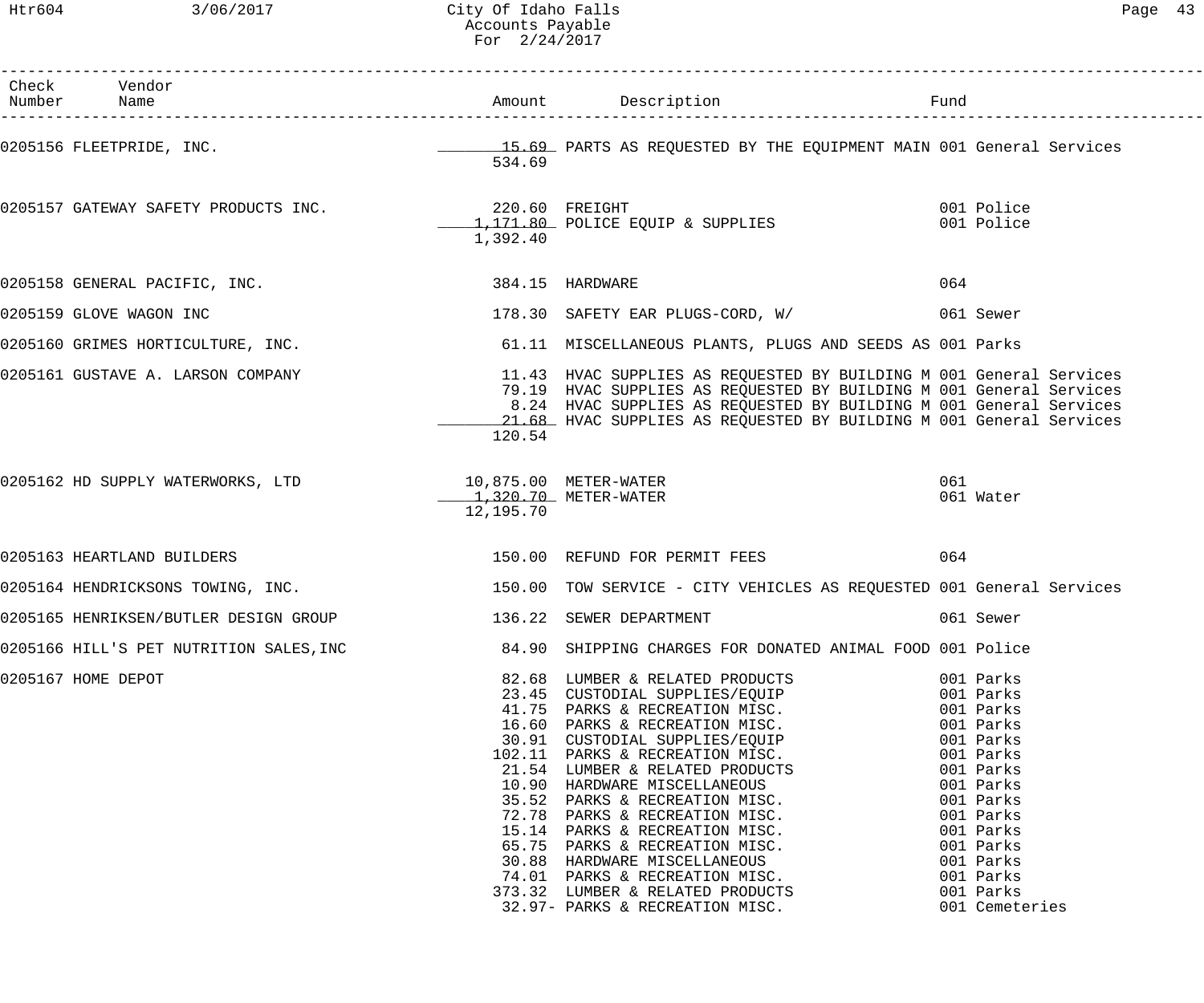# Htr604 3/06/2017 City Of Idaho Falls Page 44 Accounts Payable For 2/24/2017

| Check Vendor<br>Number Name                                           |          |                                                                                                                                                                                                                                                                                                                                                                                                                                                                                                                                                                                                                                                                                                                                                                                                                                                                            |                              |
|-----------------------------------------------------------------------|----------|----------------------------------------------------------------------------------------------------------------------------------------------------------------------------------------------------------------------------------------------------------------------------------------------------------------------------------------------------------------------------------------------------------------------------------------------------------------------------------------------------------------------------------------------------------------------------------------------------------------------------------------------------------------------------------------------------------------------------------------------------------------------------------------------------------------------------------------------------------------------------|------------------------------|
|                                                                       | 1,287.10 | 0205167 HOME DEPOT 189.59 DRYWALL SCRWS, BLADES, DR<br>189.59 DRYWALL SCRWS, BLADES, DR<br>25.23 DRYWALL CORNERS 8' & 10', 001 Parks<br>25.23 DRYWALL CORNERS 8' & 10', 001 Parks<br>29.97 MECHANICS TOOL SET 001 Parks                                                                                                                                                                                                                                                                                                                                                                                                                                                                                                                                                                                                                                                    |                              |
|                                                                       |          | 0205168 IDAHO ASSOC OF BLDG OFFICIALS 600 70.00 MEMBERSHIP J. DROLLINGER                                                                                                                                                                                                                                                                                                                                                                                                                                                                                                                                                                                                                                                                                                                                                                                                   |                              |
|                                                                       |          | 0205169 IDAHO BUREAU OF OCCUPATIONAL LICENS 30.00 LICENSE/REGISTRATION RENEWAL FOR SEWER E 061 Sewer                                                                                                                                                                                                                                                                                                                                                                                                                                                                                                                                                                                                                                                                                                                                                                       |                              |
| 0205170 IDAHO CONSUMER-OWNED UTILITIES ICUA 39,850.75 ASSESSMENTS/TAX |          |                                                                                                                                                                                                                                                                                                                                                                                                                                                                                                                                                                                                                                                                                                                                                                                                                                                                            | 064 Electric                 |
|                                                                       | 255.20   |                                                                                                                                                                                                                                                                                                                                                                                                                                                                                                                                                                                                                                                                                                                                                                                                                                                                            | 001<br>001                   |
| 0205172 IDAHO MATERIAL HANDLING, INC. 40 880.80 FURNITURE             |          |                                                                                                                                                                                                                                                                                                                                                                                                                                                                                                                                                                                                                                                                                                                                                                                                                                                                            | 001 Public Works Engineering |
| $0205173$ INT'L CODE COUNCIL, INC. $156.50$ FIRE CODE BOOK 2015 & TAB |          |                                                                                                                                                                                                                                                                                                                                                                                                                                                                                                                                                                                                                                                                                                                                                                                                                                                                            | 001 Fire                     |
| 0205174 IRONEX SUPPLY LTD $1,618.30$ PARTS FOR SNOWGATE               |          |                                                                                                                                                                                                                                                                                                                                                                                                                                                                                                                                                                                                                                                                                                                                                                                                                                                                            | 001 General Services         |
|                                                                       | 258.76   | 0205175 KEY-LINE AUTOMOTIVE WAREHOUSE 26.61 PARTS AS REQUESTED BY THE EQUIPMENT MAIN 001 General Services<br>73.12 PARTS AS REQUESTED BY THE EQUIPMENT MAIN 001 General Services<br>26.06 PARTS AS REQUESTED BY THE EQUIPMENT MAIN 001 General Services<br>6.32 PARTS AS REQUESTED BY THE EQUIPMENT MAIN 001 General Services<br>10.24 PARTS AS REQUESTED BY THE EQUIPMENT MAIN 001 General Services<br>73.12 PARTS AS REQUESTED BY THE EQUIPMENT MAIN 001 General Services<br>11.60 PARTS AS REQUESTED BY THE EQUIPMENT MAIN 001 General Services<br>7.68 PARTS AS REQUESTED BY THE EQUIPMENT MAIN 001 General Services<br>8.53 PARTS AS REQUESTED BY THE EQUIPMENT MAIN 001 General Services<br>19.73 PARTS AS REQUESTED BY THE EQUIPMENT MAIN 001 General Services<br>18.00- PARTS AS REQUESTED BY THE EQUIPMENT MAIN 001 General Services<br>13.75 FITTING, FUEL LINE, | 001 Parks                    |
| 0205176 KIT'S FOUNDRY & MACHINE SHOP                                  |          | 2,600.00 EQ REPAIR AND MAINT                                                                                                                                                                                                                                                                                                                                                                                                                                                                                                                                                                                                                                                                                                                                                                                                                                               | 001                          |
| 0205177 KRISTIN SMITH                                                 |          | 85.00 RFND SPAY/NEUTER FEE                                                                                                                                                                                                                                                                                                                                                                                                                                                                                                                                                                                                                                                                                                                                                                                                                                                 | 001                          |
| 0205178 L.N. CURTIS & SONS                                            |          | 18,176.39 POLICE EQUIP & SUPPLIES                                                                                                                                                                                                                                                                                                                                                                                                                                                                                                                                                                                                                                                                                                                                                                                                                                          | 001 Police                   |
| 0205179 LANE, CURTIS                                                  |          | 808.00 LIGHTING EQUIPMENT                                                                                                                                                                                                                                                                                                                                                                                                                                                                                                                                                                                                                                                                                                                                                                                                                                                  | 060 Airport                  |
| 0205180 LOVE AND LOGIC INSTITUTE, INC.                                |          | 810.00 AUDIOVISUAL/PUBLICATION                                                                                                                                                                                                                                                                                                                                                                                                                                                                                                                                                                                                                                                                                                                                                                                                                                             | 012 Library                  |
| 0205181 MEL'S LOCK & KEY                                              |          | 2.50 MAKE KEYS AND REPAIR LOCKS AS REQUESTED 001 General Services                                                                                                                                                                                                                                                                                                                                                                                                                                                                                                                                                                                                                                                                                                                                                                                                          |                              |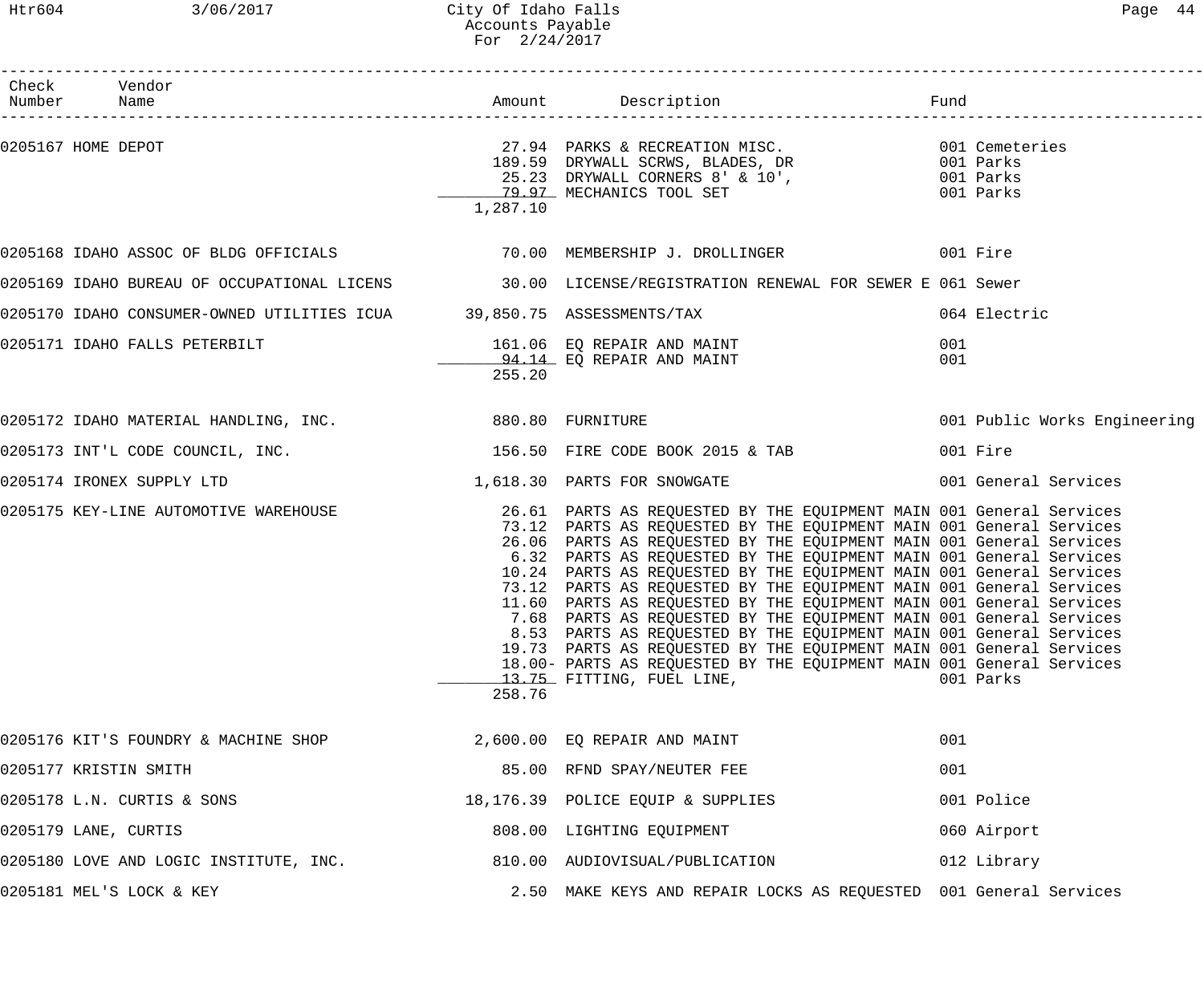### Htr604 3/06/2017 City Of Idaho Falls Page 45 Accounts Payable For 2/24/2017

| Check Vendor<br>Number Name           |                        |                                                                                                                                                                                                                                                                                                                                                                                                                     |                                              |
|---------------------------------------|------------------------|---------------------------------------------------------------------------------------------------------------------------------------------------------------------------------------------------------------------------------------------------------------------------------------------------------------------------------------------------------------------------------------------------------------------|----------------------------------------------|
|                                       | 441.11                 | 7.20- INVENTORY AS REQUESTED BY SANDCREEK GOLF 018 Golf Courses<br>38.57 INVENTORY AS REQUESTED BY SANDCREEK GOLF 018 Golf Courses<br>578.92 INVENTORY AS REQUESTED BY SANDCREEK GOLF 018 Golf Courses<br>500.00 INVENTORY AS REQUESTED BY SANDCREEK GOLF 018 Golf Courses<br>95.90- INVENTORY AS REQUESTED BY SANDCREEK GOLF 018 Golf Courses<br>563.00- INVENTORY AS REQUESTED BY SANDCREEK GOLF 018 Golf Courses |                                              |
| 0205183 MMIF LLC                      |                        | 79.96 SHOVELS TO CLEAN ROOF AT 6000 001 General Services                                                                                                                                                                                                                                                                                                                                                            |                                              |
|                                       | 36.80                  | 0205184 MOUNTAIN VALLEY FLOOR MATS LLC 18.40 LAUNDRY SERVICE/MATS FOR THE STREET DIVI 010 Streets<br>18.40 LAUNDRY SERVICE/MATS FOR THE STREET DIVI 010 Streets                                                                                                                                                                                                                                                     |                                              |
|                                       |                        | 0205185 MOUNTAIN WEST HYDROSEEDING, INC. 311.25 CONSTRUCTION JOB/CONTRACT 061 Sewer                                                                                                                                                                                                                                                                                                                                 |                                              |
|                                       | 793.59                 | 0205186 MWI VETERINARY SUPPLY COMPANY 169.97 VETERINARY SUPPLIES FOR IDAHO FALLS ZOO 001 Parks<br>54.19 VETERINARY SUPPLIES FOR IDAHO FALLS ZOO 001 Parks<br>288.14 VETERINARY SUPPLIES FOR IDAHO FALLS ZOO 001 Parks<br>281.29 VETERINARY SUPPLIES FOR IDAHO FALLS ZOO 001 Parks                                                                                                                                   |                                              |
| 0205187 NAPA AUTO PARTS               | 1,012.90               | 10.32 PARTS AS REQUESTED BY THE EQUIPMENT MAIN 001 General Services<br>1,000.59 TOOLS, HAND POWER/NONPOWER 018 Golf Courses<br>1.99 THERMO AID<br>1.99 THERMO AID                                                                                                                                                                                                                                                   |                                              |
| 0205188 NATIONAL BAND AND TAG COMPANY | 13.66 FREIGHT<br>59.86 | 46.20 POLICE EQUIP & SUPPLIES                                                                                                                                                                                                                                                                                                                                                                                       | 001 Police<br>001 Police                     |
| 0205189 NATIONWIDE CLEC, LLC          |                        | 858.00 PROFESSIONAL/PERSONAL SRV                                                                                                                                                                                                                                                                                                                                                                                    | 064 Electric                                 |
| 0205190 NORBRYHN EQUIPMENT CO., INC.  | 623.11                 | 598.00 AIR CONDITIONING/HEATING<br>25.11 FREIGHT                                                                                                                                                                                                                                                                                                                                                                    | 001 General Services<br>001 General Services |
| 0205191 NORTHGATE VETERINARY HOSPITAL | 105.50                 | 48.00 SPAY AND NEUTER SERVICES FOR THE ANIMAL 001 Police<br>25.00 SPAY AND NEUTER SERVICES FOR THE ANIMAL 001 Police<br>32.50 SPAY AND NEUTER SERVICES FOR THE ANIMAL 001 Police                                                                                                                                                                                                                                    |                                              |
|                                       |                        |                                                                                                                                                                                                                                                                                                                                                                                                                     | 001 Parks                                    |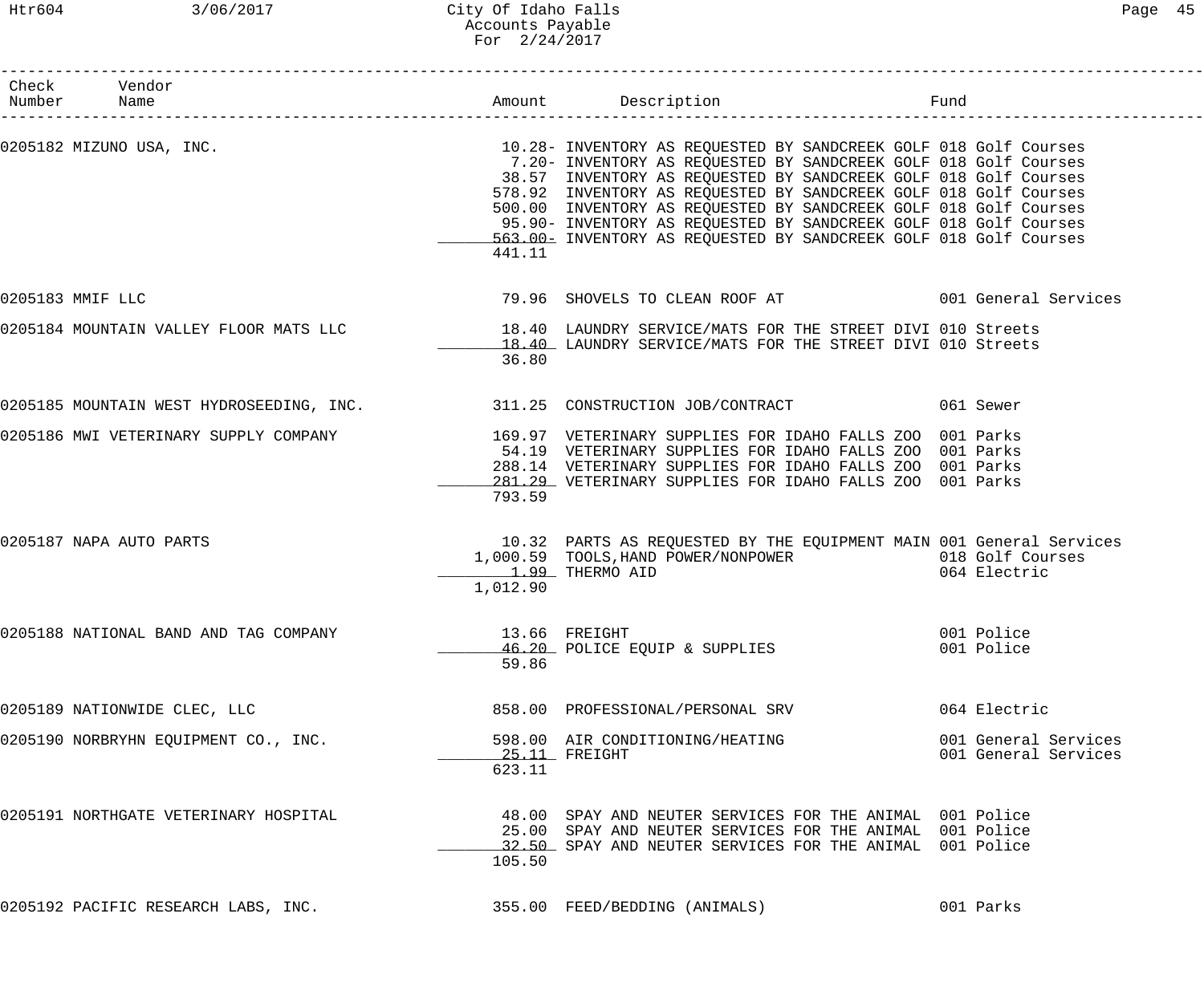# Htr604 3/06/2017 City Of Idaho Falls Page 46 Accounts Payable For 2/24/2017

| Page | 6 |
|------|---|
|------|---|

| Check Vendor<br>Number Name                                                                                                                                                                  |        |                                                                                                                                                                                                                    |                                         |
|----------------------------------------------------------------------------------------------------------------------------------------------------------------------------------------------|--------|--------------------------------------------------------------------------------------------------------------------------------------------------------------------------------------------------------------------|-----------------------------------------|
| 0205193 PACIFIC STEEL & RECYCLING <b>19 Marry 26.79 PARTS AS REQUESTED BY</b> THE EQUIPMENT MAIN 001 General Services<br>26.85 PARTS AS REQUESTED BY THE EQUIPMENT MAIN 001 General Services | 113.64 |                                                                                                                                                                                                                    |                                         |
| 0205194 PERFORMANCE LEADERSHIP INSTITUTE 3,000.00 TRAINING-PERSONNEL 601 Police                                                                                                              |        |                                                                                                                                                                                                                    |                                         |
| 0205195 PLATT ELECTRIC / REXEL, INC.               74.13 MISCELLANEOUS ELECTRICAL SUPPLIES FOR BL 001 General Services                                                                       | 122.14 | 4.89 MISCELLANEOUS ELECTRICAL SUPPLIES FOR BL 001 General Services<br>43.12 MISCELLANEOUS ELECTRICAL SUPPLIES FOR BL 001 General Services                                                                          |                                         |
|                                                                                                                                                                                              |        |                                                                                                                                                                                                                    | 001 General Services                    |
| 0205197 PUBLIC POWER COUNCIL 2,000.00 MEMBERSHIPS                                                                                                                                            |        |                                                                                                                                                                                                                    | 064 Electric                            |
| 0205198 RHODEHOUSE CONSTRUCTION, INC. $1,272.00$ MORTAR SAND AND DELIVERY FOR THE AIRPORT 060 Airport                                                                                        |        |                                                                                                                                                                                                                    |                                         |
| 0205199 ROCKNAKS HARDWARE PLUS, INC.                       199.99 IMPACT DRILL KIT #8218877                                                                                                  |        |                                                                                                                                                                                                                    | 001 Fire                                |
| 0205200 ROCKY MOUNTAIN BOILER, INC.                                   753.55  BUILDING SUP/REPR/MAINT.                                                                                       |        |                                                                                                                                                                                                                    | 061 Sewer                               |
| 0205201 ROCKY MOUNTAIN POWER - SHELLEY $4,850.67$ ELEC/IF POWER                                                                                                                              |        |                                                                                                                                                                                                                    | 064 Electric                            |
| 0205202 RON SAYER DODGE, INC.                            147.38  PARTS AND MINOR SUBLET REPAIRS AS REQUES 001 General Services                                                               |        |                                                                                                                                                                                                                    |                                         |
| 0205203 RUSH TRUCK CENTERS, INC. THE SAME REARD STATE OF PARTS AS REQUESTED BY THE EQUIPMENT MAIN 001 General Services                                                                       | 855.30 | 25.84 PARTS AS REQUESTED BY THE EQUIPMENT MAIN 001 General Services<br>130.52 PARTS AS REQUESTED BY THE EQUIPMENT MAIN 001 General Services<br>25.84 PARTS AS REQUESTED BY THE EQUIPMENT MAIN 001 General Services |                                         |
| 0205204 RUSH'S KITCHEN SUPPLY COMPANY                                                                                                                                                        |        | 358.86 COFFEE MAKER FOR STA. 3                                                                                                                                                                                     | 001 Fire                                |
| 0205205 SCHWEITZER ENGINEERING LABORATORIES                                                                                                                                                  |        | 32.62 HARDWARE MISCELLANEOUS                                                                                                                                                                                       | 064 Electric                            |
| 0205206 SEARS ROEBUCK & COMPANY                                                                                                                                                              | 822.04 | 201.95 HUMIDIFIER & FILTERS<br>620.09 APPLIANCE PRGM/SWANSON                                                                                                                                                       | 001 Fire<br>015 Elect Light Public Purp |
| 0205207 SHRED-IT USA LLC                                                                                                                                                                     | 185.92 | 121.08 SHREDDING SERVICES FOR THE CITY OF IDAHO 001 Municipal Services<br>64.84 SHREDDING SERVICES FOR THE IDAHO FALLS P 001 Police                                                                                |                                         |
| 0205208 SIDWELL, JULEE                                                                                                                                                                       |        | 700.00 PROFESSIONAL/PERSONAL SRV                                                                                                                                                                                   | 001 Planning & Building                 |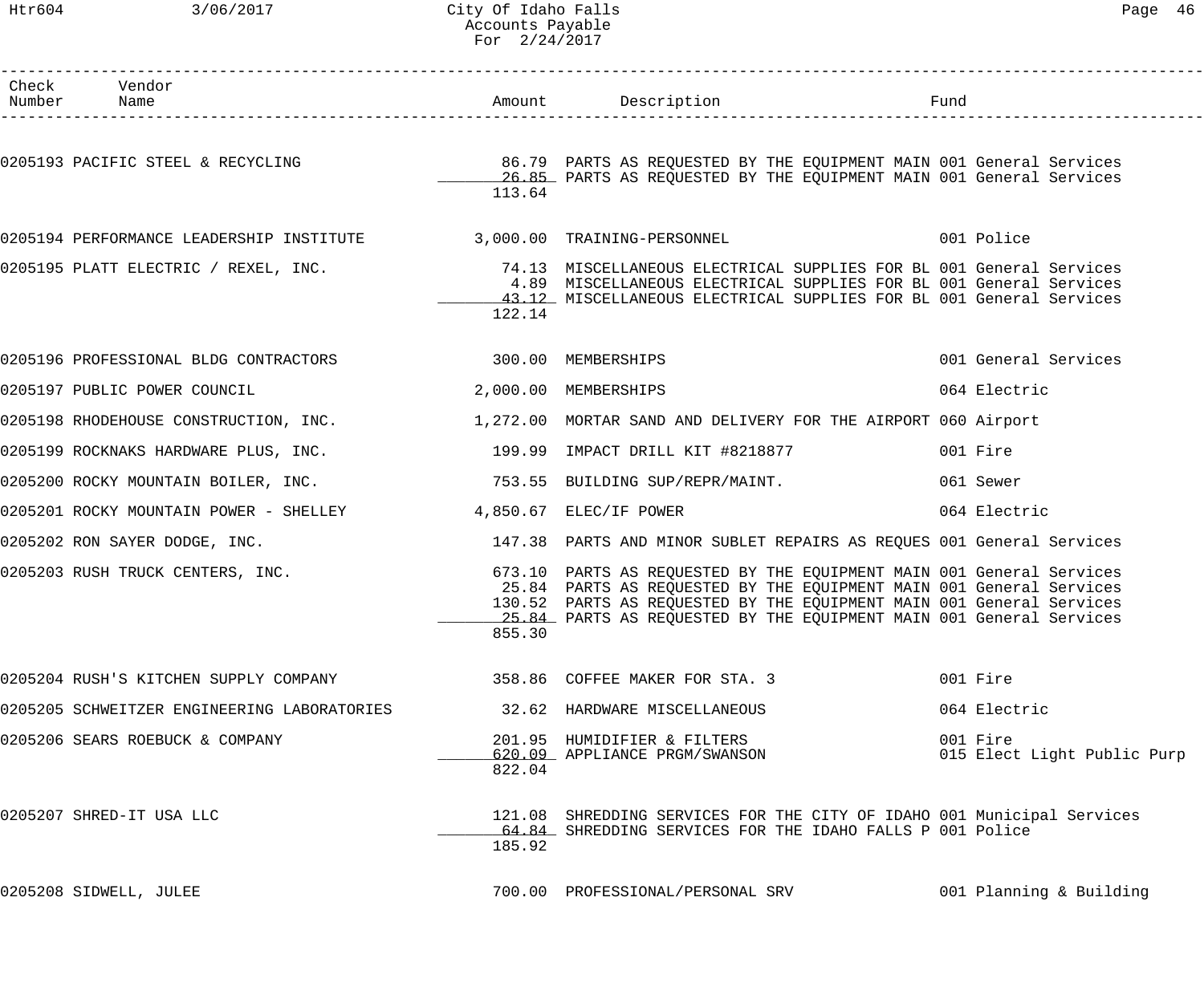# Htr604 3/06/2017 City Of Idaho Falls Page 47 Accounts Payable For 2/24/2017

| Check Vendor<br>Number Name                                                |               | Amount Description                                                                                                                          | Fund                                                                            |
|----------------------------------------------------------------------------|---------------|---------------------------------------------------------------------------------------------------------------------------------------------|---------------------------------------------------------------------------------|
| 0205209 SNAKE RIVER SUPPLY, INC.                                           |               | 580.52 EQ REPAIR AND MAINT                                                                                                                  | 001                                                                             |
| 0205210 STACY SESSIONS                                                     |               | 55.00 REIMBURSE WORK/COMP                                                                                                                   | 019 Self-Insurance                                                              |
| 0205211 STAPLES ADVANTAGE                                                  | 411.83        | 147.28 OFFICE SUPPLIES, GENERAL<br>119.18 RED ENVELOPES<br>72.38 MONITOR STAND<br>72.99 WOOD VERTICAL ORGANIZER                             | 001 Police<br>001 Human Resources<br>001 Human Resources<br>001 Human Resources |
| 0205212 SUNGARD PUBLIC SECTOR, INC. $160.00$ TRAINING-PERSONNEL            |               |                                                                                                                                             | 001 Planning & Building                                                         |
| 0205213 TAYLOR MADE GOLF COMPANY                                           | 1,079.10      | 838.13 INVENTORY AS REQUESTED BY SANDCREEK GOLF 018 Golf Courses<br>240.97 INVENTORY AS REQUESTED BY SANDCREEK GOLF 018 Golf Courses        |                                                                                 |
| 0205214 TEREX UTILITIES, INC.                                              | 152.27        | 129.90 PARTS AND MINOR SUBLET REPAIRS AS REQUES 001 General Services<br>22.37 PARTS AND MINOR SUBLET REPAIRS AS REQUES 001 General Services |                                                                                 |
| 0205215 TOOMER CONSTRUCTION, INC.                                          |               | 9,010.00 SNOW REMOVAL AS REQUESTED BY THE STREET 001 Public Works-Streets                                                                   |                                                                                 |
| 0205216 TRIPLE G EXCAVATING, INC.                                          |               | 7,181.50 SNOW REMOVAL AS REQUESTED BY THE STREET 001 Public Works-Streets                                                                   |                                                                                 |
| 0205217 TRUDY CARRILLO                                                     |               | 40.00 RFND RABIES FEES                                                                                                                      | 001                                                                             |
| 0205218 TURF EQUIP & IRRIGATION, INC.                                      |               | 184.98 PARTS AS REQUESTED BY THE EQUIPMENT MAIN 001 General Services                                                                        |                                                                                 |
| 0205219 U-HAUL INTERNATIONAL INC.                                          | 98.43         | 48.36 PROPANE AS REQUESTED BY EQUIPMENT MAINTE 001 General Services<br>50.07 PROPANE AS REQUESTED BY THE STREET DIVIS 010 Streets           |                                                                                 |
| 0205220 UNIVERSITY ENTERPRISES, INC.                                       | 43.00 FREIGHT |                                                                                                                                             | 061 Sewer                                                                       |
| 0205221 UTAH ASSOCIATION MUNICIPAL POWER SY 60,054.87 GENERAL A&G EXPENSES |               |                                                                                                                                             | 015 Elect Light Public Purp                                                     |
| 0205222 V H TRUCKING & CONST., LLC                                         |               | 3,825.00 SNOW REMOVAL AS REQUESTED BY THE STREET 001 Public Works-Streets                                                                   |                                                                                 |
| 0205223 WAXIE SANITARY SUPPLY                                              | 545.19        | 150.00 ICE MELT<br>46.80 AIRPORT MAINTENANCE<br>348.39 CUSTODIAL SUPPLIES/EQUIP                                                             | 011 Recreation<br>060 Airport<br>060 Airport                                    |
| 0205224 WEATHERBY, HEIDE                                                   |               | 700.00 PROFESSIONAL/PERSONAL SRV                                                                                                            | 001 Planning & Building                                                         |
| 0205225 WILLOWCREEK ANIMAL HOSPITAL PC                                     |               | 140.65 VET CONSULTING/TREATMENT                                                                                                             | 001 Parks                                                                       |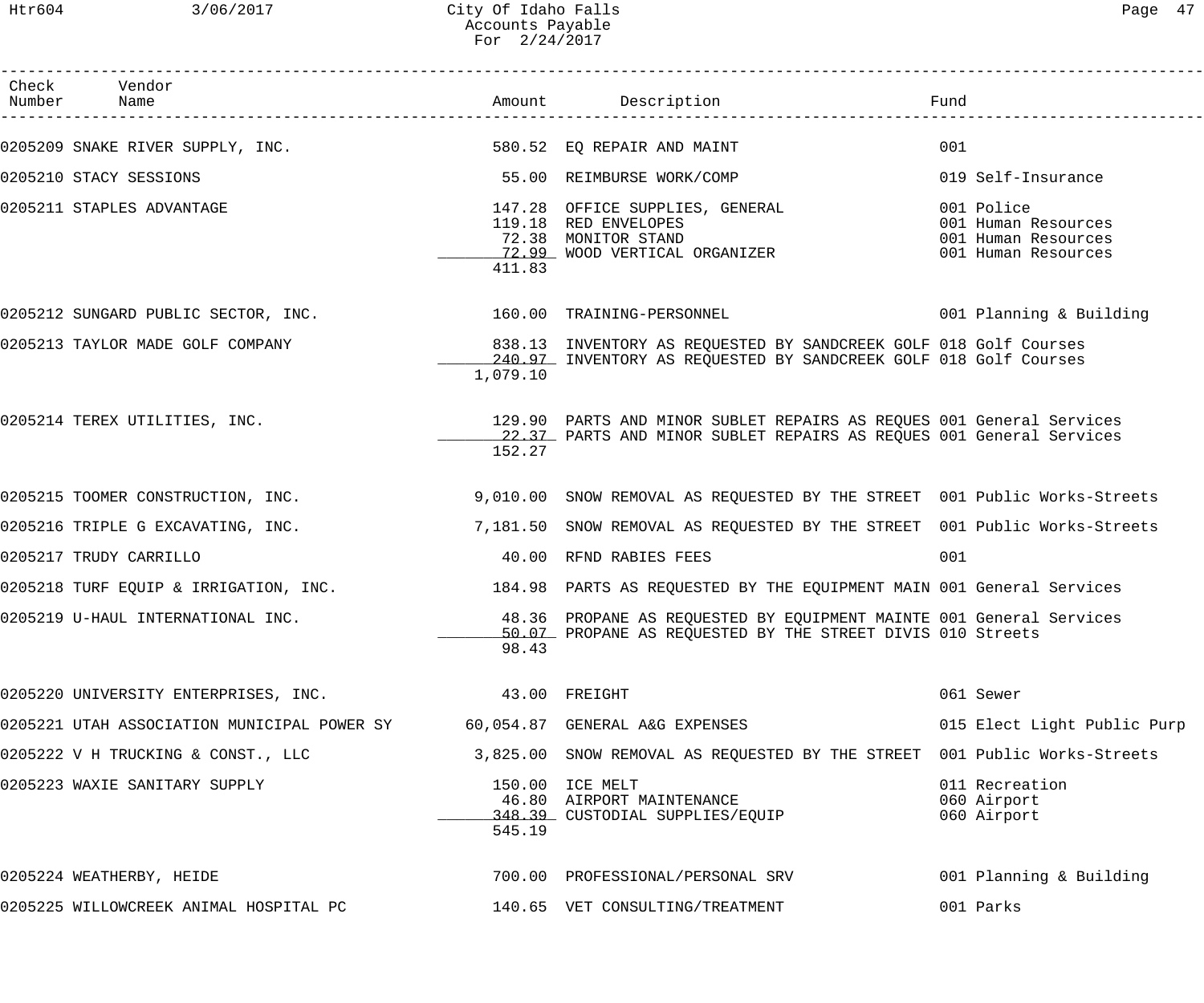| Htr604 |  |
|--------|--|
|        |  |

| Check<br>Number | Vendor<br>Name | Amount | Description | Fund |  |
|-----------------|----------------|--------|-------------|------|--|
|                 |                |        |             |      |  |

0205226 WOODLAND ENTERPRISES, INC **79.79 PIZZA AND DELIVERY CHARGES FOR BIRTHDAY** 011 Recreation